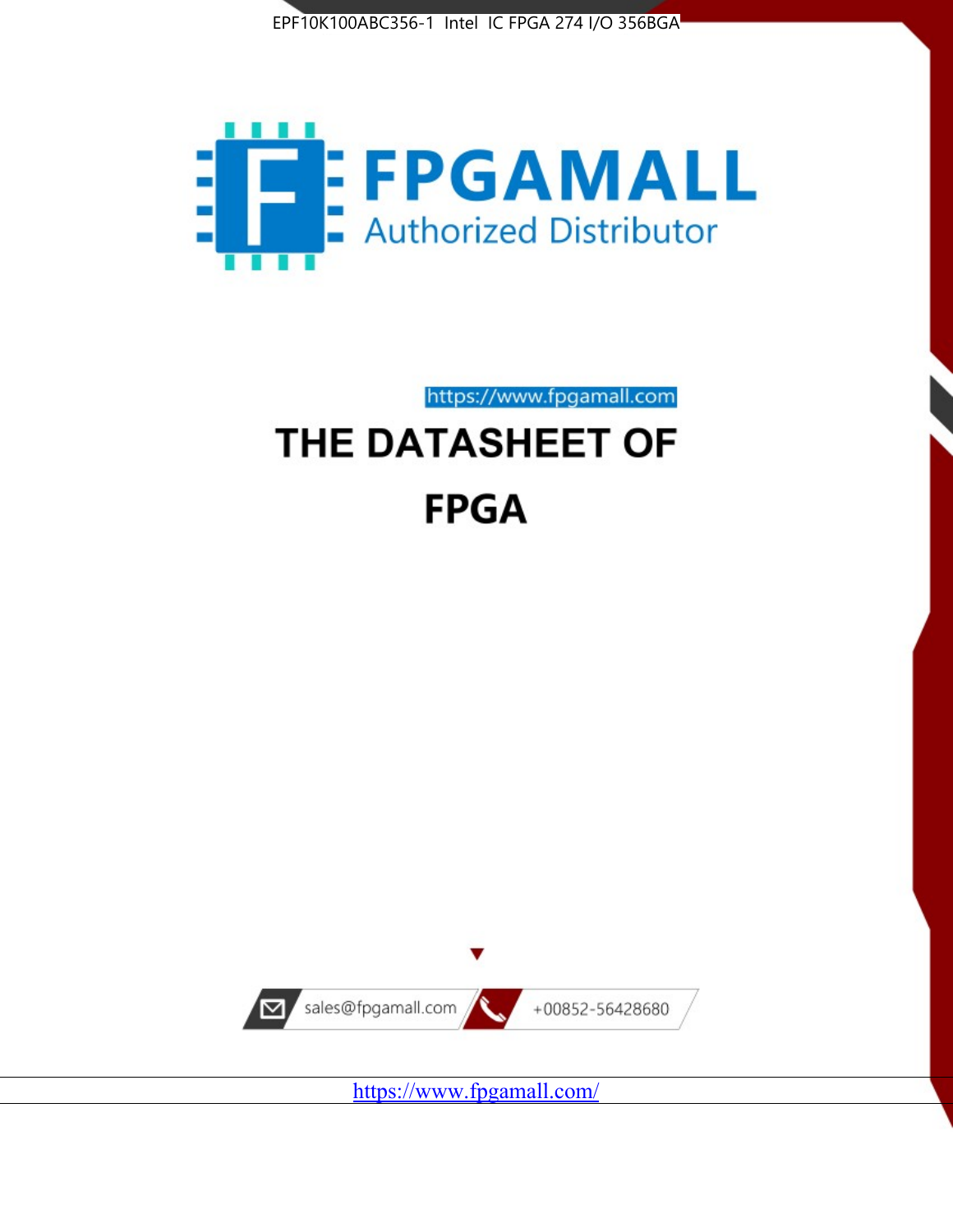



## **FLEX 10K**

## **Embedded Programmable Logic Device Family**

## **January 2003, ver. 4.2 Data Sheet**

**Features...** ■ The industry's first embedded programmable logic device (PLD) family, providing System-on-a-Programmable-Chip (SOPC) integration

- Embedded array for implementing megafunctions, such as efficient memory and specialized logic functions
- Logic array for general logic functions
- High density
	- 10,000 to 250,000 typical gates (see Tables 1 and 2)
	- Up to 40,960 RAM bits; 2,048 bits per embedded array block (EAB), all of which can be used without reducing logic capacity
- System-level features
	- $MultiVolt<sup>TM</sup> I/O interface support$
	- 5.0-V tolerant input pins in FLEX® 10KA devices
	- Low power consumption (typical specification less than 0.5 mA in standby mode for most devices)
	- FLEX 10K and FLEX 10KA devices support peripheral component interconnect Special Interest Group (PCI SIG) *PCI Local Bus Specification, Revision 2.2*
	- FLEX 10KA devices include pull-up clamping diode, selectable on a pin-by-pin basis for 3.3-V PCI compliance
	- Select FLEX 10KA devices support 5.0-V PCI buses with eight or fewer loads
	- Built-in Joint Test Action Group (JTAG) boundary-scan test (BST) circuitry compliant with IEEE Std. 1149.1-1990, available without consuming any device logic

### *Table 1. FLEX 10K Device Features*

| <b>Feature</b>                    | <b>EPF10K10</b><br>EPF10K10A | <b>EPF10K20</b> | <b>EPF10K30</b><br><b>EPF10K30A</b> | <b>EPF10K40</b> | <b>EPF10K50</b><br><b>EPF10K50V</b> |
|-----------------------------------|------------------------------|-----------------|-------------------------------------|-----------------|-------------------------------------|
| Typical gates (logic and RAM) (1) | 10,000                       | 20,000          | 30,000                              | 40,000          | 50,000                              |
| Maximum system gates              | 31,000                       | 63,000          | 69,000                              | 93,000          | 116,000                             |
| Logic elements (LEs)              | 576                          | 1,152           | 1,728                               | 2,304           | 2,880                               |
| Logic array blocks (LABs)         | 72                           | 144             | 216                                 | 288             | 360                                 |
| Embedded array blocks (EABs)      | 3                            | 6               | 6                                   | 8               | 10                                  |
| <b>Total RAM bits</b>             | 6.144                        | 12,288          | 12,288                              | 16,384          | 20,480                              |
| Maximum user I/O pins             | 150                          | 189             | 246                                 | 189             | 310                                 |

#### **Altera Corporation 1**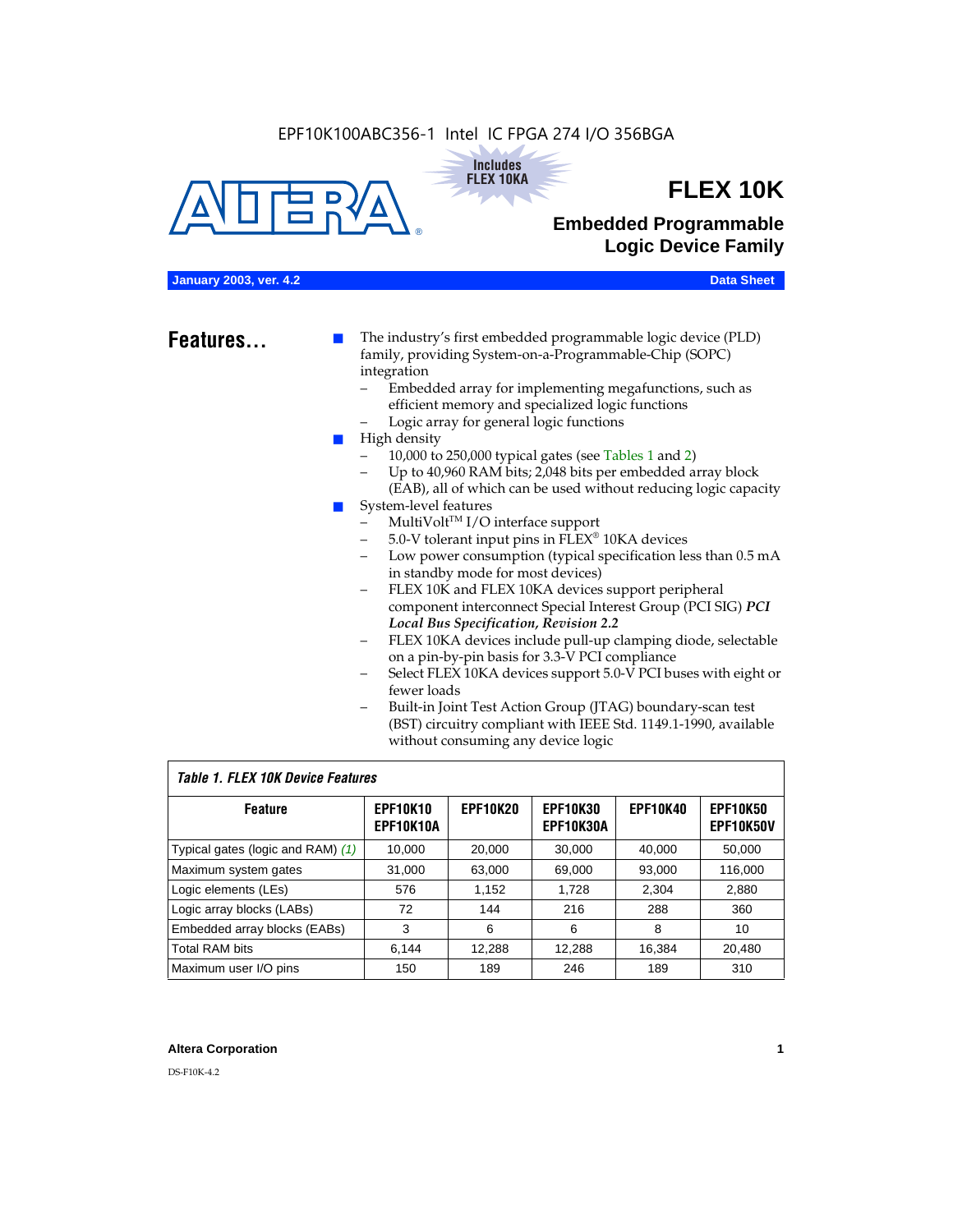| Table 2. FLEX 10K Device Features    |                 |                                |                   |                   |  |
|--------------------------------------|-----------------|--------------------------------|-------------------|-------------------|--|
| <b>Feature</b>                       | <b>EPF10K70</b> | <b>EPF10K100</b><br>EPF10K100A | <b>EPF10K130V</b> | <b>EPF10K250A</b> |  |
| Typical gates (logic and<br>RAM) (1) | 70.000          | 100.000                        | 130.000           | 250,000           |  |
| Maximum system gates                 | 118,000         | 158,000                        | 211,000           | 310,000           |  |
| <b>LEs</b>                           | 3.744           | 4,992                          | 6,656             | 12,160            |  |
| LABs                                 | 468             | 624                            | 832               | 1.520             |  |
| EABs                                 | 9               | 12                             | 16                | 20                |  |
| <b>Total RAM bits</b>                | 18,432          | 24.576                         | 32,768            | 40,960            |  |
| Maximum user I/O pins                | 358             | 406                            | 470               | 470               |  |

#### *Note to tables:*

(1) The embedded IEEE Std. 1149.1 JTAG circuitry adds up to 31,250 gates in addition to the listed typical or maximum system gates.

## **...and More Features**

- Devices are fabricated on advanced processes and operate with a 3.3-V or 5.0-V supply voltage (see Table 3
- In-circuit reconfigurability (ICR) via external configuration device, intelligent controller, or JTAG port
- $ClockLock^{TM}$  and  $ClockBoost^{TM}$  options for reduced clock delay/skew and clock multiplication
- Built-in low-skew clock distribution trees
- 100% functional testing of all devices; test vectors or scan chains are not required

| Table 3. Supply Voltages for FLEX 10K & FLEX 10KA Devices |               |  |  |  |  |
|-----------------------------------------------------------|---------------|--|--|--|--|
| 5.0-V Devices                                             | 3.3-V Devices |  |  |  |  |
| EPF10K10                                                  | EPF10K10A     |  |  |  |  |
| EPF10K20                                                  | EPF10K30A     |  |  |  |  |
| EPF10K30                                                  | EPF10K50V     |  |  |  |  |
| EPF10K40                                                  | EPF10K100A    |  |  |  |  |
| EPF10K50                                                  | EPF10K130V    |  |  |  |  |
| EPF10K70                                                  | EPF10K250A    |  |  |  |  |
| EPF10K100                                                 |               |  |  |  |  |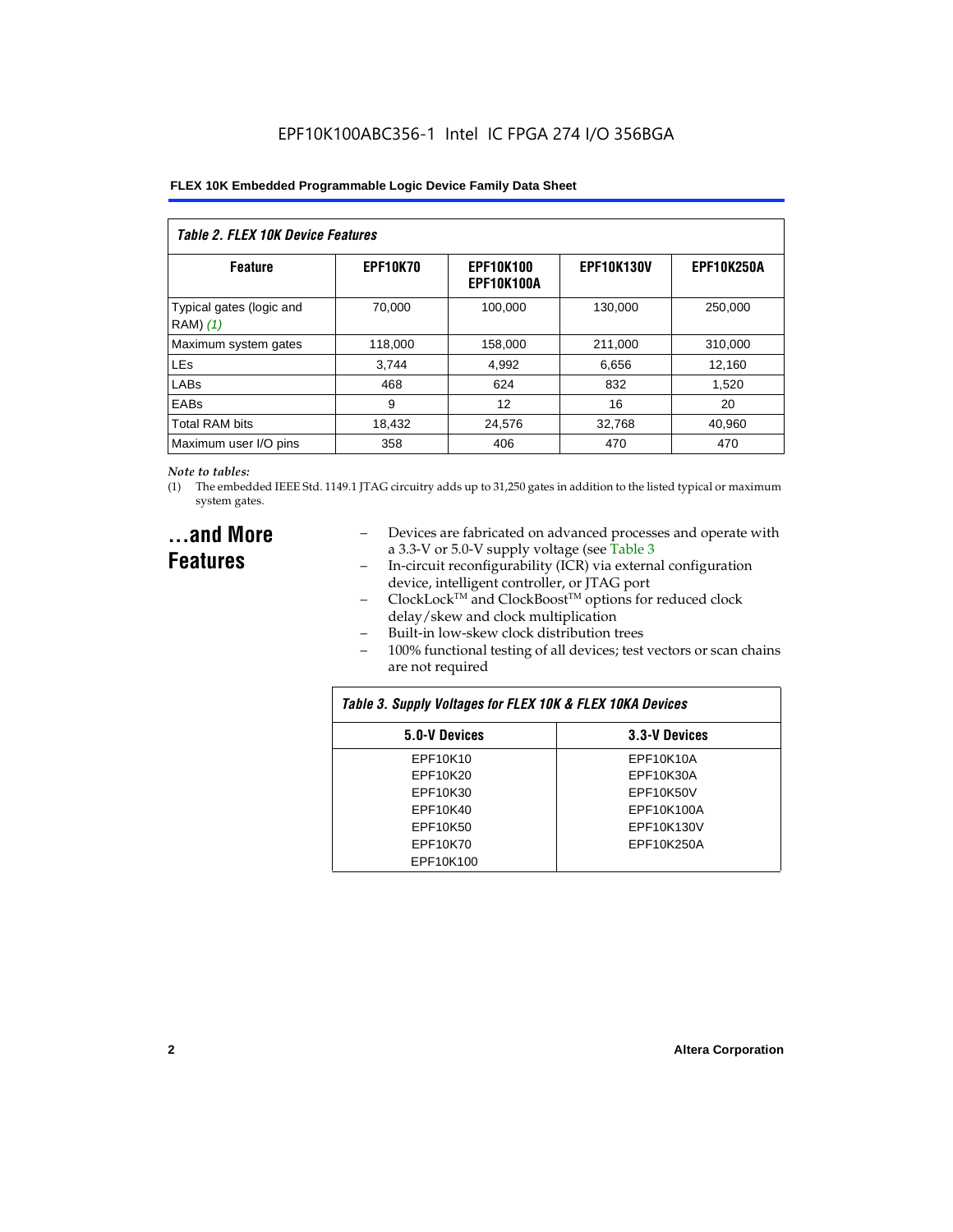- Flexible interconnect
	- FastTrack® Interconnect continuous routing structure for fast, predictable interconnect delays
	- Dedicated carry chain that implements arithmetic functions such as fast adders, counters, and comparators (automatically used by software tools and megafunctions)
	- Dedicated cascade chain that implements high-speed, high-fan-in logic functions (automatically used by software tools and megafunctions)
	- Tri-state emulation that implements internal tri-state buses
	- Up to six global clock signals and four global clear signals
- Powerful I/O pins
	- Individual tri-state output enable control for each pin
	- Open-drain option on each I/O pin
	- Programmable output slew-rate control to reduce switching noise
	- FLEX 10KA devices support hot-socketing
- Peripheral register for fast setup and clock-to-output delay
- Flexible package options
	- Available in a variety of packages with 84 to 600 pins (see Tables 4 and 5)
	- Pin-compatibility with other FLEX 10K devices in the same package
	- FineLine BGA<sup>TM</sup> packages maximize board space efficiency
- Software design support and automatic place-and-route provided by Altera development systems for Windows-based PCs and Sun SPARCstation, HP 9000 Series 700/800 workstations
- Additional design entry and simulation support provided by EDIF 2 0 0 and 3 0 0 netlist files, library of parameterized modules (LPM), DesignWare components, Verilog HDL, VHDL, and other interfaces to popular EDA tools from manufacturers such as Cadence, Exemplar Logic, Mentor Graphics, OrCAD, Synopsys, Synplicity, VeriBest, and Viewlogic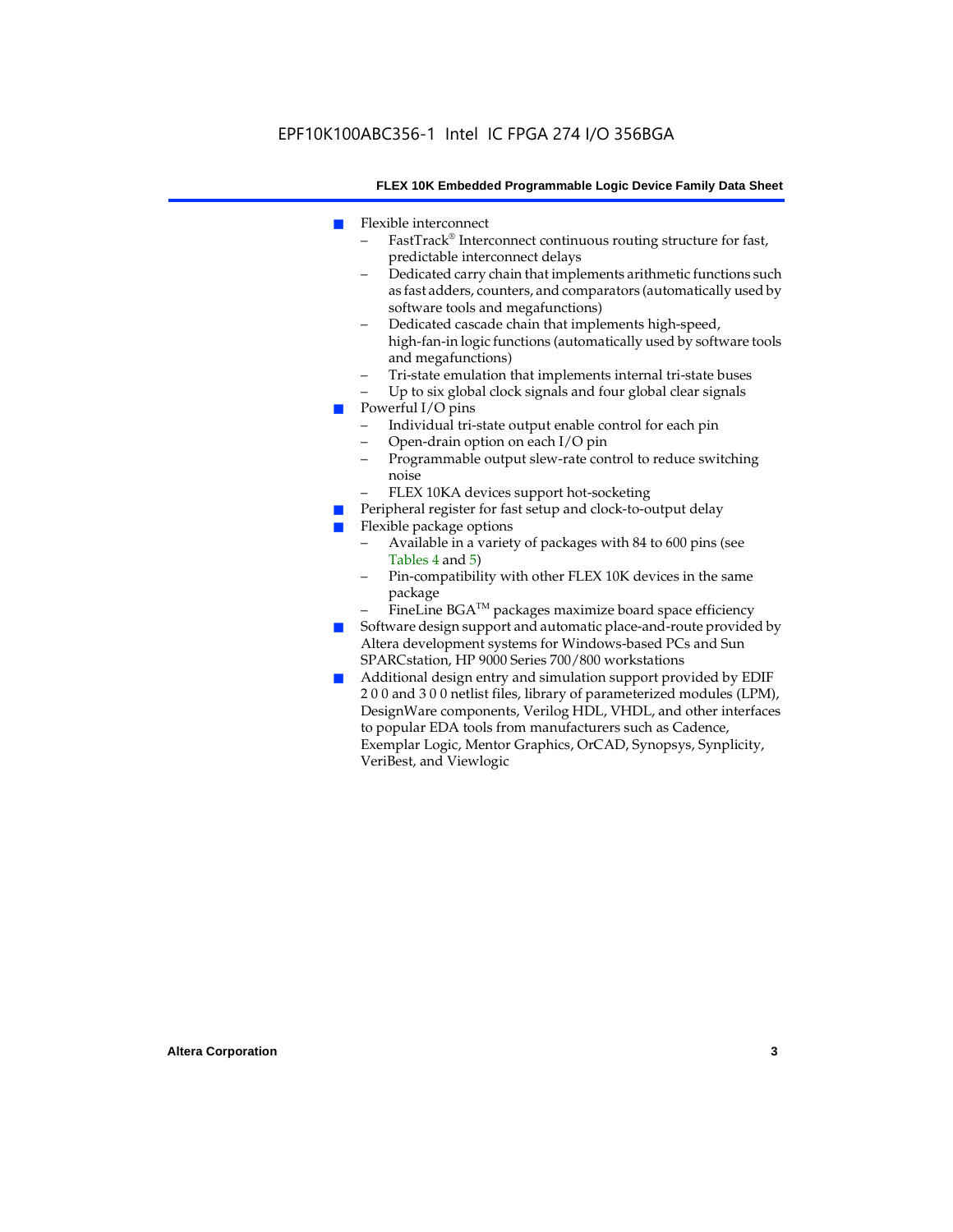| FLEX 10K Embedded Programmable Logic Device Family Data Sheet |  |  |  |
|---------------------------------------------------------------|--|--|--|
|---------------------------------------------------------------|--|--|--|

| Table 4. FLEX 10K Package Options & I/O Pin Count<br>Note $(1)$ |                       |                          |              |                                       |                                       |
|-----------------------------------------------------------------|-----------------------|--------------------------|--------------|---------------------------------------|---------------------------------------|
| <b>Device</b>                                                   | 84-Pin<br><b>PLCC</b> | $100-Pin$<br><b>TQFP</b> | 144-Pin TQFP | 208-Pin<br><b>PQFP</b><br><b>ROFP</b> | 240-Pin<br><b>PQFP</b><br><b>ROFP</b> |
| EPF10K10                                                        | 59                    |                          | 102          | 134                                   |                                       |
| EPF10K10A                                                       |                       | 66                       | 102          | 134                                   |                                       |
| EPF10K20                                                        |                       |                          | 102          | 147                                   | 189                                   |
| EPF10K30                                                        |                       |                          |              | 147                                   | 189                                   |
| EPF10K30A                                                       |                       |                          | 102          | 147                                   | 189                                   |
| EPF10K40                                                        |                       |                          |              | 147                                   | 189                                   |
| EPF10K50                                                        |                       |                          |              |                                       | 189                                   |
| EPF10K50V                                                       |                       |                          |              |                                       | 189                                   |
| EPF10K70                                                        |                       |                          |              |                                       | 189                                   |
| EPF10K100                                                       |                       |                          |              |                                       |                                       |
| EPF10K100A                                                      |                       |                          |              |                                       | 189                                   |
| EPF10K130V                                                      |                       |                          |              |                                       |                                       |
| EPF10K250A                                                      |                       |                          |              |                                       |                                       |

| Table 5. FLEX 10K Package Options & I/O Pin Count (Continued)<br>Note $(1)$ |                |                       |                                |                       |                                |                |                |
|-----------------------------------------------------------------------------|----------------|-----------------------|--------------------------------|-----------------------|--------------------------------|----------------|----------------|
| <b>Device</b>                                                               | 503-Pin<br>PGA | 599-Pin<br><b>PGA</b> | 256-Pin<br><b>FineLine BGA</b> | 356-Pin<br><b>BGA</b> | 484-Pin<br><b>FineLine BGA</b> | 600-Pin<br>BGA | 403-Pin<br>PGA |
| EPF10K10                                                                    |                |                       |                                |                       |                                |                |                |
| EPF10K10A                                                                   |                |                       | 150                            |                       | 150 $(2)$                      |                |                |
| EPF10K20                                                                    |                |                       |                                |                       |                                |                |                |
| EPF10K30                                                                    |                |                       |                                | 246                   |                                |                |                |
| EPF10K30A                                                                   |                |                       | 191                            | 246                   | 246                            |                |                |
| EPF10K40                                                                    |                |                       |                                |                       |                                |                |                |
| EPF10K50                                                                    |                |                       |                                | 274                   |                                |                | 310            |
| EPF10K50V                                                                   |                |                       |                                | 274                   |                                |                |                |
| EPF10K70                                                                    | 358            |                       |                                |                       |                                |                |                |
| EPF10K100                                                                   | 406            |                       |                                |                       |                                |                |                |
| EPF10K100A                                                                  |                |                       |                                | 274                   | 369                            | 406            |                |
| EPF10K130V                                                                  |                | 470                   |                                |                       |                                | 470            |                |
| EPF10K250A                                                                  |                | 470                   |                                |                       |                                | 470            |                |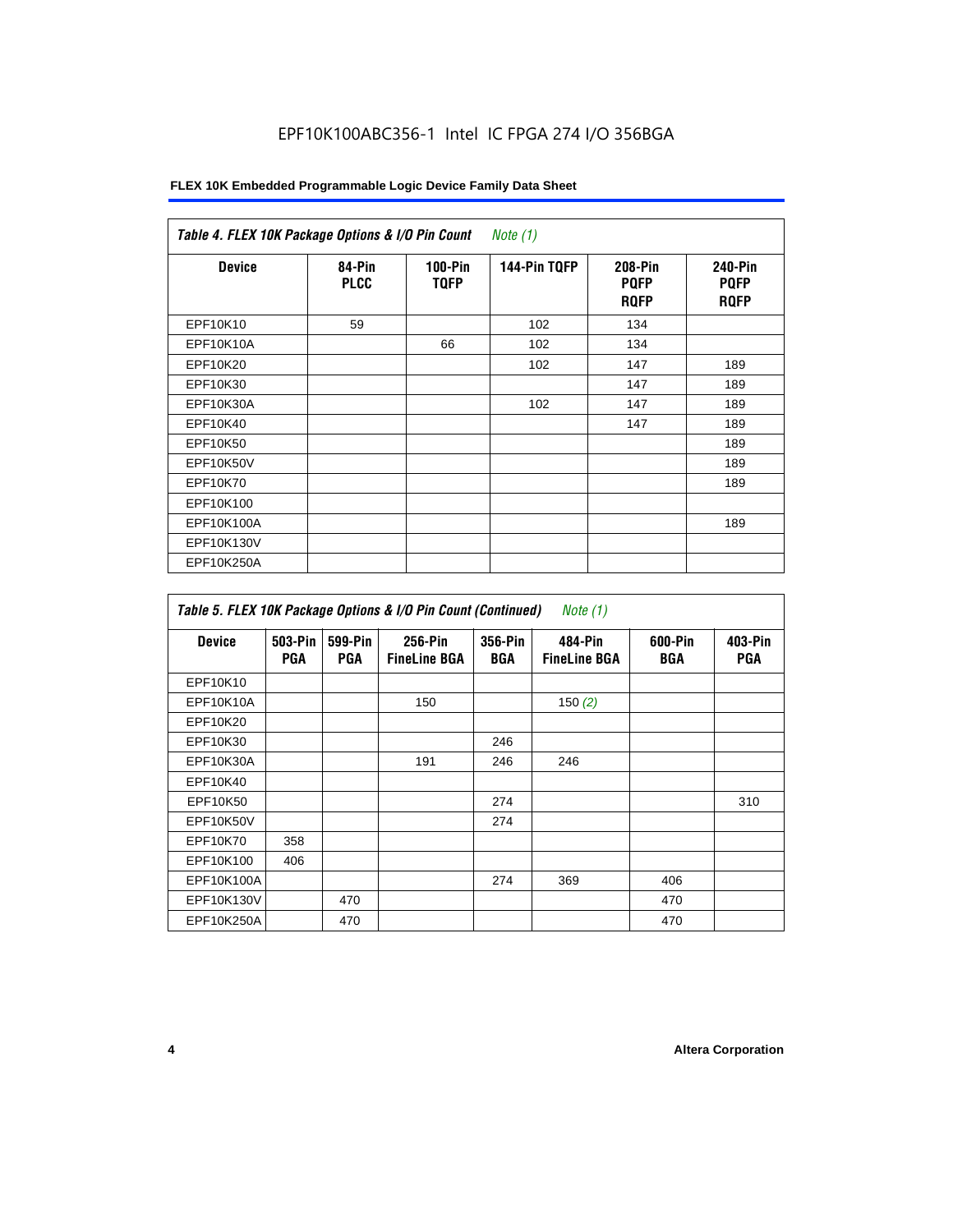## *Notes to tables:*

- FLEX 10K and FLEX 10KA device package types include plastic J-lead chip carrier (PLCC), thin quad flat pack (TQFP), plastic quad flat pack (PQFP), power quad flat pack (RQFP), ball-grid array (BGA), pin-grid array (PGA), and FineLine BGA™ packages.
- (2) This option is supported with a 256-pin FineLine BGA package. By using SameFrame pin migration, all FineLine BGA packages are pin compatible. For example, a board can be designed to support both 256-pin and 484-pin FineLine BGA packages. The Altera software automatically avoids conflicting pins when future migration is set.

## **General Description**

Altera's FLEX 10K devices are the industry's first embedded PLDs. Based on reconfigurable CMOS SRAM elements, the Flexible Logic Element MatriX (FLEX) architecture incorporates all features necessary to implement common gate array megafunctions. With up to 250,000 gates, the FLEX 10K family provides the density, speed, and features to integrate entire systems, including multiple 32-bit buses, into a single device.

FLEX 10K devices are reconfigurable, which allows 100% testing prior to shipment. As a result, the designer is not required to generate test vectors for fault coverage purposes. Additionally, the designer does not need to manage inventories of different ASIC designs; FLEX 10K devices can be configured on the board for the specific functionality required.

Table 6 shows FLEX 10K performance for some common designs. All performance values were obtained with Synopsys DesignWare or LPM functions. No special design technique was required to implement the applications; the designer simply inferred or instantiated a function in a Verilog HDL, VHDL, Altera Hardware Description Language (AHDL), or schematic design file.

| TADIE D. FLEA TUN & FLEA TUNA FEITUITITAIICE  |            |                                                       |                   |                   |                   |                   |            |
|-----------------------------------------------|------------|-------------------------------------------------------|-------------------|-------------------|-------------------|-------------------|------------|
| Application                                   |            | <b>Performance</b><br><b>Resources</b><br><b>Used</b> |                   |                   |                   | <b>Units</b>      |            |
|                                               | <b>LEs</b> | <b>EABs</b>                                           | -1 Speed<br>Grade | -2 Speed<br>Grade | -3 Speed<br>Grade | -4 Speed<br>Grade |            |
| 16-bit loadable<br>counter $(1)$              | 16         | $\mathbf 0$                                           | 204               | 166               | 125               | 95                | <b>MHz</b> |
| 16-bit accumulator (1)                        | 16         | $\Omega$                                              | 204               | 166               | 125               | 95                | <b>MHz</b> |
| 16-to-1 multiplexer $(2)$                     | 10         | $\Omega$                                              | 4.2               | 5.8               | 6.0               | 7.0               | ns         |
| $256 \times 8$ RAM read<br>cycle speed $(3)$  | $\Omega$   | 1                                                     | 172               | 145               | 108               | 84                | <b>MHz</b> |
| $256 \times 8$ RAM write<br>cycle speed $(3)$ | 0          | 1                                                     | 106               | 89                | 68                | 63                | <b>MHz</b> |

*Table 6. FLEX 10K & FLEX 10KA Performance*

#### *Notes:*

(1) The speed grade of this application is limited because of clock high and low specifications.

(2) This application uses combinatorial inputs and outputs.

(3) This application uses registered inputs and outputs.

#### **Altera Corporation 5**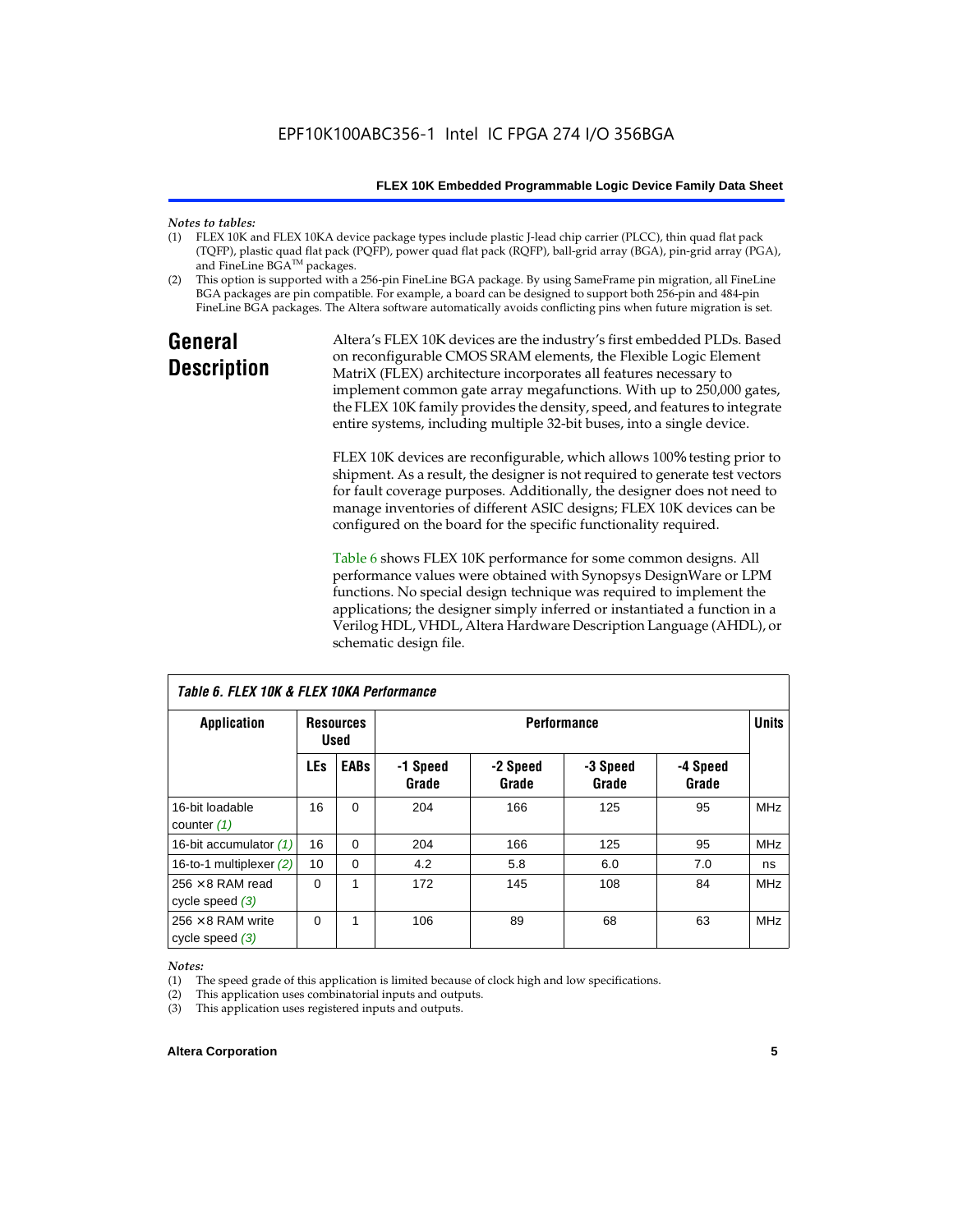The FLEX 10K architecture is similar to that of embedded gate arrays, the fastest-growing segment of the gate array market. As with standard gate arrays, embedded gate arrays implement general logic in a conventional "sea-of-gates" architecture. In addition, embedded gate arrays have dedicated die areas for implementing large, specialized functions. By embedding functions in silicon, embedded gate arrays provide reduced die area and increased speed compared to standard gate arrays. However, embedded megafunctions typically cannot be customized, limiting the designer's options. In contrast, FLEX 10K devices are programmable, providing the designer with full control over embedded megafunctions and general logic while facilitating iterative design changes during debugging.

Each FLEX 10K device contains an embedded array and a logic array. The embedded array is used to implement a variety of memory functions or complex logic functions, such as digital signal processing (DSP), microcontroller, wide-data-path manipulation, and data-transformation functions. The logic array performs the same function as the sea-of-gates in the gate array: it is used to implement general logic, such as counters, adders, state machines, and multiplexers. The combination of embedded and logic arrays provides the high performance and high density of embedded gate arrays, enabling designers to implement an entire system on a single device.

FLEX 10K devices are configured at system power-up with data stored in an Altera serial configuration device or provided by a system controller. Altera offers the EPC1, EPC2, EPC16, and EPC1441 configuration devices, which configure FLEX 10K devices via a serial data stream. Configuration data can also be downloaded from system RAM or from Altera's BitBlaster<sup>™</sup> serial download cable or ByteBlasterMV<sup>™</sup> parallel port download cable. After a FLEX 10K device has been configured, it can be reconfigured in-circuit by resetting the device and loading new data. Because reconfiguration requires less than 320 ms, real-time changes can be made during system operation.

FLEX 10K devices contain an optimized interface that permits microprocessors to configure FLEX 10K devices serially or in parallel, and synchronously or asynchronously. The interface also enables microprocessors to treat a FLEX 10K device as memory and configure the device by writing to a virtual memory location, making it very easy for the designer to reconfigure the device.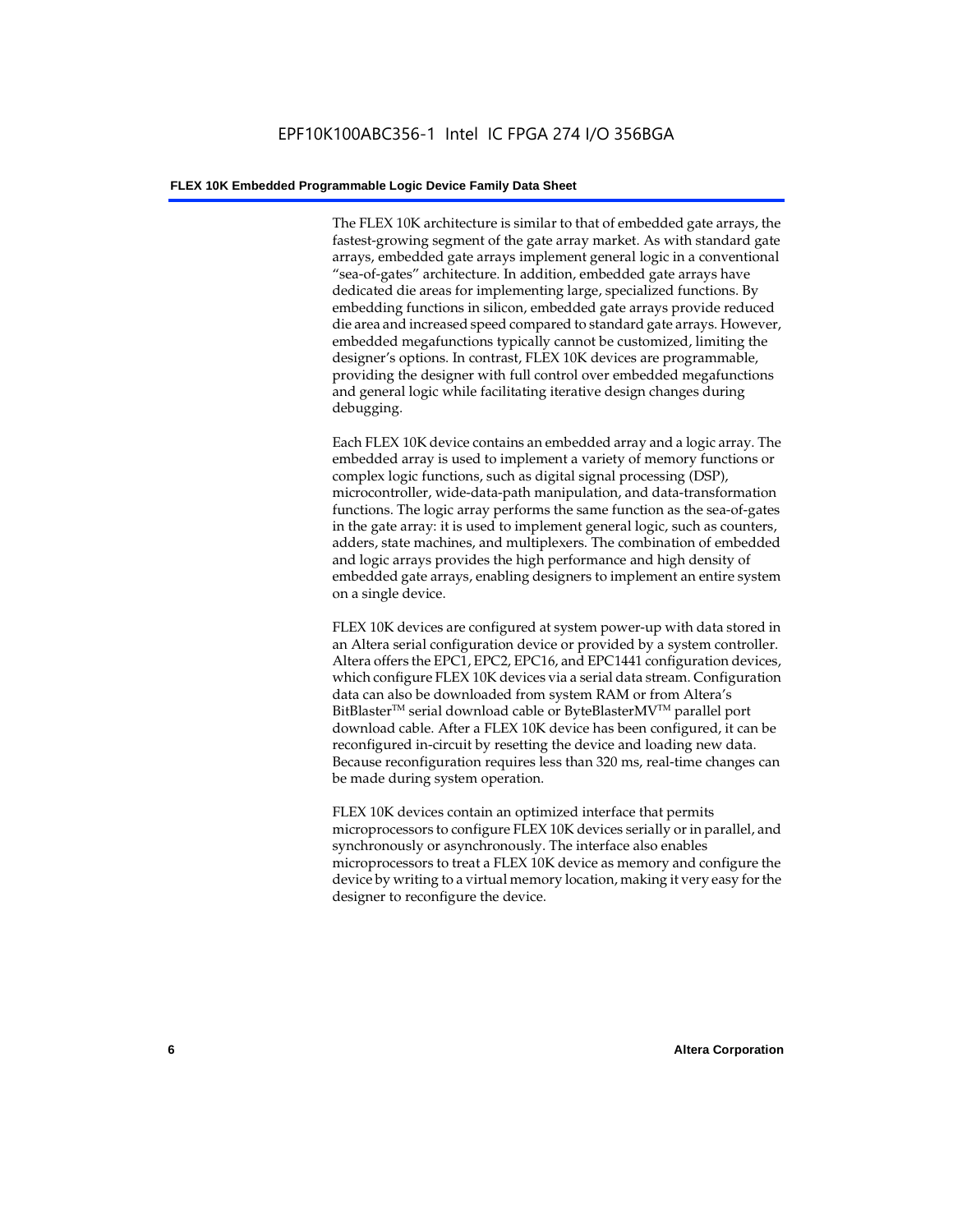For more information, see the following documents:

- *Configuration Devices for APEX & FLEX Devices Data Sheet*
- $BitBlaster$  Serial Download Cable Data Sheet
- *ByteBlasterMV Parallel Port Download Cable Data Sheet*
- *Application Note 116 (Configuring APEX 20K, FLEX 10K & FLEX 6000 Devices)*

FLEX 10K devices are supported by Altera development systems; single, integrated packages that offer schematic, text (including AHDL), and waveform design entry, compilation and logic synthesis, full simulation and worst-case timing analysis, and device configuration. The Altera software provides EDIF 2 0 0 and 3 0 0, LPM, VHDL, Verilog HDL, and other interfaces for additional design entry and simulation support from other industry-standard PC- and UNIX workstation-based EDA tools.

The Altera software works easily with common gate array EDA tools for synthesis and simulation. For example, the Altera software can generate Verilog HDL files for simulation with tools such as Cadence Verilog-XL. Additionally, the Altera software contains EDA libraries that use devicespecific features such as carry chains which are used for fast counter and arithmetic functions. For instance, the Synopsys Design Compiler library supplied with the Altera development systems include DesignWare functions that are optimized for the FLEX 10K architecture.

The Altera development systems run on Windows-based PCs and Sun SPARCstation, and HP 9000 Series 700/800 workstations.



f See the *MAX+PLUS II Programmable Logic Development System & Software Data Sheet* for more information.

## **Functional Description**

Each FLEX 10K device contains an embedded array to implement memory and specialized logic functions, and a logic array to implement general logic.

The embedded array consists of a series of EABs. When implementing memory functions, each EAB provides 2,048 bits, which can be used to create RAM, ROM, dual-port RAM, or first-in first-out (FIFO) functions. When implementing logic, each EAB can contribute 100 to 600 gates towards complex logic functions, such as multipliers, microcontrollers, state machines, and DSP functions. EABs can be used independently, or multiple EABs can be combined to implement larger functions.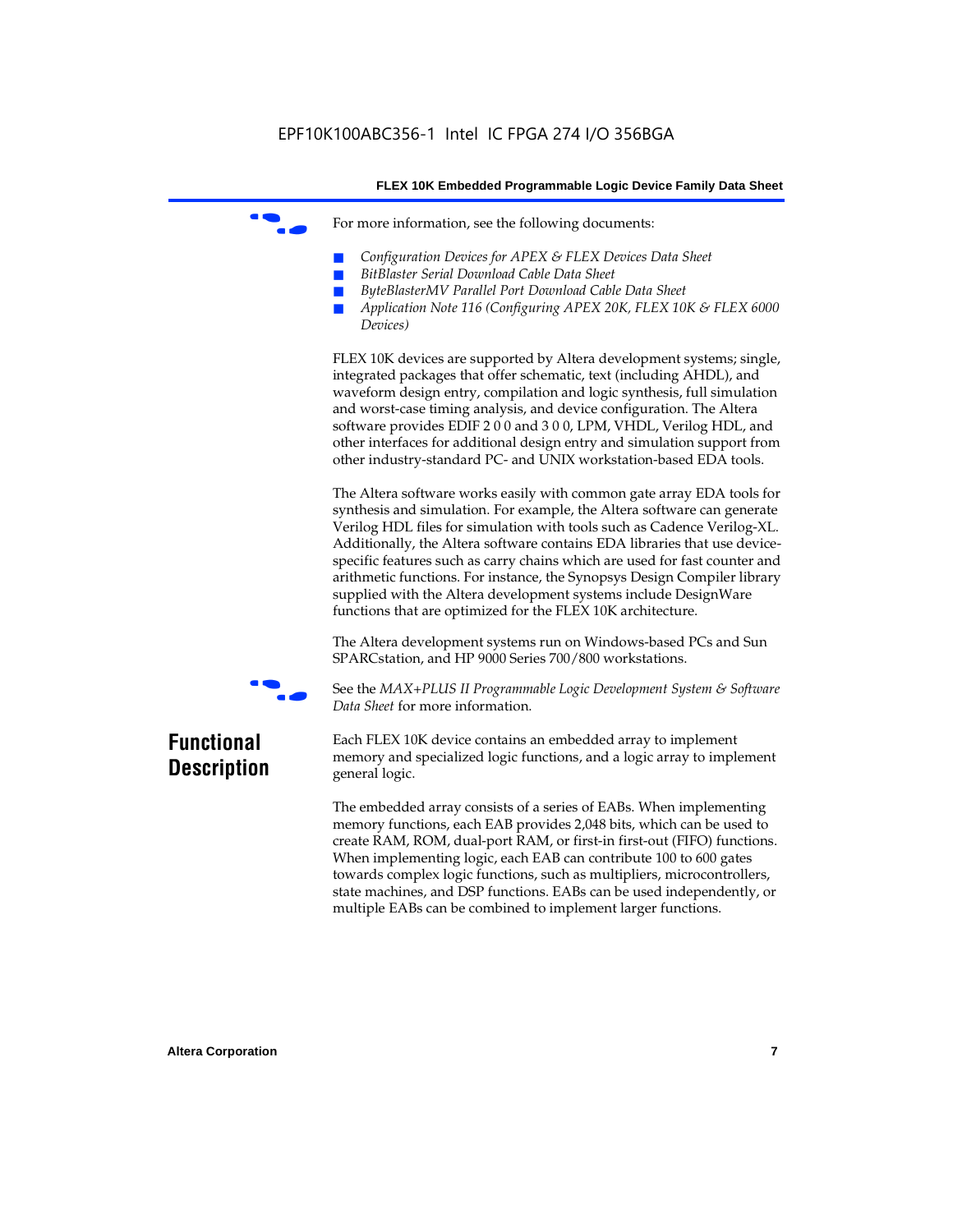The logic array consists of logic array blocks (LABs). Each LAB contains eight LEs and a local interconnect. An LE consists of a 4-input look-up table (LUT), a programmable flipflop, and dedicated signal paths for carry and cascade functions. The eight LEs can be used to create medium-sized blocks of logic—8-bit counters, address decoders, or state machines—or combined across LABs to create larger logic blocks. Each LAB represents about 96 usable gates of logic.

Signal interconnections within FLEX 10K devices and to and from device pins are provided by the FastTrack Interconnect, a series of fast, continuous row and column channels that run the entire length and width of the device.

Each I/O pin is fed by an I/O element (IOE) located at the end of each row and column of the FastTrack Interconnect. Each IOE contains a bidirectional I/O buffer and a flipflop that can be used as either an output or input register to feed input, output, or bidirectional signals. When used with a dedicated clock pin, these registers provide exceptional performance. As inputs, they provide setup times as low as 1.6 ns and hold times of 0 ns; as outputs, these registers provide clock-to-output times as low as 5.3 ns. IOEs provide a variety of features, such as JTAG BST support, slew-rate control, tri-state buffers, and open-drain outputs.

Figure 1 shows a block diagram of the FLEX 10K architecture. Each group of LEs is combined into an LAB; LABs are arranged into rows and columns. Each row also contains a single EAB. The LABs and EABs are interconnected by the FastTrack Interconnect. IOEs are located at the end of each row and column of the FastTrack Interconnect.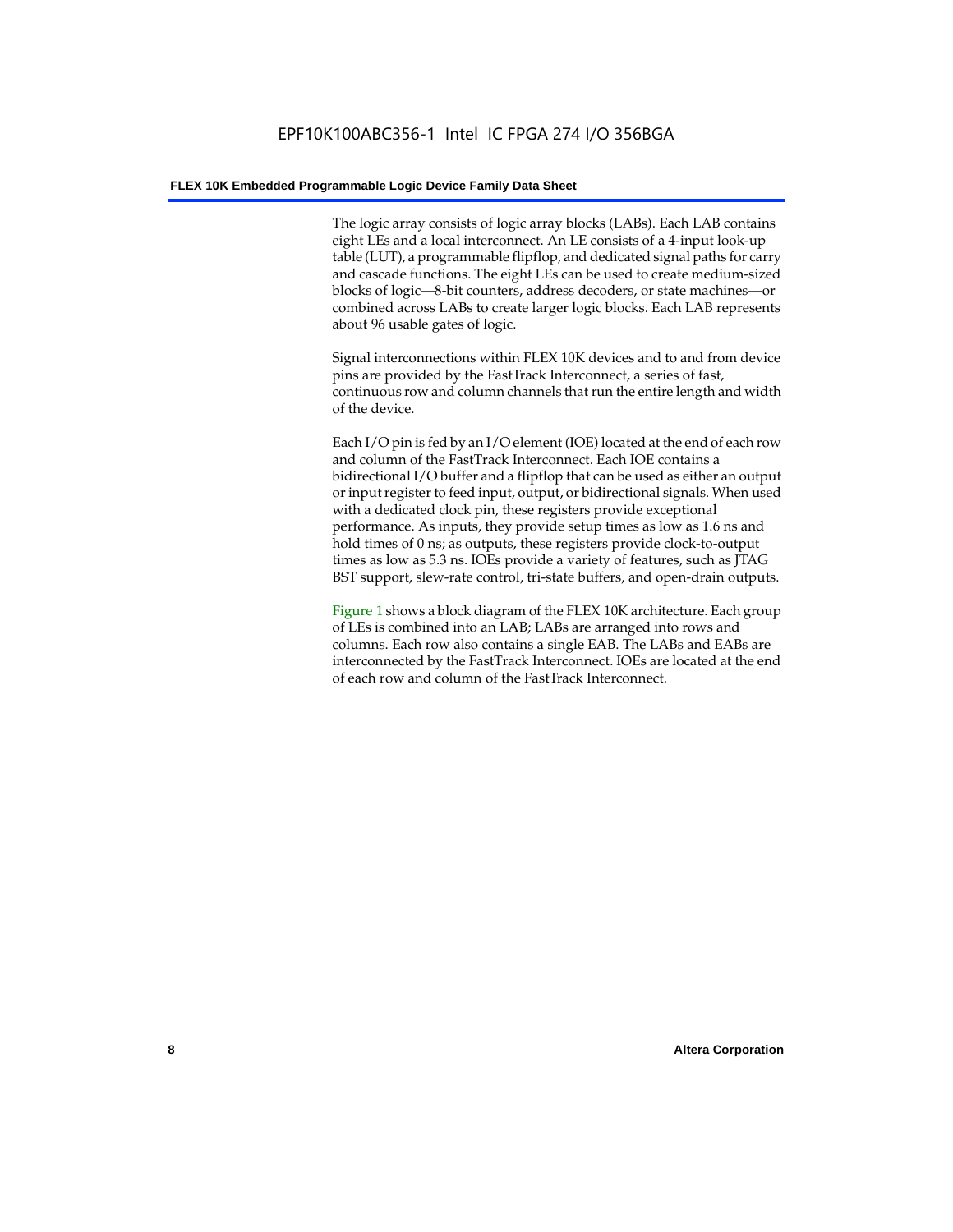

*Figure 1. FLEX 10K Device Block Diagram*

FLEX 10K devices provide six dedicated inputs that drive the flipflops' control inputs to ensure the efficient distribution of high-speed, low-skew (less than 1.5 ns) control signals. These signals use dedicated routing channels that provide shorter delays and lower skews than the FastTrack Interconnect. Four of the dedicated inputs drive four global signals. These four global signals can also be driven by internal logic, providing an ideal solution for a clock divider or an internally generated asynchronous clear signal that clears many registers in the device.

## **Embedded Array Block**

The EAB is a flexible block of RAM with registers on the input and output ports, and is used to implement common gate array megafunctions. The EAB is also suitable for functions such as multipliers, vector scalars, and error correction circuits, because it is large and flexible. These functions can be combined in applications such as digital filters and microcontrollers.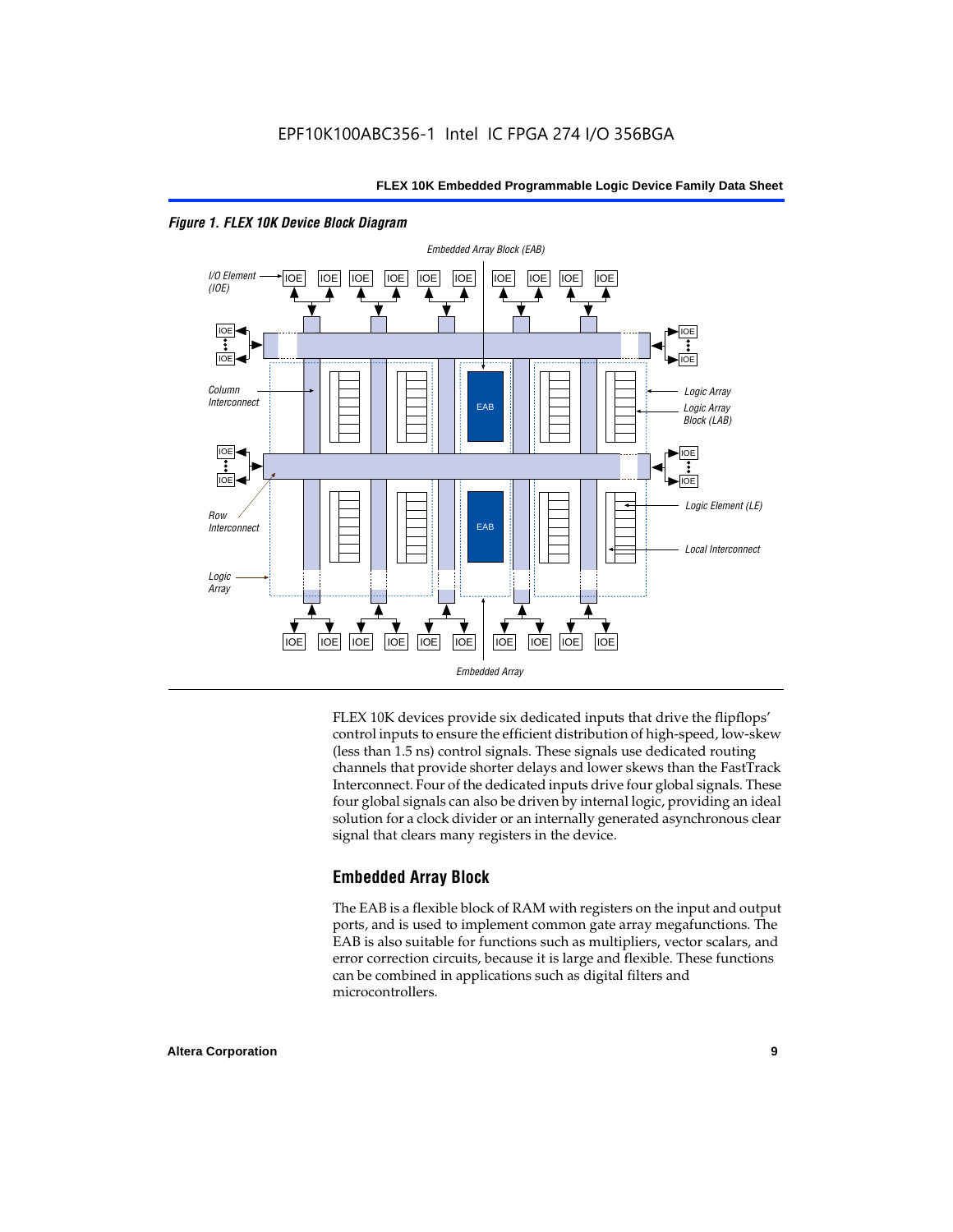Logic functions are implemented by programming the EAB with a readonly pattern during configuration, creating a large LUT. With LUTs, combinatorial functions are implemented by looking up the results, rather than by computing them. This implementation of combinatorial functions can be faster than using algorithms implemented in general logic, a performance advantage that is further enhanced by the fast access times of EABs. The large capacity of EABs enables designers to implement complex functions in one logic level without the routing delays associated with linked LEs or field-programmable gate array (FPGA) RAM blocks. For example, a single EAB can implement a  $4 \times 4$  multiplier with eight inputs and eight outputs. Parameterized functions such as LPM functions can automatically take advantage of the EAB.

The EAB provides advantages over FPGAs, which implement on-board RAM as arrays of small, distributed RAM blocks. These FPGA RAM blocks contain delays that are less predictable as the size of the RAM increases. In addition, FPGA RAM blocks are prone to routing problems because small blocks of RAM must be connected together to make larger blocks. In contrast, EABs can be used to implement large, dedicated blocks of RAM that eliminate these timing and routing concerns.

EABs can be used to implement synchronous RAM, which is easier to use than asynchronous RAM. A circuit using asynchronous RAM must generate the RAM write enable (WE) signal, while ensuring that its data and address signals meet setup and hold time specifications relative to the WE signal. In contrast, the EAB's synchronous RAM generates its own WE signal and is self-timed with respect to the global clock. A circuit using the EAB's self-timed RAM need only meet the setup and hold time specifications of the global clock.

When used as RAM, each EAB can be configured in any of the following sizes:  $256 \times 8$ ,  $512 \times 4$ ,  $1,024 \times 2$ , or  $2,048 \times 1$ . See Figure 2.



**10 Altera Corporation**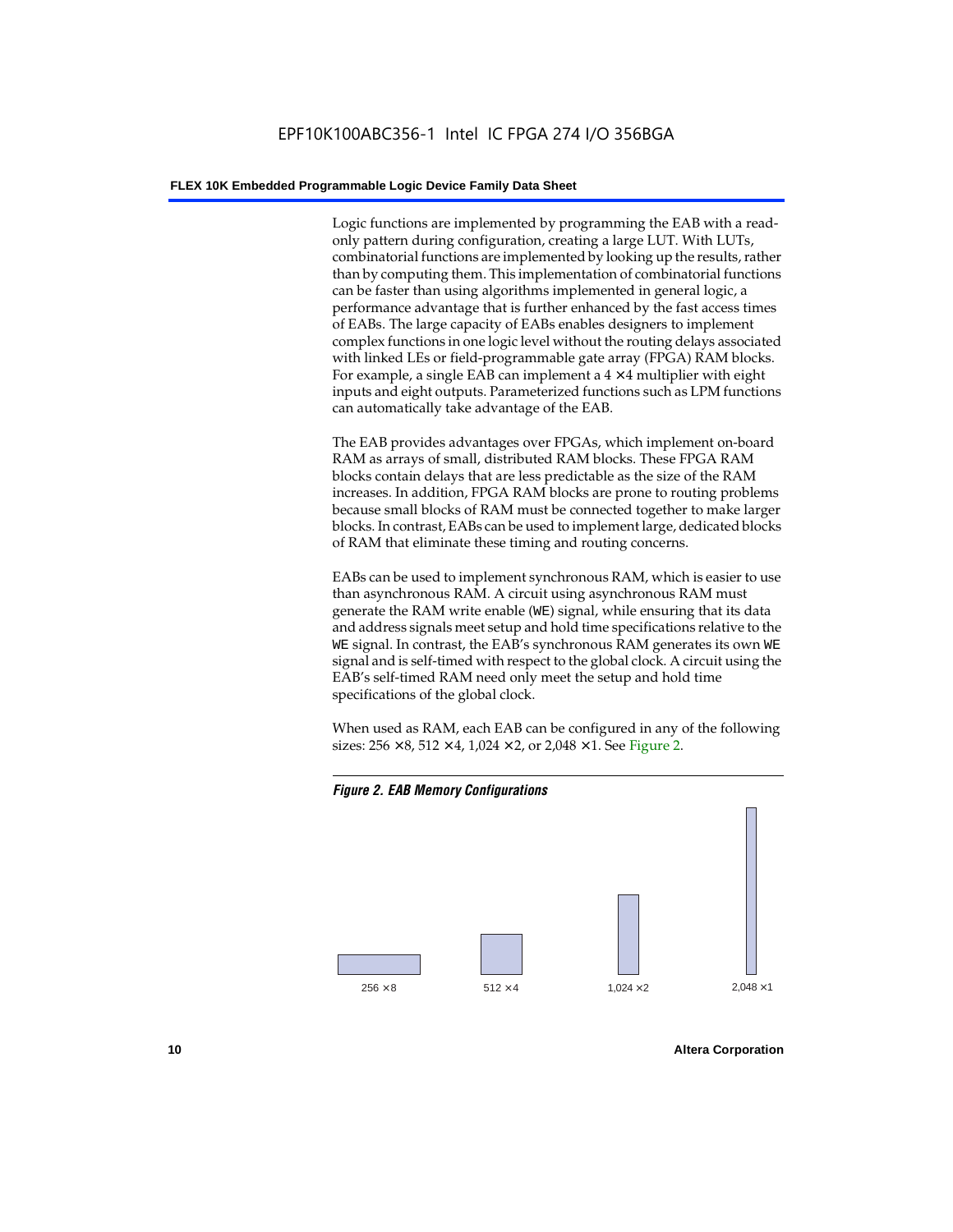Larger blocks of RAM are created by combining multiple EABs. For example, two  $256 \times 8$  RAM blocks can be combined to form a  $256 \times 16$  RAM block; two 512  $\times$  4 blocks of RAM can be combined to form a  $512 \times 8$  RAM block. See Figure 3.



If necessary, all EABs in a device can be cascaded to form a single RAM block. EABs can be cascaded to form RAM blocks of up to 2,048 words without impacting timing. Altera's software automatically combines EABs to meet a designer's RAM specifications.

EABs provide flexible options for driving and controlling clock signals. Different clocks can be used for the EAB inputs and outputs. Registers can be independently inserted on the data input, EAB output, or the address and WE inputs. The global signals and the EAB local interconnect can drive the WE signal. The global signals, dedicated clock pins, and EAB local interconnect can drive the EAB clock signals. Because the LEs drive the EAB local interconnect, the LEs can control the WE signal or the EAB clock signals.

Each EAB is fed by a row interconnect and can drive out to row and column interconnects. Each EAB output can drive up to two row channels and up to two column channels; the unused row channel can be driven by other LEs. This feature increases the routing resources available for EAB outputs. See Figure 4.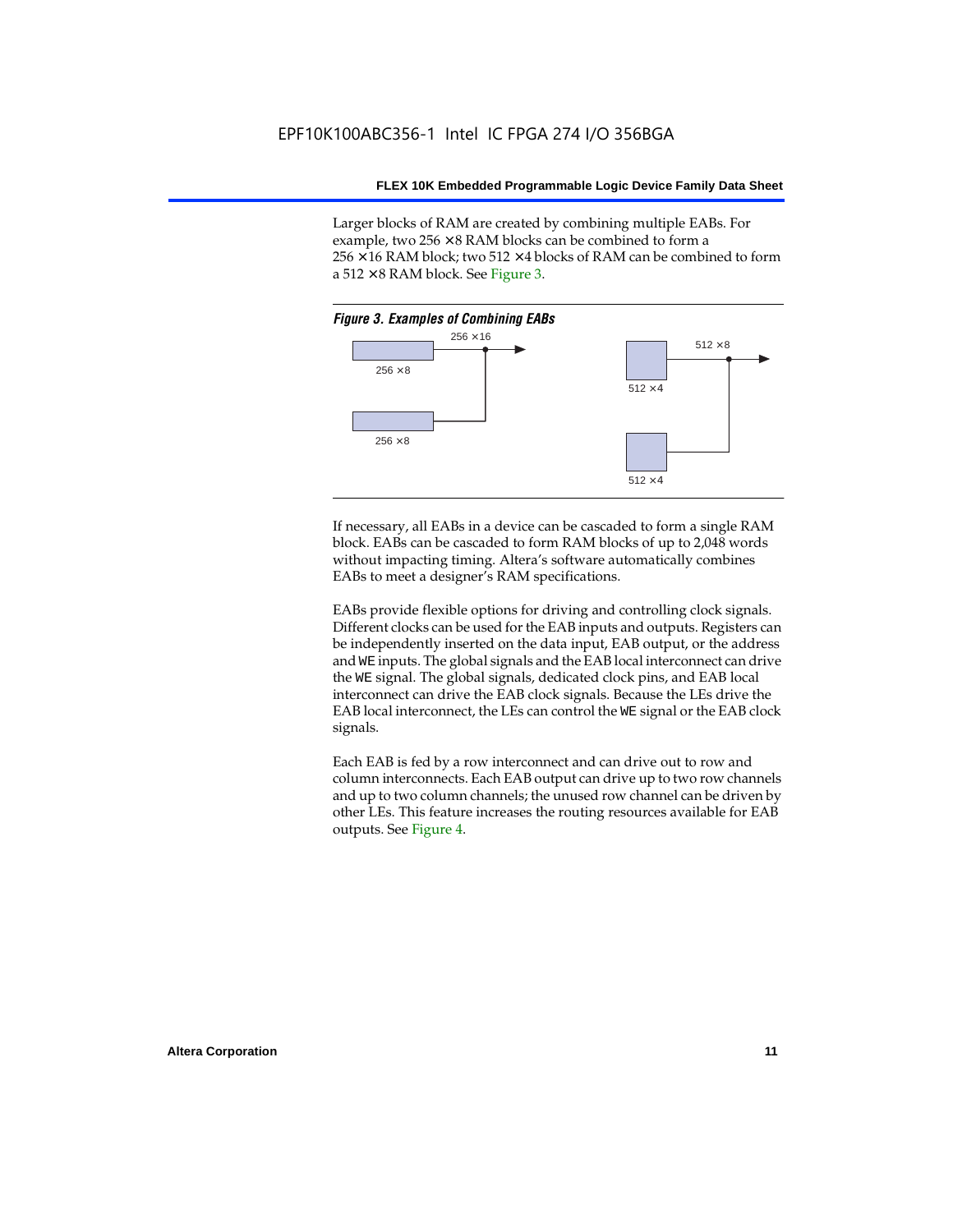

EAB Local Interconnect (1)

*Note:*<br>(1) **H** 

(1) EPF10K10, EPF10K10A, EPF10K20, EPF10K30, EPF10K30A, EPF10K40, EPF10K50, and EPF10K50V devices have 22 EAB local interconnect channels; EPF10K70, EPF10K100, EPF10K100A, EPF10K130V, and EPF10K250A devices have 26.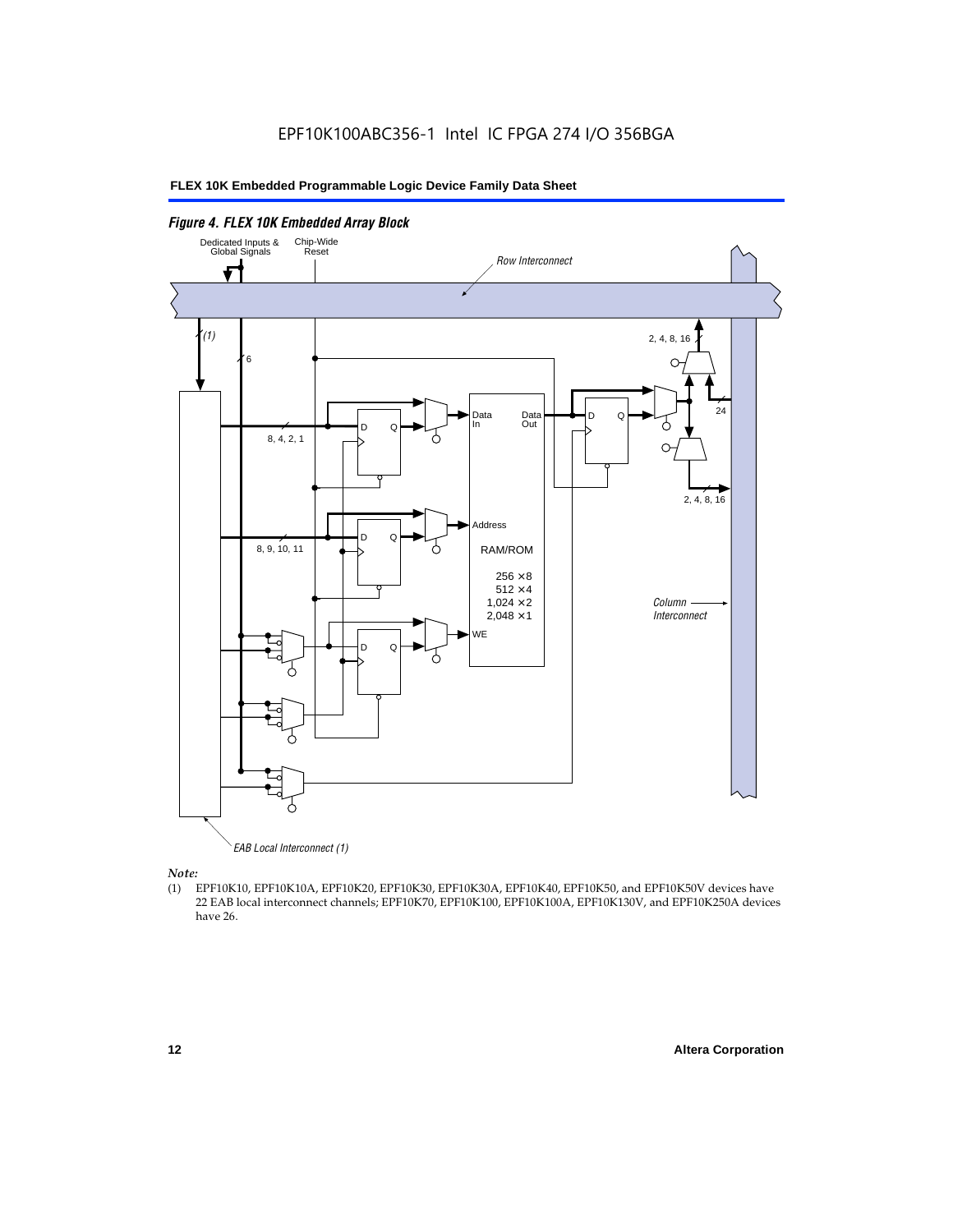## **Logic Array Block**

Each LAB consists of eight LEs, their associated carry and cascade chains, LAB control signals, and the LAB local interconnect. The LAB provides the coarse-grained structure to the FLEX 10K architecture, facilitating efficient routing with optimum device utilization and high performance. See Figure 5.



#### *Notes:*

- (1) EPF10K10, EPF10K10A, EPF10K20, EPF10K30, EPF10K30A, EPF10K40, EPF10K50, and EPF10K50V devices have 22 inputs to the LAB local interconnect channel from the row; EPF10K70, EPF10K100, EPF10K100A, EPF10K130V, and EPF10K250A devices have 26.
- (2) EPF10K10, EPF10K10A, EPF10K20, EPF10K30, EPF10K30A, EPF10K40, EPF10K50, and EPF10K50V devices have 30 LAB local interconnect channels; EPF10K70, EPF10K100, EPF10K100A, EPF10K130V, and EPF10K250A devices have 34 LABs.

#### **Altera Corporation 13 13**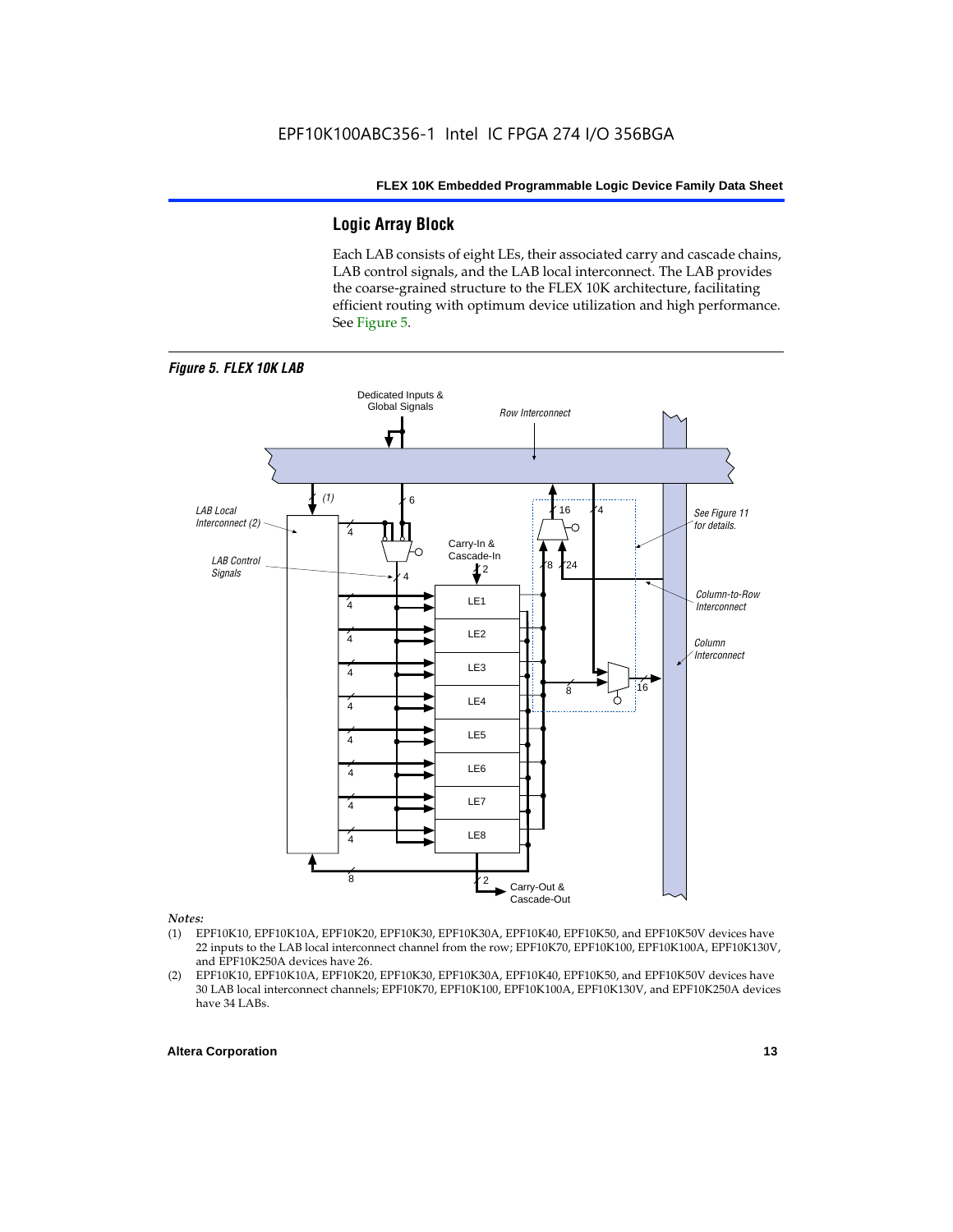Each LAB provides four control signals with programmable inversion that can be used in all eight LEs. Two of these signals can be used as clocks; the other two can be used for clear/preset control. The LAB clocks can be driven by the dedicated clock input pins, global signals, I/O signals, or internal signals via the LAB local interconnect. The LAB preset and clear control signals can be driven by the global signals, I/O signals, or internal signals via the LAB local interconnect. The global control signals are typically used for global clock, clear, or preset signals because they provide asynchronous control with very low skew across the device. If logic is required on a control signal, it can be generated in one or more LEs in any LAB and driven into the local interconnect of the target LAB. In addition, the global control signals can be generated from LE outputs.

## **Logic Element**

The LE, the smallest unit of logic in the FLEX 10K architecture, has a compact size that provides efficient logic utilization. Each LE contains a four-input LUT, which is a function generator that can quickly compute any function of four variables. In addition, each LE contains a programmable flipflop with a synchronous enable, a carry chain, and a cascade chain. Each LE drives both the local and the FastTrack Interconnect. See Figure 6.



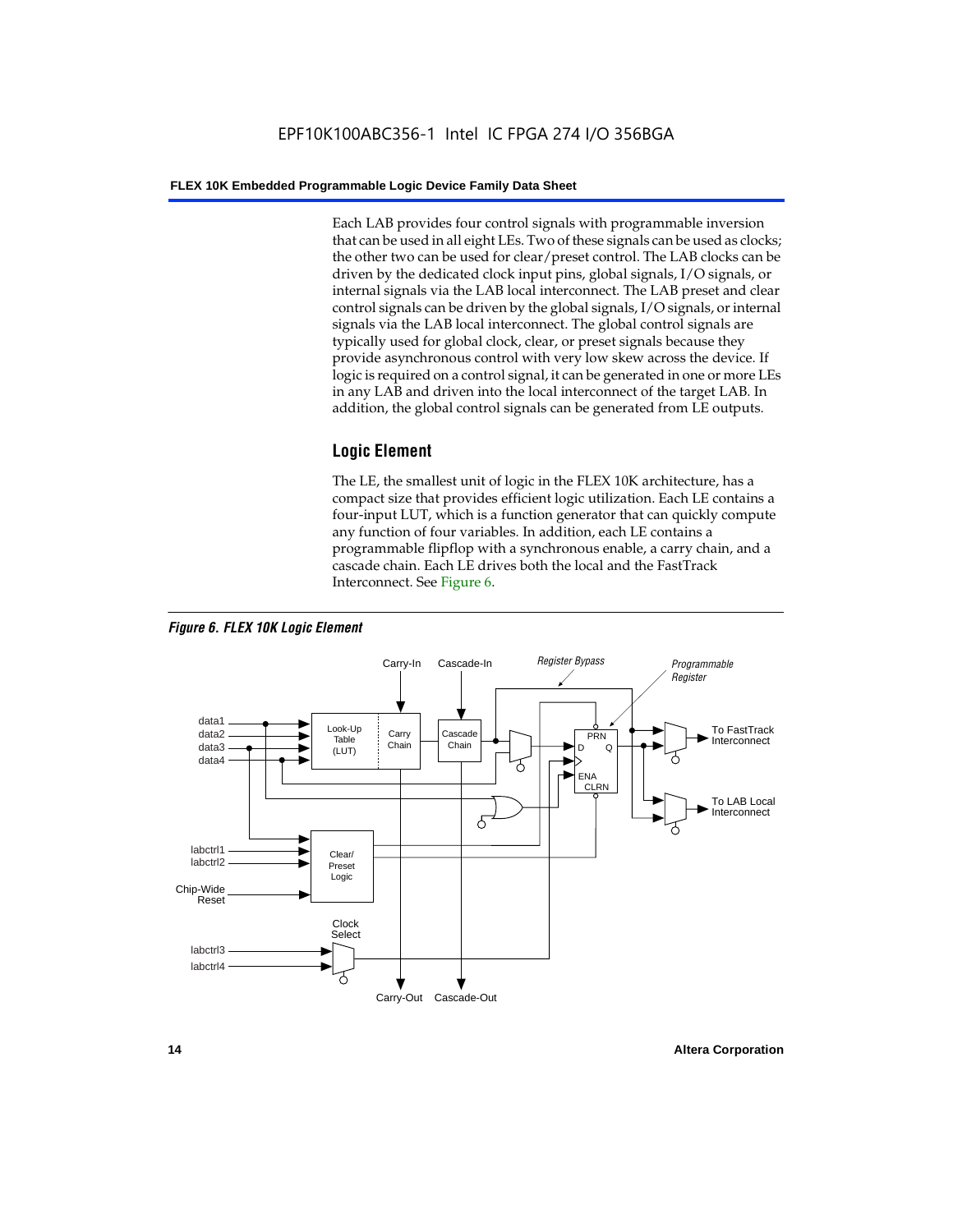The programmable flipflop in the LE can be configured for D, T, JK, or SR operation. The clock, clear, and preset control signals on the flipflop can be driven by global signals, general-purpose I/O pins, or any internal logic. For combinatorial functions, the flipflop is bypassed and the output of the LUT drives the output of the LE.

The LE has two outputs that drive the interconnect; one drives the local interconnect and the other drives either the row or column FastTrack Interconnect. The two outputs can be controlled independently. For example, the LUT can drive one output while the register drives the other output. This feature, called register packing, can improve LE utilization because the register and the LUT can be used for unrelated functions.

The FLEX 10K architecture provides two types of dedicated high-speed data paths that connect adjacent LEs without using local interconnect paths: carry chains and cascade chains. The carry chain supports highspeed counters and adders; the cascade chain implements wide-input functions with minimum delay. Carry and cascade chains connect all LEs in an LAB and all LABs in the same row. Intensive use of carry and cascade chains can reduce routing flexibility. Therefore, the use of these chains should be limited to speed-critical portions of a design.

#### *Carry Chain*

The carry chain provides a very fast (as low as 0.2 ns) carry-forward function between LEs. The carry-in signal from a lower-order bit drives forward into the higher-order bit via the carry chain, and feeds into both the LUT and the next portion of the carry chain. This feature allows the FLEX 10K architecture to implement high-speed counters, adders, and comparators of arbitrary width efficiently. Carry chain logic can be created automatically by the Compiler during design processing, or manually by the designer during design entry. Parameterized functions such as LPM and DesignWare functions automatically take advantage of carry chains.

Carry chains longer than eight LEs are automatically implemented by linking LABs together. For enhanced fitting, a long carry chain skips alternate LABs in a row. A carry chain longer than one LAB skips either from even-numbered LAB to even-numbered LAB, or from oddnumbered LAB to odd-numbered LAB. For example, the last LE of the first LAB in a row carries to the first LE of the third LAB in the row. The carry chain does not cross the EAB at the middle of the row. For instance, in the EPF10K50 device, the carry chain stops at the eighteenth LAB and a new one begins at the nineteenth LAB.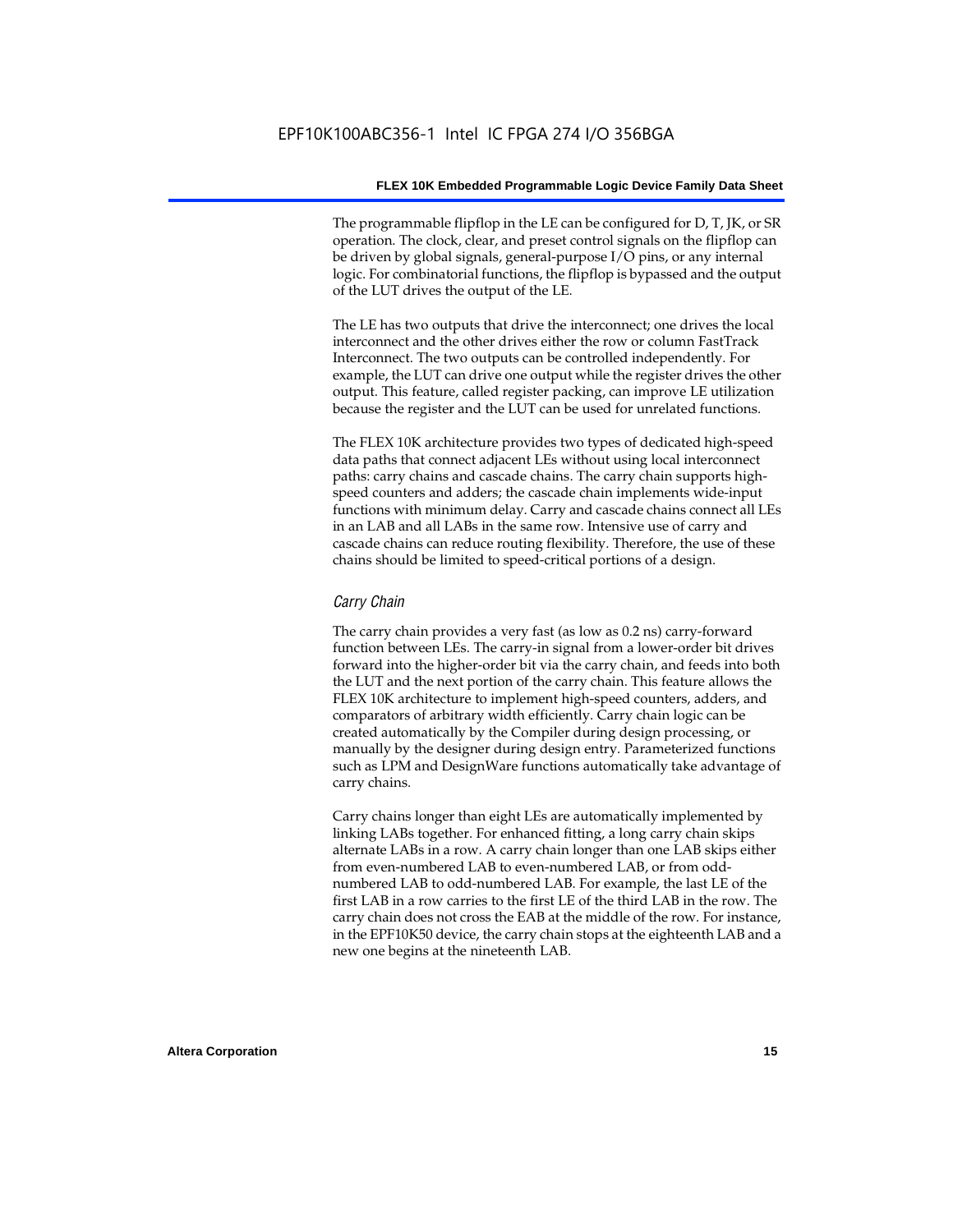Figure 7 shows how an *n*-bit full adder can be implemented in  $n + 1$  LEs with the carry chain. One portion of the LUT generates the sum of two bits using the input signals and the carry-in signal; the sum is routed to the output of the LE. The register can either be bypassed for simple adders or be used for an accumulator function. The carry chain logic generates the carry-out signal, which is routed directly to the carry-in signal of the nexthigher-order bit. The final carry-out signal is routed to an LE, where it can be used as a general-purpose signal.



*Figure 7. Carry Chain Operation (n-bit Full Adder)*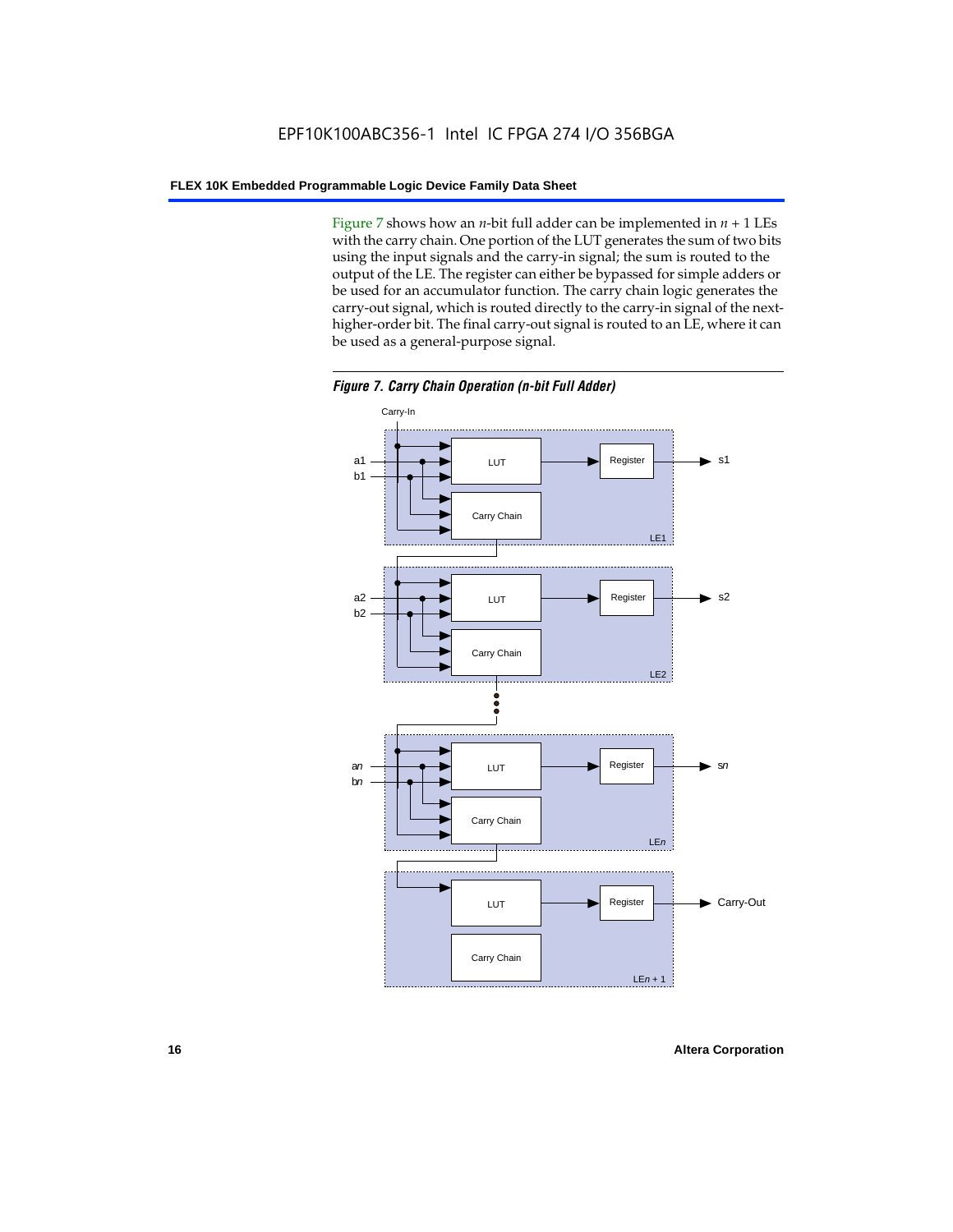#### *Cascade Chain*

With the cascade chain, the FLEX 10K architecture can implement functions that have a very wide fan-in. Adjacent LUTs can be used to compute portions of the function in parallel; the cascade chain serially connects the intermediate values. The cascade chain can use a logical AND or logical OR (via De Morgan's inversion) to connect the outputs of adjacent LEs. Each additional LE provides four more inputs to the effective width of a function, with a delay as low as 0.7 ns per LE. Cascade chain logic can be created automatically by the Compiler during design processing, or manually by the designer during design entry.

Cascade chains longer than eight bits are implemented automatically by linking several LABs together. For easier routing, a long cascade chain skips every other LAB in a row. A cascade chain longer than one LAB skips either from even-numbered LAB to even-numbered LAB, or from odd-numbered LAB to odd-numbered LAB (e.g., the last LE of the first LAB in a row cascades to the first LE of the third LAB). The cascade chain does not cross the center of the row (e.g., in the EPF10K50 device, the cascade chain stops at the eighteenth LAB and a new one begins at the nineteenth LAB). This break is due to the EAB's placement in the middle of the row.

Figure 8 shows how the cascade function can connect adjacent LEs to form functions with a wide fan-in. These examples show functions of 4*n* variables implemented with *n* LEs. The LE delay is as low as 1.6 ns; the cascade chain delay is as low as 0.7 ns. With the cascade chain, 3.7 ns is needed to decode a 16-bit address.



#### *Figure 8. Cascade Chain Operation*

**Altera Corporation 17 17**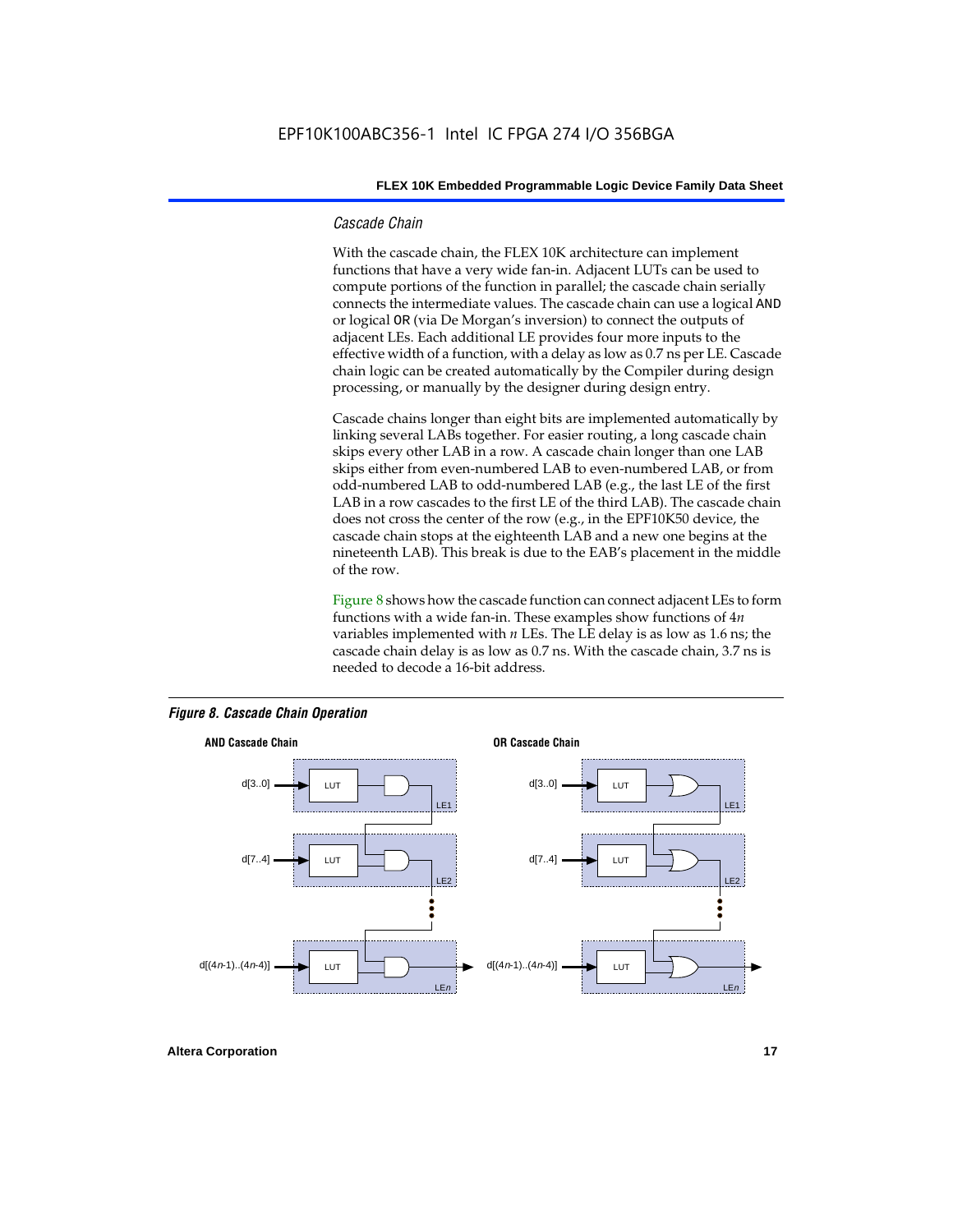#### *LE Operating Modes*

The FLEX 10K LE can operate in the following four modes:

- Normal mode
- Arithmetic mode
- Up/down counter mode
- Clearable counter mode

Each of these modes uses LE resources differently. In each mode, seven available inputs to the LE—the four data inputs from the LAB local interconnect, the feedback from the programmable register, and the carry-in and cascade-in from the previous LE—are directed to different destinations to implement the desired logic function. Three inputs to the LE provide clock, clear, and preset control for the register. The Altera software, in conjunction with parameterized functions such as LPM and DesignWare functions, automatically chooses the appropriate mode for common functions such as counters, adders, and multipliers. If required, the designer can also create special-purpose functions which use a specific LE operating mode for optimal performance.

The architecture provides a synchronous clock enable to the register in all four modes. The Altera software can set DATA1 to enable the register synchronously, providing easy implementation of fully synchronous designs.

Figure 9 shows the LE operating modes.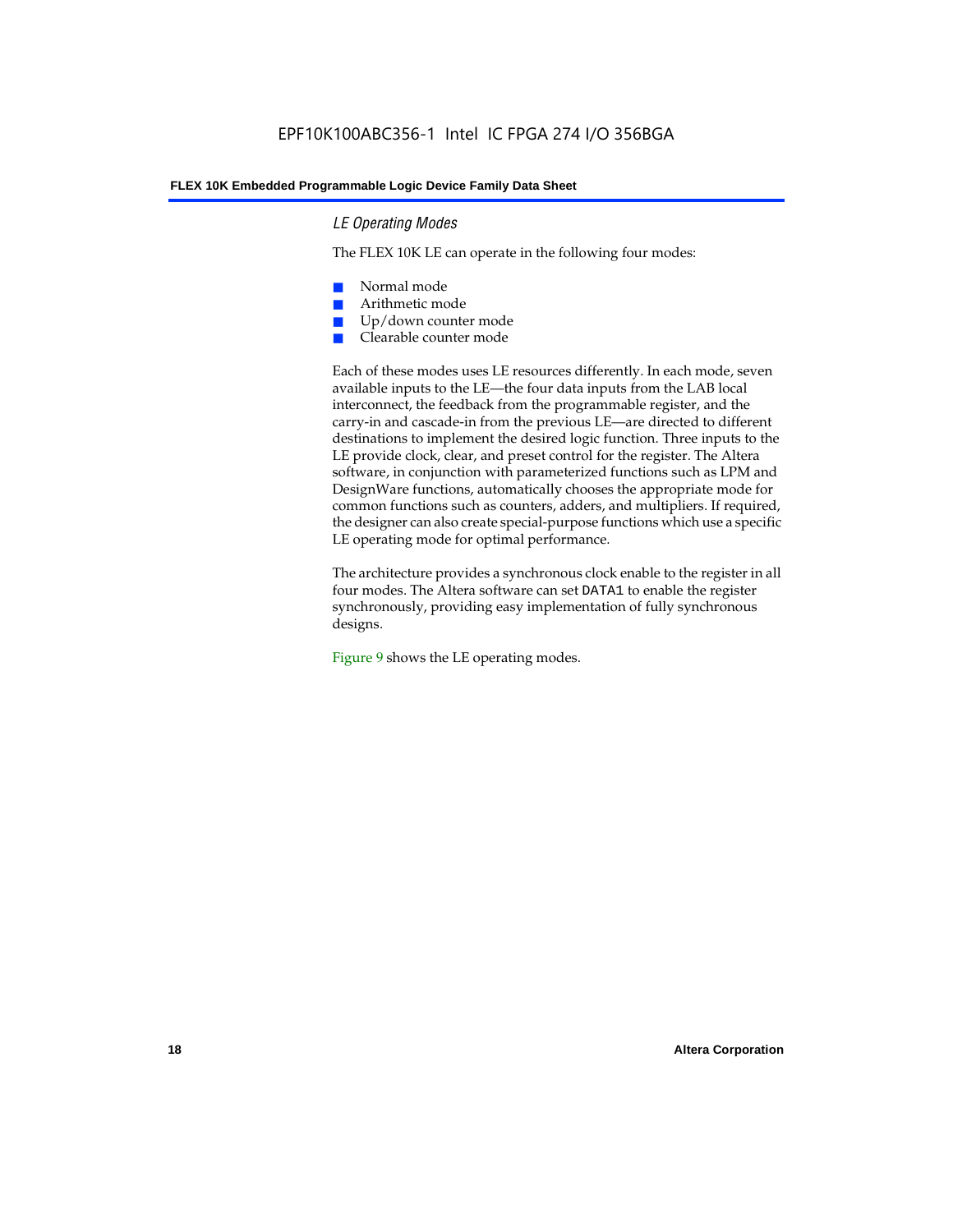## *Figure 9. FLEX 10K LE Operating Modes*







#### **Up/Down Counter Mode**



#### **Clearable Counter Mode**



#### *Note:*

(1) Packed registers cannot be used with the cascade chain.

#### **Altera Corporation 19**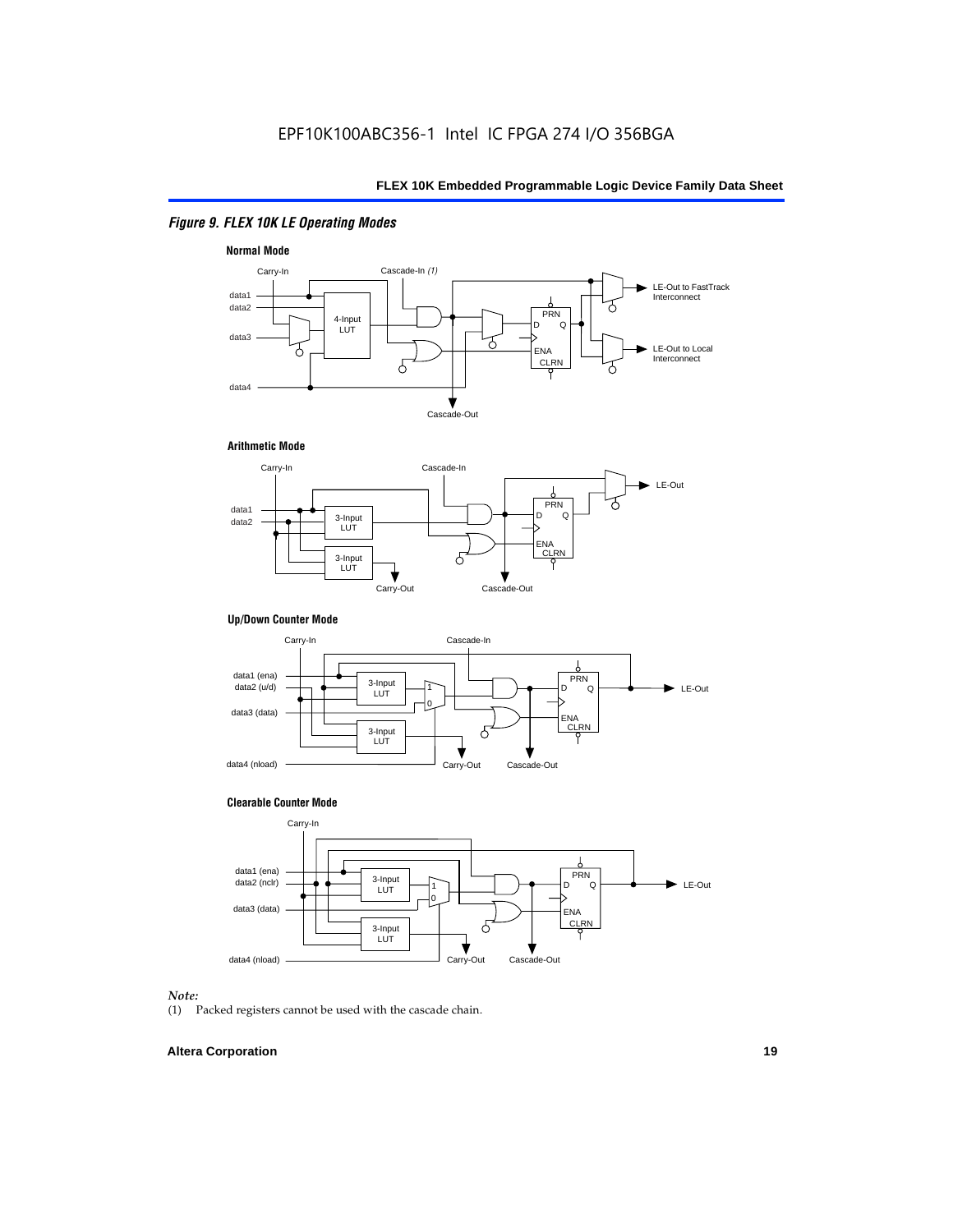#### **Normal Mode**

The normal mode is suitable for general logic applications and wide decoding functions that can take advantage of a cascade chain. In normal mode, four data inputs from the LAB local interconnect and the carry-in are inputs to a four-input LUT. The Compiler automatically selects the carry-in or the DATA3 signal as one of the inputs to the LUT. The LUT output can be combined with the cascade-in signal to form a cascade chain through the cascade-out signal. Either the register or the LUT can be used to drive both the local interconnect and the FastTrack Interconnect at the same time.

The LUT and the register in the LE can be used independently; this feature is known as register packing. To support register packing, the LE has two outputs; one drives the local interconnect and the other drives the FastTrack Interconnect. The DATA4 signal can drive the register directly, allowing the LUT to compute a function that is independent of the registered signal; a three-input function can be computed in the LUT, and a fourth independent signal can be registered. Alternatively, a four-input function can be generated, and one of the inputs to this function can be used to drive the register. The register in a packed LE can still use the clock enable, clear, and preset signals in the LE. In a packed LE, the register can drive the FastTrack Interconnect while the LUT drives the local interconnect, or vice versa.

#### **Arithmetic Mode**

The arithmetic mode offers 2 three-input LUTs that are ideal for implementing adders, accumulators, and comparators. One LUT computes a three-input function, and the other generates a carry output. As shown in Figure 9 on page 19, the first LUT uses the carry-in signal and two data inputs from the LAB local interconnect to generate a combinatorial or registered output. For example, in an adder, this output is the sum of three signals: a, b, and carry-in. The second LUT uses the same three signals to generate a carry-out signal, thereby creating a carry chain. The arithmetic mode also supports simultaneous use of the cascade chain.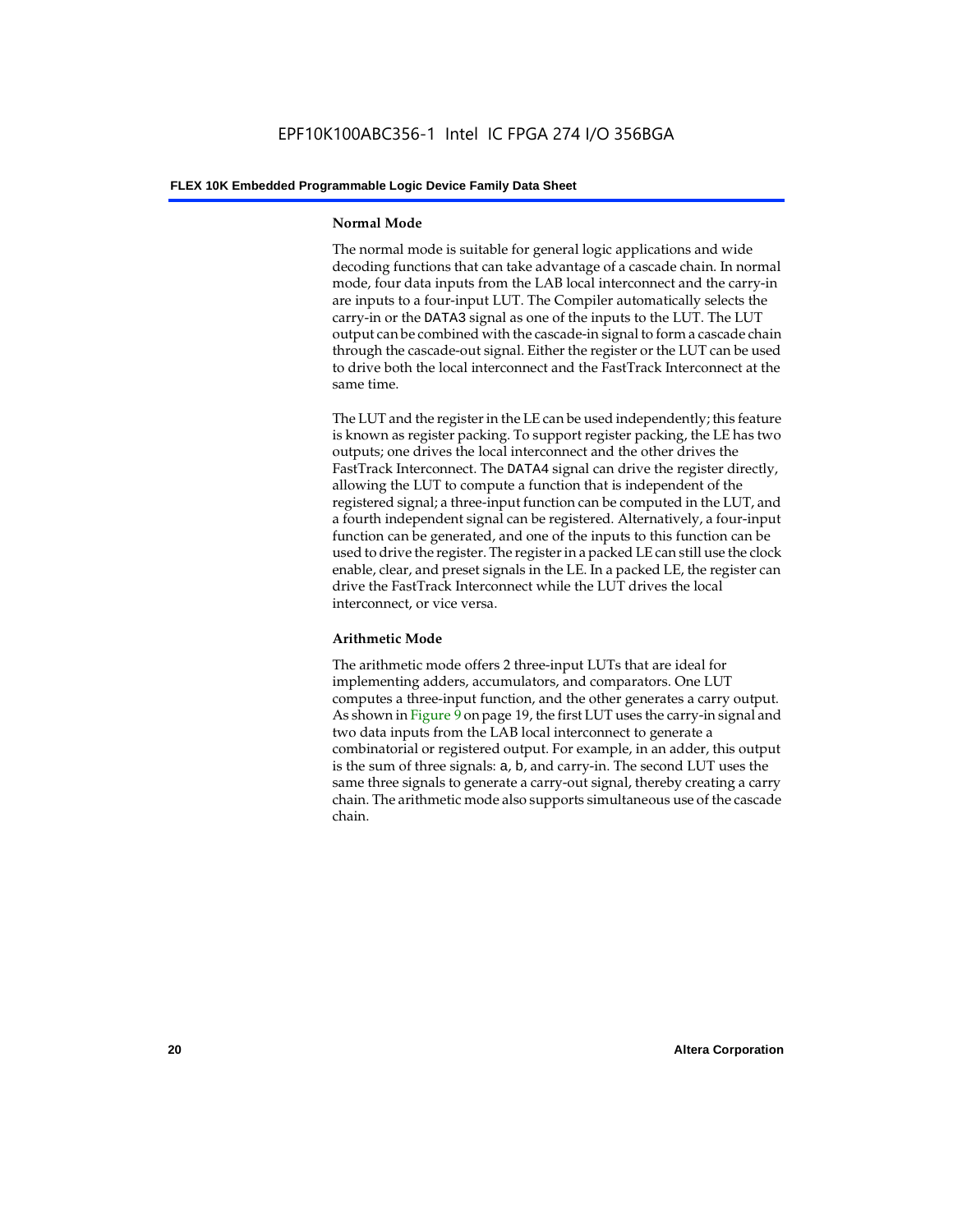#### **Up/Down Counter Mode**

The up/down counter mode offers counter enable, clock enable, synchronous up/down control, and data loading options. These control signals are generated by the data inputs from the LAB local interconnect, the carry-in signal, and output feedback from the programmable register. The Up/down counter mode uses 2 three-input LUTs: one generates the counter data, and the other generates the fast carry bit. A 2-to-1 multiplexer provides synchronous loading. Data can also be loaded asynchronously with the clear and preset register control signals, without using the LUT resources.

#### **Clearable Counter Mode**

The clearable counter mode is similar to the up/down counter mode, but supports a synchronous clear instead of the up/down control. The clear function is substituted for the cascade-in signal in the up/down counter mode. Clearable counter mode uses 2 three-input LUTs: one generates the counter data, and the other generates the fast carry bit. Synchronous loading is provided by a 2-to-1 multiplexer. The output of this multiplexer is ANDed with a synchronous clear signal.

#### *Internal Tri-State Emulation*

Internal tri-state emulation provides internal tri-stating without the limitations of a physical tri-state bus. In a physical tri-state bus, the tri-state buffers' output enable (OE) signals select which signal drives the bus. However, if multiple OE signals are active, contending signals can be driven onto the bus. Conversely, if no OE signals are active, the bus will float. Internal tri-state emulation resolves contending tri-state buffers to a low value and floating buses to a high value, thereby eliminating these problems. The Altera software automatically implements tri-state bus functionality with a multiplexer.

#### *Clear & Preset Logic Control*

Logic for the programmable register's clear and preset functions is controlled by the DATA3, LABCTRL1, and LABCTRL2 inputs to the LE. The clear and preset control structure of the LE asynchronously loads signals into a register. Either LABCTRL1 or LABCTRL2 can control the asynchronous clear. Alternatively, the register can be set up so that LABCTRL1 implements an asynchronous load. The data to be loaded is driven to DATA3; when LABCTRL1 is asserted, DATA3 is loaded into the register.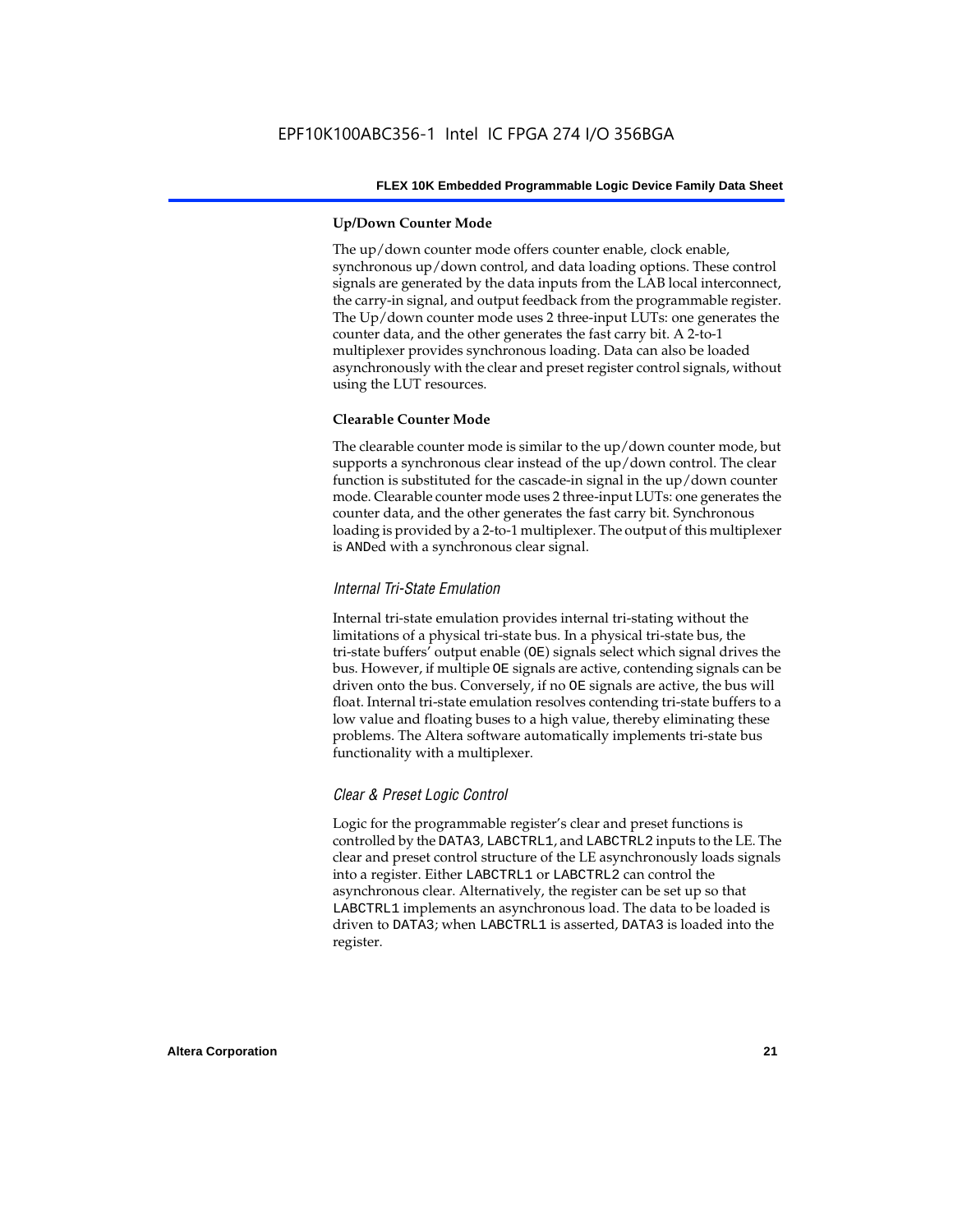During compilation, the Compiler automatically selects the best control signal implementation. Because the clear and preset functions are activelow, the Compiler automatically assigns a logic high to an unused clear or preset.

The clear and preset logic is implemented in one of the following six modes chosen during design entry:

- Asynchronous clear
- Asynchronous preset
- Asynchronous clear and preset
- Asynchronous load with clear
- Asynchronous load with preset
- Asynchronous load without clear or preset

In addition to the six clear and preset modes, FLEX 10K devices provide a chip-wide reset pin that can reset all registers in the device. Use of this feature is set during design entry. In any of the clear and preset modes, the chip-wide reset overrides all other signals. Registers with asynchronous presets may be preset when the chip-wide reset is asserted. Inversion can be used to implement the asynchronous preset. Figure 10 shows examples of how to enter a section of a design for the desired functionality.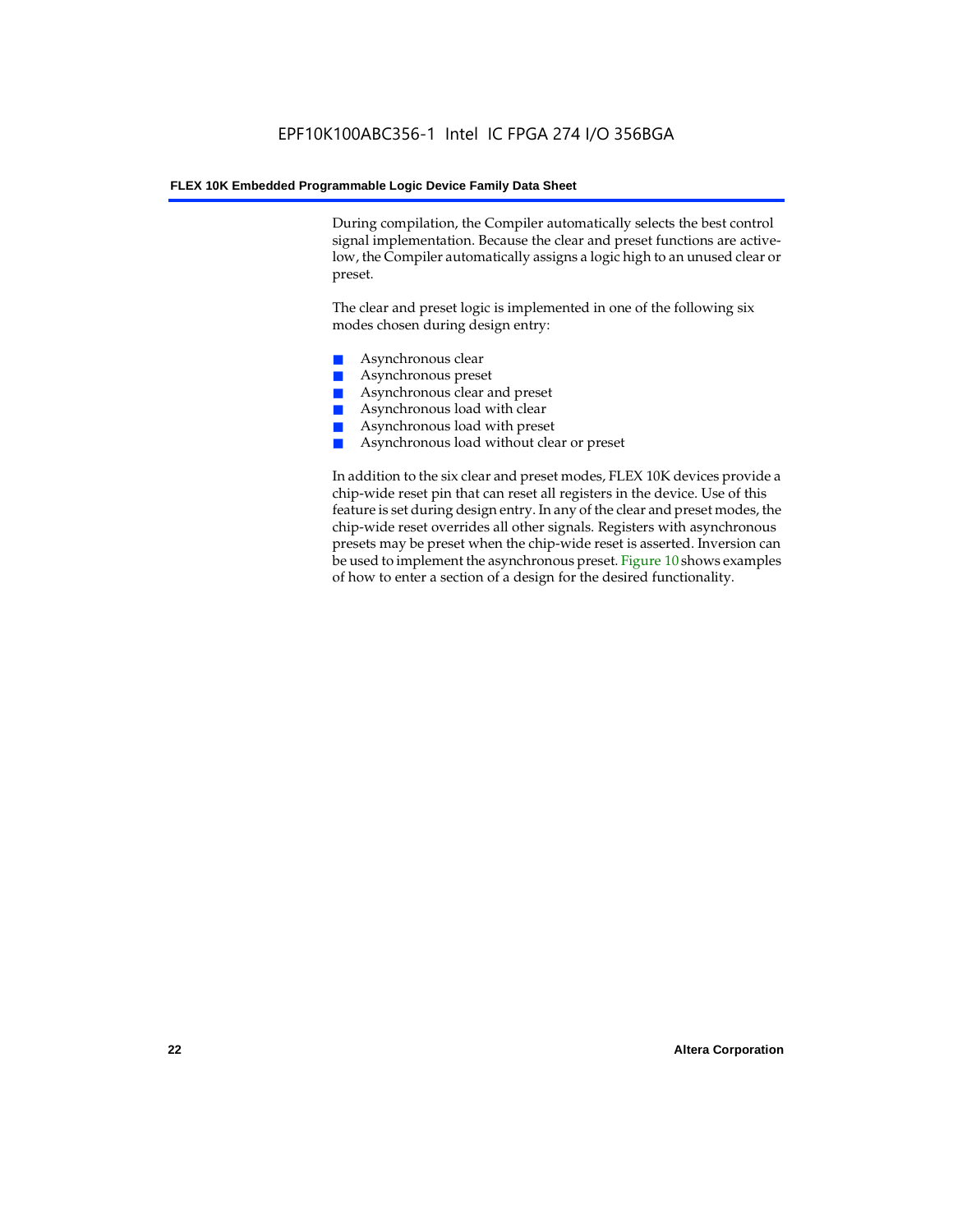## *Figure 10. LE Clear & Preset Modes*



#### **Asynchronous Clear**

The flipflop can be cleared by either LABCTRL1 or LABCTRL2. In this mode, the preset signal is tied to  $V_{CC}$  to deactivate it.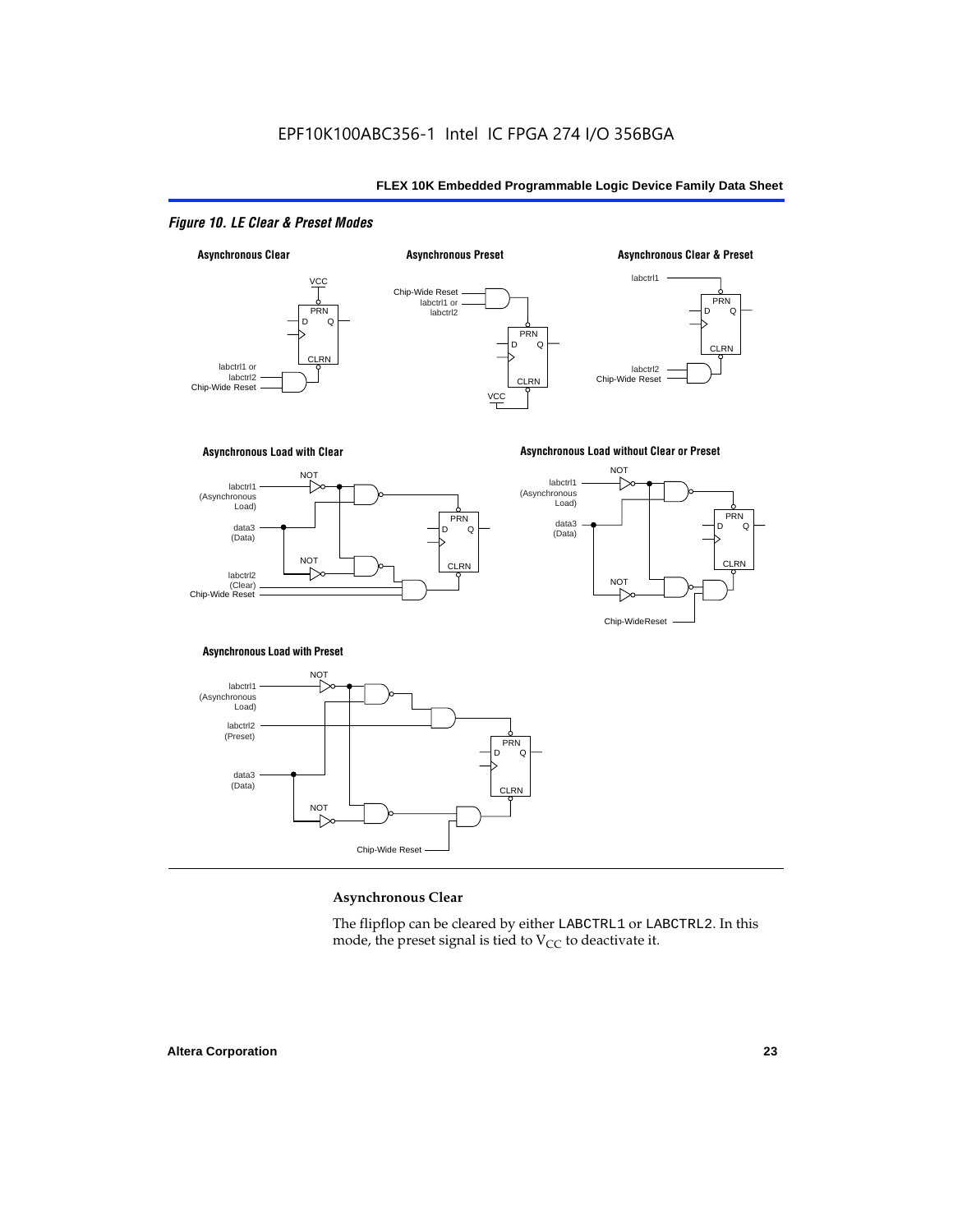#### **Asynchronous Preset**

An asynchronous preset is implemented as either an asynchronous load, or with an asynchronous clear. If DATA3 is tied to  $V_{CC}$ , asserting LABCTRL1 asynchronously loads a one into the register. Alternatively, the Altera software can provide preset control by using the clear and inverting the input and output of the register. Inversion control is available for the inputs to both LEs and IOEs. Therefore, if a register is preset by only one of the two LABCTRL signals, the DATA3 input is not needed and can be used for one of the LE operating modes.

#### **Asynchronous Preset & Clear**

When implementing asynchronous clear and preset, LABCTRL1 controls the preset and LABCTRL2 controls the clear. DATA3 is tied to  $V_{CC}$ , therefore, asserting LABCTRL1 asynchronously loads a one into the register, effectively presetting the register. Asserting LABCTRL2 clears the register.

#### **Asynchronous Load with Clear**

When implementing an asynchronous load in conjunction with the clear, LABCTRL1 implements the asynchronous load of DATA3 by controlling the register preset and clear. LABCTRL2 implements the clear by controlling the register clear; LABCTRL2 does not have to feed the preset circuits.

#### **Asynchronous Load with Preset**

When implementing an asynchronous load in conjunction with preset, the Altera software provides preset control by using the clear and inverting the input and output of the register. Asserting LABCTRL2 presets the register, while asserting LABCTRL1 loads the register. The Altera software inverts the signal that drives DATA3 to account for the inversion of the register's output.

#### **Asynchronous Load without Preset or Clear**

When implementing an asynchronous load without preset or clear, LABCTRL1 implements the asynchronous load of DATA3 by controlling the register preset and clear.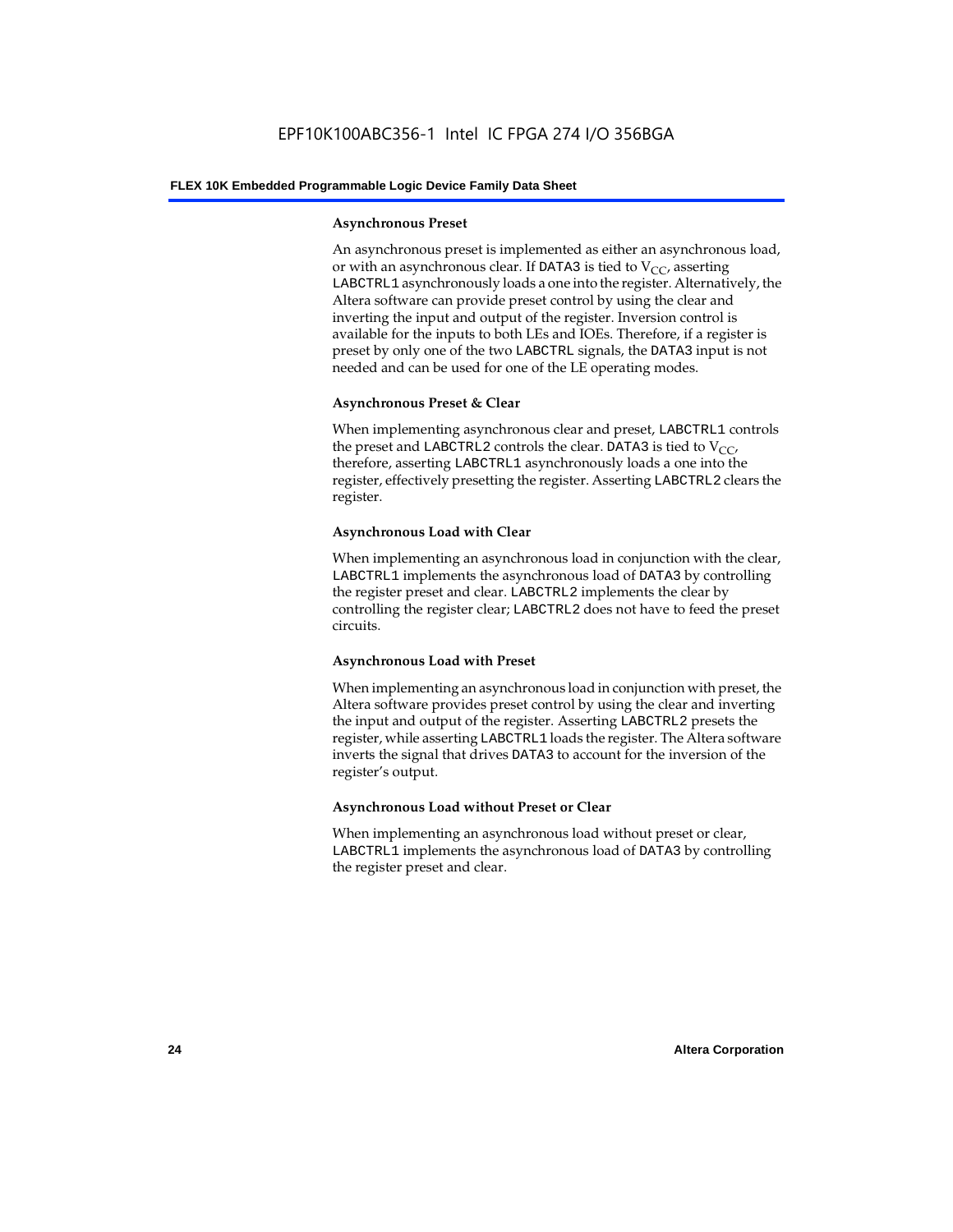#### **FastTrack Interconnect**

In the FLEX 10K architecture, connections between LEs and device I/O pins are provided by the FastTrack Interconnect, which is a series of continuous horizontal and vertical routing channels that traverse the device. This global routing structure provides predictable performance, even in complex designs. In contrast, the segmented routing in FPGAs requires switch matrices to connect a variable number of routing paths, increasing the delays between logic resources and reducing performance.

The FastTrack Interconnect consists of row and column interconnect channels that span the entire device. Each row of LABs is served by a dedicated row interconnect. The row interconnect can drive I/O pins and feed other LABs in the device. The column interconnect routes signals between rows and can drive I/O pins.

A row channel can be driven by an LE or by one of three column channels. These four signals feed dual 4-to-1 multiplexers that connect to two specific row channels. These multiplexers, which are connected to each LE, allow column channels to drive row channels even when all eight LEs in an LAB drive the row interconnect.

Each column of LABs is served by a dedicated column interconnect. The column interconnect can then drive I/O pins or another row's interconnect to route the signals to other LABs in the device. A signal from the column interconnect, which can be either the output of an LE or an input from an I/O pin, must be routed to the row interconnect before it can enter an LAB or EAB. Each row channel that is driven by an IOE or EAB can drive one specific column channel.

Access to row and column channels can be switched between LEs in adjacent pairs of LABs. For example, an LE in one LAB can drive the row and column channels normally driven by a particular LE in the adjacent LAB in the same row, and vice versa. This routing flexibility enables routing resources to be used more efficiently. See Figure 11.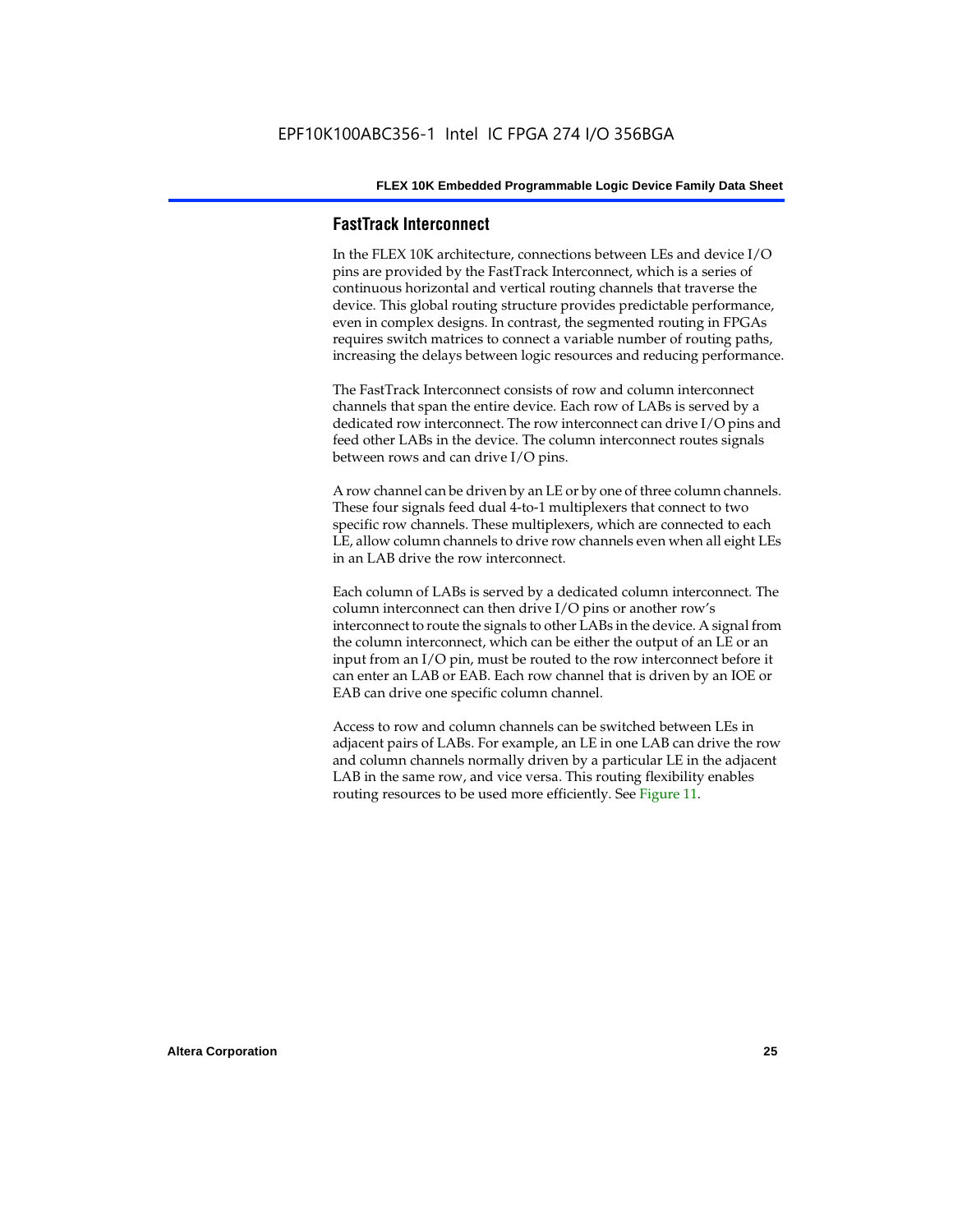## *Figure 11. LAB Connections to Row & Column Interconnect*

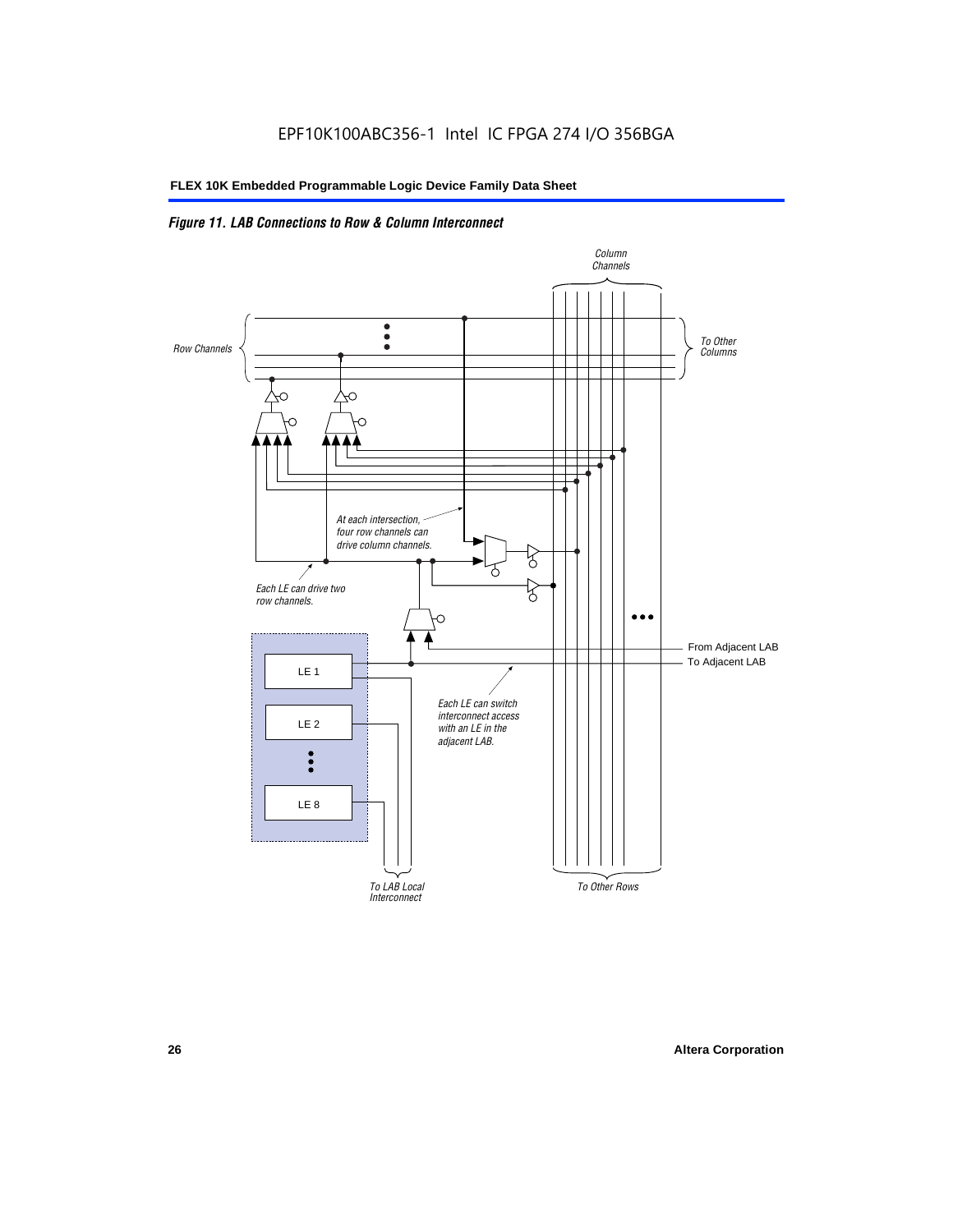For improved routing, the row interconnect is comprised of a combination of full-length and half-length channels. The full-length channels connect to all LABs in a row; the half-length channels connect to the LABs in half of the row. The EAB can be driven by the half-length channels in the left half of the row and by the full-length channels. The EAB drives out to the full-length channels. In addition to providing a predictable, row-wide interconnect, this architecture provides increased routing resources. Two neighboring LABs can be connected using a half-row channel, thereby saving the other half of the channel for the other half of the row.

Table 7 summarizes the FastTrack Interconnect resources available in each FLEX 10K device.

| Table 7. FLEX 10K FastTrack Interconnect Resources |             |                                   |                |                               |  |
|----------------------------------------------------|-------------|-----------------------------------|----------------|-------------------------------|--|
| <b>Device</b>                                      | <b>Rows</b> | <b>Channels per</b><br><b>Row</b> | <b>Columns</b> | <b>Channels per</b><br>Column |  |
| EPF10K10                                           | 3           | 144                               | 24             | 24                            |  |
| EPF10K10A                                          |             |                                   |                |                               |  |
| EPF10K20                                           | 6           | 144                               | 24             | 24                            |  |
| EPF10K30                                           | 6           | 216                               | 36             | 24                            |  |
| EPF10K30A                                          |             |                                   |                |                               |  |
| EPF10K40                                           | 8           | 216                               | 36             | 24                            |  |
| EPF10K50                                           | 10          | 216                               | 36             | 24                            |  |
| <b>EPF10K50V</b>                                   |             |                                   |                |                               |  |
| EPF10K70                                           | 9           | 312                               | 52             | 24                            |  |
| EPF10K100                                          | 12          | 312                               | 52             | 24                            |  |
| EPF10K100A                                         |             |                                   |                |                               |  |
| EPF10K130V                                         | 16          | 312                               | 52             | 32                            |  |
| EPF10K250A                                         | 20          | 456                               | 76             | 40                            |  |

In addition to general-purpose I/O pins, FLEX 10K devices have six dedicated input pins that provide low-skew signal distribution across the device. These six inputs can be used for global clock, clear, preset, and peripheral output enable and clock enable control signals. These signals are available as control signals for all LABs and IOEs in the device.

The dedicated inputs can also be used as general-purpose data inputs because they can feed the local interconnect of each LAB in the device. However, the use of dedicated inputs as data inputs can introduce additional delay into the control signal network.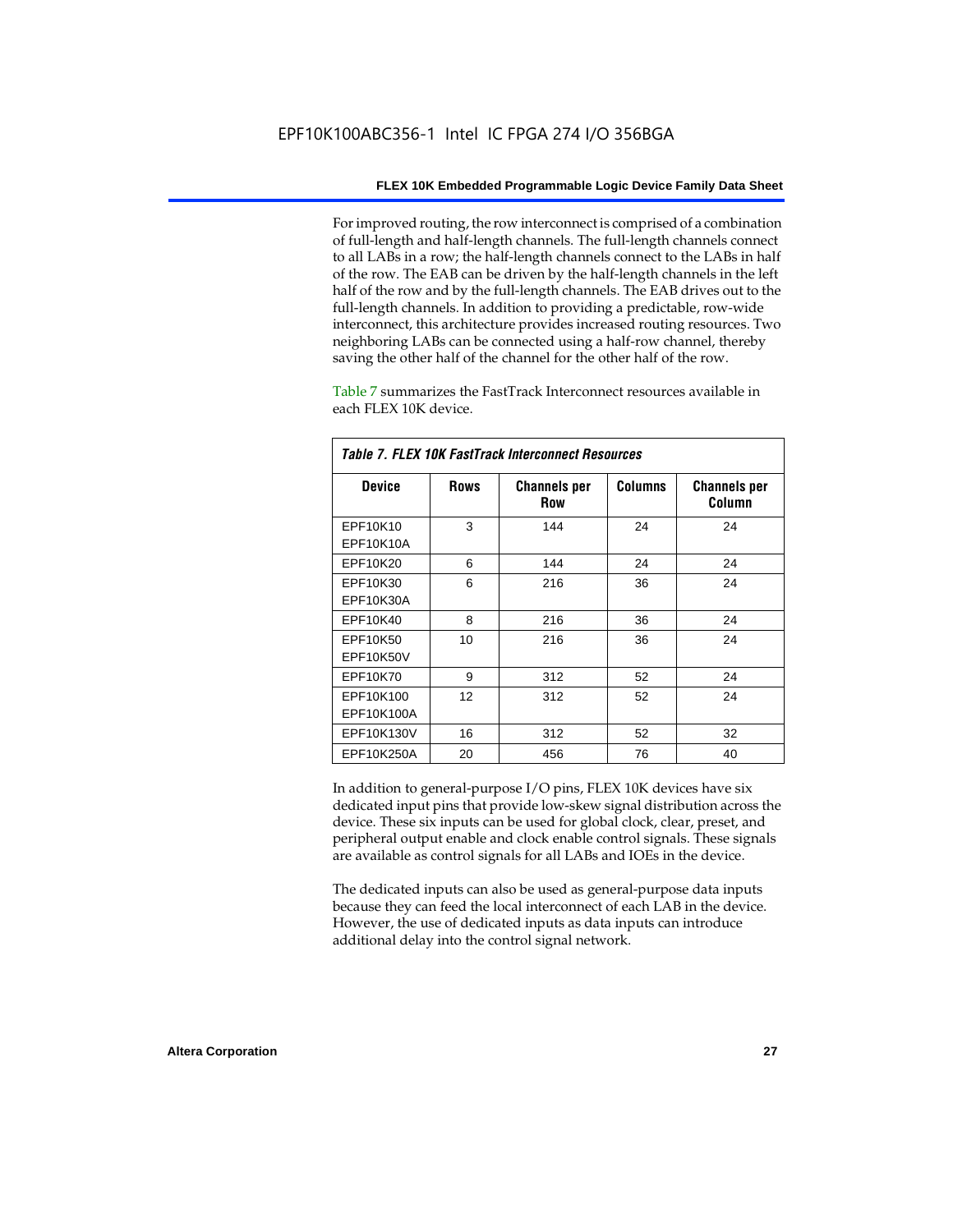Figure 12 shows the interconnection of adjacent LABs and EABs with row, column, and local interconnects, as well as the associated cascade and carry chains. Each LAB is labeled according to its location: a letter represents the row and a number represents the column. For example, LAB B3 is in row B, column 3.



*Figure 12. Interconnect Resources*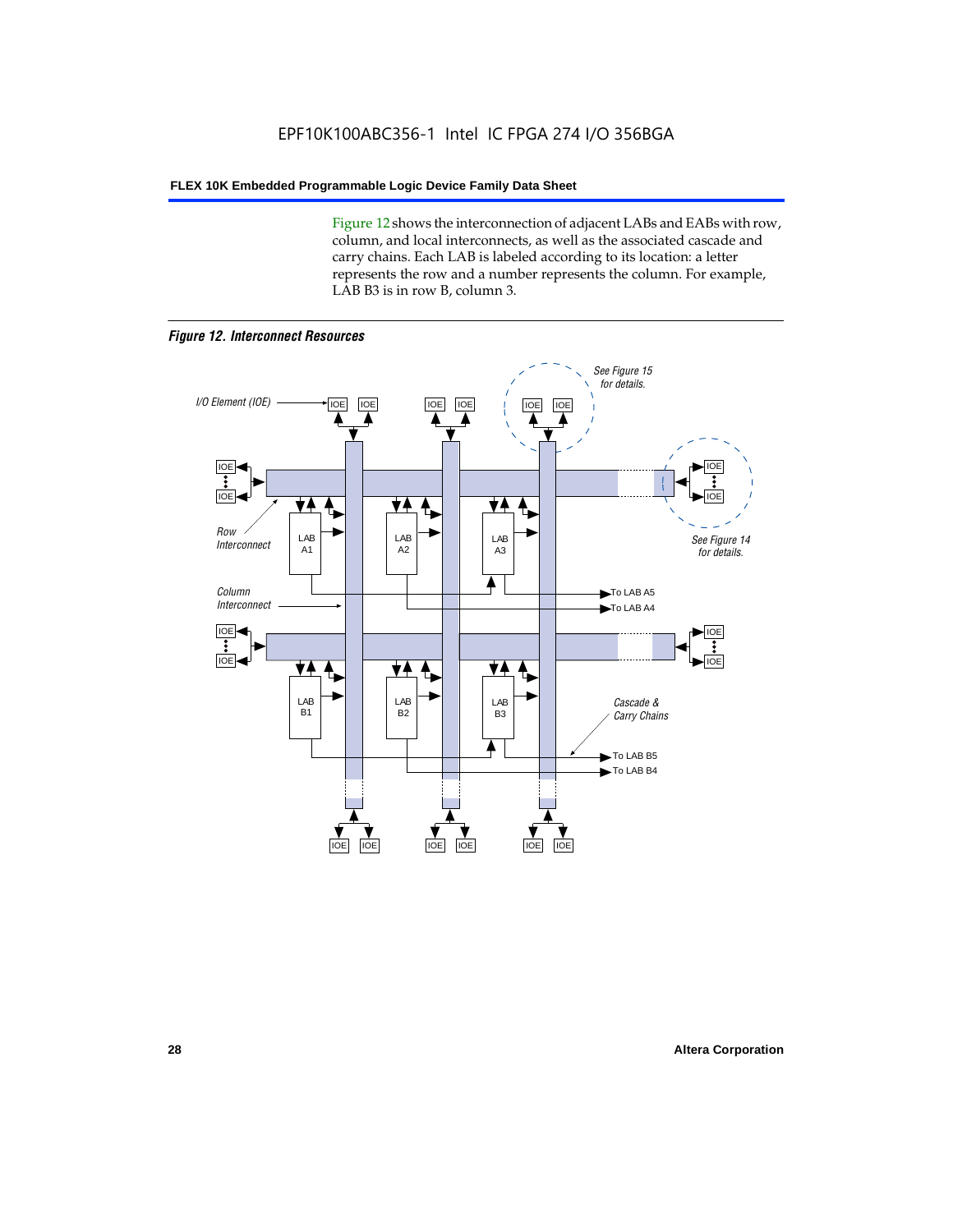## **I/O Element**

An I/O element (IOE) contains a bidirectional I/O buffer and a register that can be used either as an input register for external data that requires a fast setup time, or as an output register for data that requires fast clockto-output performance. In some cases, using an LE register for an input register will result in a faster setup time than using an IOE register. IOEs can be used as input, output, or bidirectional pins. For bidirectional registered I/O implementation, the output register should be in the IOE and, the data input and output enable register should be LE registers placed adjacent to the bidirectional pin. The Compiler uses the programmable inversion option to invert signals from the row and column interconnect automatically where appropriate. Figure 13 shows the bidirectional I/O registers.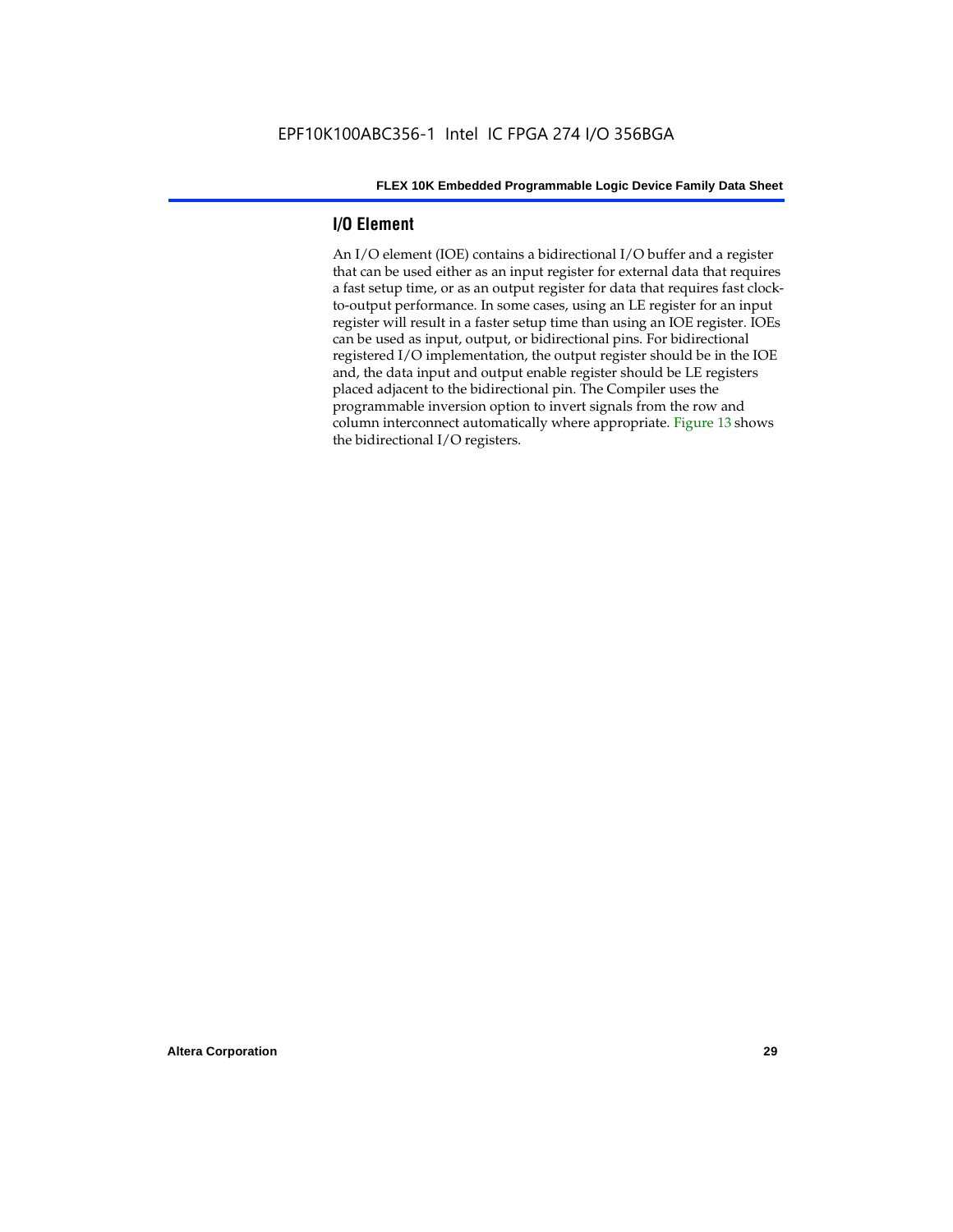## *Figure 13. Bidirectional I/O Registers*

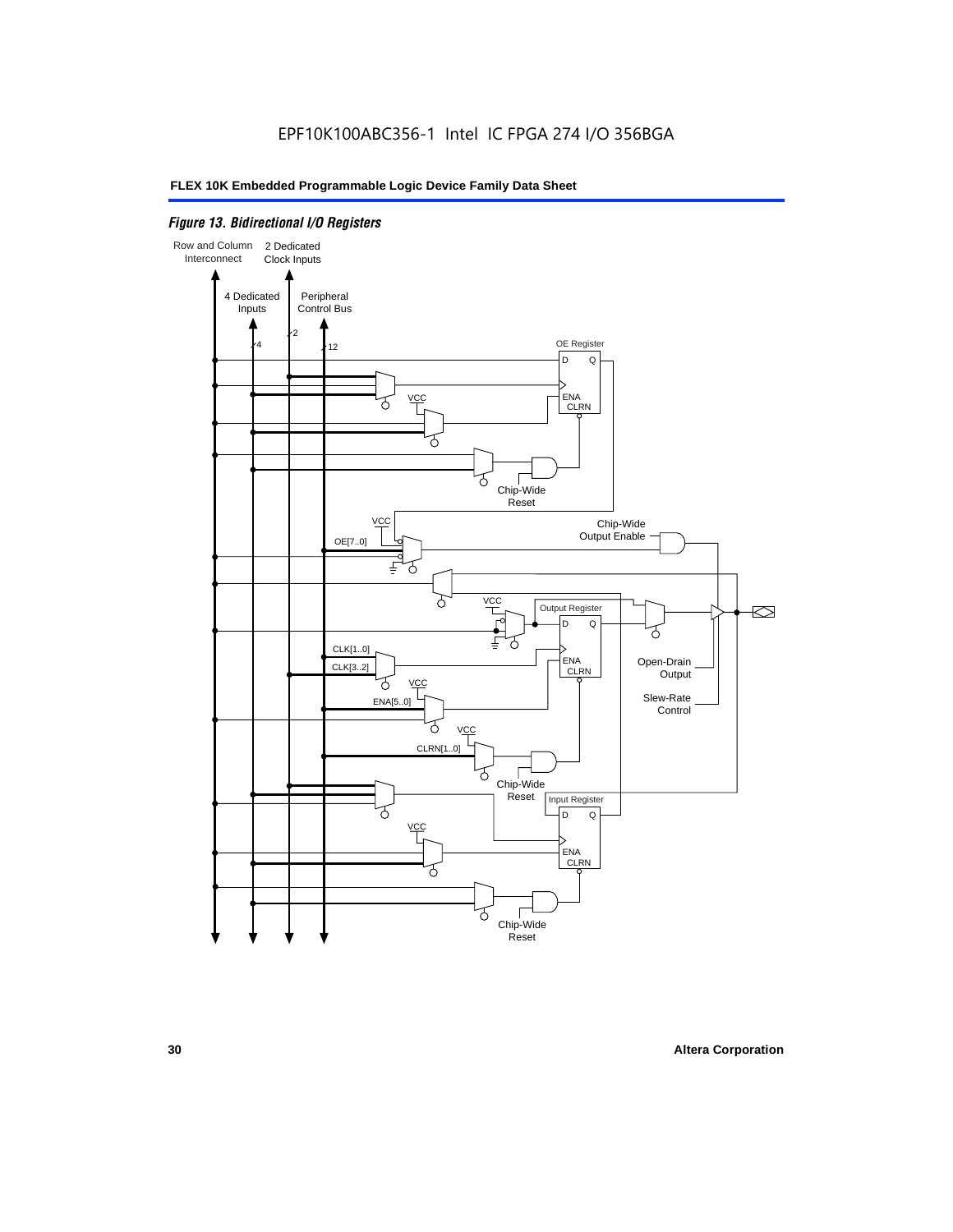Each IOE selects the clock, clear, clock enable, and output enable controls from a network of I/O control signals called the peripheral control bus. The peripheral control bus uses high-speed drivers to minimize signal skew across devices; it provides up to 12 peripheral control signals that can be allocated as follows:

- Up to eight output enable signals
- Up to six clock enable signals
- Up to two clock signals
- Up to two clear signals

If more than six clock enable or eight output enable signals are required, each IOE on the device can be controlled by clock enable and output enable signals driven by specific LEs. In addition to the two clock signals available on the peripheral control bus, each IOE can use one of two dedicated clock pins. Each peripheral control signal can be driven by any of the dedicated input pins or the first LE of each LAB in a particular row. In addition, an LE in a different row can drive a column interconnect, which causes a row interconnect to drive the peripheral control signal. The chip-wide reset signal will reset all IOE registers, overriding any other control signals.

Tables 8 and 9 list the sources for each peripheral control signal, and the rows that can drive global signals. These tables also show how the output enable, clock enable, clock, and clear signals share 12 peripheral control signals.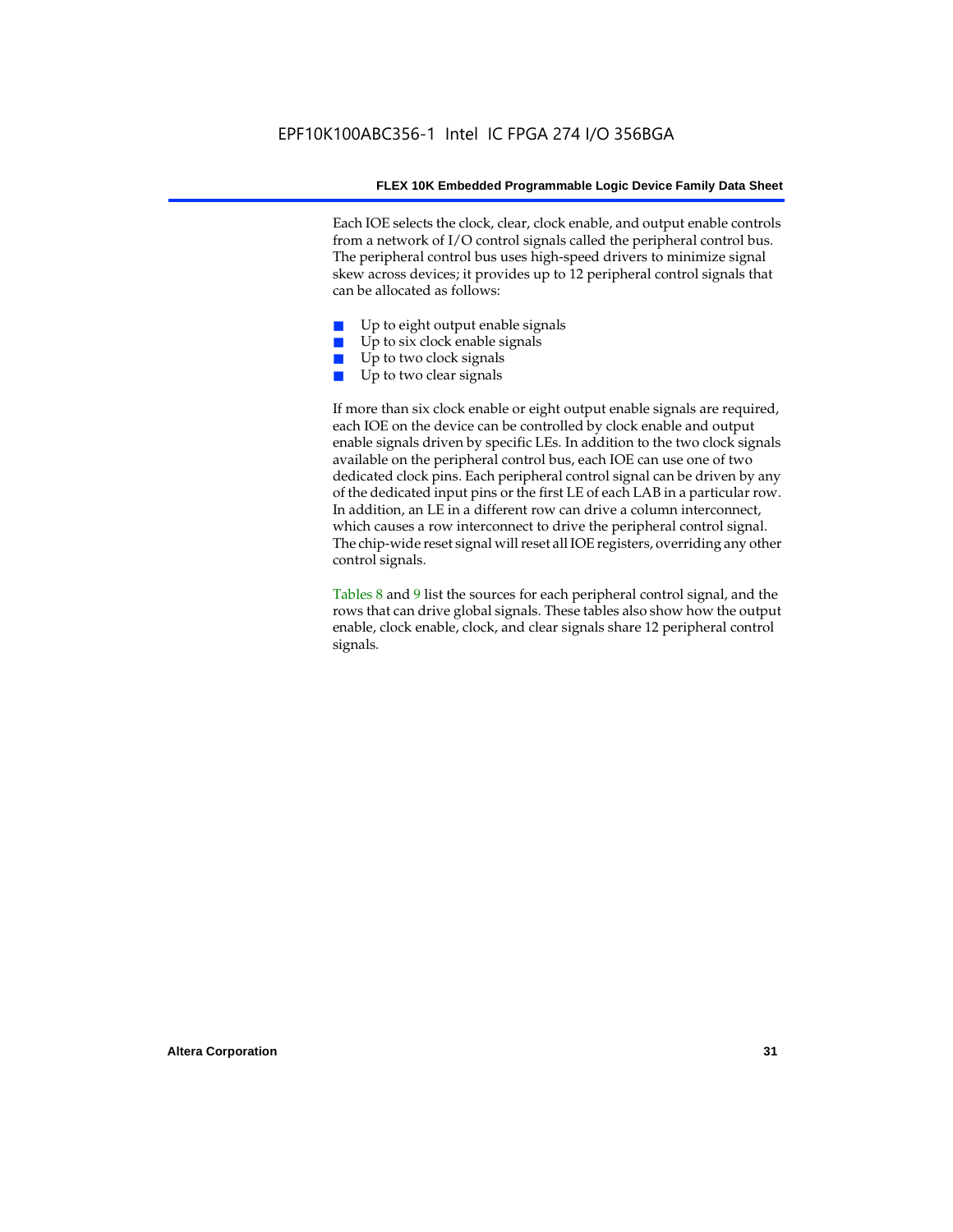| Table 8. EPF10K10, EPF10K20, EPF10K30, EPF10K40 & EPF10K50 Peripheral Bus Sources |                              |                 |                              |                 |                              |  |
|-----------------------------------------------------------------------------------|------------------------------|-----------------|------------------------------|-----------------|------------------------------|--|
| Peripheral<br><b>Control Signal</b>                                               | <b>EPF10K10</b><br>EPF10K10A | <b>EPF10K20</b> | <b>EPF10K30</b><br>EPF10K30A | <b>EPF10K40</b> | <b>EPF10K50</b><br>EPF10K50V |  |
| OE 0                                                                              | Row A                        | Row A           | Row A                        | Row A           | Row A                        |  |
| OE1                                                                               | Row A                        | Row B           | Row B                        | Row C           | Row B                        |  |
| OE <sub>2</sub>                                                                   | Row B                        | Row C           | Row C                        | Row D           | Row D                        |  |
| OE3                                                                               | Row B                        | Row D           | Row D                        | Row E           | Row F                        |  |
| OE4                                                                               | Row C                        | Row E           | Row E                        | Row F           | Row H                        |  |
| OE5                                                                               | Row C                        | Row F           | Row F                        | Row G           | Row J                        |  |
| CLKENA0/CLK0/GLOBAL0                                                              | Row A                        | Row A           | Row A                        | Row B           | Row A                        |  |
| CLKENA1/OE6/GLOBAL1                                                               | Row A                        | Row B           | Row B                        | Row C           | Row C                        |  |
| CLKENA2/CLR0                                                                      | Row B                        | Row C           | Row C                        | Row D           | Row E                        |  |
| CLKENA3/OE7/GLOBAL2                                                               | Row B                        | Row D           | Row D                        | Row E           | Row G                        |  |
| CLKENA4/CLR1                                                                      | Row C                        | Row E           | Row E                        | Row F           | Row I                        |  |
| CLKENA5/CLK1/GLOBAL3                                                              | Row C                        | Row F           | Row F                        | Row H           | Row J                        |  |

## *Table 9. EPF10K70, EPF10K100, EPF10K130V & EPF10K250A Peripheral Bus Sources*

| Peripheral<br><b>Control Signal</b> | <b>EPF10K70</b> | <b>EPF10K100</b><br><b>EPF10K100A</b> | <b>EPF10K130V</b> | <b>EPF10K250A</b> |
|-------------------------------------|-----------------|---------------------------------------|-------------------|-------------------|
| OE0                                 | Row A           | Row A                                 | Row C             | Row E             |
| OE1                                 | Row B           | Row C                                 | Row E             | Row G             |
| OE <sub>2</sub>                     | Row D           | Row E                                 | Row G             | Row I             |
| OE3                                 | Row I           | Row L                                 | Row N             | Row P             |
| OE4                                 | Row G           | Row I                                 | Row K             | Row M             |
| OE5                                 | Row H           | Row K                                 | Row M             | Row O             |
| CLKENA0/CLK0/GLOBAL0                | Row E           | Row F                                 | Row H             | Row J             |
| CLKENA1/OE6/GLOBAL1                 | Row C           | Row D                                 | Row F             | Row H             |
| CLKENA2/CLR0                        | Row B           | Row B                                 | Row D             | Row F             |
| CLKENA3/OE7/GLOBAL2                 | Row F           | Row H                                 | Row J             | Row L             |
| CLKENA4/CLR1                        | Row H           | Row J                                 | Row L             | Row N             |
| CLKENA5/CLK1/GLOBAL3                | Row E           | Row G                                 | Row I             | Row K             |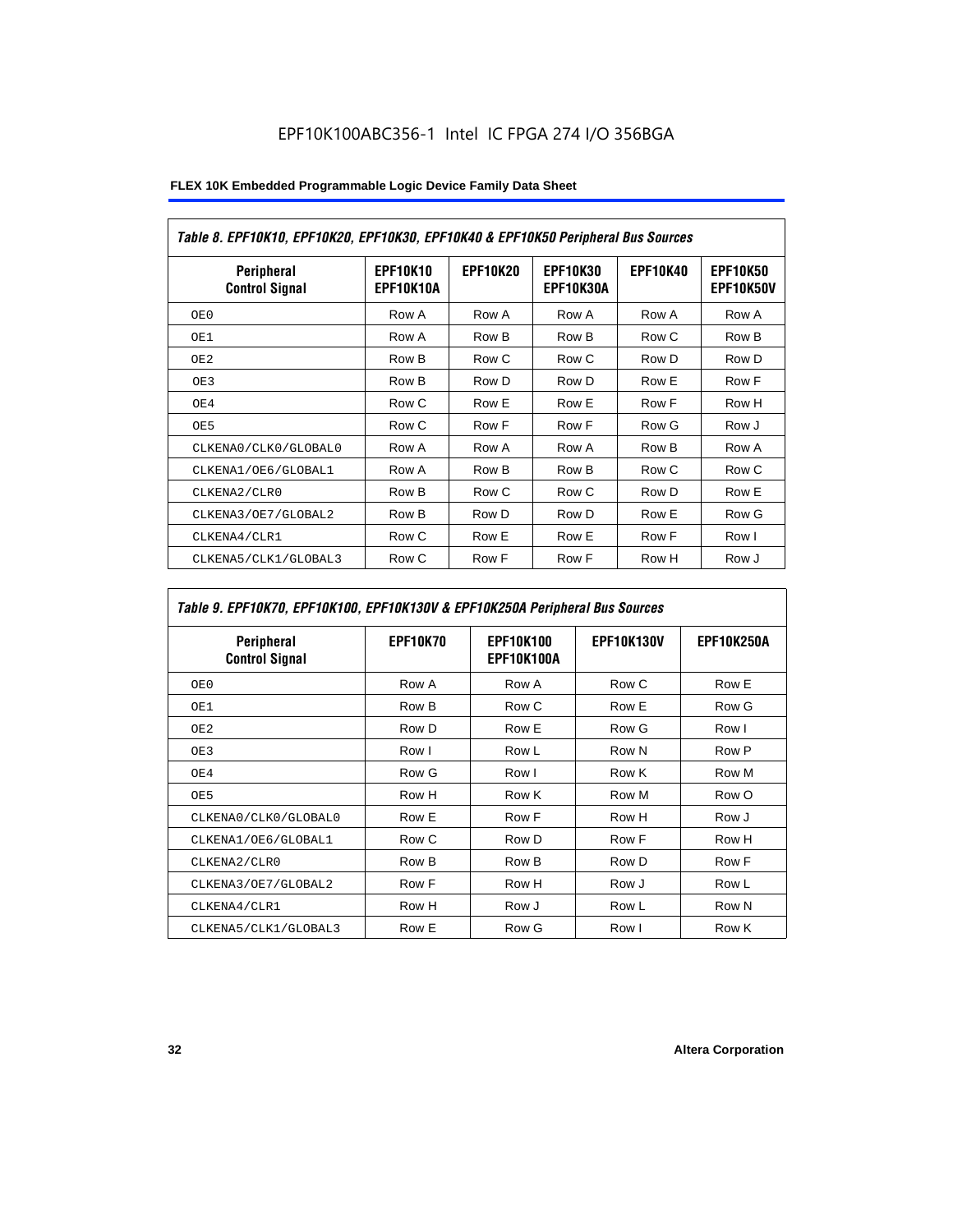Signals on the peripheral control bus can also drive the four global signals, referred to as GLOBAL0 through GLOBAL3 in Tables 8 and 9. The internally generated signal can drive the global signal, providing the same low-skew, low-delay characteristics for an internally generated signal as for a signal driven by an input. This feature is ideal for internally generated clear or clock signals with high fan-out. When a global signal is driven by internal logic, the dedicated input pin that drives that global signal cannot be used. The dedicated input pin should be driven to a known logic state (such as ground) and not be allowed to float.

When the chip-wide output enable pin is held low, it will tri-state all pins on the device. This option can be set in the Global Project Device Options menu. Additionally, the registers in the IOE can be reset by holding the chip-wide reset pin low.

## *Row-to-IOE Connections*

When an IOE is used as an input signal, it can drive two separate row channels. The signal is accessible by all LEs within that row. When an IOE is used as an output, the signal is driven by a multiplexer that selects a signal from the row channels. Up to eight IOEs connect to each side of each row channel. See Figure 14.

#### *Figure 14. FLEX 10K Row-to-IOE Connections*

*The values for m and n are provided in Table 10.*

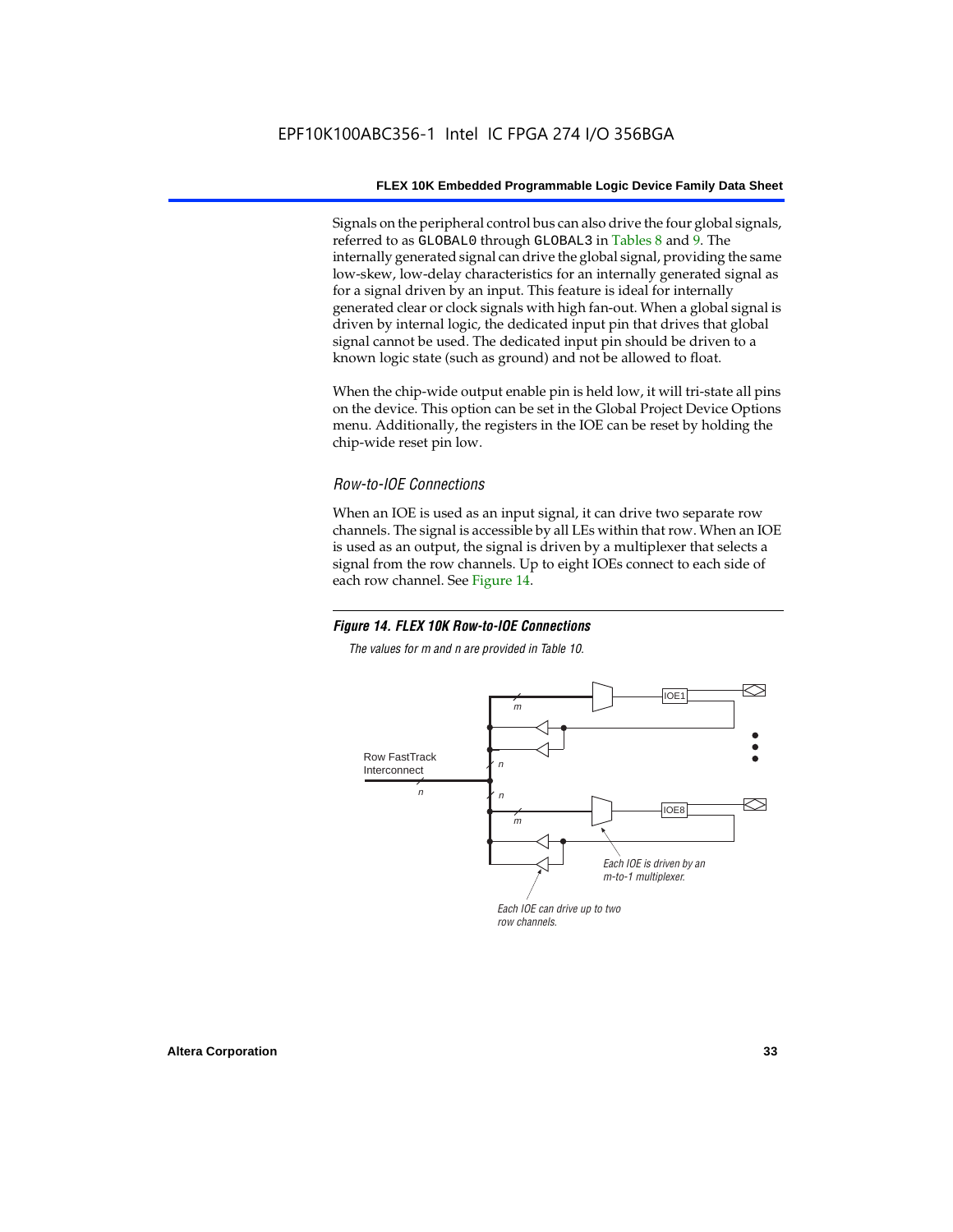| Table 10. FLEX 10K Row-to-IOE Interconnect Resources |                      |                          |  |  |  |
|------------------------------------------------------|----------------------|--------------------------|--|--|--|
| <b>Device</b>                                        | Channels per Row (n) | Row Channels per Pin (m) |  |  |  |
| EPF10K10<br>EPF10K10A                                | 144                  | 18                       |  |  |  |
| EPF10K20                                             | 144                  | 18                       |  |  |  |
| EPF10K30<br>EPF10K30A                                | 216                  | 27                       |  |  |  |
| EPF10K40                                             | 216                  | 27                       |  |  |  |
| EPF10K50<br>EPF10K50V                                | 216                  | 27                       |  |  |  |
| EPF10K70                                             | 312                  | 39                       |  |  |  |
| EPF10K100<br>EPF10K100A                              | 312                  | 39                       |  |  |  |
| EPF10K130V                                           | 312                  | 39                       |  |  |  |
| EPF10K250A                                           | 456                  | 57                       |  |  |  |

Table 10 lists the FLEX 10K row-to-IOE interconnect resources.

### *Column-to-IOE Connections*

When an IOE is used as an input, it can drive up to two separate column channels. When an IOE is used as an output, the signal is driven by a multiplexer that selects a signal from the column channels. Two IOEs connect to each side of the column channels. Each IOE can be driven by column channels via a multiplexer. The set of column channels that each IOE can access is different for each IOE. See Figure 15.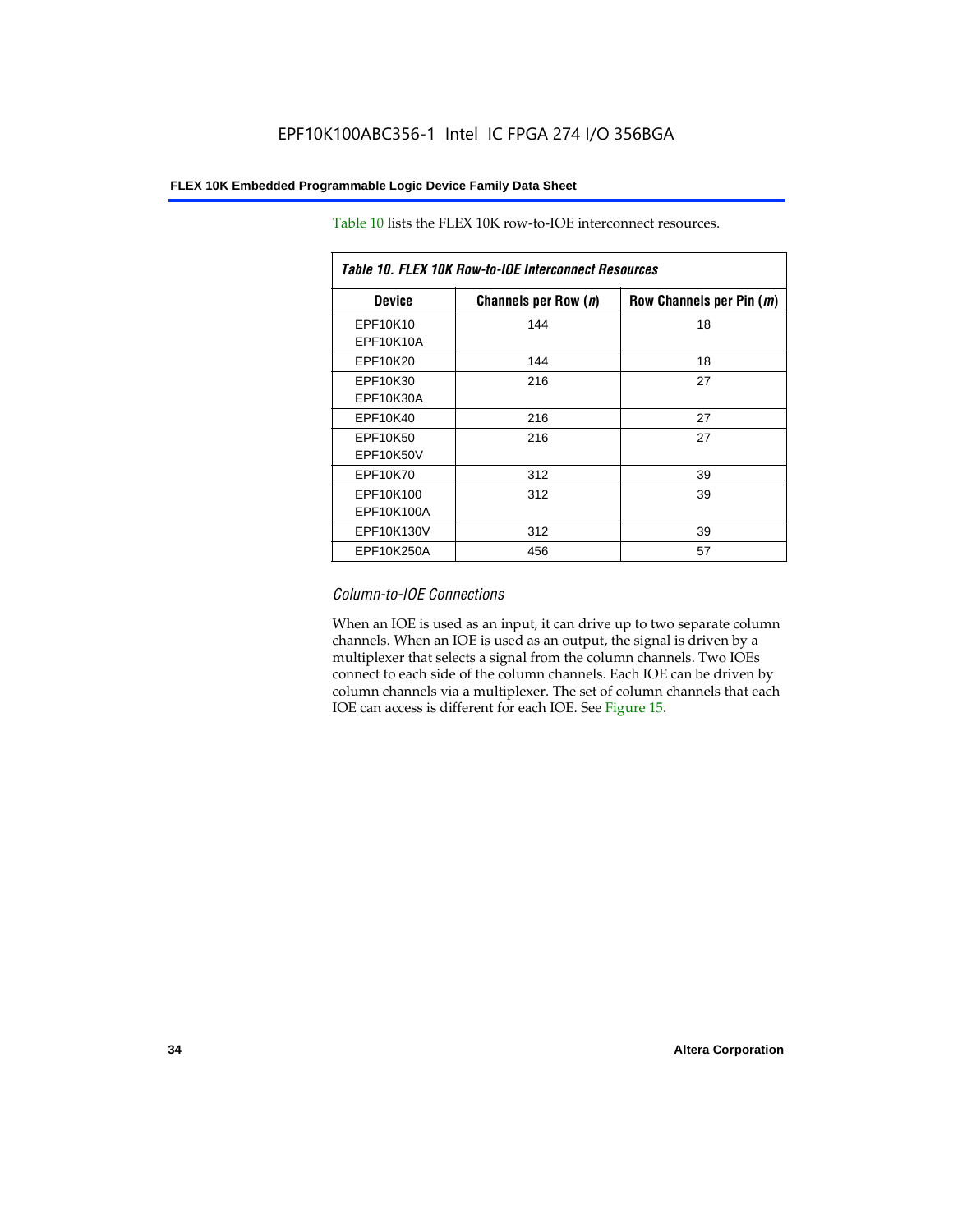## *Figure 15. FLEX 10K Column-to-IOE Connections*

*The values for m and n are provided in Table 11.*



#### Table 11 lists the FLEX 10K column-to-IOE interconnect resources.

| Table 11, FLEX 10K Column-to-IOE Interconnect Resources |                         |                            |  |  |  |
|---------------------------------------------------------|-------------------------|----------------------------|--|--|--|
| <b>Device</b>                                           | Channels per Column (n) | Column Channel per Pin (m) |  |  |  |
| EPF10K10                                                | 24                      | 16                         |  |  |  |
| EPF10K10A                                               |                         |                            |  |  |  |
| EPF10K20                                                | 24                      | 16                         |  |  |  |
| EPF10K30                                                | 24                      | 16                         |  |  |  |
| EPF10K30A                                               |                         |                            |  |  |  |
| EPF10K40                                                | 24                      | 16                         |  |  |  |
| EPF10K50                                                | 24                      | 16                         |  |  |  |
| EPF10K50V                                               |                         |                            |  |  |  |
| EPF10K70                                                | 24                      | 16                         |  |  |  |
| EPF10K100                                               | 24                      | 16                         |  |  |  |
| EPF10K100A                                              |                         |                            |  |  |  |
| EPF10K130V                                              | 32                      | 24                         |  |  |  |
| EPF10K250A                                              | 40                      | 32                         |  |  |  |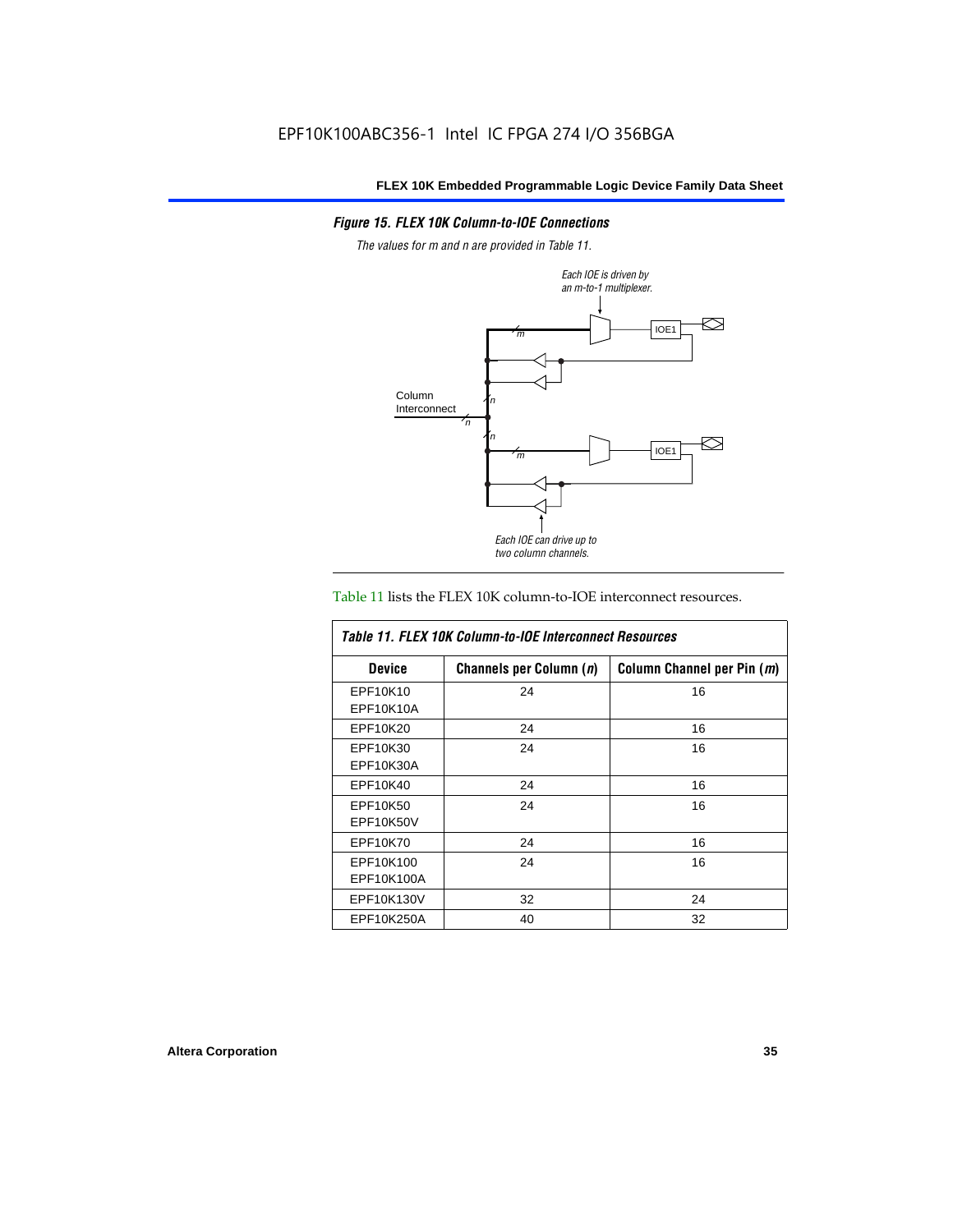# **SameFrame Pin-Outs**

FLEX 10KE devices support the SameFrame pin-out feature for FineLine BGA packages. The SameFrame pin-out feature is the arrangement of balls on FineLine BGA packages such that the lower-ballcount packages form a subset of the higher-ball-count packages. SameFrame pin-outs provide the flexibility to migrate not only from device to device within the same package, but also from one package to another. A given printed circuit board (PCB) layout can support multiple device density/package combinations. For example, a single board layout can support a range of devices from an EPF10K10A device in a 256-pin FineLine BGA package to an EPF10K100A device in a 484-pin FineLine BGA package.

The Altera software provides support to design PCBs with SameFrame pin-out devices. Devices can be defined for present and future use. The Altera software generates pin-outs describing how to lay out a board to take advantage of this migration (see Figure 16).







256-Pin FineLine BGA Package (Reduced I/O Count or Logic Requirements) 484-Pin FineLine BGA Package (Increased I/O Count or Logic Requirements)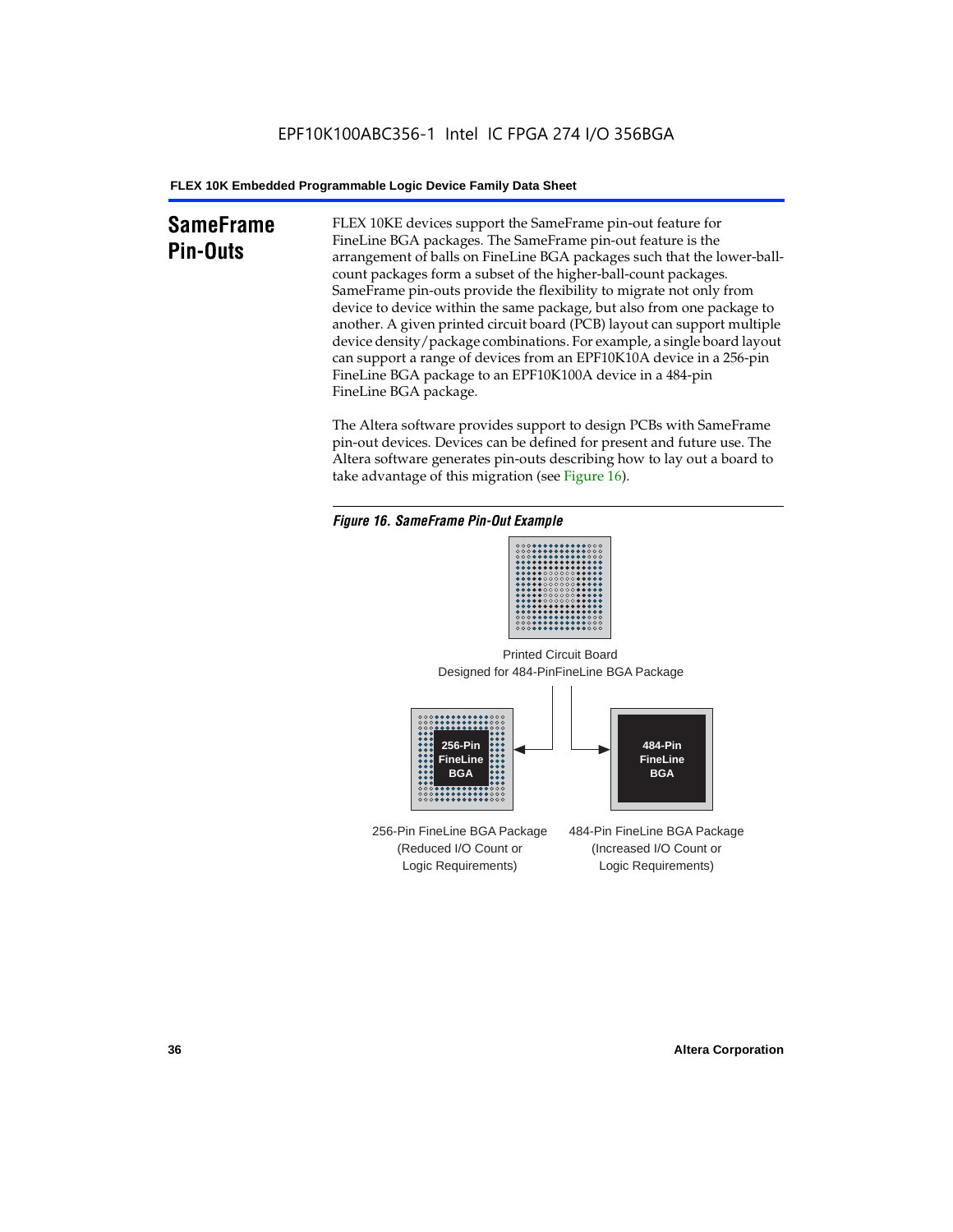# **ClockLock & ClockBoost Features**

To support high-speed designs, selected FLEX 10K devices offer optional ClockLock and ClockBoost circuitry containing a phase-locked loop (PLL) that is used to increase design speed and reduce resource usage. The ClockLock circuitry uses a synchronizing PLL that reduces the clock delay and skew within a device. This reduction minimizes clock-to-output and setup times while maintaining zero hold times. The ClockBoost circuitry, which provides a clock multiplier, allows the designer to enhance device area efficiency by sharing resources within the device. The ClockBoost feature allows the designer to distribute a low-speed clock and multiply that clock on-device. Combined, the ClockLock and ClockBoost features provide significant improvements in system performance and bandwidth.

The ClockLock and ClockBoost features in FLEX 10K devices are enabled through the Altera software. External devices are not required to use these features. The output of the ClockLock and ClockBoost circuits is not available at any of the device pins.

The ClockLock and ClockBoost circuitry locks onto the rising edge of the incoming clock. The circuit output can only drive the clock inputs of registers; the generated clock cannot be gated or inverted.

The dedicated clock pin (GCLK1) supplies the clock to the ClockLock and ClockBoost circuitry. When the dedicated clock pin is driving the ClockLock or ClockBoost circuitry, it cannot drive elsewhere in the device.

In designs that require both a multiplied and non-multiplied clock, the clock trace on the board can be connected to GCLK1. With the Altera software, GCLK1 can feed both the ClockLock and ClockBoost circuitry in the FLEX 10K device. However, when both circuits are used, the other clock pin (GCLK0) cannot be used. Figure 17 shows a block diagram of how to enable both the ClockLock and ClockBoost circuits in the Altera software. The example shown is a schematic, but a similar approach applies for designs created in AHDL, VHDL, and Verilog HDL. When the ClockLock and ClockBoost circuits are used simultaneously, the input frequency parameter must be the same for both circuits. In Figure 17, the input frequency must meet the requirements specified when the ClockBoost multiplication factor is two.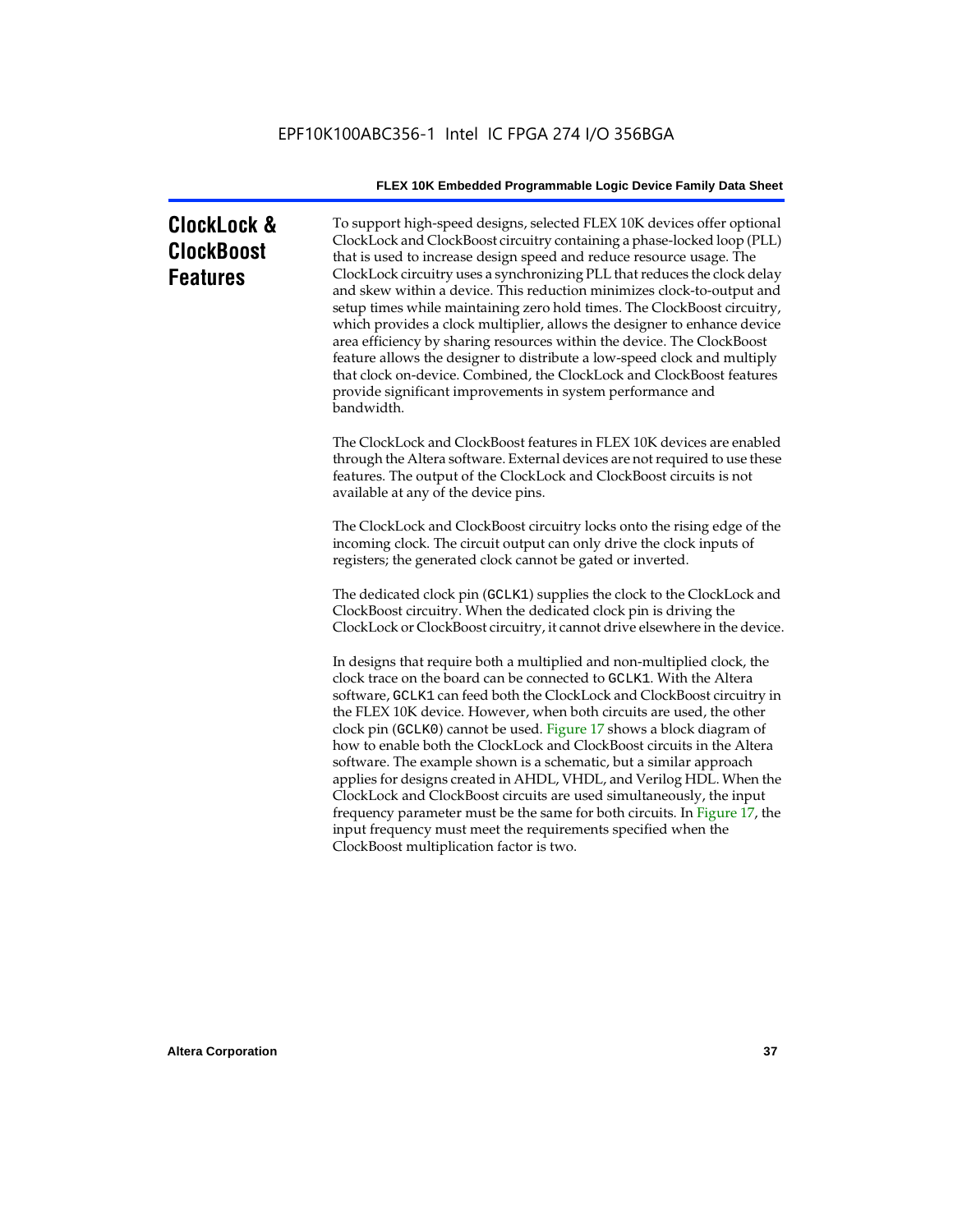

*Figure 17. Enabling ClockLock & ClockBoost in the Same Design*

To use both the ClockLock and ClockBoost circuits in the same design, designers must use Revision C EPF10K100GC503-3DX devices and MAX+PLUS II software versions 7.2 or higher. The die revision is indicated by the third digit of the nine-digit code on the top side of the device.

# **Output Configuration**

This section discusses the peripheral component interconnect (PCI) pull-up clamping diode option, slew-rate control, open-drain output option, MultiVolt I/O interface, and power sequencing for FLEX 10K devices. The PCI pull-up clamping diode, slew-rate control, and open-drain output options are controlled pin-by-pin via Altera logic options. The MultiVolt I/O interface is controlled by connecting  $V_{\text{CCIO}}$  to a different voltage than  $V_{\text{CCINT}}$ . Its effect can be simulated in the Altera software via the **Global Project Device Options** dialog box (Assign menu).

# **PCI Clamping Diodes**

The EPF10K10A and EPF10K30A devices have a pull-up clamping diode on every I/O, dedicated input, and dedicated clock pin. PCI clamping diodes clamp the transient overshoot caused by reflected waves to the  $V_{\text{CCIO}}$  value and are required for 3.3-V PCI compliance. Clamping diodes can also be used to limit overshoot in other systems.

Clamping diodes are controlled on a pin-by-pin basis via a logic option in the Altera software. When  $V_{\text{CCIO}}$  is 3.3 V, a pin that has the clamping diode turned on can be driven by a 2.5-V or 3.3-V signal, but not a 5.0-V signal. When  $V_{\text{CCIO}}$  is 2.5 V, a pin that has the clamping diode turned on can be driven by a 2.5-V signal, but not a 3.3-V or 5.0-V signal. However, a clamping diode can be turned on for a subset of pins, which allows devices to bridge between a 3.3-V PCI bus and a 5.0-V device.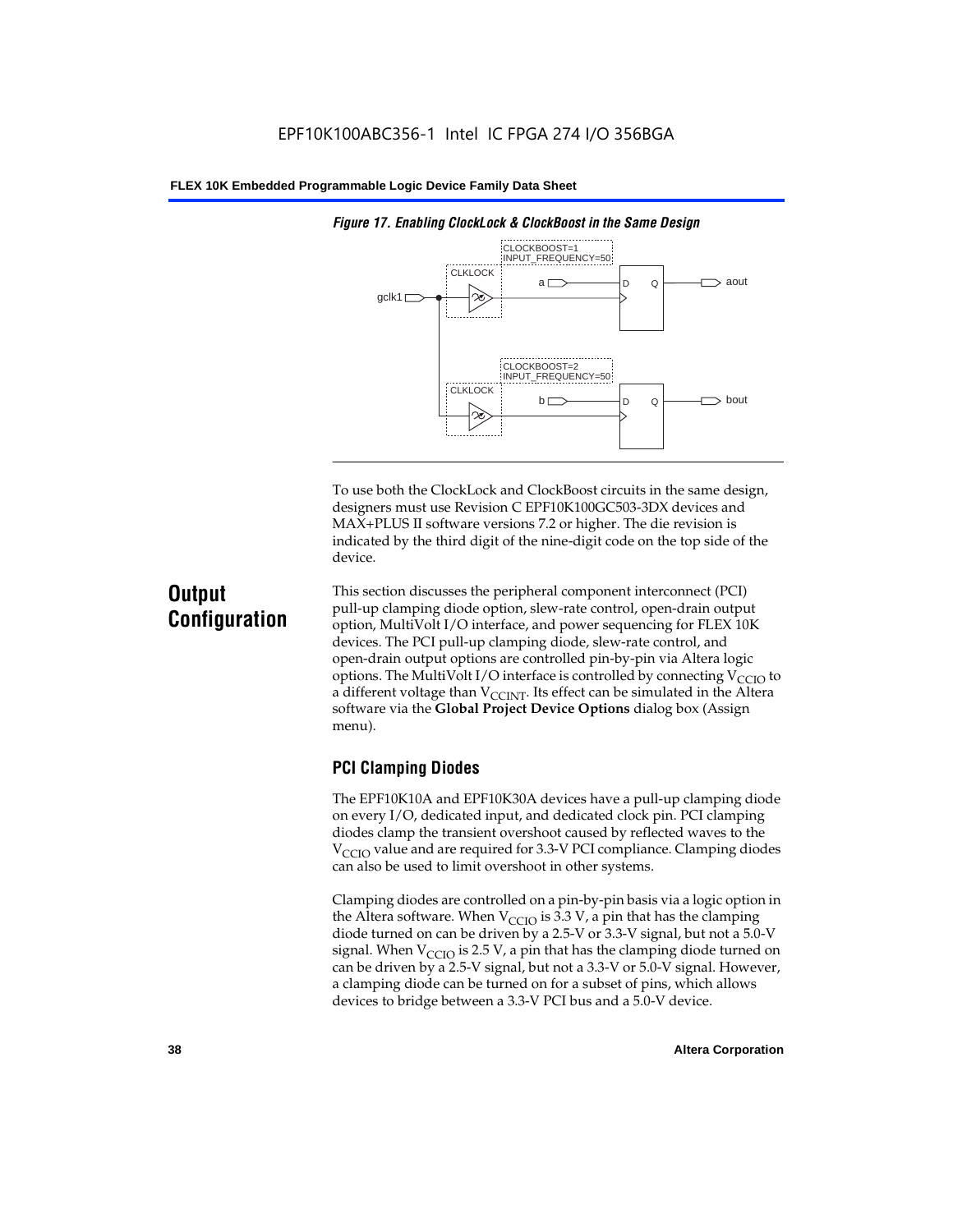#### **Slew-Rate Control**

The output buffer in each IOE has an adjustable output slew rate that can be configured for low-noise or high-speed performance. A slower slew rate reduces system noise and adds a maximum delay of approximately 2.9 ns. The fast slew rate should be used for speed-critical outputs in systems that are adequately protected against noise. Designers can specify the slew rate on a pin-by-pin basis during design entry or assign a default slew rate to all pins on a device-wide basis. The slow slew rate setting affects only the falling edge of the output.

# **Open-Drain Output Option**

FLEX 10K devices provide an optional open-drain (electrically equivalent to an open-collector) output for each I/O pin. This open-drain output enables the device to provide system-level control signals (e.g., interrupt and write enable signals) that can be asserted by any of several devices. It can also provide an additional wired-OR plane. Additionally, the Altera software can convert tri-state buffers with grounded data inputs to opendrain pins automatically.

Open-drain output pins on FLEX 10K devices (with a pull-up resistor to the 5.0-V supply) can drive 5.0-V CMOS input pins that require a  $V<sub>IH</sub>$  of 3.5 V. When the open-drain pin is active, it will drive low. When the pin is inactive, the trace will be pulled up to 5.0 V by the resistor. The open-drain pin will only drive low or tri-state; it will never drive high. The rise time is dependent on the value of the pull-up resistor and load impedance. The  $I_{\text{OL}}$  current specification should be considered when selecting a pull-up resistor.

Output pins on 5.0-V FLEX 10K devices with  $V_{\text{CCIO}} = 3.3$  V or 5.0 V (with a pull-up resistor to the 5.0-V supply) can also drive 5.0-V CMOS input pins. In this case, the pull-up transistor will turn off when the pin voltage exceeds 3.3 V. Therefore, the pin does not have to be open-drain.

#### **MultiVolt I/O Interface**

The FLEX 10K device architecture supports the MultiVolt I/O interface feature, which allows FLEX 10K devices to interface with systems of differing supply voltages. These devices have one set of  $V_{CC}$  pins for internal operation and input buffers (VCCINT) and another set for I/O output drivers (VCCIO).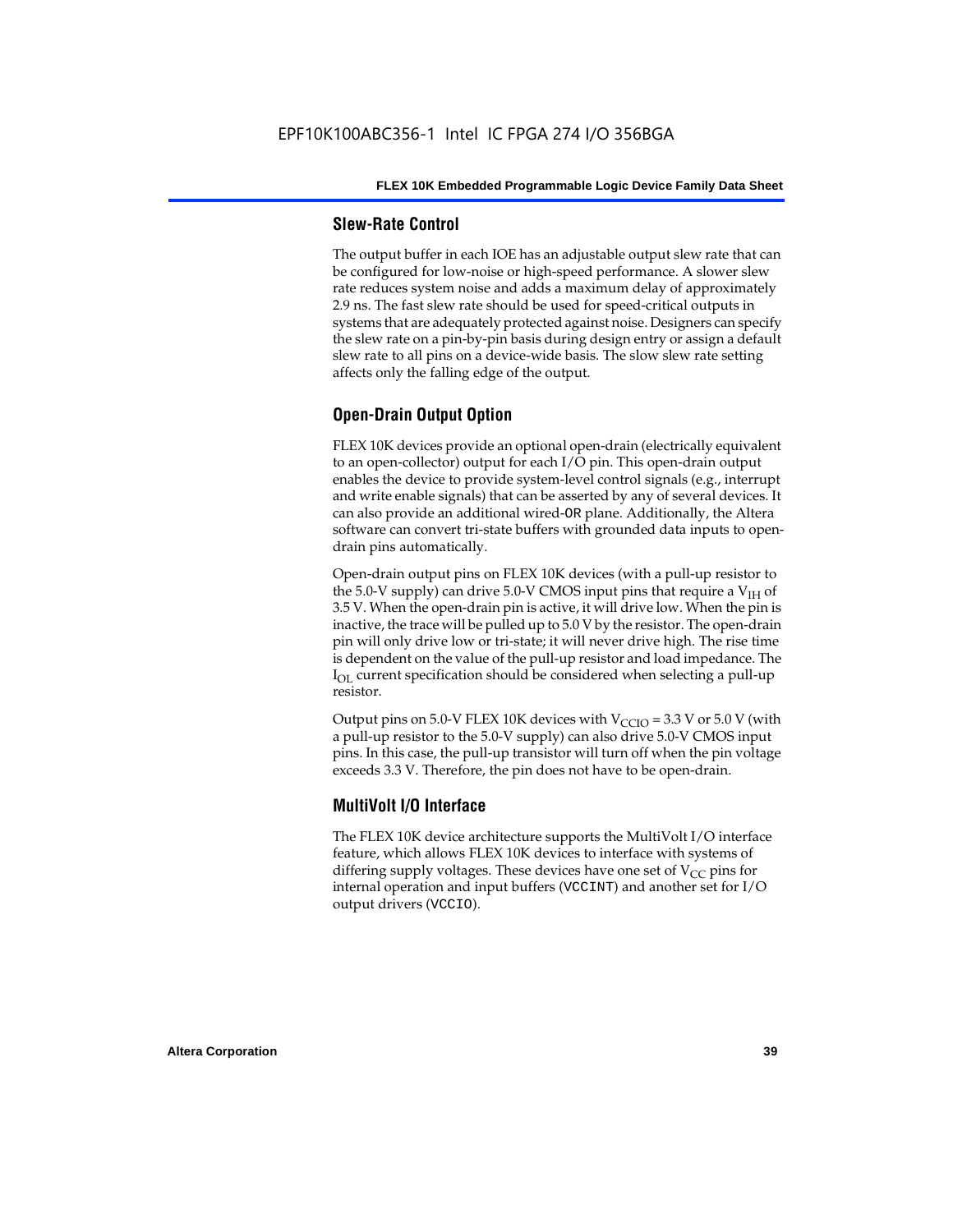Table 12 describes the FLEX 10K device supply voltages and MultiVolt I/O support levels.

| Table 12. Supply Voltages & MultiVolt I/O Support Levels |                          |                   |                                         |               |
|----------------------------------------------------------|--------------------------|-------------------|-----------------------------------------|---------------|
| <b>Devices</b>                                           | Supply Voltage (V)       |                   | <b>MultiVolt I/O Support Levels (V)</b> |               |
|                                                          | <b>V<sub>CCINT</sub></b> | V <sub>CCIO</sub> | Input                                   | <b>Output</b> |
| FLEX 10K (1)                                             | 5.0                      | 5.0               | $3.3$ or $5.0$                          | 5.0           |
|                                                          | 5.0                      | 3.3               | 3.3 or 5.0                              | 3.3 or 5.0    |
| EPF10K50V (1)                                            | 3.3                      | 3.3               | 3.3 or 5.0                              | 3.3 or 5.0    |
| EPF10K130V                                               | 3.3                      | 3.3               | 3.3 or 5.0                              | 3.3 or 5.0    |
| <b>FLEX 10KA (1)</b>                                     | 3.3                      | 3.3               | 2.5, 3.3, or 5.0                        | 3.3 or 5.0    |
|                                                          | 3.3                      | 2.5               | 2.5, 3.3, or 5.0                        | 2.5           |

*Note*

(1) 240-pin QFP packages do not support the MultiVolt I/O features, so they do not have separate V<sub>CCIO</sub> pins.

# **Power Sequencing & Hot-Socketing**

Because FLEX 10K devices can be used in a multi-voltage environment, they have been designed specifically to tolerate any possible power-up sequence. The  $V_{\text{CCIO}}$  and  $V_{\text{CCINT}}$  power supplies can be powered in any order.

Signals can be driven into FLEX 10KA devices before and during power up without damaging the device. Additionally, FLEX 10KA devices do not drive out during power up. Once operating conditions are reached, FLEX 10KA devices operate as specified by the user.

# **IEEE Std. 1149.1 (JTAG) Boundary-Scan Support**

All FLEX 10K devices provide JTAG BST circuitry that complies with the IEEE Std. 1149.1-1990 specification. All FLEX 10K devices can also be configured using the JTAG pins through the BitBlaster serial download cable, or ByteBlasterMV parallel port download cable, or via hardware that uses the Jam<sup>TM</sup> programming and test language. JTAG BST can be performed before or after configuration, but not during configuration. FLEX 10K devices support the JTAG instructions shown in Table 13.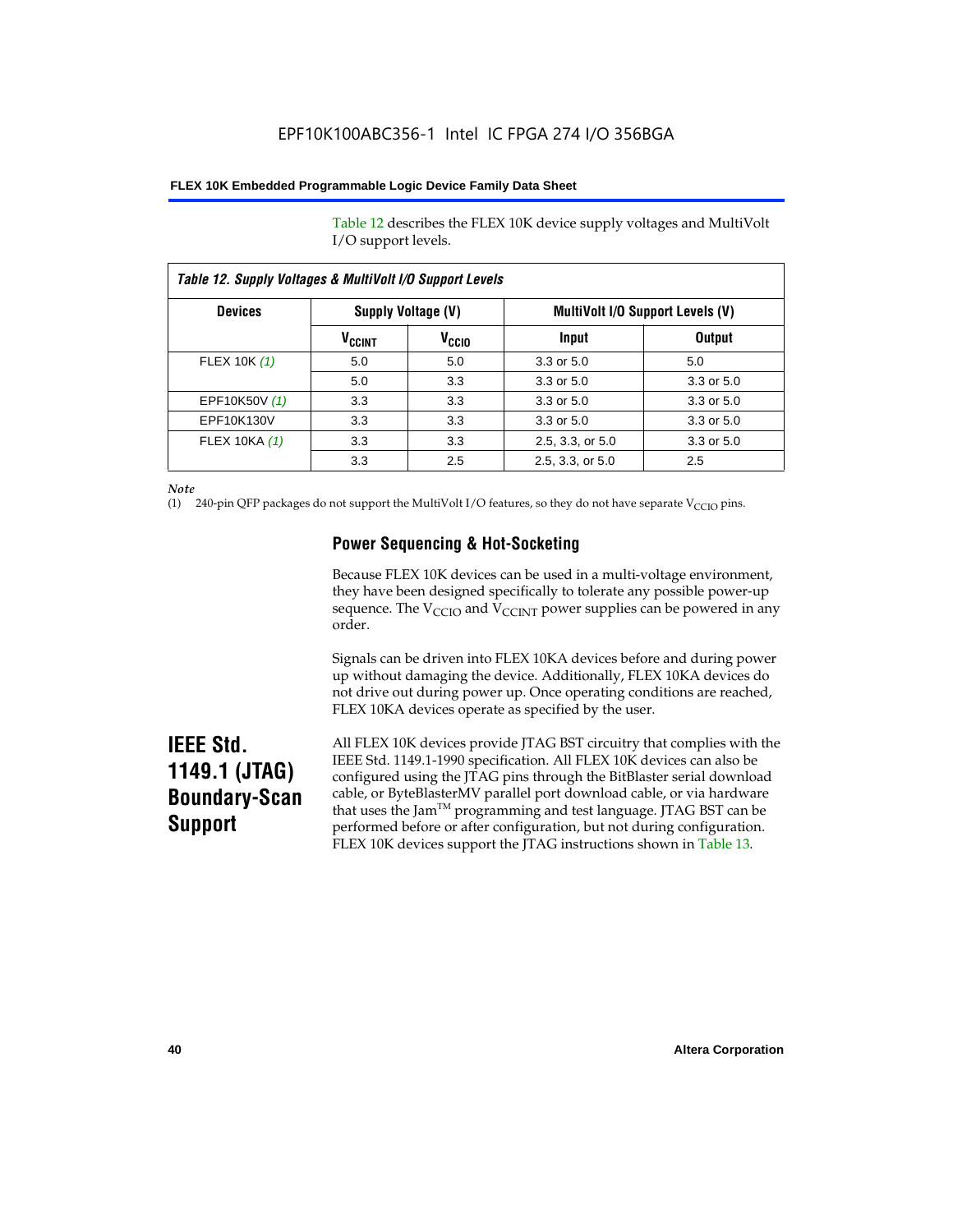| <b>Table 13. FLEX 10K JTAG Instructions</b> |                                                                                                                                                                                                                                             |  |  |
|---------------------------------------------|---------------------------------------------------------------------------------------------------------------------------------------------------------------------------------------------------------------------------------------------|--|--|
| <b>JTAG Instruction</b>                     | <b>Description</b>                                                                                                                                                                                                                          |  |  |
| SAMPLE/PRELOAD                              | Allows a snapshot of signals at the device pins to be captured and examined during<br>normal device operation, and permits an initial data pattern output at the device pins.                                                               |  |  |
| <b>EXTEST</b>                               | Allows the external circuitry and board-level interconnections to be tested by forcing a<br>test pattern at the output pins and capturing test results at the input pins.                                                                   |  |  |
| <b>BYPASS</b>                               | Places the 1-bit bypass register between the TDI and TDO pins, which allows the BST<br>data to pass synchronously through a selected device to adjacent devices during normal<br>device operation.                                          |  |  |
| <b>USERCODE</b>                             | Selects the user electronic signature (USERCODE) register and places it between the<br>TDI and TDO pins, allowing the USERCODE to be serially shifted out of TDO.                                                                           |  |  |
| <b>IDCODE</b>                               | Selects the IDCODE register and places it between TDI and TDO, allowing the IDCODE<br>to be serially shifted out of TDO.                                                                                                                    |  |  |
| <b>ICR Instructions</b>                     | These instructions are used when configuring a FLEX 10K device via JTAG ports with a<br>BitBlaster, or ByteBlasterMV or MasterBlaster download cable, or using a Jam File<br>(.jam) or Jam Byte-Code File (.jbc) via an embedded processor. |  |  |

The instruction register length of FLEX 10K devices is 10 bits. The USERCODE register length in FLEX 10K devices is 32 bits; 7 bits are determined by the user, and 25 bits are predetermined. Tables 14 and 15 show the boundary-scan register length and device IDCODE information for FLEX 10K devices.

| Table 14. FLEX 10K Boundary-Scan Register Length |                                                |  |  |
|--------------------------------------------------|------------------------------------------------|--|--|
| <b>Device</b>                                    | <b>Boundary-Scan</b><br><b>Register Length</b> |  |  |
| EPF10K10, EPF10K10A                              | 480                                            |  |  |
| EPF10K20                                         | 624                                            |  |  |
| EPF10K30, EPF10K30A                              | 768                                            |  |  |
| EPF10K40                                         | 864                                            |  |  |
| EPF10K50, EPF10K50V                              | 960                                            |  |  |
| EPF10K70                                         | 1,104                                          |  |  |
| EPF10K100, EPF10K100A                            | 1,248                                          |  |  |
| EPF10K130V                                       | 1,440                                          |  |  |
| EPF10K250A                                       | 1,440                                          |  |  |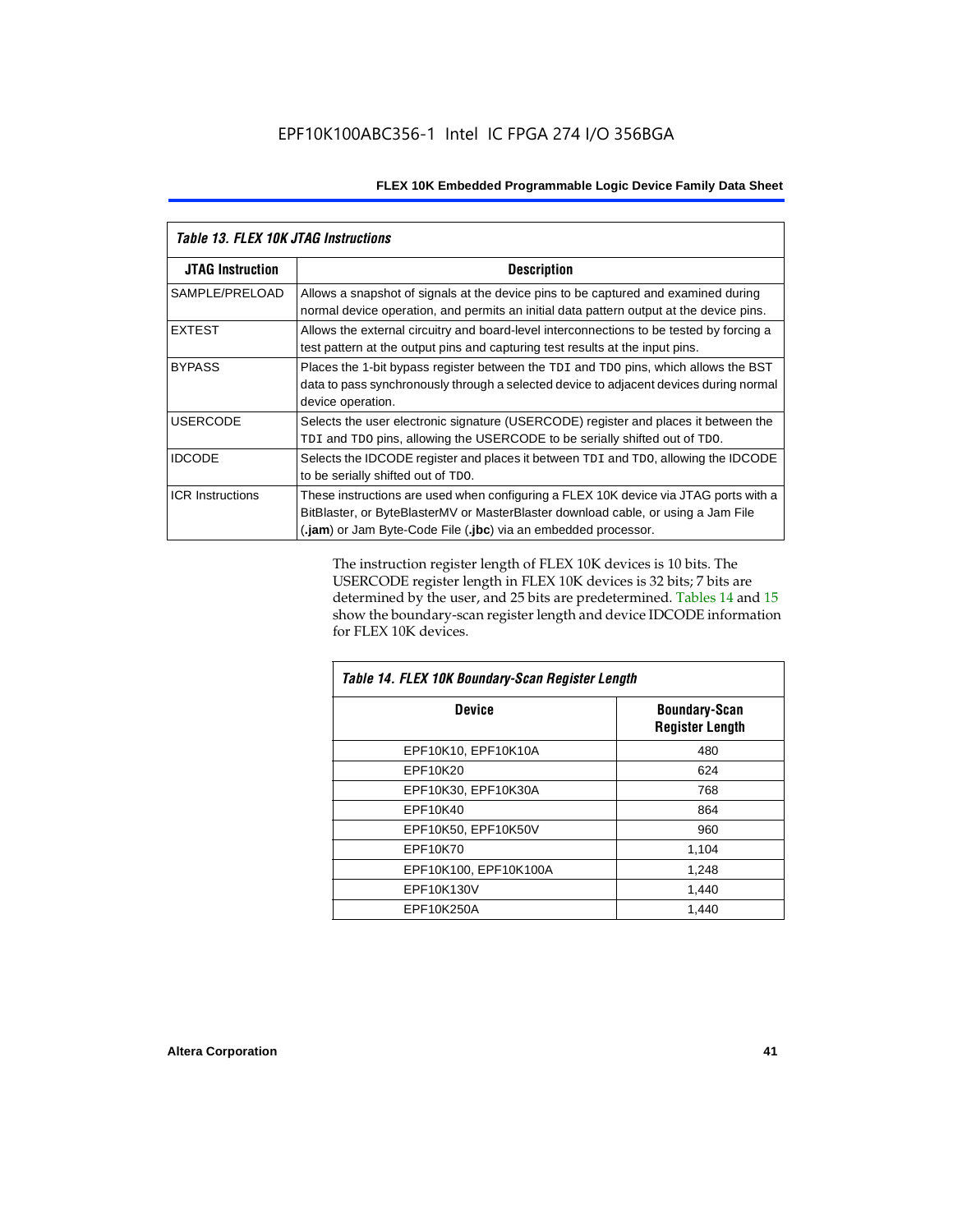| Table 15. 32-Bit FLEX 10K Device IDCODE<br>Note (1) |                            |                                           |                                                       |                    |  |  |  |
|-----------------------------------------------------|----------------------------|-------------------------------------------|-------------------------------------------------------|--------------------|--|--|--|
| <b>Device</b>                                       | <b>IDCODE (32 Bits)</b>    |                                           |                                                       |                    |  |  |  |
|                                                     | <b>Version</b><br>(4 Bits) | <b>Part Number</b><br>$(16 \text{ bits})$ | <b>Manufacturer's Identity</b><br>$(11 \text{ bits})$ | 1 $(1$ Bit)<br>(2) |  |  |  |
| EPF10K10, EPF10K10A                                 | 0000                       | 0001<br>0000<br>0001 0000                 | 00001101110                                           | $\mathbf{1}$       |  |  |  |
| EPF10K20                                            | 0000                       | 0000 0010 0000<br>0001                    | 00001101110                                           | 1                  |  |  |  |
| EPF10K30, EPF10K30A                                 | 0000                       | 0001 0000 0011 0000                       | 00001101110                                           | 1                  |  |  |  |
| EPF10K40                                            | 0000                       | 0000<br>0100<br>0001<br>0000              | 00001101110                                           | $\mathbf{1}$       |  |  |  |
| EPF10K50, EPF10K50V                                 | 0000                       | 0001 0000 0101 0000                       | 00001101110                                           | 1                  |  |  |  |
| EPF10K70                                            | 0000                       | 0000 0111 0000<br>0001                    | 00001101110                                           | $\mathbf{1}$       |  |  |  |
| EPF10K100, EPF10K100A                               | 0000                       | 0001 0000 0000<br>0000                    | 00001101110                                           | 1                  |  |  |  |
| EPF10K130V                                          | 0000                       | 0000<br>0001 0011 0000                    | 00001101110                                           | 1                  |  |  |  |
| EPF10K250A                                          | 0000                       | 0000<br>0010 0101 0000                    | 00001101110                                           | $\mathbf{1}$       |  |  |  |

#### *Notes:*

(1) The most significant bit (MSB) is on the left.

(2) The least significant bit (LSB) for all JTAG IDCODEs is 1.

FLEX 10K devices include weak pull-ups on JTAG pins.



**for more information, see the following documents:** 

- *Application Note 39 (IEEE 1149.1 (JTAG) Boundary-Scan Testing in Altera Devices)*
- *BitBlaster Serial Download Cable Data Sheet*
- *ByteBlasterMV Parallel Port Download Cable Data Sheet*
- *Jam Programming & Test Language Specification*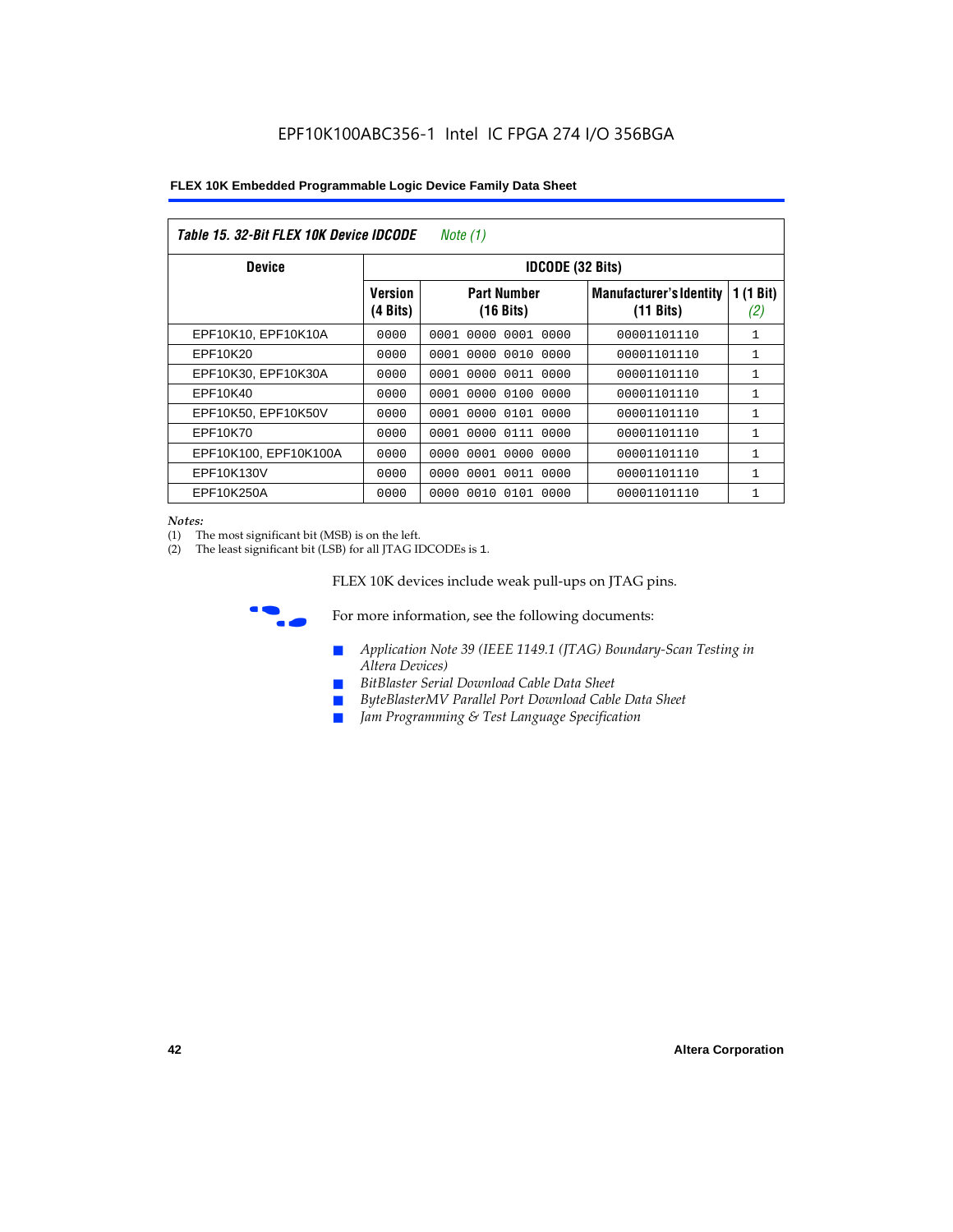Figure 18 shows the timing requirements for the JTAG signals.

*Figure 18. JTAG Waveforms*



Table 16 shows the timing parameters and values for FLEX 10K devices.

| Table 16. JTAG Timing Parameters & Values |                                                |     |            |      |  |  |
|-------------------------------------------|------------------------------------------------|-----|------------|------|--|--|
| <b>Symbol</b>                             | Parameter                                      | Min | <b>Max</b> | Unit |  |  |
| $t_{\rm JCP}$                             | <b>TCK clock period</b>                        | 100 |            | ns   |  |  |
| t <sub>JCH</sub>                          | TCK clock high time                            | 50  |            | ns   |  |  |
| $t_{JCL}$                                 | TCK clock low time                             | 50  |            | ns   |  |  |
| tjpsu                                     | JTAG port setup time                           | 20  |            | ns   |  |  |
| t <sub>JPH</sub>                          | JTAG port hold time                            | 45  |            | ns   |  |  |
| <sup>t</sup> JPCO                         | JTAG port clock to output                      |     | 25         | ns   |  |  |
| t <sub>JPZX</sub>                         | JTAG port high impedance to valid output       |     | 25         | ns   |  |  |
| t <sub>JPXZ</sub>                         | JTAG port valid output to high impedance       |     | 25         | ns   |  |  |
| tjssu                                     | Capture register setup time                    | 20  |            | ns   |  |  |
| $t_{\mathsf{JSH}}$                        | Capture register hold time                     | 45  |            | ns   |  |  |
| t <sub>JSCO</sub>                         | Update register clock to output                |     | 35         | ns   |  |  |
| t <sub>JSZX</sub>                         | Update register high-impedance to valid output |     | 35         | ns   |  |  |
| t <sub>JSXZ</sub>                         | Update register valid output to high impedance |     | 35         | ns   |  |  |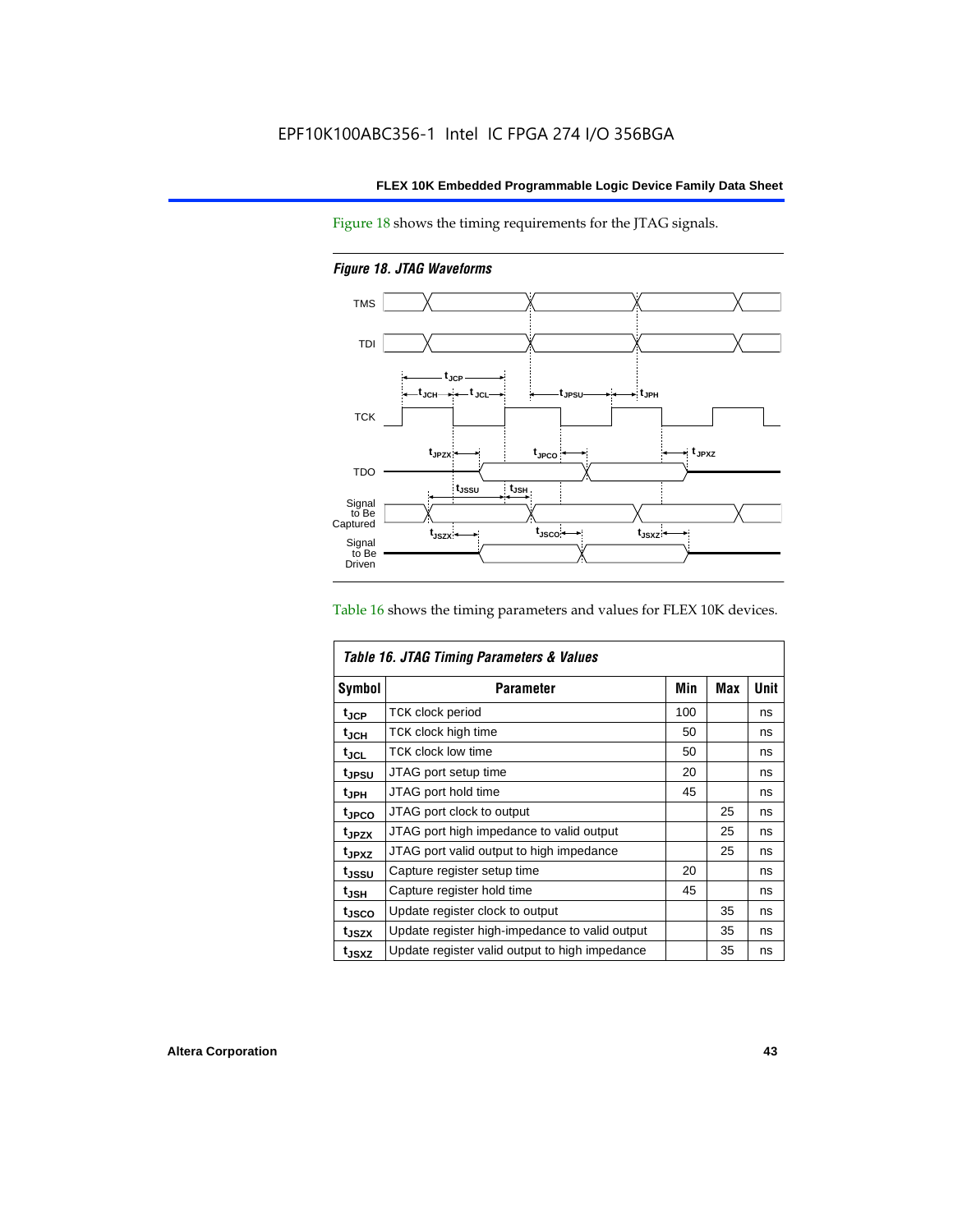**Generic Testing** Each FLEX 10K device is functionally tested. Complete testing of each configurable SRAM bit and all logic functionality ensures 100% yield. AC test measurements for FLEX 10K devices are made under conditions equivalent to those shown in Figure 19. Multiple test patterns can be used to configure devices during all stages of the production flow.

#### *Figure 19. FLEX 10K AC Test Conditions*

*Power supply transients can affect AC measurements. Simultaneous transitions of*  $V<sub>CC</sub>$ *multiple outputs should be avoided for* 464 Ω *accurate measurement. Threshold tests must* (703 Ω) ξ *not be performed under AC conditions.*  $[521 \Omega]$ *Large-amplitude, fast-ground-current* To Test Device *transients normally occur as the device* Output System *outputs discharge the load capacitances. When these transients flow through the parasitic inductance between the device* 250 Ω *ground pin and the test system ground,*  $(8.06 \text{ k}\Omega)$ C1 (includes *significant reductions in observable noise* [481 $\Omega$ ] JIG capacitance) *immunity can result. Numbers without*  Device input *parentheses are for 5.0-V devices or outputs.*  rise and fall *Numbers in parentheses are for 3.3-V devices*  times  $<$  3 ns ŧ *or outputs. Numbers in brackets are for 2.5-V devices or outputs.*

# **Operating Conditions**

Tables 17 through 21 provide information on absolute maximum ratings, recommended operating conditions, DC operating conditions, and capacitance for 5.0-V FLEX 10K devices.

| Table 17. FLEX 10K 5.0-V Device Absolute Maximum Ratings<br>Note (1) |                            |                              |        |     |              |  |
|----------------------------------------------------------------------|----------------------------|------------------------------|--------|-----|--------------|--|
| Symbol                                                               | <b>Parameter</b>           | <b>Conditions</b>            | Min    | Max | <b>Unit</b>  |  |
| $V_{\rm CC}$                                                         | Supply voltage             | With respect to ground $(2)$ | $-2.0$ | 7.0 | V            |  |
| $V_{I}$                                                              | DC input voltage           |                              | $-2.0$ | 7.0 | V            |  |
| $I_{\text{OUT}}$                                                     | DC output current, per pin |                              | $-25$  | 25  | mA           |  |
| $\mathsf{T}_{\texttt{STG}}$                                          | Storage temperature        | No bias                      | $-65$  | 150 | ° C          |  |
| $\mathsf{T}_{\mathsf{AMB}}$                                          | Ambient temperature        | Under bias                   | $-65$  | 135 | $^{\circ}$ C |  |
| $T_{\rm J}$                                                          | Junction temperature       | Ceramic packages, under bias |        | 150 | ° C          |  |
|                                                                      |                            | PQFP, TQFP, RQFP, and BGA    |        | 135 | $^{\circ}$ C |  |
|                                                                      |                            | packages, under bias         |        |     |              |  |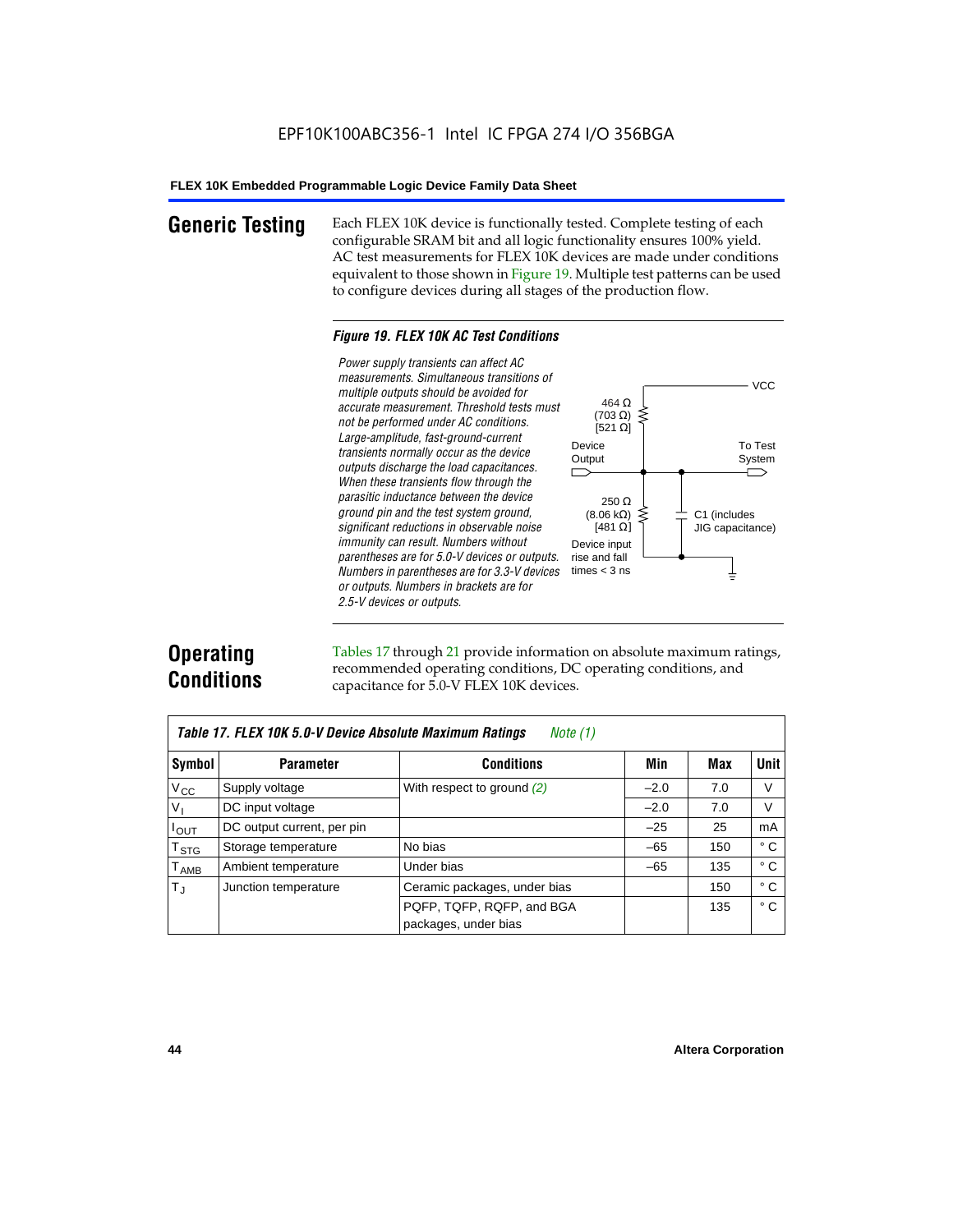|                    | Table 18. FLEX 10K 5.0-V Device Recommended Operating Conditions |                    |             |                       |              |  |  |
|--------------------|------------------------------------------------------------------|--------------------|-------------|-----------------------|--------------|--|--|
| Symbol             | <b>Parameter</b>                                                 | <b>Conditions</b>  | Min         | Max                   | Unit         |  |  |
| V <sub>CCINT</sub> | Supply voltage for internal logic<br>and input buffers           | (3), (4)           | 4.75 (4.50) | 5.25(5.50)            | V            |  |  |
| V <sub>CCIO</sub>  | Supply voltage for output<br>buffers, 5.0-V operation            | (3), (4)           | 4.75 (4.50) | 5.25(5.50)            | $\vee$       |  |  |
|                    | Supply voltage for output<br>buffers, 3.3-V operation            | (3), (4)           | 3.00(3.00)  | 3.60(3.60)            | $\vee$       |  |  |
| V <sub>1</sub>     | Input voltage                                                    |                    | $-0.5$      | $V_{\rm CCINT}$ + 0.5 | V            |  |  |
| $V_{\rm O}$        | Output voltage                                                   |                    | 0           | V <sub>CCIO</sub>     | V            |  |  |
| $T_A$              | Ambient temperature                                              | For commercial use | $\Omega$    | 70                    | $^{\circ}$ C |  |  |
|                    |                                                                  | For industrial use | -40         | 85                    | $^{\circ}$ C |  |  |
| $T_{\rm J}$        | Operating temperature                                            | For commercial use | $\Omega$    | 85                    | ° C          |  |  |
|                    |                                                                  | For industrial use | $-40$       | 100                   | ° C          |  |  |
| $t_{R}$            | Input rise time                                                  |                    |             | 40                    | ns           |  |  |
| $t_F$              | Input fall time                                                  |                    |             | 40                    | ns           |  |  |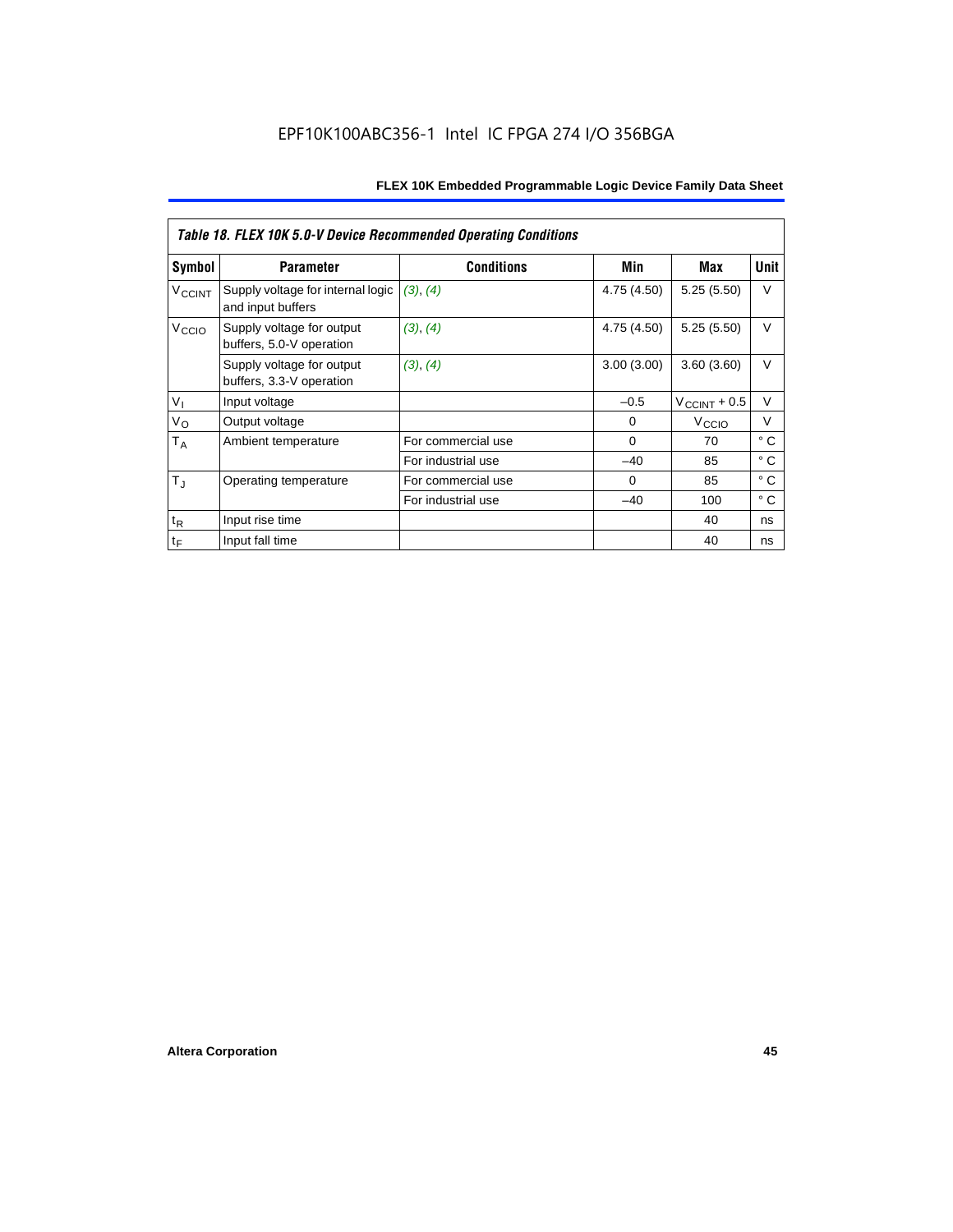# EPF10K100ABC356-1 Intel IC FPGA 274 I/O 356BGA

| Table 19. FLEX 10K 5.0-V Device DC Operating Conditions<br><i>Notes</i> $(5)$ , $(6)$ |                                             |                                                   |                         |            |                   |             |
|---------------------------------------------------------------------------------------|---------------------------------------------|---------------------------------------------------|-------------------------|------------|-------------------|-------------|
| Symbol                                                                                | <b>Parameter</b>                            | <b>Conditions</b>                                 | Min                     | <b>Typ</b> | <b>Max</b>        | <b>Unit</b> |
| $V_{\text{IH}}$                                                                       | High-level input<br>voltage                 |                                                   | 2.0                     |            | $V_{CCINT} + 0.5$ | V           |
| $V_{IL}$                                                                              | Low-level input voltage                     |                                                   | $-0.5$                  |            | 0.8               | V           |
| V <sub>OH</sub>                                                                       | 5.0-V high-level TTL<br>output voltage      | $I_{OH} = -4$ mA DC, $V_{CGIO} = 4.75$ V<br>(7)   | 2.4                     |            |                   | V           |
|                                                                                       | 3.3-V high-level TTL<br>output voltage      | $I_{OH} = -4$ mA DC, $V_{CGIO} = 3.00$ V<br>(7)   | 2.4                     |            |                   | V           |
|                                                                                       | 3.3-V high-level CMOS<br>output voltage     | $I_{OH} = -0.1$ mA DC, $V_{CCIO} = 3.00$ V<br>(7) | $V_{\text{CCIO}} - 0.2$ |            |                   | $\vee$      |
| $V_{OL}$                                                                              | 5.0-V low-level TTL<br>output voltage       | $I_{OL}$ = 12 mA DC, $V_{CCIO}$ = 4.75 V<br>(8)   |                         |            | 0.45              | $\vee$      |
|                                                                                       | 3.3-V low-level TTL<br>output voltage       | $I_{OL}$ = 12 mA DC, $V_{CCIO}$ = 3.00 V<br>(8)   |                         |            | 0.45              | $\vee$      |
|                                                                                       | 3.3-V low-level CMOS<br>output voltage      | $I_{OL}$ = 0.1 mA DC, $V_{CCIO}$ = 3.00 V<br>(8)  |                         |            | 0.2               | $\vee$      |
| $\mathbf{I}_{\mathbf{I}}$                                                             | Input pin leakage<br>current                | $V_1 = V_{CC}$ or ground<br>(9)                   | $-10$                   |            | 10                | μA          |
| $I_{OZ}$                                                                              | Tri-stated I/O pin<br>leakage current       | $V_{O} = V_{CC}$ or ground<br>(9)                 | $-40$                   |            | 40                | μA          |
| $I_{CC0}$                                                                             | V <sub>CC</sub> supply current<br>(standby) | $V_1$ = ground, no load                           |                         | 0.5        | 10                | mA          |

| Table 20. 5.0-V Device Capacitance of EPF10K10, EPF10K20 & EPF10K30 Devices | Note (10) |  |
|-----------------------------------------------------------------------------|-----------|--|
|-----------------------------------------------------------------------------|-----------|--|

| Symbol             | <b>Parameter</b>                                                        | <b>Conditions</b>                   | Min | Max | Unit |
|--------------------|-------------------------------------------------------------------------|-------------------------------------|-----|-----|------|
| $C_{IN}$           | Input capacitance                                                       | $V_{IN} = 0 V$ , f = 1.0 MHz        |     |     | pF   |
| $C_{\text{INCLK}}$ | Input capacitance on dedicated $V_{1N} = 0$ V, f = 1.0 MHz<br>clock pin |                                     |     | 12  | pF   |
| $C_{\text{OUT}}$   | Output capacitance                                                      | $V_{\text{OUT}} = 0$ V, f = 1.0 MHz |     |     | рF   |

| Table 21. 5.0-V Device Capacitance of EPF10K40, EPF10K50, EPF10K70 & EPF10K100 Devices<br><i>Note</i> (10) |                                                                           |                               |     |     |      |  |
|------------------------------------------------------------------------------------------------------------|---------------------------------------------------------------------------|-------------------------------|-----|-----|------|--|
| Symbol                                                                                                     | <b>Parameter</b>                                                          | <b>Conditions</b>             | Min | Max | Unit |  |
| $C_{IN}$                                                                                                   | Input capacitance                                                         | $V_{IN} = 0 V$ , f = 1.0 MHz  |     | 10  | рF   |  |
| CINCLK                                                                                                     | Input capacitance on dedicated $ V_{IN} = 0 V$ , f = 1.0 MHz<br>clock pin |                               |     | 15  | pF   |  |
| $C_{OUT}$                                                                                                  | Output capacitance                                                        | $V_{OIII}$ = 0 V, f = 1.0 MHz |     | 10  | рF   |  |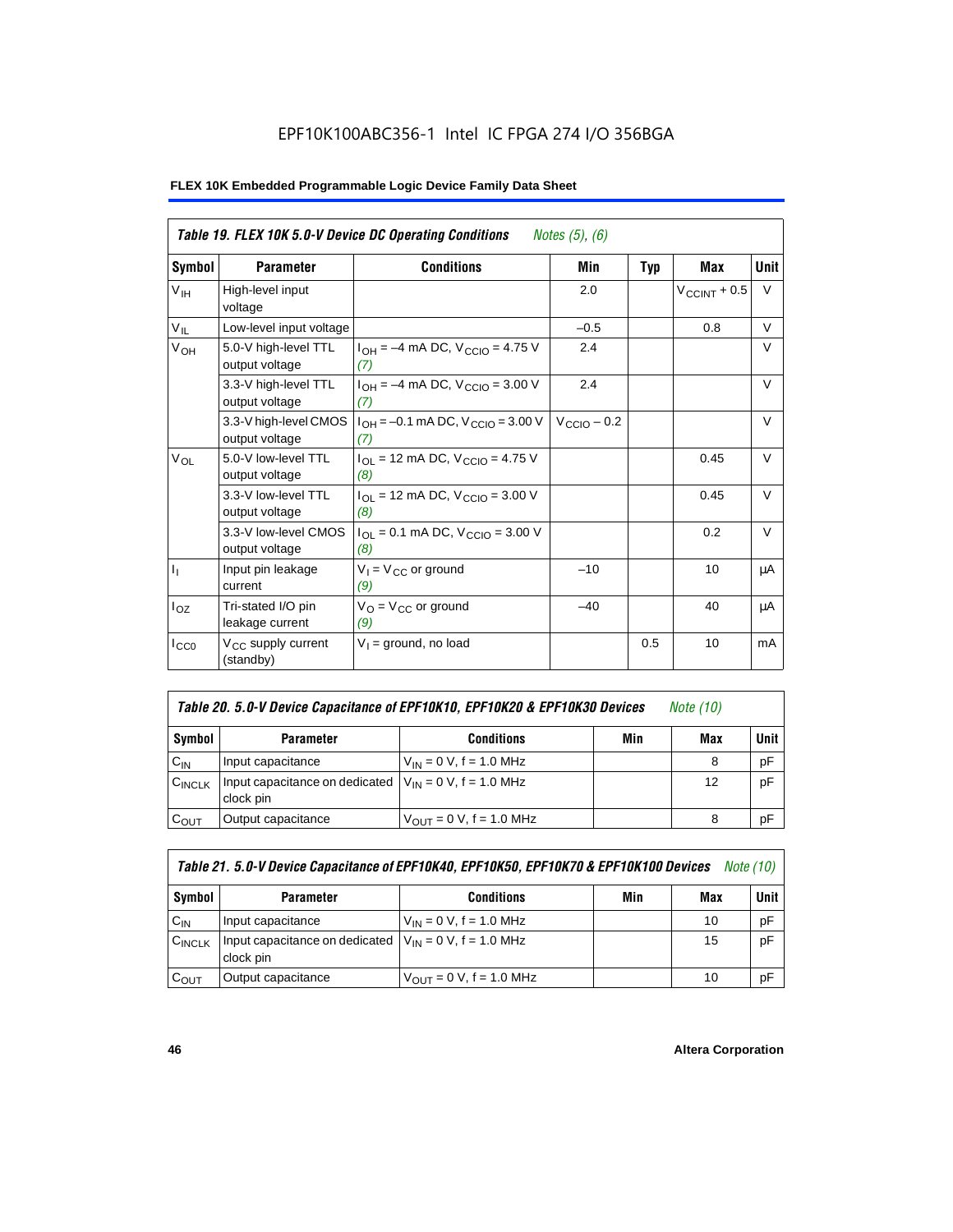#### *Notes to tables:*

- (1) See the *Operating Requirements for Altera Devices Data Sheet*.
- Minimum DC input voltage is  $-0.5$  V. During transitions, the inputs may undershoot to  $-2.0$  V for input currents less than 100 mA and periods shorter than 20 ns.
- (3) Numbers in parentheses are for industrial-temperature-range devices.<br>(4) Maximum  $V_{CC}$  rise time is 100 ms.  $V_{CC}$  must rise monotonically.
- (4) Maximum V<sub>CC</sub> rise time is 100 ms. V<sub>CC</sub> must rise monotonically.<br>(5) Typical values are for T<sub>A</sub> = 25° C and V<sub>CC</sub> = 5.0 V.
- (5) Typical values are for  $T_A = 25^\circ$  C and  $V_{CC} = 5.0$  V.<br>(6) These values are specified under the Recommende
- (6) These values are specified under the Recommended Operation Condition shown in Table 18 on page 45.<br>(7) The  $I_{OH}$  parameter refers to high-level TTL or CMOS output current.
- (7) The  $I_{OH}$  parameter refers to high-level TTL or CMOS output current.<br>(8) The  $I_{OL}$  parameter refers to low-level TTL or CMOS output current. T
- The I<sub>OL</sub> parameter refers to low-level TTL or CMOS output current. This parameter applies to open-drain pins as well as output pins.
- (9) This value is specified for normal device operation. The value may vary during power-up.
- (10) Capacitance is sample-tested only.

Figure 20 shows the typical output drive characteristics of FLEX 10K devices with 5.0-V and 3.3-V  $V_{CCIO}$ . The output driver is compliant with the 5.0-V *PCI Local Bus Specification, Revision 2.2* (for 5.0-V  $V_{\text{CCIO}}$ ).

*Figure 20. Output Drive Characteristics of FLEX 10K Devices*

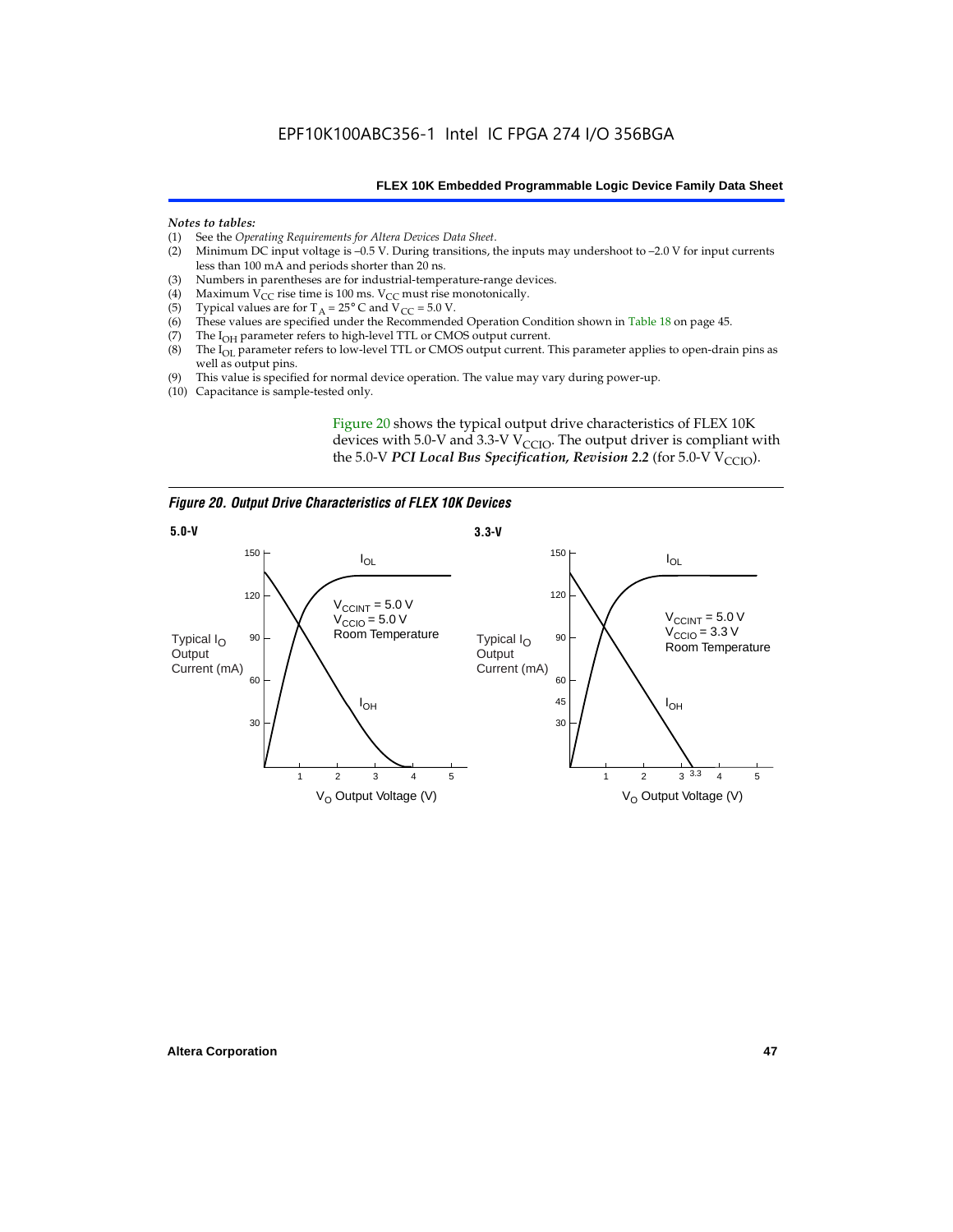Tables 22 through 25 provide information on absolute maximum ratings, recommended operating conditions, DC operating conditions, and capacitance for EPF10K50V and EPF10K130V devices.

|                           | Table 22. EPF10K50V & EPF10K130V Device Absolute Maximum Ratings | Note (1)                             |        |      |             |
|---------------------------|------------------------------------------------------------------|--------------------------------------|--------|------|-------------|
| Symbol                    | <b>Parameter</b>                                                 | <b>Conditions</b>                    | Min    | Max  | <b>Unit</b> |
| $V_{\rm CC}$              | Supply voltage                                                   | With respect to ground $(2)$         | $-0.5$ | 4.6  | V           |
| $V_{I}$                   | DC input voltage                                                 |                                      | $-2.0$ | 5.75 | V           |
| $I_{\text{OUT}}$          | DC output current, per pin                                       |                                      | $-25$  | 25   | mA          |
| $\mathsf{T}_{\text{STG}}$ | Storage temperature                                              | No bias                              | $-65$  | 150  | ° C         |
| $T_{\sf AMB}$             | Ambient temperature                                              | Under bias                           | $-65$  | 135  | ° C         |
| $T_{\rm J}$               | Junction temperature                                             | Ceramic packages, under bias         |        | 150  | ° C         |
|                           |                                                                  | RQFP and BGA packages, under<br>bias |        | 135  | ° C         |

| Table 23. EPF10K50V & EPF10K130V Device Recommended Operating Conditions |                                                        |                    |            |                   |              |  |
|--------------------------------------------------------------------------|--------------------------------------------------------|--------------------|------------|-------------------|--------------|--|
| Symbol                                                                   | <b>Parameter</b>                                       | <b>Conditions</b>  | Min        | Max               | Unit         |  |
| <b>V<sub>CCINT</sub></b>                                                 | Supply voltage for internal logic<br>and input buffers | (3), (4)           | 3.00(3.00) | 3.60(3.60)        | $\vee$       |  |
| V <sub>CCIO</sub>                                                        | Supply voltage for output<br>buffers                   | (3), (4)           | 3.00(3.00) | 3.60(3.60)        | V            |  |
| $V_{I}$                                                                  | Input voltage                                          | (5)                | $-0.5$     | 5.75              | $\vee$       |  |
| $V_{\rm O}$                                                              | Output voltage                                         |                    | $\Omega$   | V <sub>CCIO</sub> | V            |  |
| $T_A$                                                                    | Ambient temperature                                    | For commercial use | $\Omega$   | 70                | $^{\circ}$ C |  |
|                                                                          |                                                        | For industrial use | $-40$      | 85                | ° C          |  |
| $T_{J}$                                                                  | Operating temperature                                  | For commercial use | $\Omega$   | 85                | $^{\circ}$ C |  |
|                                                                          |                                                        | For industrial use | $-40$      | 100               | ° C          |  |
| $t_{\mathsf{R}}$                                                         | Input rise time                                        |                    |            | 40                | ns           |  |
| $t_F$                                                                    | Input fall time                                        |                    |            | 40                | ns           |  |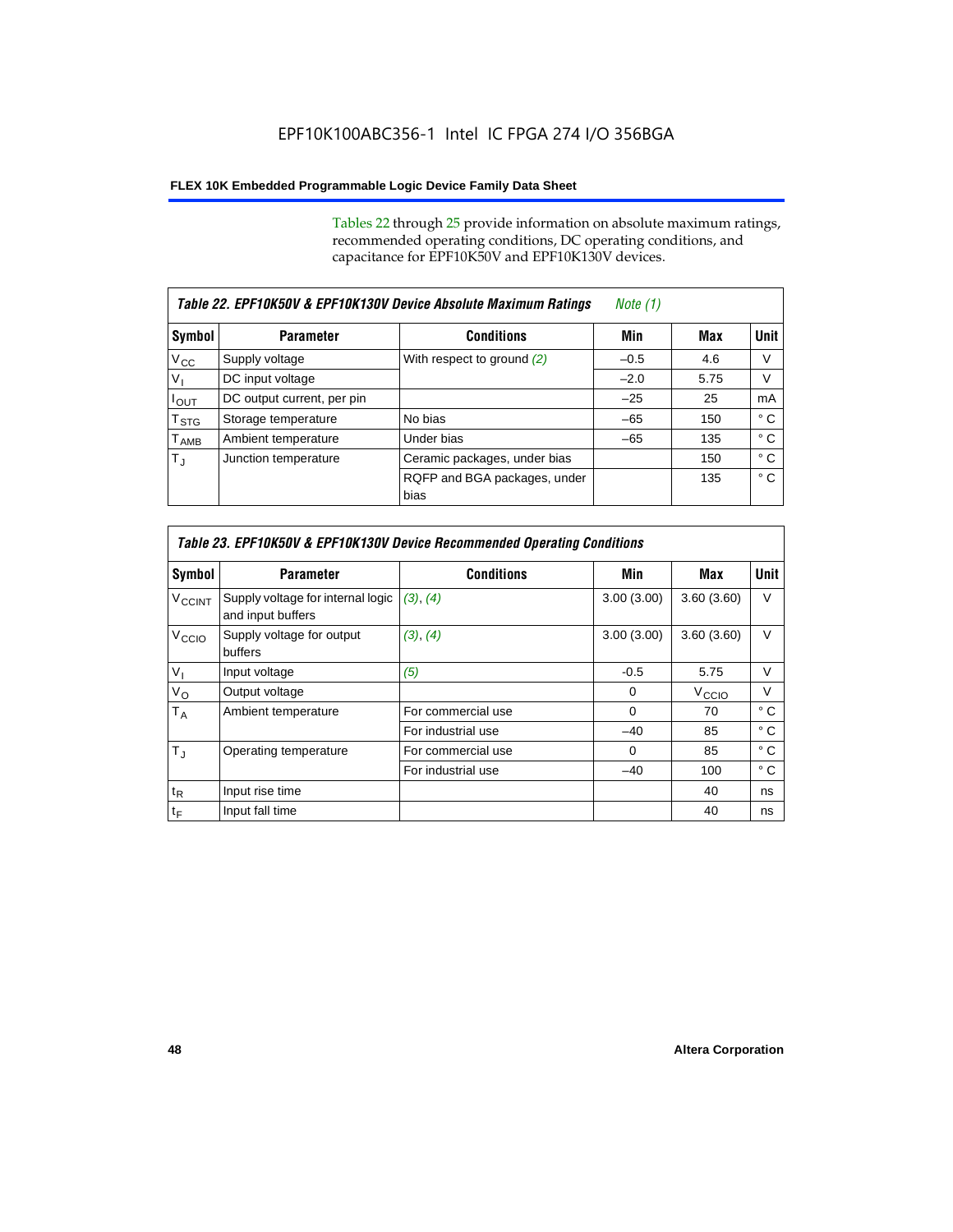| Table 24. EPF10K50V & EPF10K130V Device DC Operating Conditions<br><i>Notes <math>(6)</math>, <math>(7)</math></i> |                                          |                                          |                         |            |      |        |
|--------------------------------------------------------------------------------------------------------------------|------------------------------------------|------------------------------------------|-------------------------|------------|------|--------|
| Symbol                                                                                                             | <b>Parameter</b>                         | <b>Conditions</b>                        | Min                     | <b>Typ</b> | Max  | Unit   |
| V <sub>IH</sub>                                                                                                    | High-level input voltage                 |                                          | 2.0                     |            | 5.75 | V      |
| $V_{IL}$                                                                                                           | Low-level input voltage                  |                                          | $-0.5$                  |            | 0.8  | V      |
| V <sub>OH</sub>                                                                                                    | 3.3-V high-level TTL output<br>voltage   | $I_{OH} = -8$ mA DC (8)                  | 2.4                     |            |      | V      |
|                                                                                                                    | 3.3-V high-level CMOS output<br>voltage  | $I_{OH} = -0.1$ mA DC (8)                | $V_{\text{CCIO}} - 0.2$ |            |      | V      |
| $V_{OL}$                                                                                                           | 3.3-V low-level TTL output<br>voltage    | $I_{\Omega I}$ = 8 mA DC (9)             |                         |            | 0.45 | $\vee$ |
|                                                                                                                    | 3.3-V low-level CMOS output<br>voltage   | $I_{\text{OI}} = 0.1 \text{ mA DC } (9)$ |                         |            | 0.2  | V      |
| $\mathsf{I}_1$                                                                                                     | Input pin leakage current                | $V_1 = 5.3$ V to -0.3 V (10)             | $-10$                   |            | 10   | μA     |
| $I_{OZ}$                                                                                                           | Tri-stated I/O pin leakage<br>current    | $V_O = 5.3 V$ to -0.3 V (10)             | $-10$                   |            | 10   | μA     |
| $I_{CC0}$                                                                                                          | V <sub>CC</sub> supply current (standby) | $V_1$ = ground, no load                  |                         | 0.3        | 10   | mA     |
|                                                                                                                    |                                          | $V_1$ = ground, no load (11)             |                         | 10         |      | mA     |

| Table 25. EPF10K50V & EPF10K130V Device Capacitance<br>(12) |                                                                          |                               |     |     |             |
|-------------------------------------------------------------|--------------------------------------------------------------------------|-------------------------------|-----|-----|-------------|
| Symbol                                                      | <b>Parameter</b>                                                         | <b>Conditions</b>             | Min | Max | <b>Unit</b> |
| $C_{IN}$                                                    | Input capacitance                                                        | $V_{IN} = 0 V$ , f = 1.0 MHz  |     | 10  | pF          |
| $C_{\text{INCLK}}$                                          | Input capacitance on dedicated $V_{IN} = 0 V$ , f = 1.0 MHz<br>clock pin |                               |     | 15  | pF          |
| $C_{OUT}$                                                   | Output capacitance                                                       | $V_{OUT} = 0 V$ , f = 1.0 MHz |     | 10  | pF          |

#### *Notes to tables:*

- (1) See the *Operating Requirements for Altera Devices Data Sheet*.
- Minimum DC input voltage is –0.5 V. During transitions, the inputs may undershoot to –2.0 V or overshoot to 5.75 V for input currents less than 100 mA and periods shorter than 20 ns.
- (3) Numbers in parentheses are for industrial-temperature-range devices.<br>(4) Maximum  $V_{CC}$  rise time is 100 ms.  $V_{CC}$  must rise monotonically.
- (4) Maximum  $V_{CC}$  rise time is 100 ms.  $V_{CC}$  must rise monotonically.<br>(5) EPF10K50V and EPF10K130V device inputs may be driven before
- (5) EPF10K50V and EPF10K130V device inputs may be driven before V<sub>CCINT</sub> and V<sub>CCIO</sub> are powered.<br>(6) Typical values are for T<sub>A</sub> = 25° C and V<sub>CC</sub> = 3.3 V.
- Typical values are for  $T_A = 25^\circ$  C and  $V_{CC} = 3.3$  V.
- (7) These values are specified under the EPF10K50V and EPF10K130V device Recommended Operating Conditions in Table 23 on page 48.
- (8) The  $I<sub>OH</sub>$  parameter refers to high-level TTL or CMOS output current.
- (9) The  $I_{OL}$  parameter refers to low-level TTL or CMOS output current. This parameter applies to open-drain pins as well as output pins.
- (10) This value is specified for normal device operation. The value may vary during power-up.
- (11) This parameter applies to -1 speed grade EPF10K50V devices, -2 speed grade EPF10K50V industrial temperature devices, and -2 speed grade EPF10K130V devices.
- (12) Capacitance is sample-tested only.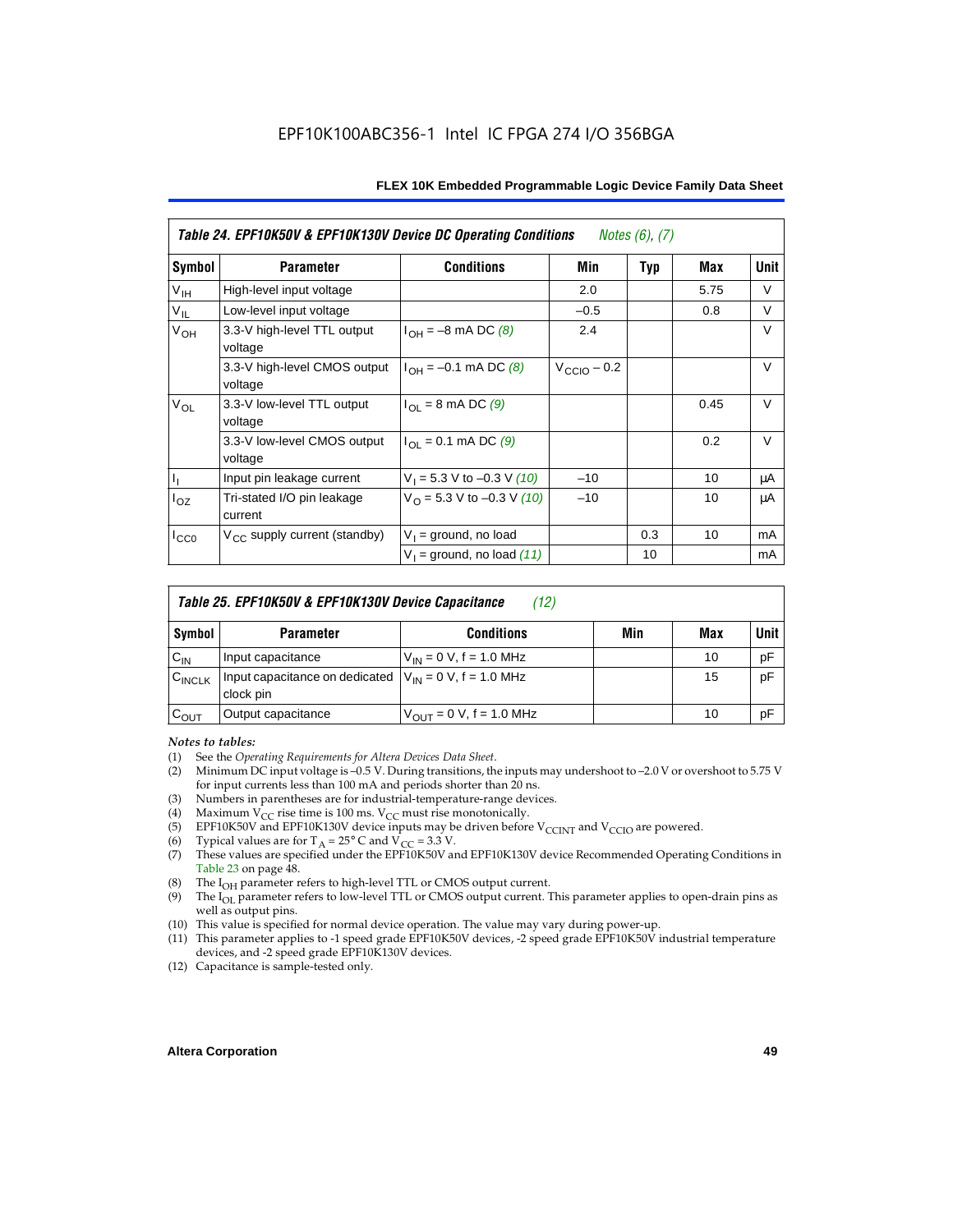Figure 21 shows the typical output drive characteristics of EPF10K50V and EPF10K130V devices.

#### *Figure 21. Output Drive Characteristics of EPF10K50V & EPF10K130V Devices*



Tables 26 through 31 provide information on absolute maximum ratings, recommended operating conditions, DC operating conditions, and capacitance for 3.3-V FLEX 10K devices.

|                  | Table 26. FLEX 10KA 3.3-V Device Absolute Maximum Ratings<br>Note (1) |                              |        |      |              |  |  |
|------------------|-----------------------------------------------------------------------|------------------------------|--------|------|--------------|--|--|
| Symbol           | <b>Parameter</b>                                                      | <b>Conditions</b>            | Min    | Max  | <b>Unit</b>  |  |  |
| $V_{\rm CC}$     | Supply voltage                                                        | With respect to ground $(2)$ | $-0.5$ | 4.6  | V            |  |  |
| $V_{1}$          | DC input voltage                                                      |                              | $-2.0$ | 5.75 | V            |  |  |
| $I_{OUT}$        | DC output current, per pin                                            |                              | $-25$  | 25   | mA           |  |  |
| $T_{\text{STG}}$ | Storage temperature                                                   | No bias                      | $-65$  | 150  | $^{\circ}$ C |  |  |
| T <sub>AMB</sub> | Ambient temperature                                                   | Under bias                   | $-65$  | 135  | ° C          |  |  |
| $T_{\rm J}$      | Junction temperature                                                  | Ceramic packages, under bias |        | 150  | ° C          |  |  |
|                  |                                                                       | PQFP, TQFP, RQFP, and BGA    |        | 135  | $^{\circ}$ C |  |  |
|                  |                                                                       | packages, under bias         |        |      |              |  |  |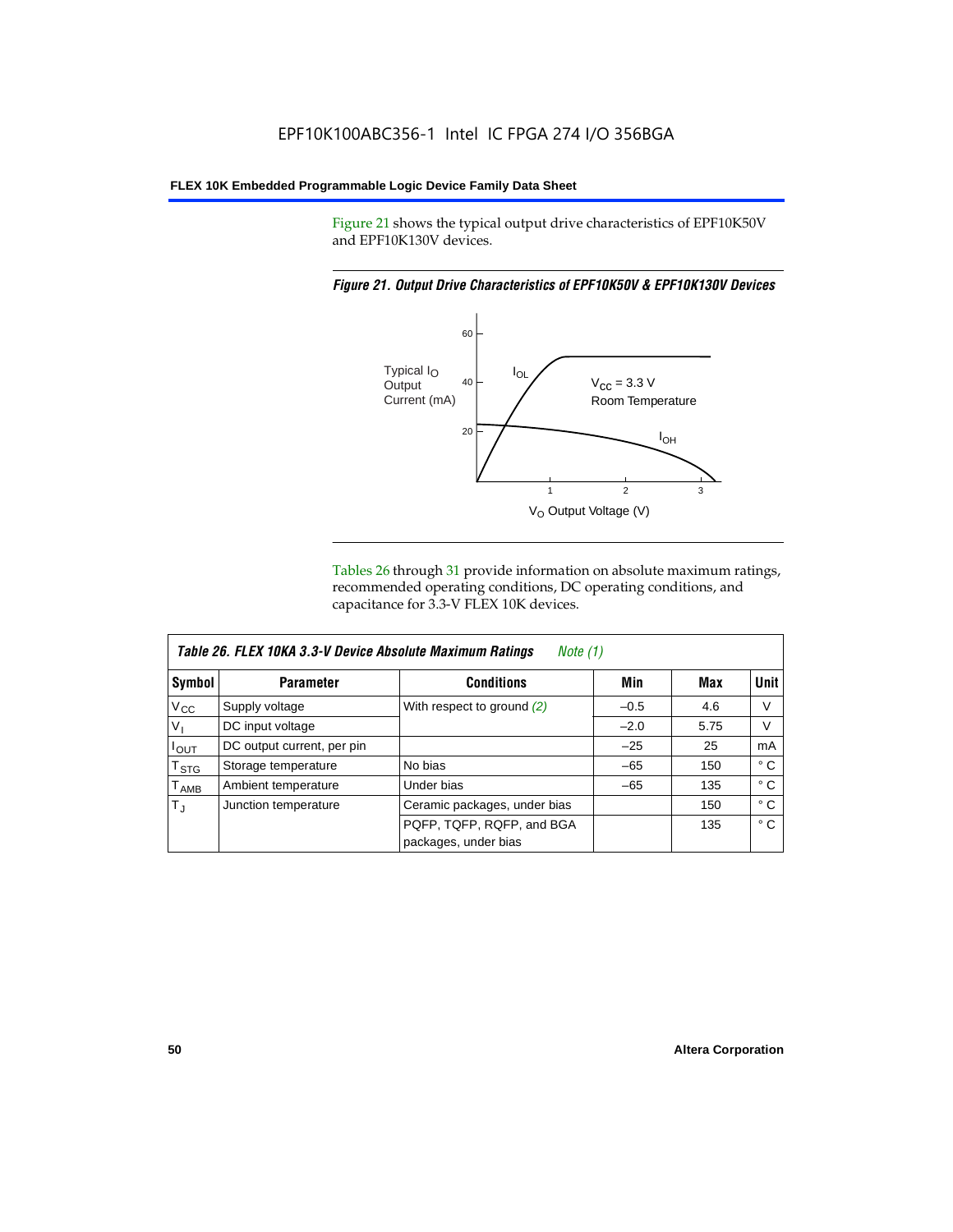|                          | Table 27. FLEX 10KA 3.3-V Device Recommended Operating Conditions |                    |            |                   |              |  |  |
|--------------------------|-------------------------------------------------------------------|--------------------|------------|-------------------|--------------|--|--|
| Symbol                   | <b>Parameter</b>                                                  | <b>Conditions</b>  | Min        | Max               | Unit         |  |  |
| <b>V<sub>CCINT</sub></b> | Supply voltage for internal logic<br>and input buffers            | (3), (4)           | 3.00(3.00) | 3.60(3.60)        | V            |  |  |
| V <sub>CCIO</sub>        | Supply voltage for output<br>buffers, 3.3-V operation             | (3), (4)           | 3.00(3.00) | 3.60(3.60)        | V            |  |  |
|                          | Supply voltage for output<br>buffers, 2.5-V operation             | (3), (4)           | 2.30(2.30) | 2.70(2.70)        | V            |  |  |
| $V_{I}$                  | Input voltage                                                     | (5)                | $-0.5$     | 5.75              | $\vee$       |  |  |
| $V_{\rm O}$              | Output voltage                                                    |                    | $\Omega$   | V <sub>CCIO</sub> | V            |  |  |
| $T_A$                    | Ambient temperature                                               | For commercial use | $\Omega$   | 70                | $^{\circ}$ C |  |  |
|                          |                                                                   | For industrial use | $-40$      | 85                | ° C          |  |  |
| $T_{\rm J}$              | Operating temperature                                             | For commercial use | $\Omega$   | 85                | ° C          |  |  |
|                          |                                                                   | For industrial use | $-40$      | 100               | ° C          |  |  |
| $t_{R}$                  | Input rise time                                                   |                    |            | 40                | ns           |  |  |
| $t_F$                    | Input fall time                                                   |                    |            | 40                | ns           |  |  |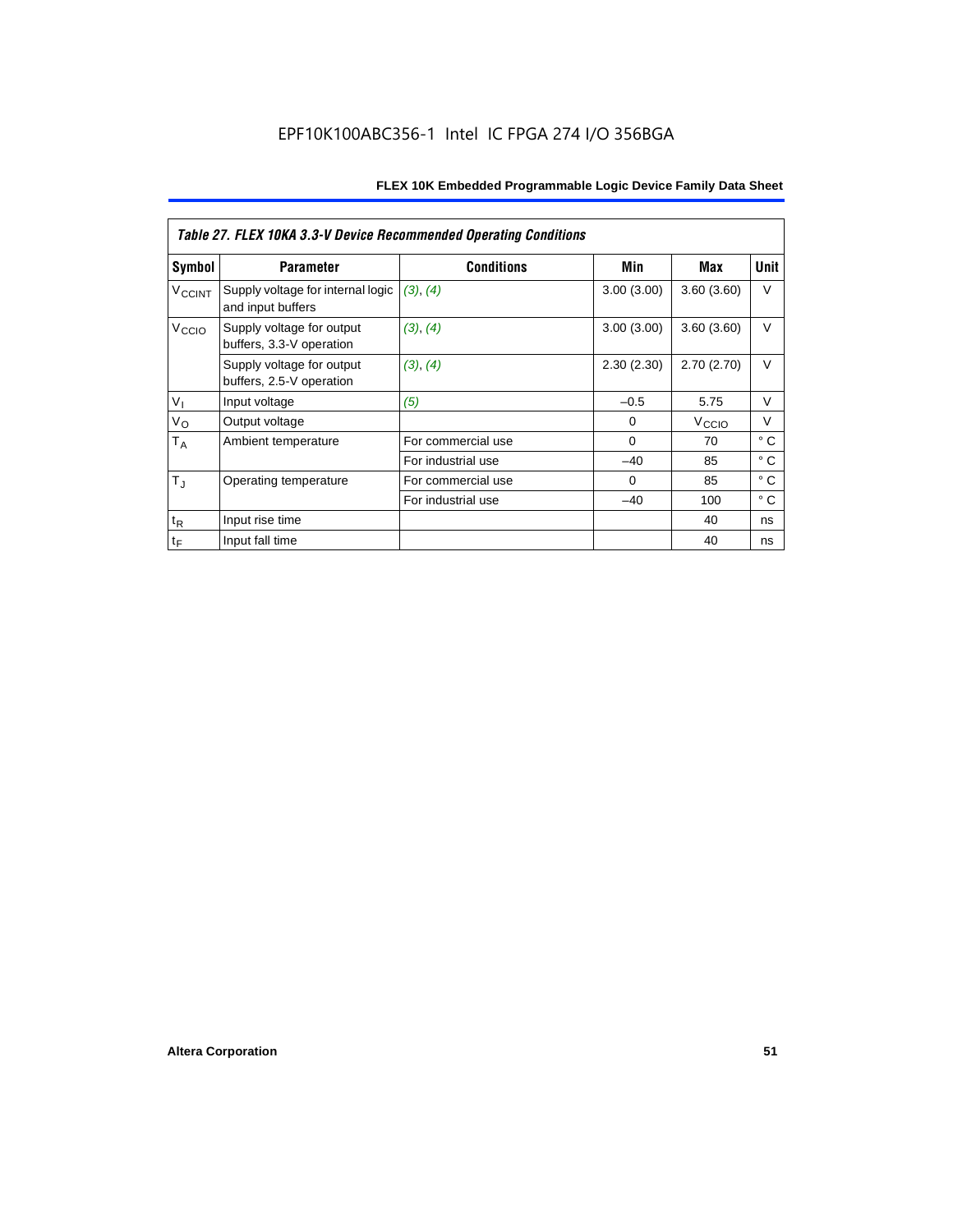# EPF10K100ABC356-1 Intel IC FPGA 274 I/O 356BGA

|                 | Table 28. FLEX 10KA 3.3-V Device DC Operating Conditions<br>Notes $(6)$ , $(7)$ |                                                                                        |                                                             |            |                              |        |  |
|-----------------|---------------------------------------------------------------------------------|----------------------------------------------------------------------------------------|-------------------------------------------------------------|------------|------------------------------|--------|--|
| Symbol          | <b>Parameter</b>                                                                | <b>Conditions</b>                                                                      | Min                                                         | <b>Typ</b> | <b>Max</b>                   | Unit   |  |
| $V_{\text{IH}}$ | High-level input voltage                                                        |                                                                                        | $1.7$ or<br>$0.5 \times V_{CCINT}$<br>whichever is<br>lower |            | 5.75                         | $\vee$ |  |
| $V_{IL}$        | Low-level input voltage                                                         |                                                                                        | $-0.5$                                                      |            | $0.3 \times V_{CCINT}$       | $\vee$ |  |
| V <sub>OH</sub> | 3.3-V high-level TTL output<br>voltage                                          | $I_{OH} = -11$ mA DC,<br>$V_{\text{CCIO}} = 3.00 V (8)$                                | 2.4                                                         |            |                              | $\vee$ |  |
|                 | 3.3-V high-level CMOS output<br>voltage                                         | $I_{OH} = -0.1$ mA DC,<br>$V_{\text{CCIO}} = 3.00 \text{ V } (8)$                      | $V_{\text{CCIO}} - 0.2$                                     |            |                              | $\vee$ |  |
|                 | 3.3-V high-level PCI output<br>voltage                                          | $I_{OH} = -0.5$ mA DC,<br>$V_{\text{CCIO}} = 3.00$ to 3.60 V (8)                       | $0.9 \times V_{\text{CCIO}}$                                |            |                              | $\vee$ |  |
|                 | 2.5-V high-level output voltage                                                 | $I_{OH} = -0.1$ mA DC,<br>$V_{\text{CCIO}} = 2.30 \text{ V } (8)$                      | 2.1                                                         |            |                              | $\vee$ |  |
|                 |                                                                                 | $I_{OH} = -1$ mA DC,<br>$V_{\text{CCIO}} = 2.30 \text{ V } (8)$                        | 2.0                                                         |            |                              | $\vee$ |  |
|                 |                                                                                 | $I_{OH} = -2$ mA DC,<br>$V_{\text{CCIO}} = 2.30 V (8)$                                 | 1.7                                                         |            |                              | $\vee$ |  |
| $V_{OL}$        | 3.3-V low-level TTL output<br>voltage                                           | $I_{OL}$ = 9 mA DC,<br>$V_{\text{CCIO}} = 3.00 V (9)$                                  |                                                             |            | 0.45                         | $\vee$ |  |
|                 | 3.3-V low-level CMOS output<br>voltage                                          | $I_{\text{OI}} = 0.1 \text{ mA} \text{ DC},$<br>$V_{\text{CCIO}} = 3.00 \text{ V} (9)$ |                                                             |            | 0.2                          | $\vee$ |  |
|                 | 3.3-V low-level PCI output<br>voltage                                           | $I_{OL}$ = 1.5 mA DC,<br>$V_{\text{CCIO}} = 3.00$ to 3.60 V (9)                        |                                                             |            | $0.1 \times V_{\text{CCIO}}$ | $\vee$ |  |
|                 | 2.5-V low-level output voltage                                                  | $I_{OL} = 0.1$ mA DC,<br>$V_{\text{CCIO}} = 2.30 \text{ V} (9)$                        |                                                             |            | 0.2                          | $\vee$ |  |
|                 |                                                                                 | $I_{\Omega}$ = 1 mA DC,<br>$V_{\text{CCIO}} = 2.30 V (9)$                              |                                                             |            | 0.4                          | $\vee$ |  |
|                 |                                                                                 | $I_{OL} = 2$ mA DC,<br>$V_{\text{CCIO}} = 2.30 V (9)$                                  |                                                             |            | 0.7                          | $\vee$ |  |
| $I_1$           | Input pin leakage current                                                       | $V_1 = 5.3$ V to -0.3 V (10)                                                           | $-10$                                                       |            | 10                           | μA     |  |
| $I_{OZ}$        | Tri-stated I/O pin leakage<br>current                                           | $V_O = 5.3 V to -0.3 V (10)$                                                           | $-10$                                                       |            | 10                           | μA     |  |
| $I_{CC0}$       | V <sub>CC</sub> supply current (standby)                                        | $V_1$ = ground, no load                                                                |                                                             | 0.3        | 10                           | mA     |  |
|                 |                                                                                 | $V_1$ = ground, no load (11)                                                           |                                                             | 10         |                              | mA     |  |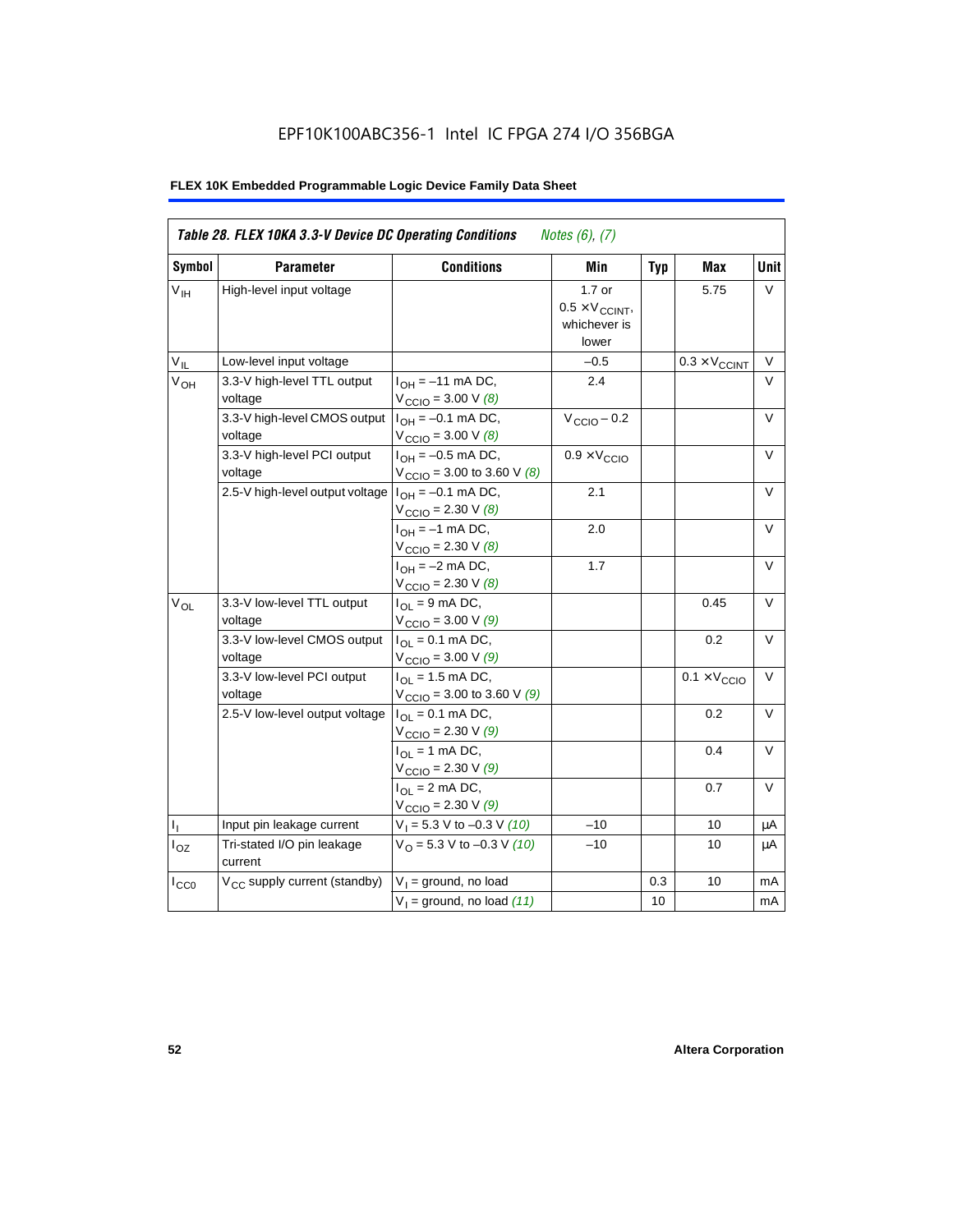| Table 29. 3.3-V Device Capacitance of EPF10K10A & EPF10K30A Devices |                                                                           | <i>Note</i> (12)              |     |     |        |
|---------------------------------------------------------------------|---------------------------------------------------------------------------|-------------------------------|-----|-----|--------|
| Symbol                                                              | <b>Parameter</b>                                                          | <b>Conditions</b>             | Min | Max | Unit I |
| $C_{IN}$                                                            | Input capacitance                                                         | $V_{IN} = 0 V$ , f = 1.0 MHz  |     | 8   | pF     |
| $C_{\text{INCLK}}$                                                  | Input capacitance on dedicated $ V_{IN} = 0 V$ , f = 1.0 MHz<br>clock pin |                               |     | 12  | pF     |
| $C_{OUT}$                                                           | Output capacitance                                                        | $V_{OUT} = 0 V$ , f = 1.0 MHz |     | 8   | pF     |

#### *Table 30. 3.3-V Device Capacitance of EPF10K100A Devices Note (12)*

| Symbol             | <b>Parameter</b>                                                        | <b>Conditions</b>                   | Min | Max | <b>Unit</b> |
|--------------------|-------------------------------------------------------------------------|-------------------------------------|-----|-----|-------------|
| $C_{IN}$           | Input capacitance                                                       | $V_{IN} = 0 V$ , f = 1.0 MHz        |     | 10  | pF          |
| $C_{\text{INCLK}}$ | Input capacitance on dedicated $V_{1N} = 0$ V, f = 1.0 MHz<br>clock pin |                                     |     | 15  | pF          |
| $\mathrm{c_{out}}$ | Output capacitance                                                      | $V_{\text{OUT}} = 0$ V, f = 1.0 MHz |     | 10  | pF          |

#### *Table 31. 3.3-V Device Capacitance of EPF10K250A Devices Note (12)*

| Symbol             | <b>Parameter</b>                                                          | <b>Conditions</b>                                           | Min | Max | <b>Unit</b> |
|--------------------|---------------------------------------------------------------------------|-------------------------------------------------------------|-----|-----|-------------|
| $C_{IN}$           | Input capacitance                                                         | $V_{IN} = 0 V$ , f = 1.0 MHz                                |     | 10  | pF          |
| $C_{\text{INCLK}}$ | Input capacitance on dedicated $ V_{IN} = 0 V$ , f = 1.0 MHz<br>clock pin |                                                             |     | 15  | pF          |
| $C_{\text{OUT}}$   | Output capacitance                                                        | $V_{\text{OUT}} = 0 \text{ V}, \text{ f} = 1.0 \text{ MHz}$ |     | 10  | pF          |

#### *Notes to tables:*

- (1) See the *Operating Requirements for Altera Devices Data Sheet*.
- (2) Minimum DC voltage input is –0.5 V. During transitions, the inputs may undershoot to –2.0 V or overshoot to 5.75 V for input currents less than 100 mA and periods shorter than 20 ns.
- (3) Numbers in parentheses are for industrial-temperature-range devices.
- (4) Maximum V<sub>CC</sub> rise time is 100 ms, and V<sub>CC</sub> must rise monotonically.<br>(5) ELEX 10KA device inputs may be driven before V<sub>CCINT</sub> and V<sub>CCIO</sub> ar
- (5) FLEX 10KA device inputs may be driven before  $V_{CCTN}$  and  $V_{CCIO}$  are powered.<br>(6) Typical values are for T<sub>A</sub> = 25° C and  $V_{CC}$  = 3.3 V.
- (6) Typical values are for  $T_A = 25^\circ$  C and  $V_{CC} = 3.3$  V.<br>(7) These values are specified under the Recommende
- These values are specified under the Recommended Operating Conditions shown in Table 27 on page 51.
- (8) The  $I_{OH}$  parameter refers to high-level TTL, PCI, or CMOS output current. The  $I_{OH}$  parameter refers to low-level TTL, PCI, or CMOS output current. The
- The I<sub>OL</sub> parameter refers to low-level TTL, PCI, or CMOS output current. This parameter applies to open-drain pins as well as output pins.
- (10) This value is specified for normal device operation. The value may vary during power-up.
- (11) This parameter applies to all -1 speed grade commercial temperature devices and all -2 speed grade industrial-temperature devices.
- (12) Capacitance is sample-tested only.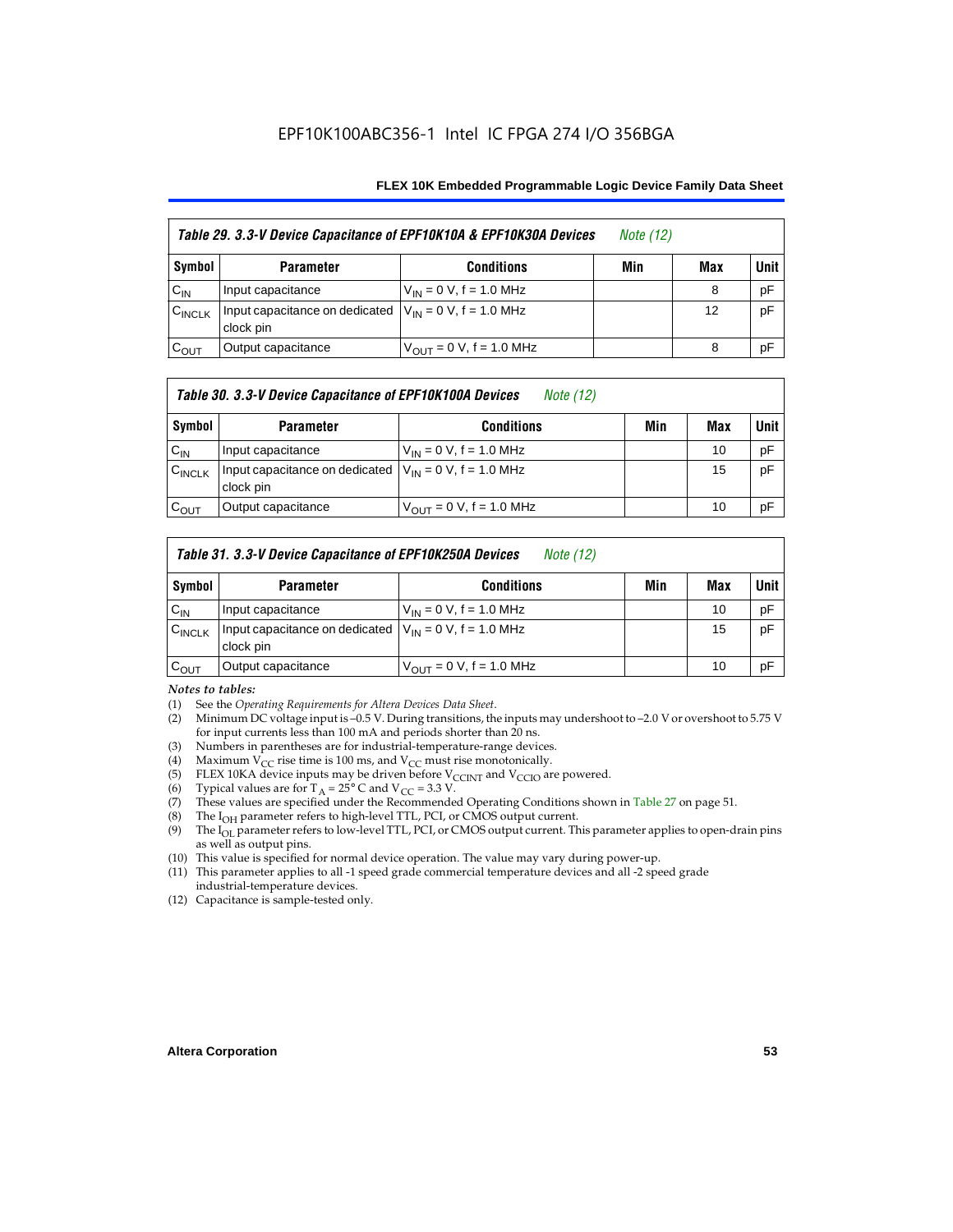Figure 22 shows the typical output drive characteristics of EPF10K10A, EPF10K30A, EPF10K100A, and EPF10K250A devices with 3.3-V and 2.5-V V<sub>CCIO</sub>. The output driver is compliant with the 3.3-V PCI Local Bus *Specification, Revision 2.2* (with 3.3-V V<sub>CCIO</sub>). Moreover, device analysis shows that the EPF10K10A, EPF10K30A, and EPF 10K100A devices can drive a 5.0-V PCI bus with eight or fewer loads.

*Figure 22. Output Drive Characteristics for EPF10K10A, EPF10K30A & EPF10K100A Devices*



Figure 23 shows the typical output drive characteristics of the EPF10K250A device with 3.3-V and 2.5-V  $V_{\text{CCIO}}$ .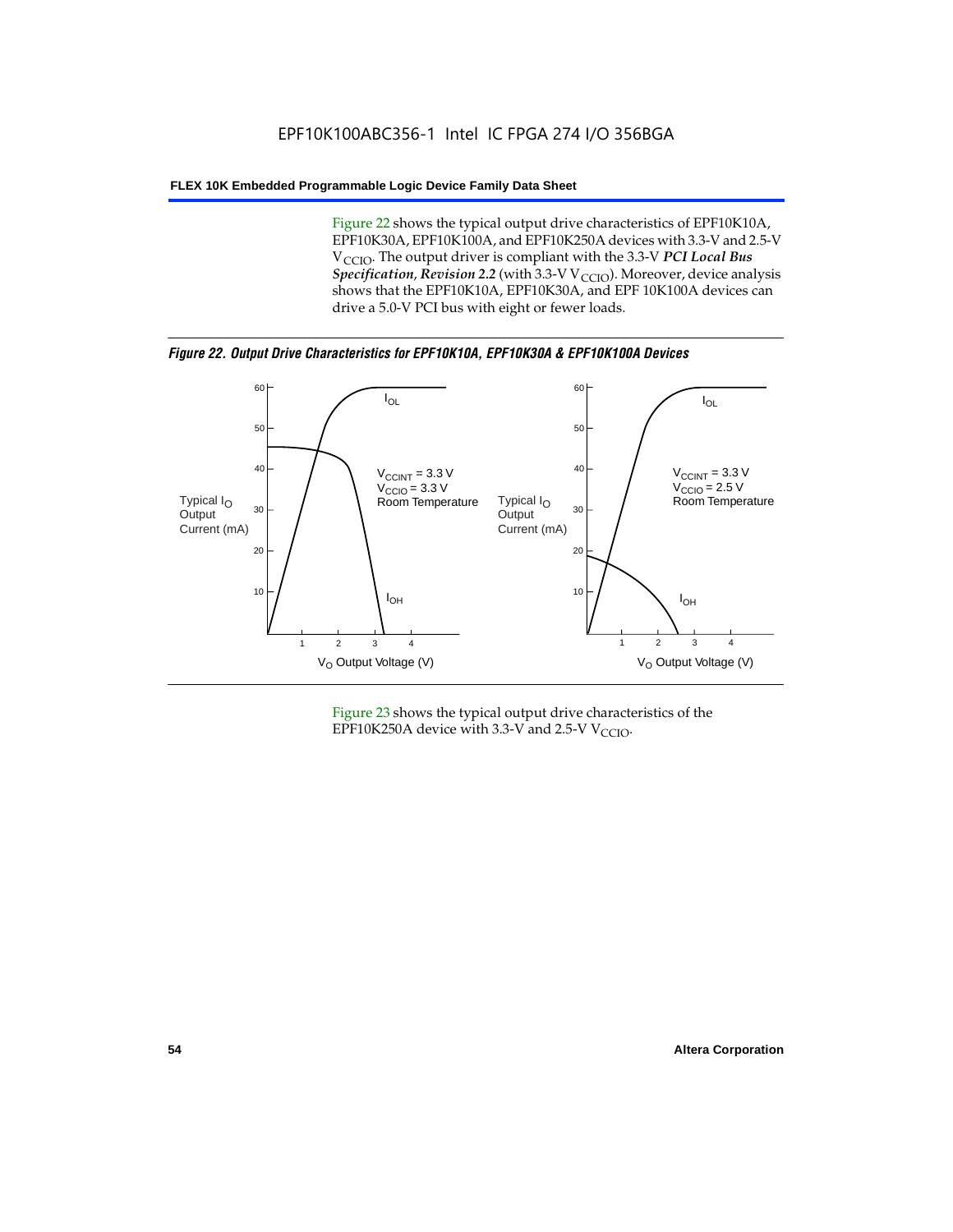

*Figure 23. Output Drive Characteristics for EPF10K250A Device*

**Timing Model** The continuous, high-performance FastTrack Interconnect routing resources ensure predictable performance and accurate simulation and timing analysis. This predictable performance contrasts with that of FPGAs, which use a segmented connection scheme and therefore have unpredictable performance.

> Device performance can be estimated by following the signal path from a source, through the interconnect, to the destination. For example, the registered performance between two LEs on the same row can be calculated by adding the following parameters:

- **E** LE register clock-to-output delay  $(t_{CO})$ <br> **E** Interconnect delay  $(t_{CMBOW})$
- Interconnect delay (*t<sub>SAMEROW</sub>*)
- LE look-up table delay  $(t_{LUT})$
- LE register setup time ( $t_{SI}$ )

The routing delay depends on the placement of the source and destination LEs. A more complex registered path may involve multiple combinatorial LEs between the source and destination LEs.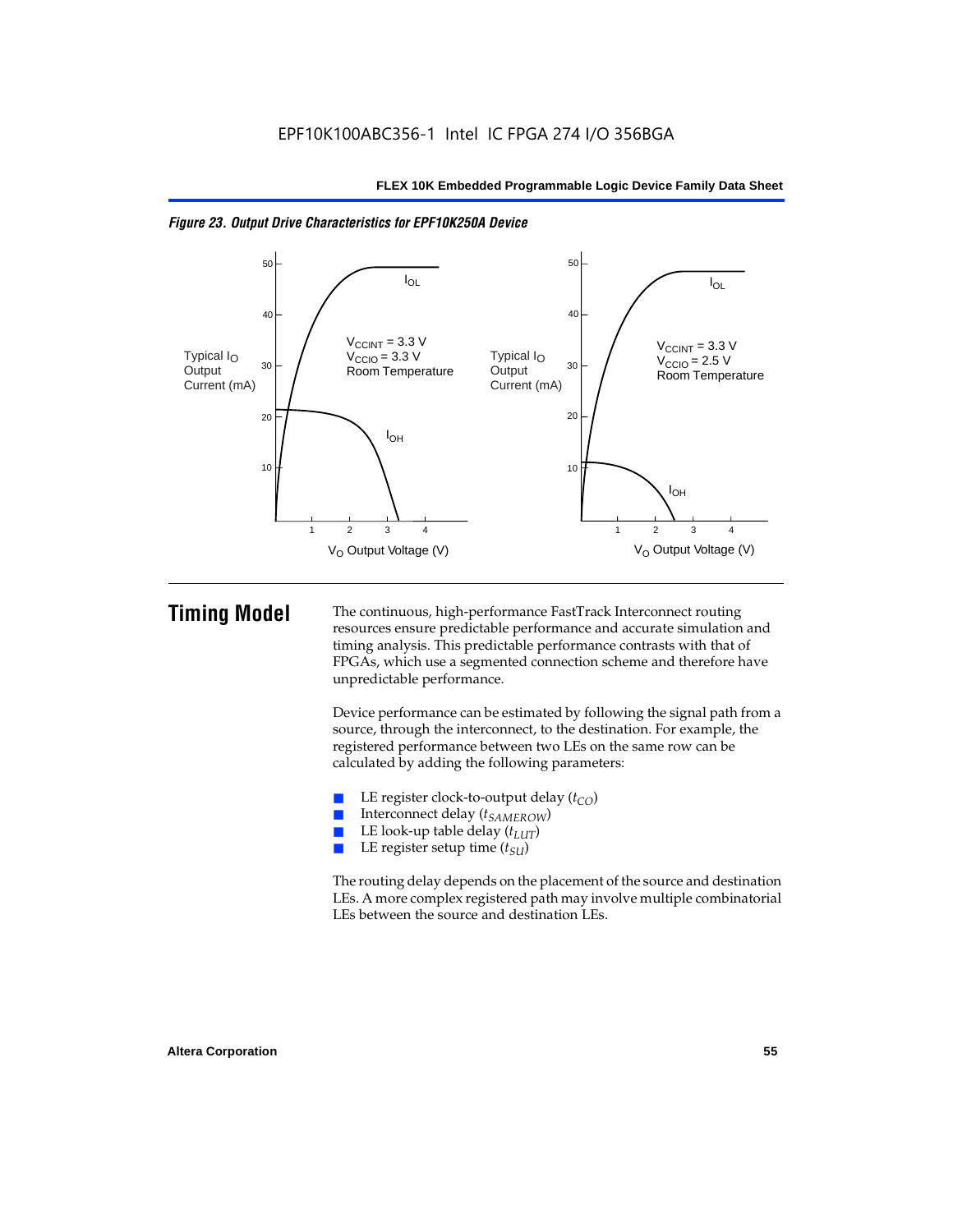Timing simulation and delay prediction are available with the MAX+PLUS II Simulator and Timing Analyzer, or with industrystandard EDA tools. The Simulator offers both pre-synthesis functional simulation to evaluate logic design accuracy and post-synthesis timing simulation with 0.1-ns resolution. The Timing Analyzer provides pointto-point timing delay information, setup and hold time analysis, and device-wide performance analysis.

Figure 24 shows the overall timing model, which maps the possible paths to and from the various elements of the FLEX 10K device.

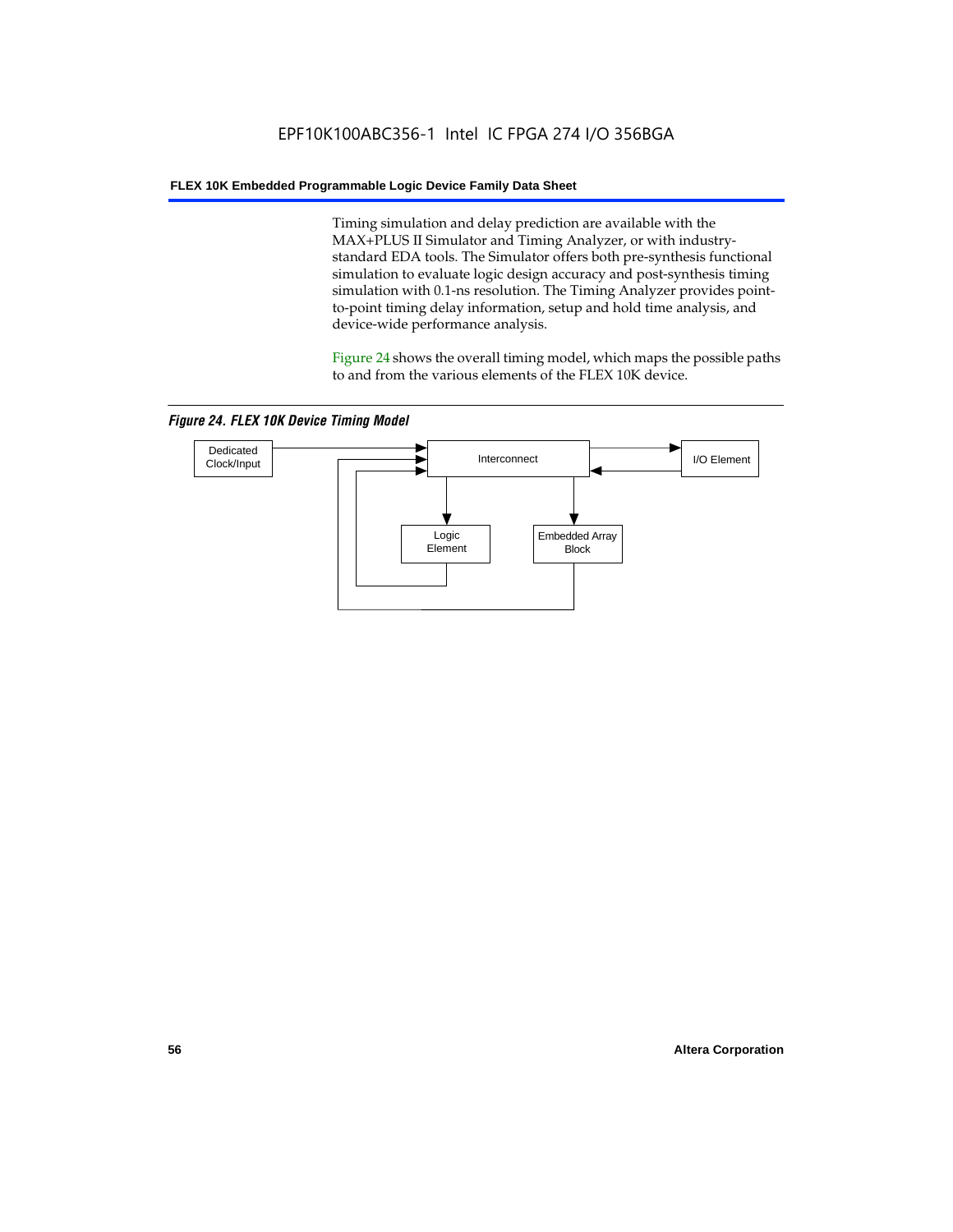Figures 25 through 27 show the delays that correspond to various paths and functions within the LE, IOE, and EAB timing models.



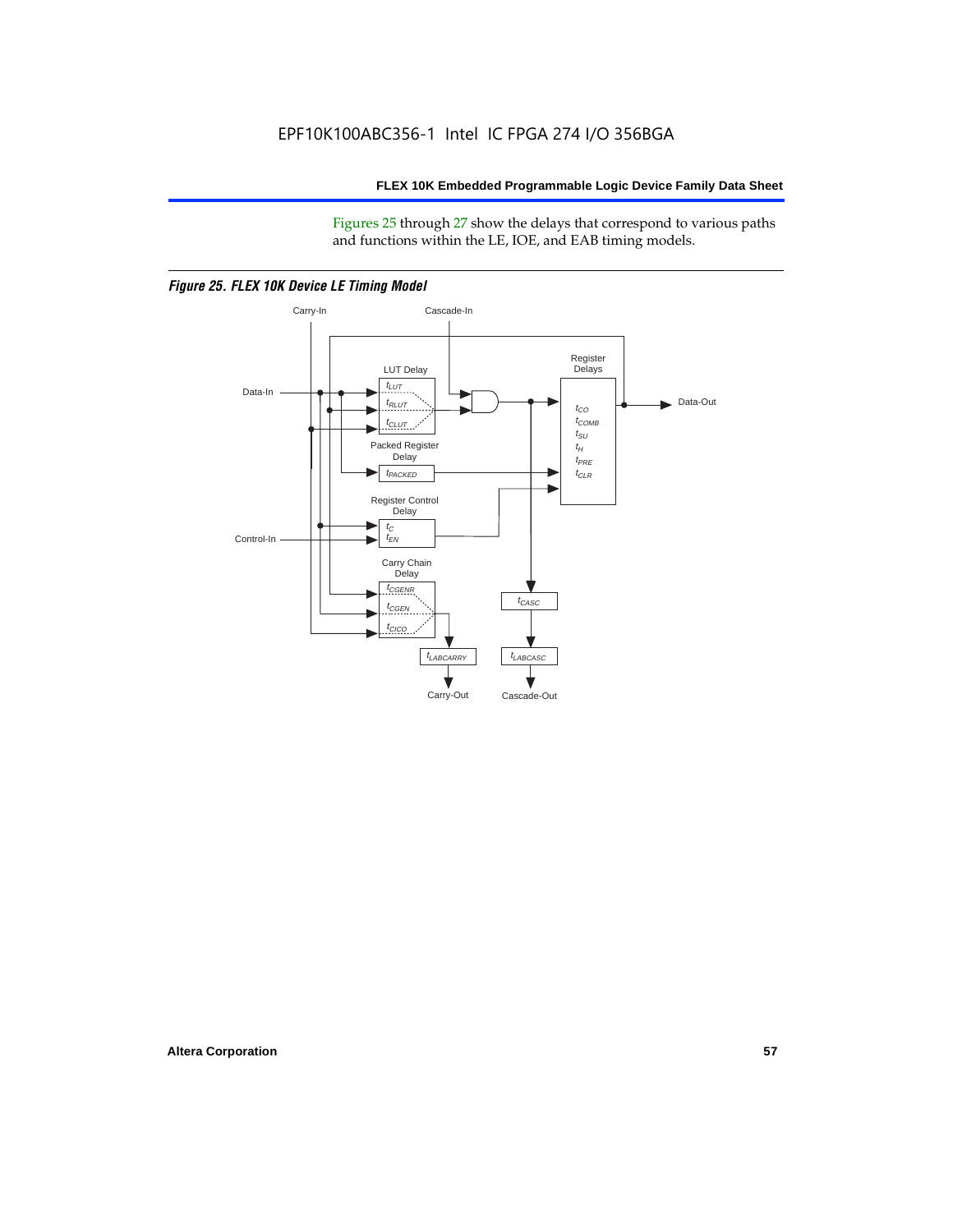

## *Figure 26. FLEX 10K Device IOE Timing Model*

*Figure 27. FLEX 10K Device EAB Timing Model*



Figures 28 shows the timing model for bidirectional I/O pin timing.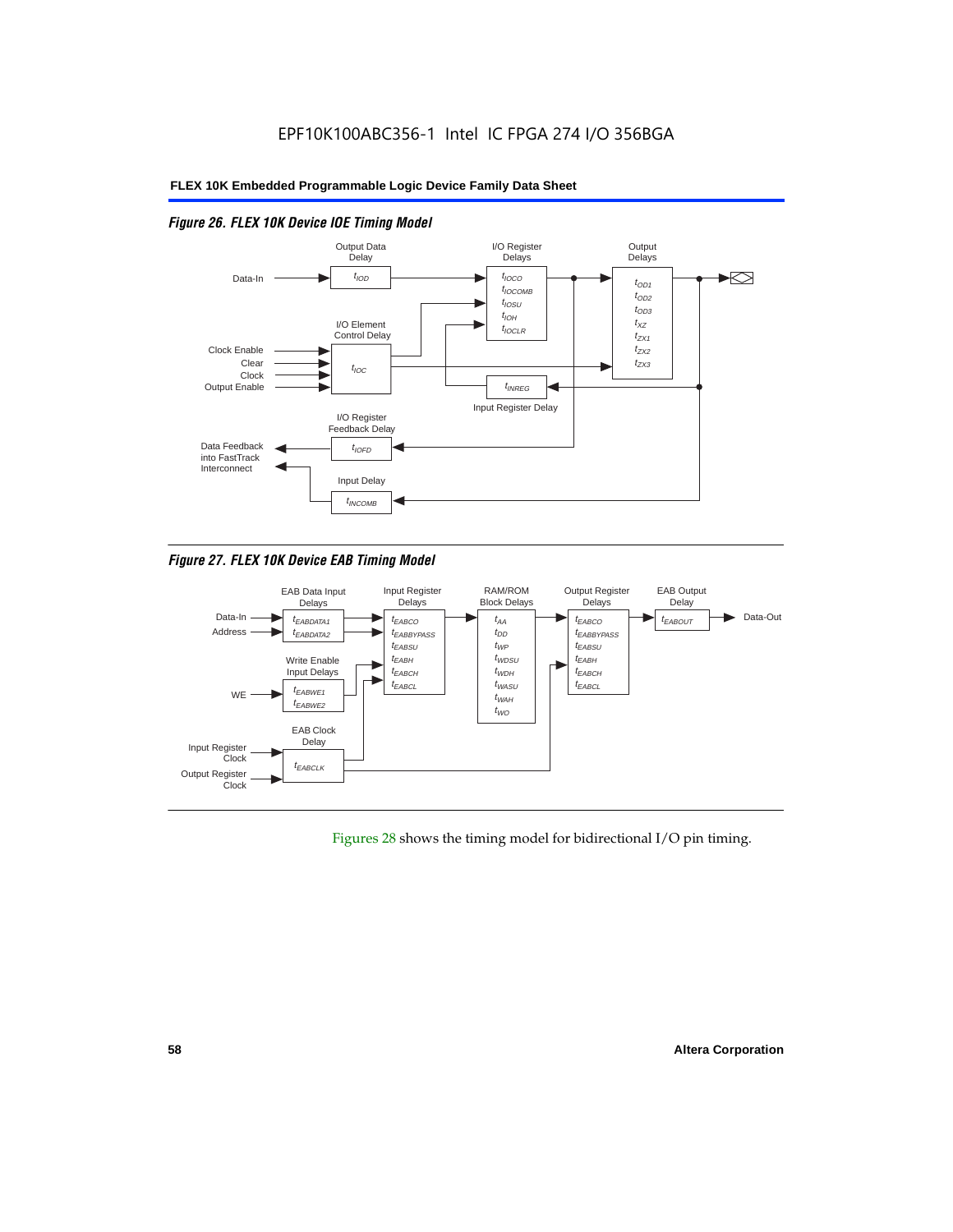

Tables 32 through 36 describe the FLEX 10K device internal timing parameters. These internal timing parameters are expressed as worst-case values. Using hand calculations, these parameters can be used to estimate design performance. However, before committing designs to silicon, actual worst-case performance should be modeled using timing simulation and analysis. Tables 37 through 38 describe FLEX 10K external timing parameters.

| Table 32. LE Timing Microparameters (Part 1 of 2)<br>Note (1) |                                         |                   |  |  |
|---------------------------------------------------------------|-----------------------------------------|-------------------|--|--|
| Symbol                                                        | <b>Parameter</b>                        | <b>Conditions</b> |  |  |
| $t_{LUT}$                                                     | LUT delay for data-in                   |                   |  |  |
| $t_{CLUT}$                                                    | LUT delay for carry-in                  |                   |  |  |
| $t_{RLUT}$                                                    | LUT delay for LE register feedback      |                   |  |  |
| <b><i>LPACKED</i></b>                                         | Data-in to packed register delay        |                   |  |  |
| $t_{EN}$                                                      | LE register enable delay                |                   |  |  |
| $t_{CICO}$                                                    | Carry-in to carry-out delay             |                   |  |  |
| $t_{\text{GEN}}$                                              | Data-in to carry-out delay              |                   |  |  |
| $t_{CGENR}$                                                   | LE register feedback to carry-out delay |                   |  |  |
| t <sub>CASC</sub>                                             | Cascade-in to cascade-out delay         |                   |  |  |
| $t_C$                                                         | LE register control signal delay        |                   |  |  |
| $t_{CO}$                                                      | LE register clock-to-output delay       |                   |  |  |
| $t_{COMB}$                                                    | Combinatorial delay                     |                   |  |  |

*Figure 28. Synchronous Bidirectional Pin External Timing Model*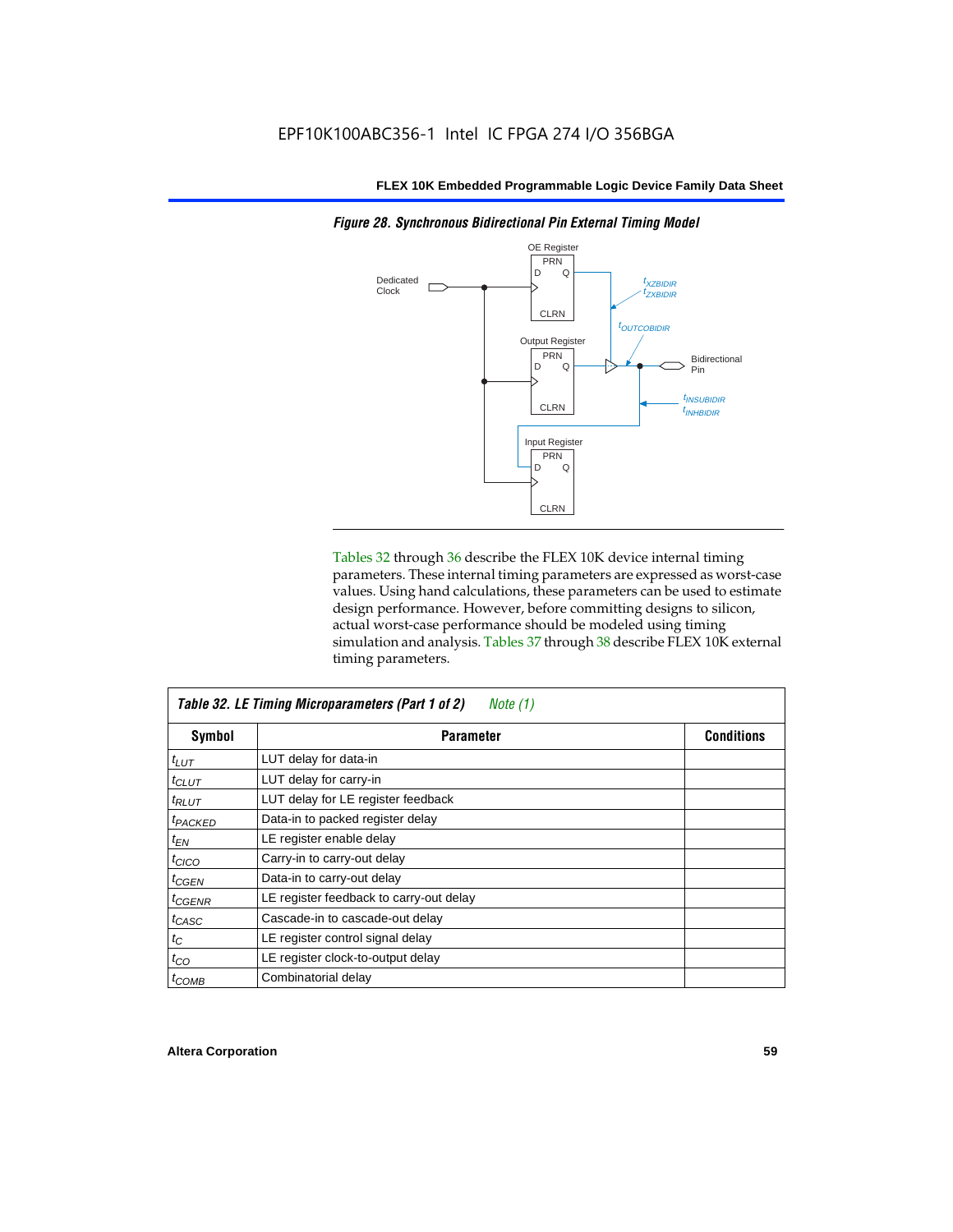| Table 32. LE Timing Microparameters (Part 2 of 2)<br>Note (1) |                                                                                                                                         |                   |  |  |
|---------------------------------------------------------------|-----------------------------------------------------------------------------------------------------------------------------------------|-------------------|--|--|
| <b>Symbol</b>                                                 | <b>Parameter</b>                                                                                                                        | <b>Conditions</b> |  |  |
| $t_{\rm SU}$                                                  | LE register setup time for data and enable signals before clock; LE register<br>recovery time after asynchronous clear, preset, or load |                   |  |  |
| $t_H$                                                         | LE register hold time for data and enable signals after clock                                                                           |                   |  |  |
| $t_{PRE}$                                                     | LE register preset delay                                                                                                                |                   |  |  |
| $t_{CLR}$                                                     | LE register clear delay                                                                                                                 |                   |  |  |
| $t_{CH}$                                                      | Minimum clock high time from clock pin                                                                                                  |                   |  |  |
| $t_{CL}$                                                      | Minimum clock low time from clock pin                                                                                                   |                   |  |  |

# *Table 33. IOE Timing Microparameters Note (1)*

| Symbol              | <b>Parameter</b>                                                                                                         | <b>Conditions</b>  |
|---------------------|--------------------------------------------------------------------------------------------------------------------------|--------------------|
| t <sub>IOD</sub>    | IOE data delay                                                                                                           |                    |
| $t_{\text{IOC}}$    | IOE register control signal delay                                                                                        |                    |
| $t_{\text{IOCO}}$   | IOE register clock-to-output delay                                                                                       |                    |
| $t_{IOCOMB}$        | IOE combinatorial delay                                                                                                  |                    |
| $t_{IOSU}$          | IOE register setup time for data and enable signals before clock; IOE register<br>recovery time after asynchronous clear |                    |
| $t_{IOH}$           | IOE register hold time for data and enable signals after clock                                                           |                    |
| $t_{IOCLR}$         | IOE register clear time                                                                                                  |                    |
| $t_{OD1}$           | Output buffer and pad delay, slow slew rate = off, $V_{\text{CCIO}} = V_{\text{CCINT}}$                                  | $C1 = 35$ pF $(2)$ |
| $t_{OD2}$           | Output buffer and pad delay, slow slew rate = off, $V_{CCIO}$ = low voltage                                              | $C1 = 35$ pF $(3)$ |
| $t_{OD3}$           | Output buffer and pad delay, slow slew rate $=$ on                                                                       | $C1 = 35$ pF $(4)$ |
| $t_{XZ}$            | IOE output buffer disable delay                                                                                          |                    |
| $t_{ZX1}$           | IOE output buffer enable delay, slow slew rate = off, $V_{\text{CCIO}} = V_{\text{CCINT}}$                               | $C1 = 35$ pF $(2)$ |
| t <sub>ZX2</sub>    | IOE output buffer enable delay, slow slew rate = off, $V_{\text{CCIO}}$ = low voltage                                    | $C1 = 35$ pF $(3)$ |
| $t_{ZX3}$           | IOE output buffer enable delay, slow slew rate $=$ on                                                                    | $C1 = 35$ pF $(4)$ |
| <sup>t</sup> INREG  | IOE input pad and buffer to IOE register delay                                                                           |                    |
| $t_{IOFD}$          | IOE register feedback delay                                                                                              |                    |
| <sup>t</sup> INCOMB | IOE input pad and buffer to FastTrack Interconnect delay                                                                 |                    |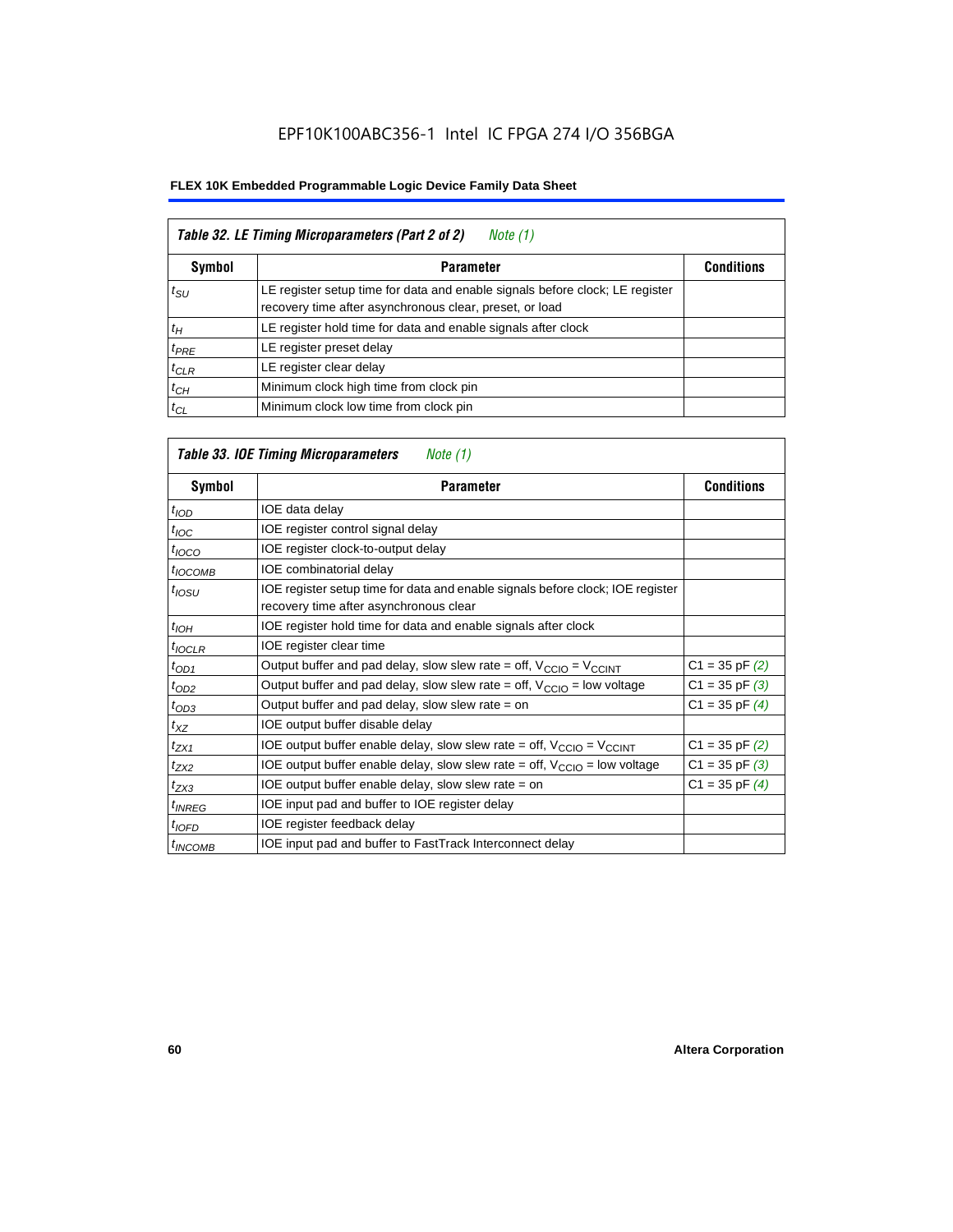| <b>Table 34. EAB Timing Microparameters</b><br>Note (1) |                                                      |     |  |  |  |  |
|---------------------------------------------------------|------------------------------------------------------|-----|--|--|--|--|
| Symbol                                                  | <b>Parameter</b><br><b>Conditions</b>                |     |  |  |  |  |
| <i>EABDATA1</i>                                         | Data or address delay to EAB for combinatorial input |     |  |  |  |  |
| <sup>t</sup> EABDATA2                                   | Data or address delay to EAB for registered input    |     |  |  |  |  |
| t <sub>EABWE1</sub>                                     | Write enable delay to EAB for combinatorial input    |     |  |  |  |  |
| t <sub>FARWF2</sub>                                     | Write enable delay to EAB for registered input       |     |  |  |  |  |
| <b><i>EABCLK</i></b>                                    | EAB register clock delay                             |     |  |  |  |  |
| $t_{EABCO}$                                             | EAB register clock-to-output delay                   |     |  |  |  |  |
| <sup>t</sup> EABBYPASS                                  | Bypass register delay                                |     |  |  |  |  |
| $t_{EABSU}$                                             | EAB register setup time before clock                 |     |  |  |  |  |
| $t_{EABH}$                                              | EAB register hold time after clock                   |     |  |  |  |  |
| $t_{AA}$                                                | Address access delay                                 |     |  |  |  |  |
| $t_{WP}$                                                | Write pulse width                                    |     |  |  |  |  |
| $t_{WDSU}$                                              | Data setup time before falling edge of write pulse   | (5) |  |  |  |  |
| $t_{WDH}$                                               | Data hold time after falling edge of write pulse     | (5) |  |  |  |  |
| $t_{WASU}$                                              | Address setup time before rising edge of write pulse | (5) |  |  |  |  |
| $t_{WAH}$                                               | Address hold time after falling edge of write pulse  | (5) |  |  |  |  |
| $t_{WO}$                                                | Write enable to data output valid delay              |     |  |  |  |  |
| $t_{DD}$                                                | Data-in to data-out valid delay                      |     |  |  |  |  |
| <sup>t</sup> EABOUT                                     | Data-out delay                                       |     |  |  |  |  |
| t <sub>EABCH</sub>                                      | Clock high time                                      |     |  |  |  |  |
| <sup>t</sup> EABCL                                      | Clock low time                                       |     |  |  |  |  |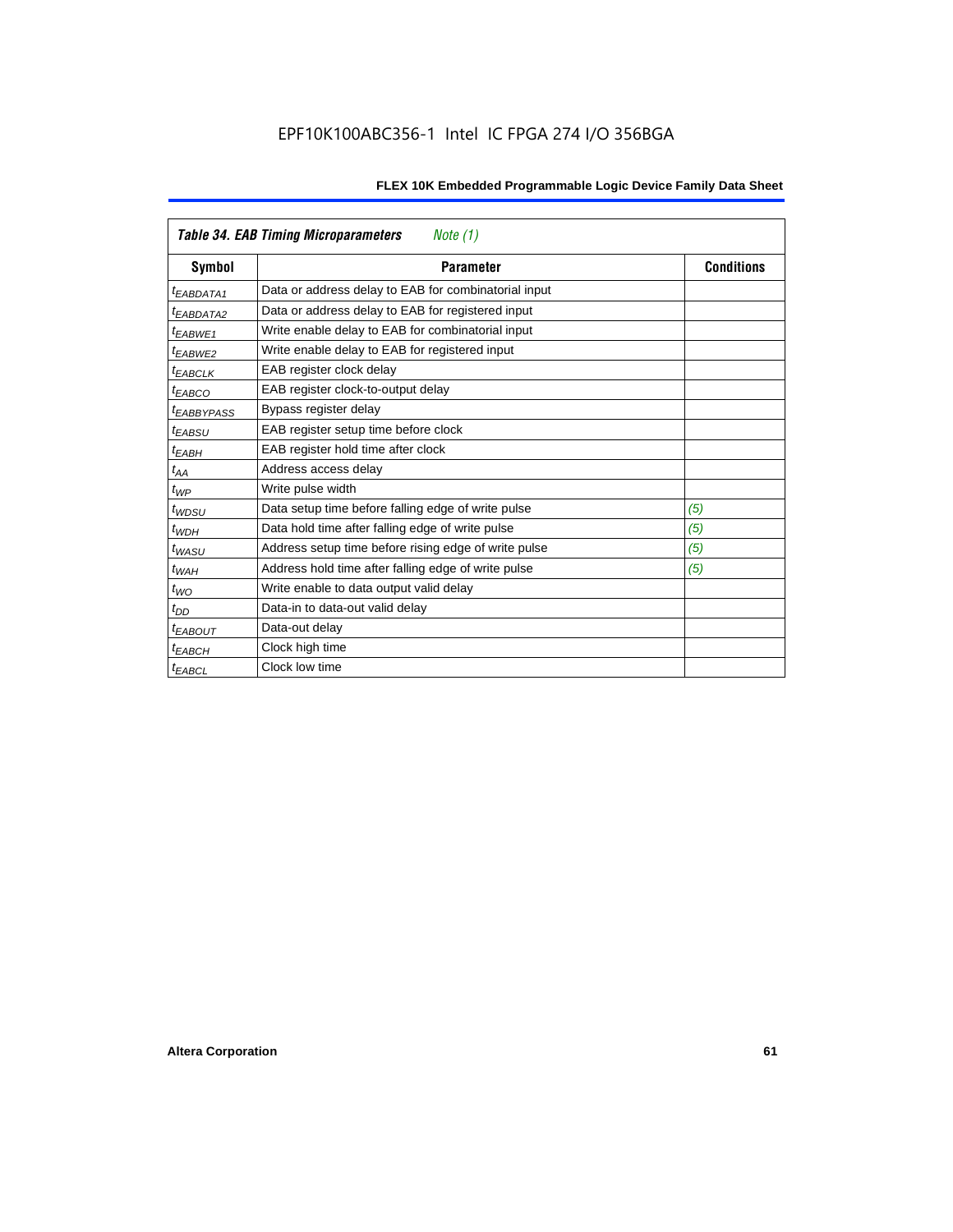| <b>Table 35. EAB Timing Macroparameters</b><br><i>Notes (1), (6)</i> |                                                                                            |                   |  |  |  |
|----------------------------------------------------------------------|--------------------------------------------------------------------------------------------|-------------------|--|--|--|
| Symbol                                                               | <b>Parameter</b>                                                                           | <b>Conditions</b> |  |  |  |
| t <sub>EABAA</sub>                                                   | EAB address access delay                                                                   |                   |  |  |  |
| <sup>t</sup> EABRCCOMB                                               | EAB asynchronous read cycle time                                                           |                   |  |  |  |
| <sup>t</sup> EABRCREG                                                | EAB synchronous read cycle time                                                            |                   |  |  |  |
| <sup>t</sup> EABWP                                                   | EAB write pulse width                                                                      |                   |  |  |  |
| <sup>t</sup> EABWCCOMB                                               | EAB asynchronous write cycle time                                                          |                   |  |  |  |
| <sup>t</sup> EABWCREG                                                | EAB synchronous write cycle time                                                           |                   |  |  |  |
| <sup>t</sup> EABDD                                                   | EAB data-in to data-out valid delay                                                        |                   |  |  |  |
| <sup>t</sup> EABDATACO                                               | EAB clock-to-output delay when using output registers                                      |                   |  |  |  |
| <sup>t</sup> EABDATASU                                               | EAB data/address setup time before clock when using input register                         |                   |  |  |  |
| <sup>t</sup> EABDATAH                                                | EAB data/address hold time after clock when using input register                           |                   |  |  |  |
| <sup>t</sup> EABWESU                                                 | EAB WE setup time before clock when using input register                                   |                   |  |  |  |
| <sup>t</sup> EABWEH                                                  | EAB WE hold time after clock when using input register                                     |                   |  |  |  |
| <sup>t</sup> EABWDSU                                                 | EAB data setup time before falling edge of write pulse when not using input<br>registers   |                   |  |  |  |
| $t_{EABWDH}$                                                         | EAB data hold time after falling edge of write pulse when not using input<br>registers     |                   |  |  |  |
| <sup>t</sup> EABWASU                                                 | EAB address setup time before rising edge of write pulse when not using<br>input registers |                   |  |  |  |
| <sup>t</sup> EABWAH                                                  | EAB address hold time after falling edge of write pulse when not using input<br>registers  |                   |  |  |  |
| <sup>t</sup> EABWO                                                   | EAB write enable to data output valid delay                                                |                   |  |  |  |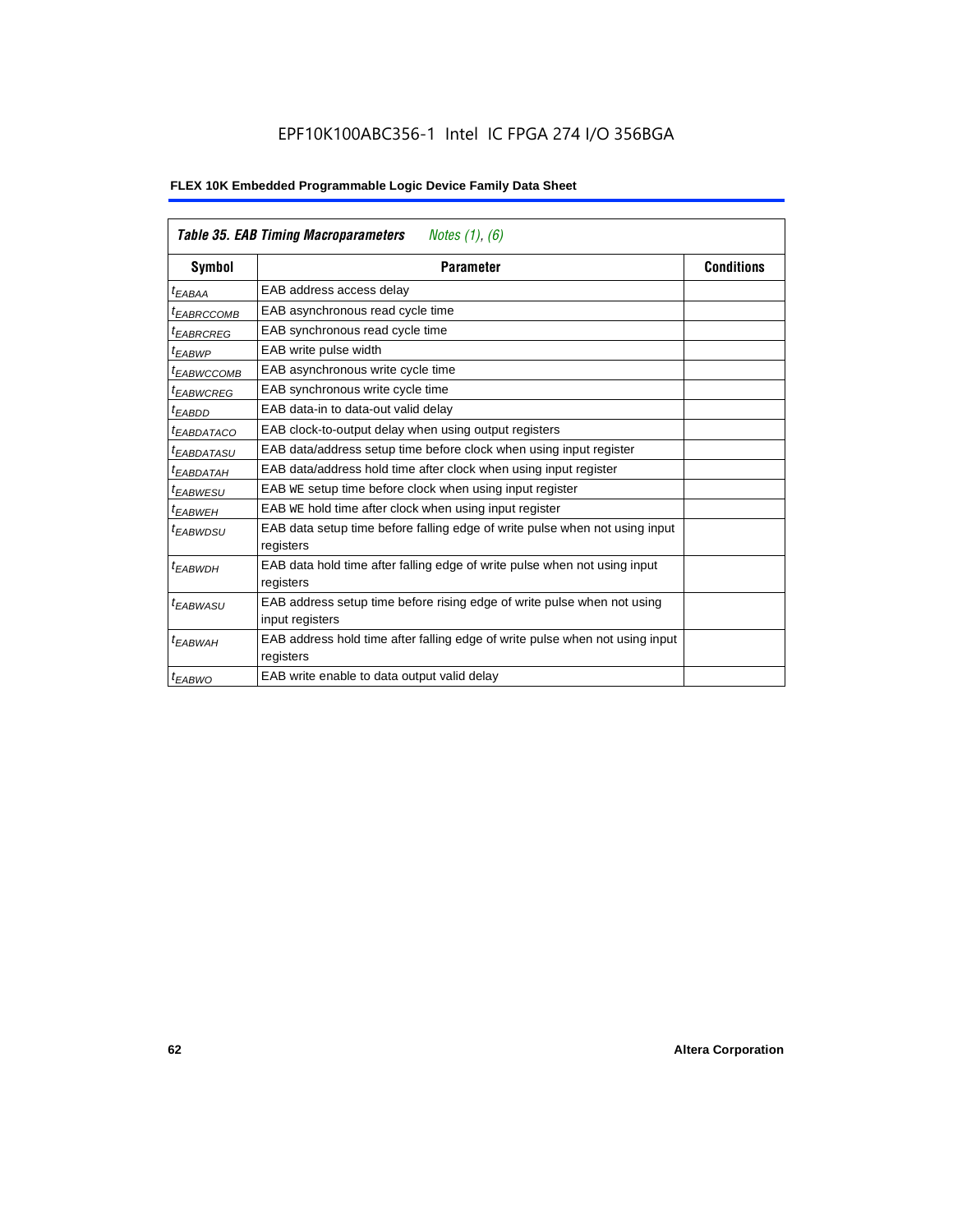| Table 36. Interconnect Timing Microparameters<br>Note $(1)$ |                                                                                                                         |                   |  |  |  |
|-------------------------------------------------------------|-------------------------------------------------------------------------------------------------------------------------|-------------------|--|--|--|
| Symbol                                                      | <b>Parameter</b>                                                                                                        | <b>Conditions</b> |  |  |  |
| <sup>t</sup> DIN2IOE                                        | Delay from dedicated input pin to IOE control input                                                                     | (7)               |  |  |  |
| <sup>t</sup> DCLK2LE                                        | Delay from dedicated clock pin to LE or EAB clock                                                                       | (7)               |  |  |  |
| <sup>t</sup> DIN2DATA                                       | Delay from dedicated input or clock to LE or EAB data                                                                   | (7)               |  |  |  |
| <sup>t</sup> DCLK2IOE                                       | Delay from dedicated clock pin to IOE clock                                                                             | (7)               |  |  |  |
| $t_{DIN2LE}$                                                | Delay from dedicated input pin to LE or EAB control input                                                               | (7)               |  |  |  |
| <sup>t</sup> SAMELAB                                        | Routing delay for an LE driving another LE in the same LAB                                                              |                   |  |  |  |
| <sup>t</sup> SAMEROW                                        | Routing delay for a row IOE, LE, or EAB driving a row IOE, LE, or EAB in the<br>same row                                | (7)               |  |  |  |
| <sup>t</sup> SAMECOLUMN                                     | Routing delay for an LE driving an IOE in the same column                                                               | (7)               |  |  |  |
| <i>t<sub>DIFFROW</sub></i>                                  | Routing delay for a column IOE, LE, or EAB driving an LE or EAB in a different<br>row                                   | (7)               |  |  |  |
| <i>t</i> TWOROWS                                            | Routing delay for a row IOE or EAB driving an LE or EAB in a different row                                              | (7)               |  |  |  |
| <sup>t</sup> LEPERIPH                                       | Routing delay for an LE driving a control signal of an IOE via the peripheral<br>control bus                            | (7)               |  |  |  |
| <b>LABCARRY</b>                                             | Routing delay for the carry-out signal of an LE driving the carry-in signal of a<br>different LE in a different LAB     |                   |  |  |  |
| $t_{LABCASC}$                                               | Routing delay for the cascade-out signal of an LE driving the cascade-in<br>signal of a different LE in a different LAB |                   |  |  |  |

| <b>Table 37. External Timing Parameters</b><br><i>Notes (8), (10)</i> |                                                                                                         |                   |  |  |  |
|-----------------------------------------------------------------------|---------------------------------------------------------------------------------------------------------|-------------------|--|--|--|
| <b>Symbol</b>                                                         | <b>Parameter</b>                                                                                        | <b>Conditions</b> |  |  |  |
| <sup>t</sup> DRR                                                      | Register-to-register delay via four LEs, three row interconnects, and four local $(9)$<br>interconnects |                   |  |  |  |
| t <sub>insu</sub>                                                     | Setup time with global clock at IOE register                                                            |                   |  |  |  |
| t <sub>INH</sub>                                                      | Hold time with global clock at IOE register                                                             |                   |  |  |  |
| <b>TOUTCO</b>                                                         | Clock-to-output delay with global clock at IOE register                                                 |                   |  |  |  |

# *Table 38. External Bidirectional Timing Parameters Note (10)*

| Symbol                  | <b>Parameter</b>                                                               | <b>Condition</b> |
|-------------------------|--------------------------------------------------------------------------------|------------------|
| <sup>t</sup> INSUBIDIR  | Setup time for bidirectional pins with global clock at adjacent LE register    |                  |
| <sup>t</sup> INHBIDIR   | Hold time for bidirectional pins with global clock at adjacent LE register     |                  |
| <sup>t</sup> outcobidir | Clock-to-output delay for bidirectional pins with global clock at IOE register |                  |
| <sup>t</sup> xzbidir    | Synchronous IOE output buffer disable delay                                    |                  |
| <sup>t</sup> zxbidir    | Synchronous IOE output buffer enable delay, slow slew rate = off               |                  |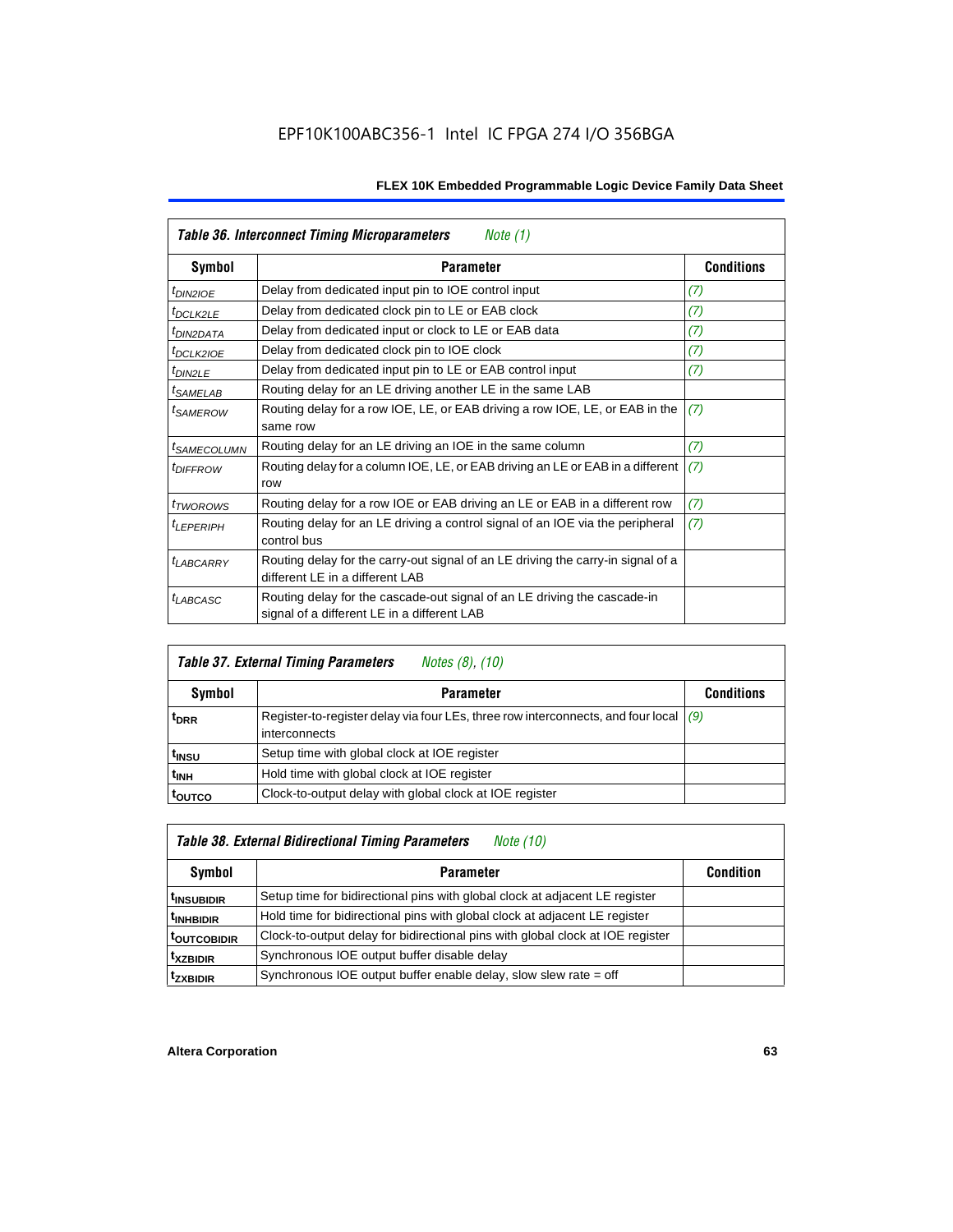# EPF10K100ABC356-1 Intel IC FPGA 274 I/O 356BGA

#### **FLEX 10K Embedded Programmable Logic Device Family Data Sheet**

#### *Notes to tables:*

| (1) Microparameters are timing delays contributed by individual architectural elements. These parameters cannot be |
|--------------------------------------------------------------------------------------------------------------------|
| measured explicitly.                                                                                               |

| (2) Operating conditions: $V_{CCIO} = 5.0 V \pm 5%$ for commercial use in FLEX 10K devices. |  |  |  |
|---------------------------------------------------------------------------------------------|--|--|--|
|                                                                                             |  |  |  |

 $V<sub>CCIO</sub>$  = 5.0 V  $\pm$  10% for industrial use in FLEX 10K devices.

 $V_{\text{CCIO}} = 3.3 \text{ V} \pm 10\%$  for commercial or industrial use in FLEX 10KA devices.

(3) Operating conditions:  $V_{\text{CCIO}} = 3.3 V \pm 10\%$  for commercial or industrial use in FLEX 10K devices.

 $V_{\text{CCIO}} = 2.5 \text{ V} \pm 0.2 \text{ V}$  for commercial or industrial use in FLEX 10KA devices.

- (4) Operating conditions:  $V_{\text{CCIO}} = 2.5 V$ , 3.3 V, or 5.0 V.<br>(5) Because the RAM in the EAB is self-timed, this param
- (5) Because the RAM in the EAB is self-timed, this parameter can be ignored when the WE signal is registered.<br>(6) EAB macroparameters are internal parameters that can simplify predicting the behavior of an EAB at its bou
- EAB macroparameters are internal parameters that can simplify predicting the behavior of an EAB at its boundary; these parameters are calculated by summing selected microparameters.
- (7) These parameters are worst-case values for typical applications. Post-compilation timing simulation and timing analysis are required to determine actual worst-case performance.
- (8) External reference timing parameters are factory-tested, worst-case values specified by Altera. A representative subset of signal paths is tested to approximate typical device applications.
- (9) Contact Altera Applications for test circuit specifications and test conditions.
- (10) These timing parameters are sample-tested only.

Figures 29 and 30 show the asynchronous and synchronous timing waveforms, respectively, for the EAB macroparameters in Table 34.

#### *Figure 29. EAB Asynchronous Timing Waveforms*

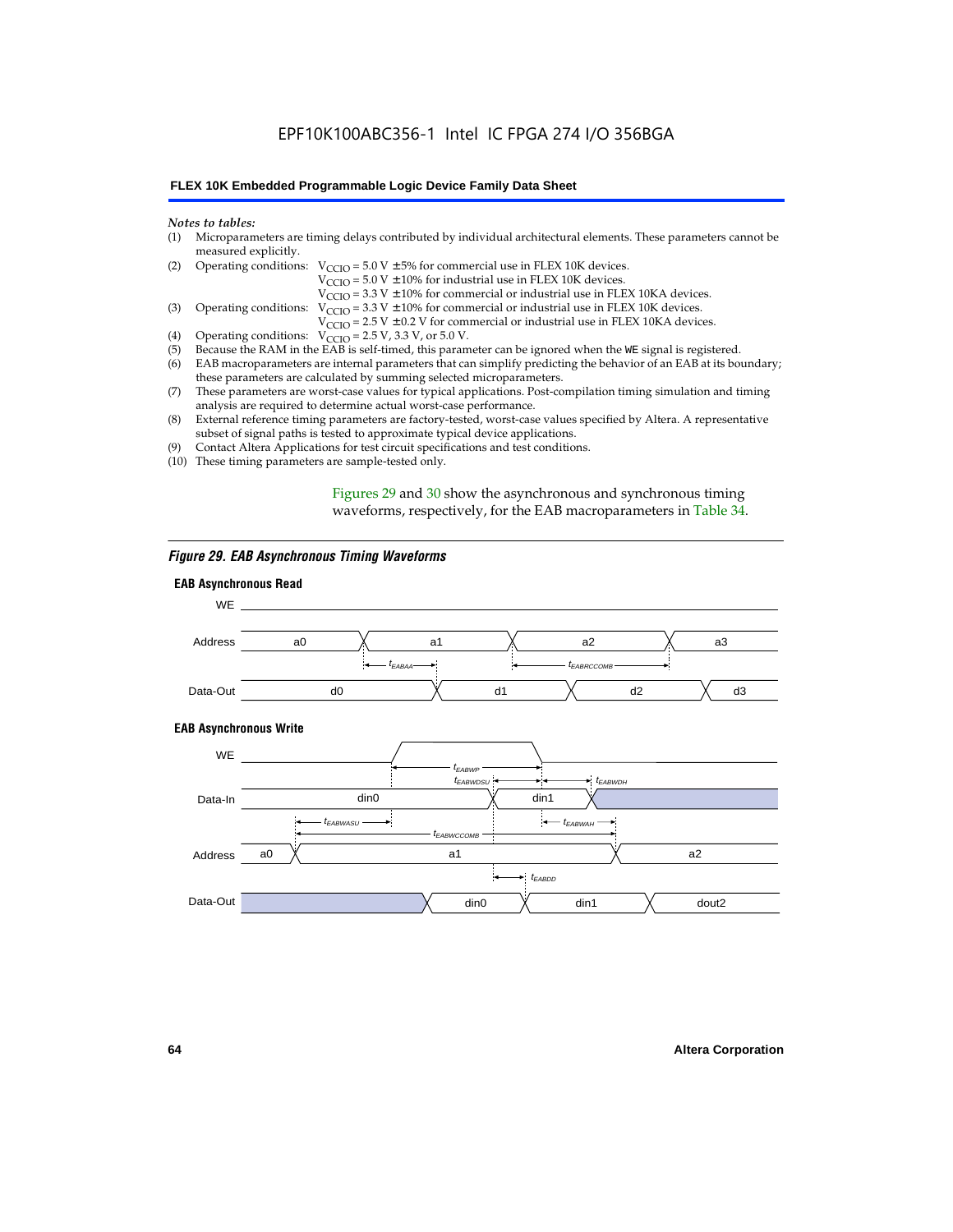## *Figure 30. EAB Synchronous Timing Waveforms*





#### **EAB Synchronous Write (EAB Output Registers Used)**

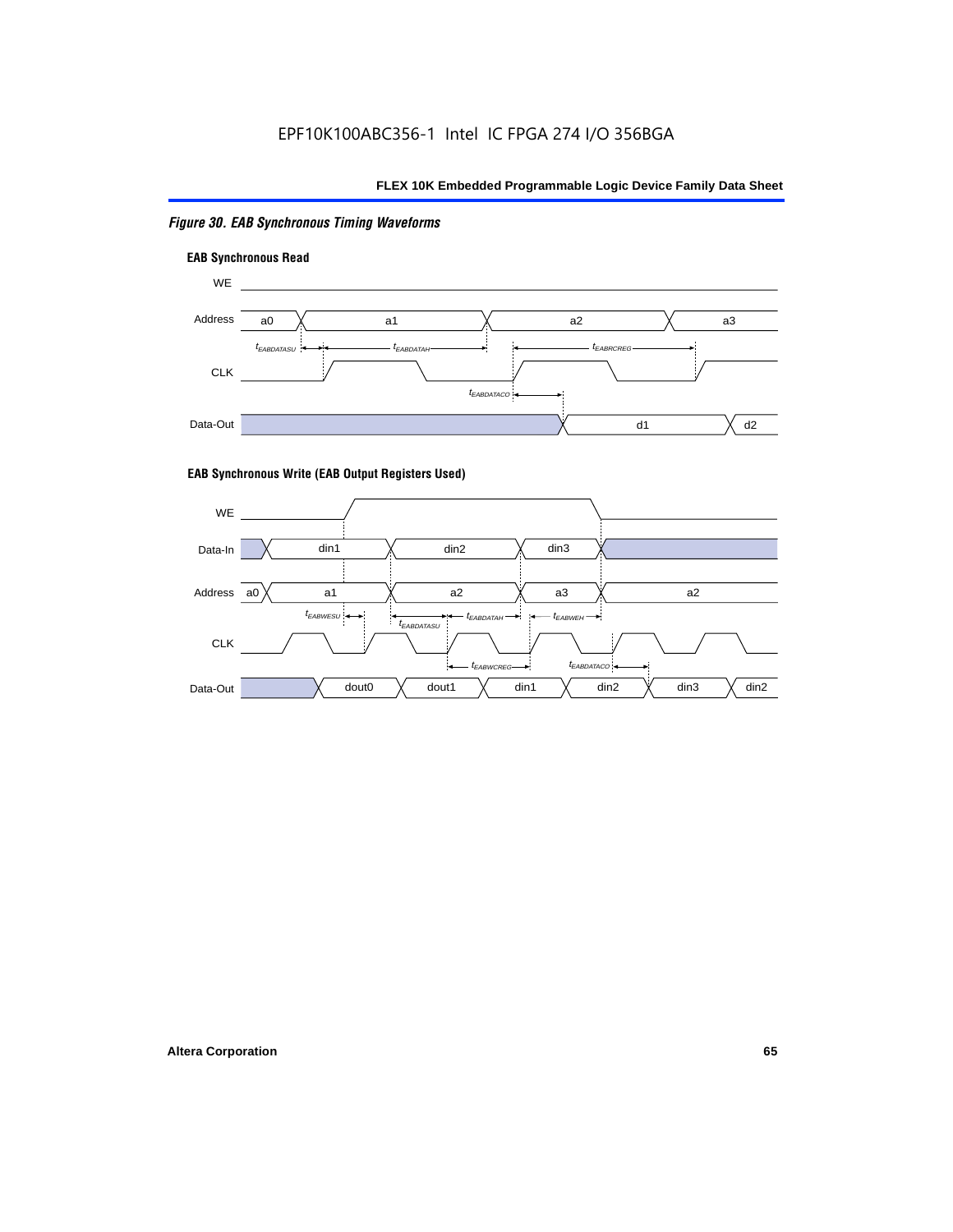Tables 39 through 47 show EPF10K10 and EPF10K20 device internal and external timing parameters.

| Table 39. EPF10K10 & EPF10K20 Device LE Timing Microparameters Note (1) |                |     |                |     |      |
|-------------------------------------------------------------------------|----------------|-----|----------------|-----|------|
| Symbol                                                                  | -3 Speed Grade |     | -4 Speed Grade |     | Unit |
|                                                                         | Min            | Max | Min            | Max |      |
| $t_{LUT}$                                                               |                | 1.4 |                | 1.7 | ns   |
| $t_{CLUT}$                                                              |                | 0.6 |                | 0.7 | ns   |
| $t_{RLUT}$                                                              |                | 1.5 |                | 1.9 | ns   |
| <b>t</b> <sub>PACKED</sub>                                              |                | 0.6 |                | 0.9 | ns   |
| $t_{EN}$                                                                |                | 1.0 |                | 1.2 | ns   |
| $t_{CICO}$                                                              |                | 0.2 |                | 0.3 | ns   |
| $t_{CGEN}$                                                              |                | 0.9 |                | 1.2 | ns   |
| $t_{CGENR}$                                                             |                | 0.9 |                | 1.2 | ns   |
| $t_{CASC}$                                                              |                | 0.8 |                | 0.9 | ns   |
| $t_{\rm C}$                                                             |                | 1.3 |                | 1.5 | ns   |
| $t_{CO}$                                                                |                | 0.9 |                | 1.1 | ns   |
| $t_{\text{COMB}}$                                                       |                | 0.5 |                | 0.6 | ns   |
| $t_{\text{SU}}$                                                         | 1.3            |     | 2.5            |     | ns   |
| $t_H$                                                                   | 1.4            |     | 1.6            |     | ns   |
| $t_{PRE}$                                                               |                | 1.0 |                | 1.2 | ns   |
| $t_{\text{CLR}}$                                                        |                | 1.0 |                | 1.2 | ns   |
| $t_{CH}$                                                                | 4.0            |     | 4.0            |     | ns   |
| $t_{CL}$                                                                | 4.0            |     | 4.0            |     | ns   |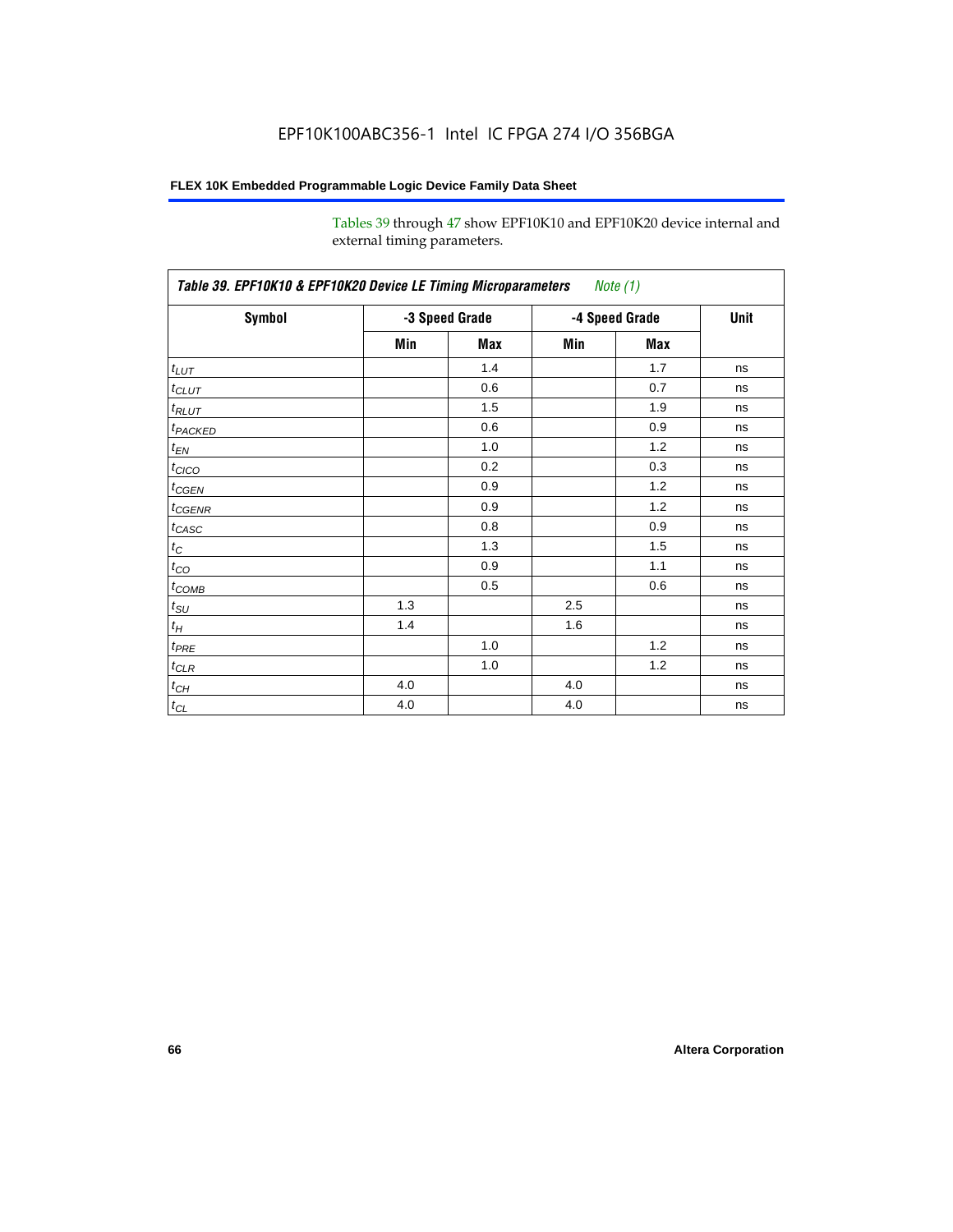| Table 40. EPF10K10 & EPF10K20 Device IOE Timing Microparameters<br>Note (1) |                |     |                |      |      |
|-----------------------------------------------------------------------------|----------------|-----|----------------|------|------|
| <b>Symbol</b>                                                               | -3 Speed Grade |     | -4 Speed Grade |      | Unit |
|                                                                             | Min            | Max | Min            | Max  |      |
| t <sub>IOD</sub>                                                            |                | 1.3 |                | 1.6  | ns   |
| $t_{\text{IOC}}$                                                            |                | 0.5 |                | 0.7  | ns   |
| $t_{IOCO}$                                                                  |                | 0.2 |                | 0.2  | ns   |
| t <sub>I</sub> OCOMB                                                        |                | 0.0 |                | 0.0  | ns   |
| $t_{IOSU}$                                                                  | 2.8            |     | 3.2            |      | ns   |
| $t_{IOH}$                                                                   | 1.0            |     | 1.2            |      | ns   |
| $t_{IOCLR}$                                                                 |                | 1.0 |                | 1.2  | ns   |
| $t_{OD1}$                                                                   |                | 2.6 |                | 3.5  | ns   |
| $t_{OD2}$                                                                   |                | 4.9 |                | 6.4  | ns   |
| $t_{\rm OD3}$                                                               |                | 6.3 |                | 8.2  | ns   |
| $t_{\mathsf{XZ}}$                                                           |                | 4.5 |                | 5.4  | ns   |
| $t_{ZX1}$                                                                   |                | 4.5 |                | 5.4  | ns   |
| $t_{ZX2}$                                                                   |                | 6.8 |                | 8.3  | ns   |
| $t_{ZX3}$                                                                   |                | 8.2 |                | 10.1 | ns   |
| $t_{INREG}$                                                                 |                | 6.0 |                | 7.5  | ns   |
| $t_{IOFD}$                                                                  |                | 3.1 |                | 3.5  | ns   |
| $t_{INCOMB}$                                                                |                | 3.1 |                | 3.5  | ns   |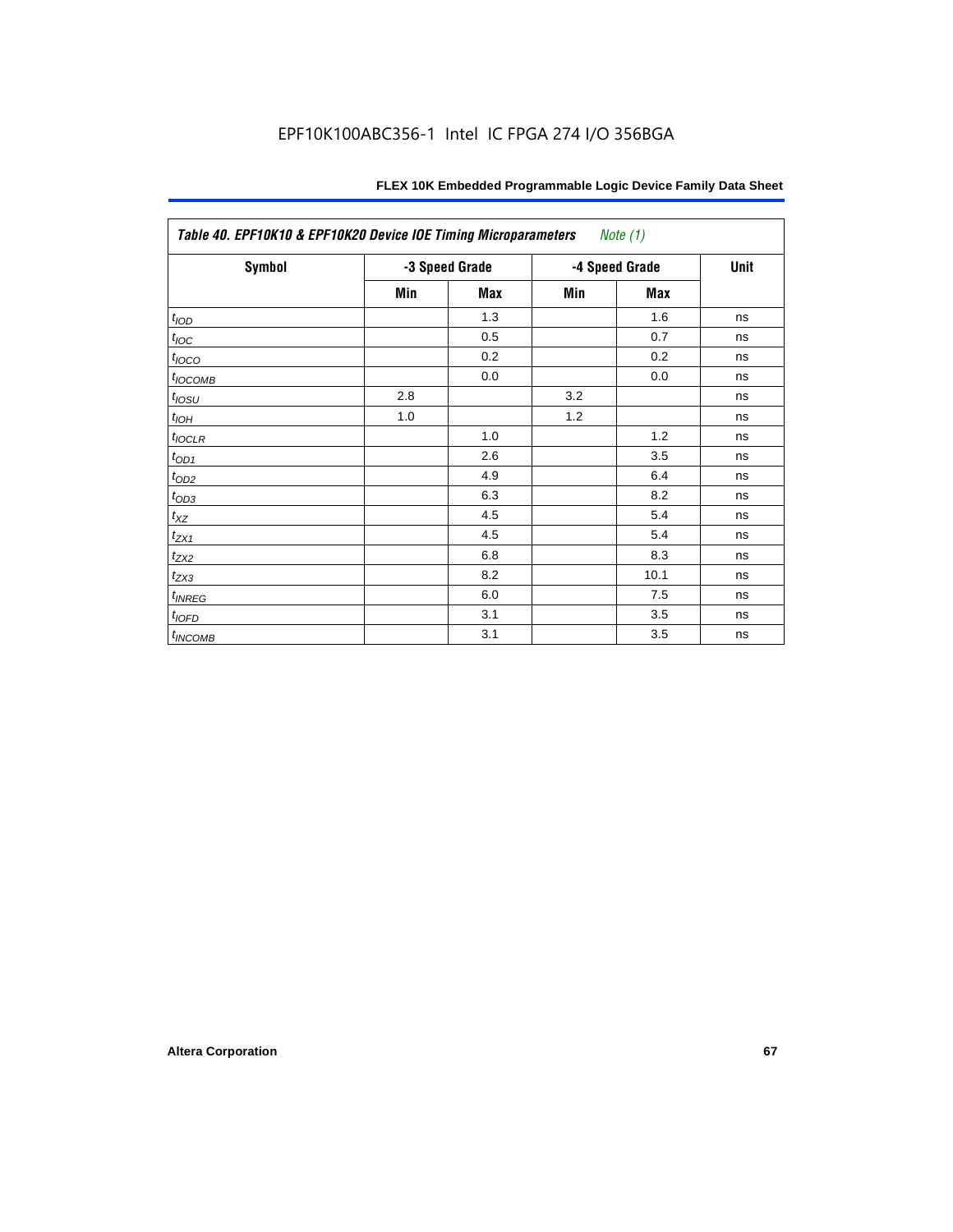| Table 41. EPF10K10 & EPF10K20 Device EAB Internal Microparameters Note (1) |                |            |                |            |      |
|----------------------------------------------------------------------------|----------------|------------|----------------|------------|------|
| Symbol                                                                     | -3 Speed Grade |            | -4 Speed Grade |            | Unit |
|                                                                            | Min            | <b>Max</b> | Min            | <b>Max</b> |      |
| <sup>t</sup> EABDATA1                                                      |                | 1.5        |                | 1.9        | ns   |
| t <sub>EABDATA2</sub>                                                      |                | 4.8        |                | 6.0        | ns   |
| t <sub>EABWE1</sub>                                                        |                | 1.0        |                | 1.2        | ns   |
| $t_{EABWE2}$                                                               |                | 5.0        |                | 6.2        | ns   |
| <sup>t</sup> EABCLK                                                        |                | 1.0        |                | 2.2        | ns   |
| $t_{EABCO}$                                                                |                | 0.5        |                | 0.6        | ns   |
| <sup>t</sup> EABBYPASS                                                     |                | 1.5        |                | 1.9        | ns   |
| t <sub>EABSU</sub>                                                         | 1.5            |            | 1.8            |            | ns   |
| t <sub>ЕАВН</sub>                                                          | 2.0            |            | 2.5            |            | ns   |
| $t_{AA}$                                                                   |                | 8.7        |                | 10.7       | ns   |
| $t_{\mathit{WP}}$                                                          | 5.8            |            | 7.2            |            | ns   |
| $t_{WDSU}$                                                                 | 1.6            |            | 2.0            |            | ns   |
| $t_{WDH}$                                                                  | 0.3            |            | 0.4            |            | ns   |
| $t_{WASU}$                                                                 | 0.5            |            | 0.6            |            | ns   |
| $t_{\underline{WAH}}$                                                      | 1.0            |            | 1.2            |            | ns   |
| $t_{WO}$                                                                   |                | 5.0        |                | 6.2        | ns   |
| $t_{DD}$                                                                   |                | 5.0        |                | 6.2        | ns   |
| <sup>t</sup> EABOUT                                                        |                | 0.5        |                | 0.6        | ns   |
| $t_{EABCH}$                                                                | 4.0            |            | 4.0            |            | ns   |
| $t_{EABCL}$                                                                | 5.8            |            | 7.2            |            | ns   |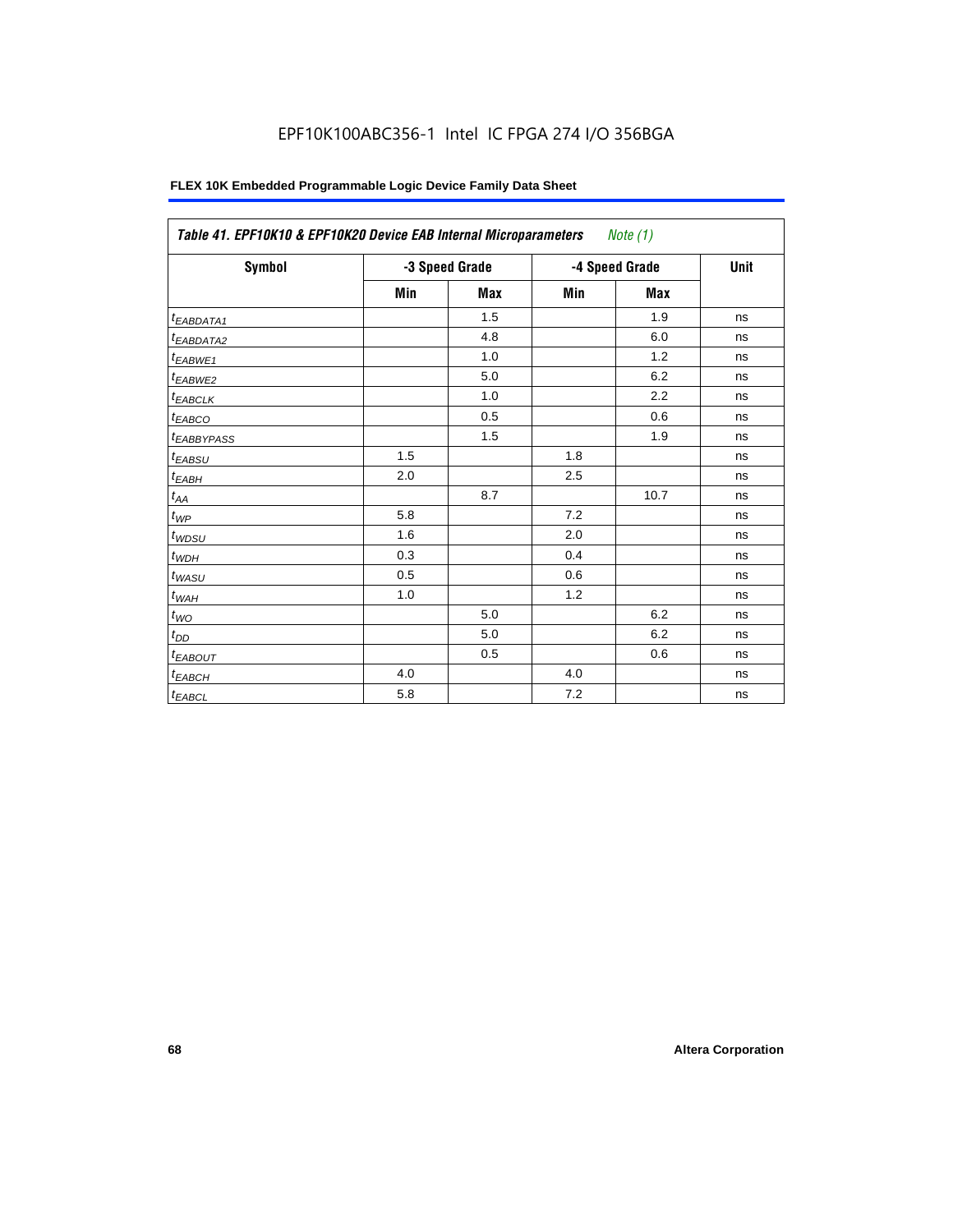| Table 42. EPF10K10 & EPF10K20 Device EAB Internal Timing Macroparameters<br>Note (1) |                |      |                |      |             |  |
|--------------------------------------------------------------------------------------|----------------|------|----------------|------|-------------|--|
| Symbol                                                                               | -3 Speed Grade |      | -4 Speed Grade |      | <b>Unit</b> |  |
|                                                                                      | Min            | Max  | Min            | Max  |             |  |
| t <sub>EABAA</sub>                                                                   |                | 13.7 |                | 17.0 | ns          |  |
| <sup>t</sup> EABRCCOMB                                                               | 13.7           |      | 17.0           |      | ns          |  |
| <b><i>EABRCREG</i></b>                                                               | 9.7            |      | 11.9           |      | ns          |  |
| <sup>t</sup> EABWP                                                                   | 5.8            |      | 7.2            |      | ns          |  |
| <sup>t</sup> EABWCCOMB                                                               | 7.3            |      | 9.0            |      | ns          |  |
| <sup>t</sup> EABWCREG                                                                | 13.0           |      | 16.0           |      | ns          |  |
| t <sub>EABDD</sub>                                                                   |                | 10.0 |                | 12.5 | ns          |  |
| <sup>t</sup> EABDATACO                                                               |                | 2.0  |                | 3.4  | ns          |  |
| <sup>t</sup> EABDATASU                                                               | 5.3            |      | 5.6            |      | ns          |  |
| <sup>t</sup> EABDATAH                                                                | 0.0            |      | 0.0            |      | ns          |  |
| <sup>t</sup> EABWESU                                                                 | 5.5            |      | 5.8            |      | ns          |  |
| <sup>t</sup> EABWEH                                                                  | 0.0            |      | 0.0            |      | ns          |  |
| <sup>t</sup> EABWDSU                                                                 | 5.5            |      | 5.8            |      | ns          |  |
| <sup>t</sup> EABWDH                                                                  | 0.0            |      | 0.0            |      | ns          |  |
| t <sub>EABWASU</sub>                                                                 | 2.1            |      | 2.7            |      | ns          |  |
| <sup>t</sup> EABWAH                                                                  | 0.0            |      | 0.0            |      | ns          |  |
| <sup>t</sup> EABWO                                                                   |                | 9.5  |                | 11.8 | ns          |  |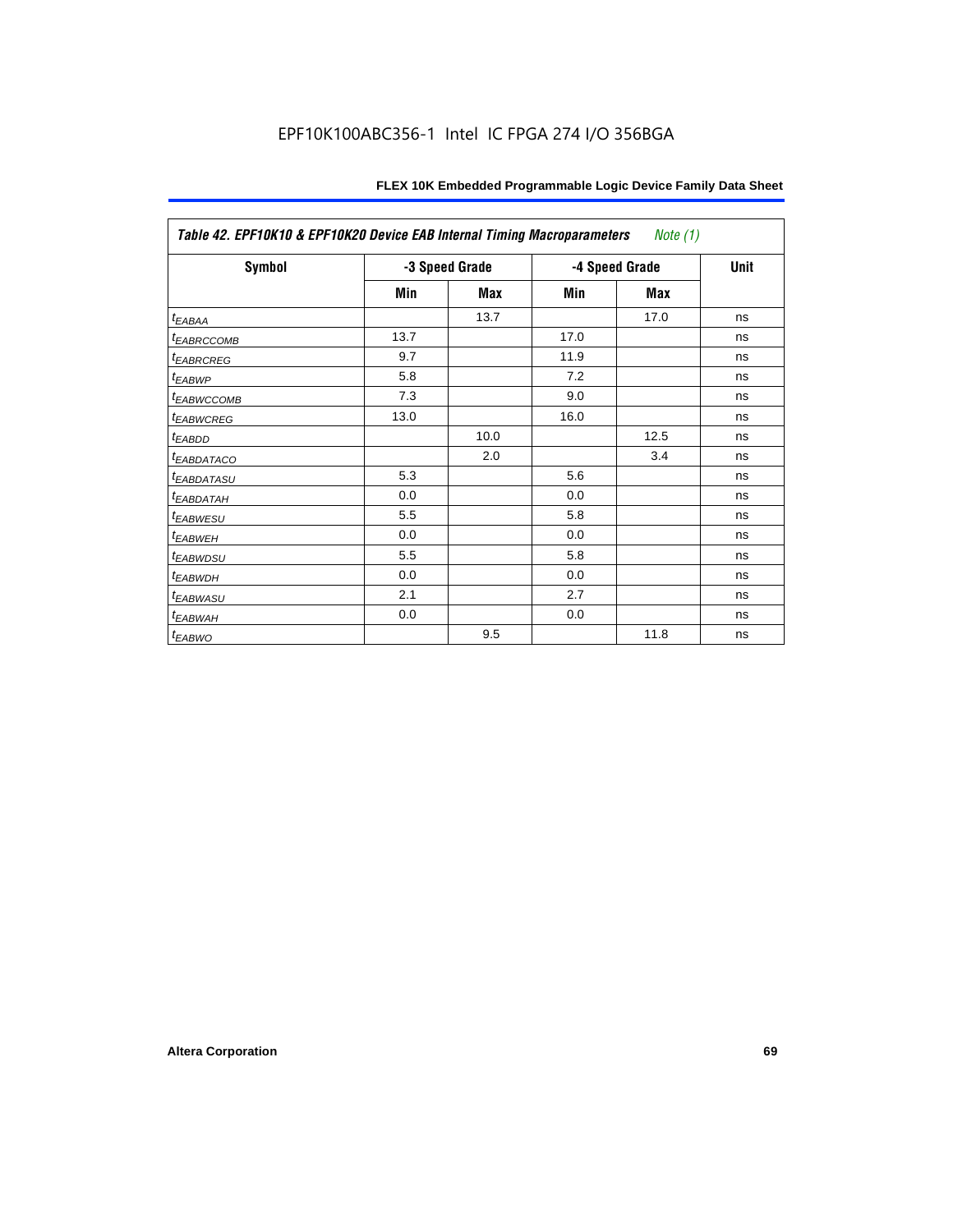| <b>Table 43. EPF10K10 Device Interconnect Timing Microparameters</b><br>Note $(1)$ |                |     |                |            |      |  |
|------------------------------------------------------------------------------------|----------------|-----|----------------|------------|------|--|
| <b>Symbol</b>                                                                      | -3 Speed Grade |     | -4 Speed Grade |            | Unit |  |
|                                                                                    | Min            | Max | Min            | <b>Max</b> |      |  |
| $t_{DIN2IOE}$                                                                      |                | 4.8 |                | 6.2        | ns   |  |
| <sup>t</sup> DIN2LE                                                                |                | 2.6 |                | 3.8        | ns   |  |
| <sup>t</sup> DIN2DATA                                                              |                | 4.3 |                | 5.2        | ns   |  |
| <sup>t</sup> DCLK2IOE                                                              |                | 3.4 |                | 4.0        | ns   |  |
| <sup>t</sup> DCLK2LE                                                               |                | 2.6 |                | 3.8        | ns   |  |
| <sup>t</sup> SAMELAB                                                               |                | 0.6 |                | 0.6        | ns   |  |
| <sup>t</sup> SAMEROW                                                               |                | 3.6 |                | 3.8        | ns   |  |
| <sup>t</sup> SAMECOLUMN                                                            |                | 0.9 |                | 1.1        | ns   |  |
| <i>t<sub>DIFFROW</sub></i>                                                         |                | 4.5 |                | 4.9        | ns   |  |
| <sup>t</sup> TWOROWS                                                               |                | 8.1 |                | 8.7        | ns   |  |
| <sup>t</sup> LEPERIPH                                                              |                | 3.3 |                | 3.9        | ns   |  |
| <sup>t</sup> LABCARRY                                                              |                | 0.5 |                | 0.8        | ns   |  |
| <sup>t</sup> LABCASC                                                               |                | 2.7 |                | 3.0        | ns   |  |

| Symbol                  | -3 Speed Grade |     | -4 Speed Grade |     | Unit |
|-------------------------|----------------|-----|----------------|-----|------|
|                         | Min            | Max | Min            | Max |      |
| <sup>t</sup> DIN2IOE    |                | 5.2 |                | 6.6 | ns   |
| <sup>t</sup> DIN2LE     |                | 2.6 |                | 3.8 | ns   |
| <sup>I</sup> DIN2DATA   |                | 4.3 |                | 5.2 | ns   |
| <sup>t</sup> DCLK2IOE   |                | 4.3 |                | 4.0 | ns   |
| <sup>t</sup> DCLK2LE    |                | 2.6 |                | 3.8 | ns   |
| <sup>t</sup> SAMELAB    |                | 0.6 |                | 0.6 | ns   |
| <sup>t</sup> SAMEROW    |                | 3.7 |                | 3.9 | ns   |
| <sup>t</sup> SAMECOLUMN |                | 1.4 |                | 1.6 | ns   |
| <sup>t</sup> DIFFROW    |                | 5.1 |                | 5.5 | ns   |
| <sup>t</sup> TWOROWS    |                | 8.8 |                | 9.4 | ns   |
| <sup>t</sup> LEPERIPH   |                | 4.7 |                | 5.6 | ns   |
| <sup>t</sup> LABCARRY   |                | 0.5 |                | 0.8 | ns   |
| <sup>t</sup> LABCASC    |                | 2.7 |                | 3.0 | ns   |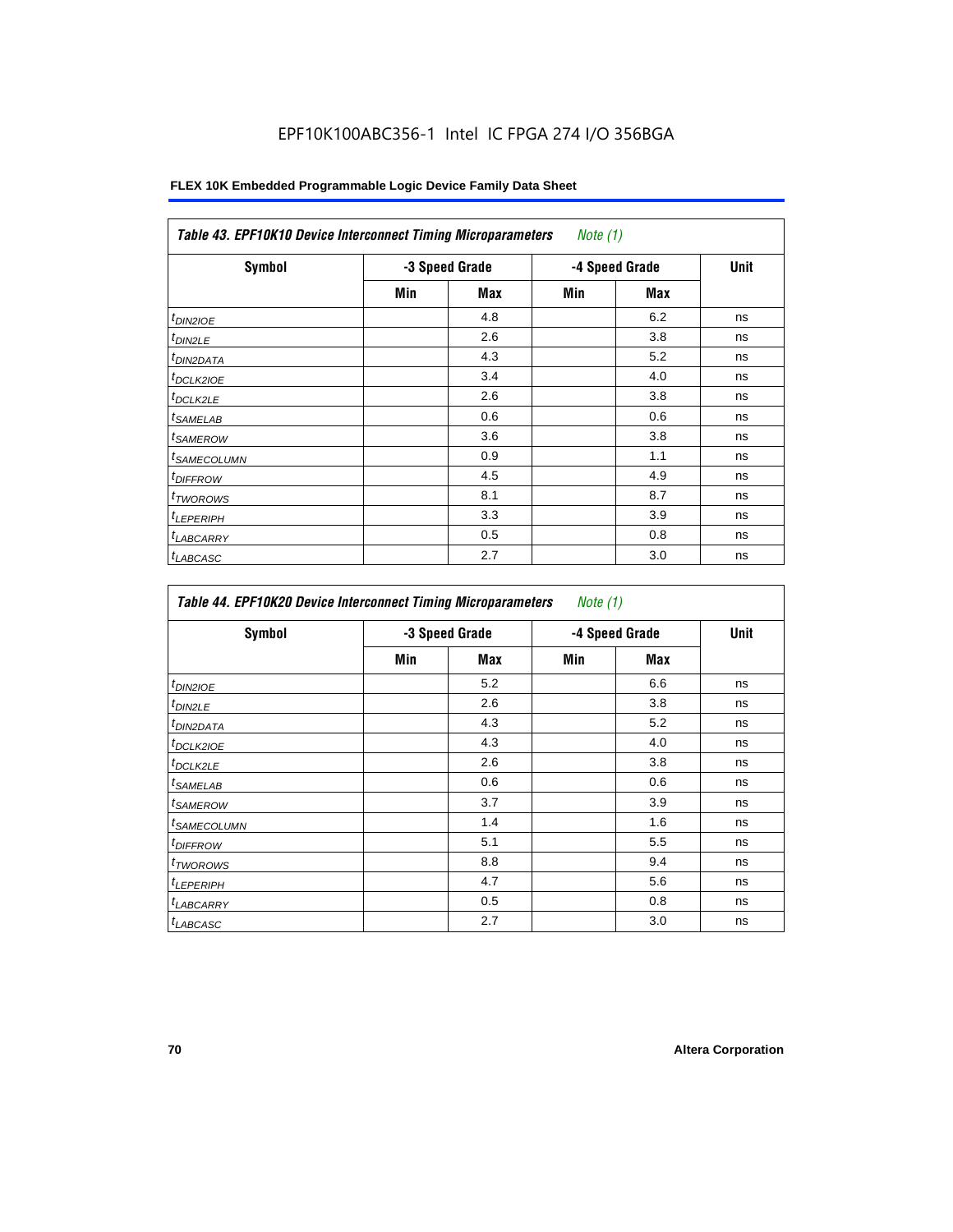| Table 45. EPF10K10 & EPF10K20 Device External Timing Parameters<br>Note (1) |                |      |                |      |             |  |
|-----------------------------------------------------------------------------|----------------|------|----------------|------|-------------|--|
| <b>Symbol</b>                                                               | -3 Speed Grade |      | -4 Speed Grade |      | <b>Unit</b> |  |
|                                                                             | Min            | Max  | Min            | Max  |             |  |
| t <sub>DRR</sub>                                                            |                | 16.1 |                | 20.0 | ns          |  |
| $t_{INSU}$ (2), (3)                                                         | 5.5            |      | 6.0            |      | ns          |  |
| $t_{INH}$ (3)                                                               | 0.0            |      | 0.0            |      | ns          |  |
| $\vert$ toutco (3)                                                          | 2.0            | 6.7  | 2.0            | 8.4  | ns          |  |

| Table 46. EPF10K10 Device External Bidirectional Timing Parameters<br>Note $(1)$ |                |      |                |      |             |  |  |
|----------------------------------------------------------------------------------|----------------|------|----------------|------|-------------|--|--|
| Symbol                                                                           | -3 Speed Grade |      | -4 Speed Grade |      | <b>Unit</b> |  |  |
|                                                                                  | Min            | Max  | Min            | Max  |             |  |  |
| <sup>t</sup> insubidir                                                           | 4.5            |      | 5.6            |      | ns          |  |  |
| <sup>t</sup> INHBIDIR                                                            | 0.0            |      | 0.0            |      | ns          |  |  |
| <sup>t</sup> OUTCOBIDIR                                                          | 2.0            | 6.7  | 2.0            | 8.4  | ns          |  |  |
| <sup>t</sup> xzbidir                                                             |                | 10.5 |                | 13.4 | ns          |  |  |
| <sup>t</sup> zxbidir                                                             |                | 10.5 |                | 13.4 | ns          |  |  |

| Table 47. EPF10K20 Device External Bidirectional Timing Parameters<br><i>Note</i> $(1)$ |                |      |                |      |             |  |  |
|-----------------------------------------------------------------------------------------|----------------|------|----------------|------|-------------|--|--|
| Symbol                                                                                  | -3 Speed Grade |      | -4 Speed Grade |      | <b>Unit</b> |  |  |
|                                                                                         | Min            | Max  | Min            | Max  |             |  |  |
| <sup>t</sup> INSUBIDIR                                                                  | 4.6            |      | 5.7            |      | ns          |  |  |
| <sup>t</sup> INHBIDIR                                                                   | 0.0            |      | 0.0            |      | ns          |  |  |
| <b>TOUTCOBIDIR</b>                                                                      | 2.0            | 6.7  | 2.0            | 8.4  | ns          |  |  |
| <sup>t</sup> xzbidir                                                                    |                | 10.5 |                | 13.4 | ns          |  |  |
| <sup>t</sup> zxbidir                                                                    |                | 10.5 |                | 13.4 | ns          |  |  |

*Notes to tables:*

(1) All timing parameters are described in Tables 32 through 38 in this data sheet.

(2) Using an LE to register the signal may provide a lower setup time.

(3) This parameter is specified by characterization.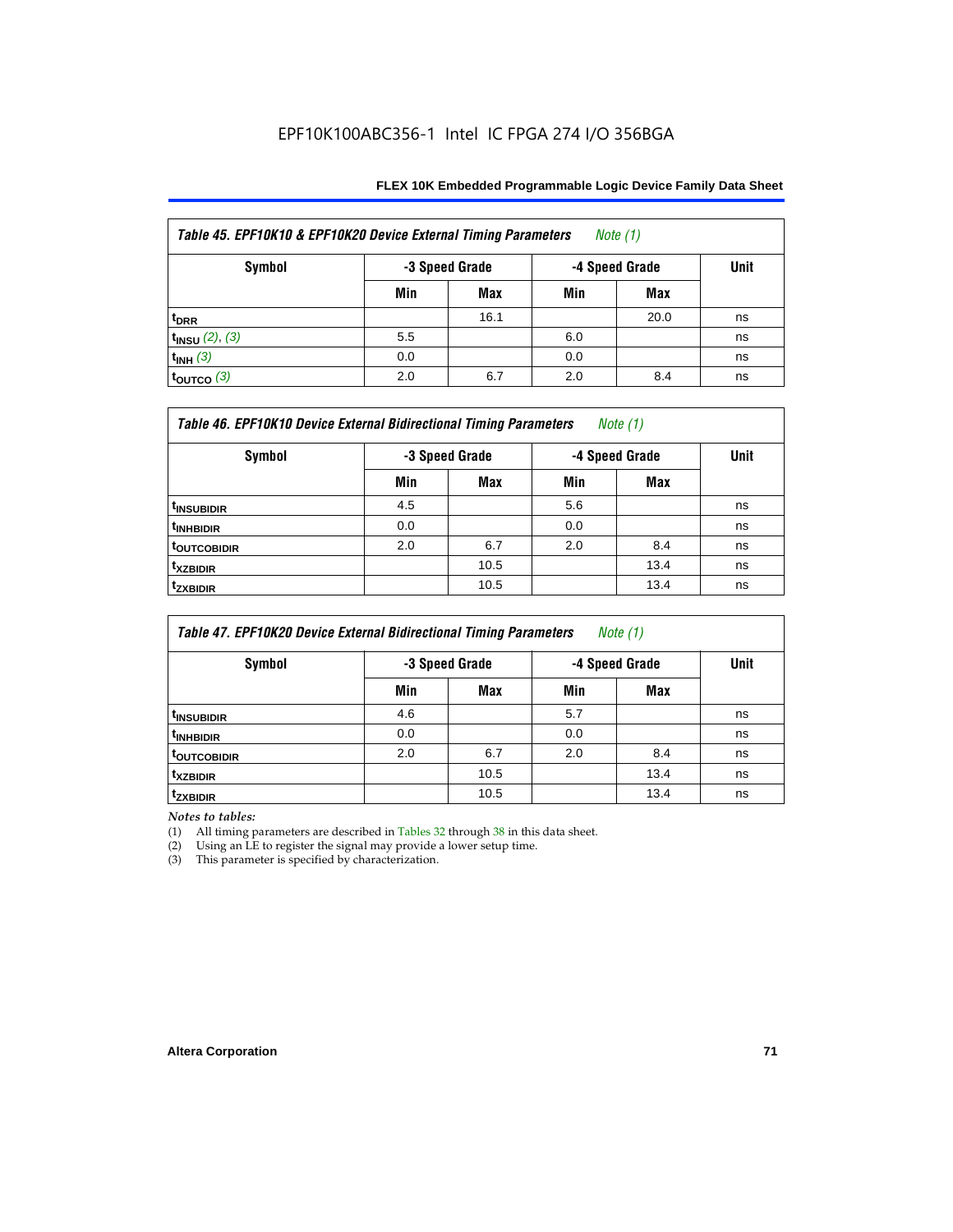Tables 48 through 56 show EPF10K30, EPF10K40, and EPF10K50 device internal and external timing parameters.

| Symbol                     |     | -3 Speed Grade | -4 Speed Grade | <b>Unit</b> |    |
|----------------------------|-----|----------------|----------------|-------------|----|
|                            |     |                |                |             |    |
|                            | Min | Max            | Min            | Max         |    |
| $t_{LUT}$                  |     | 1.3            |                | 1.8         | ns |
| $t_{CLUT}$                 |     | 0.6            |                | 0.6         | ns |
| $t_{RLUT}$                 |     | 1.5            |                | 2.0         | ns |
| <b>t</b> <sub>PACKED</sub> |     | 0.5            |                | 0.8         | ns |
| $t_{EN}$                   |     | 0.9            |                | 1.5         | ns |
| $t_{CICO}$                 |     | 0.2            |                | 0.4         | ns |
| $t_{CGEN}$                 |     | 0.9            |                | 1.4         | ns |
| $t_{\text{GENR}}$          |     | 0.9            |                | 1.4         | ns |
| $t_{CASC}$                 |     | 1.0            |                | 1.2         | ns |
| $t_{\rm C}$                |     | 1.3            |                | 1.6         | ns |
| $t_{CO}$                   |     | 0.9            |                | 1.2         | ns |
| $t_{\text{COMB}}$          |     | 0.6            |                | 0.6         | ns |
| $t_{\text{SU}}$            | 1.4 |                | 1.4            |             | ns |
| $t_H$                      | 0.9 |                | 1.3            |             | ns |
| $t_{PRE}$                  |     | 0.9            |                | 1.2         | ns |
| $t_{\text{CLR}}$           |     | 0.9            |                | 1.2         | ns |
| $t_{CH}$                   | 4.0 |                | 4.0            |             | ns |
| $t_{CL}$                   | 4.0 |                | 4.0            |             | ns |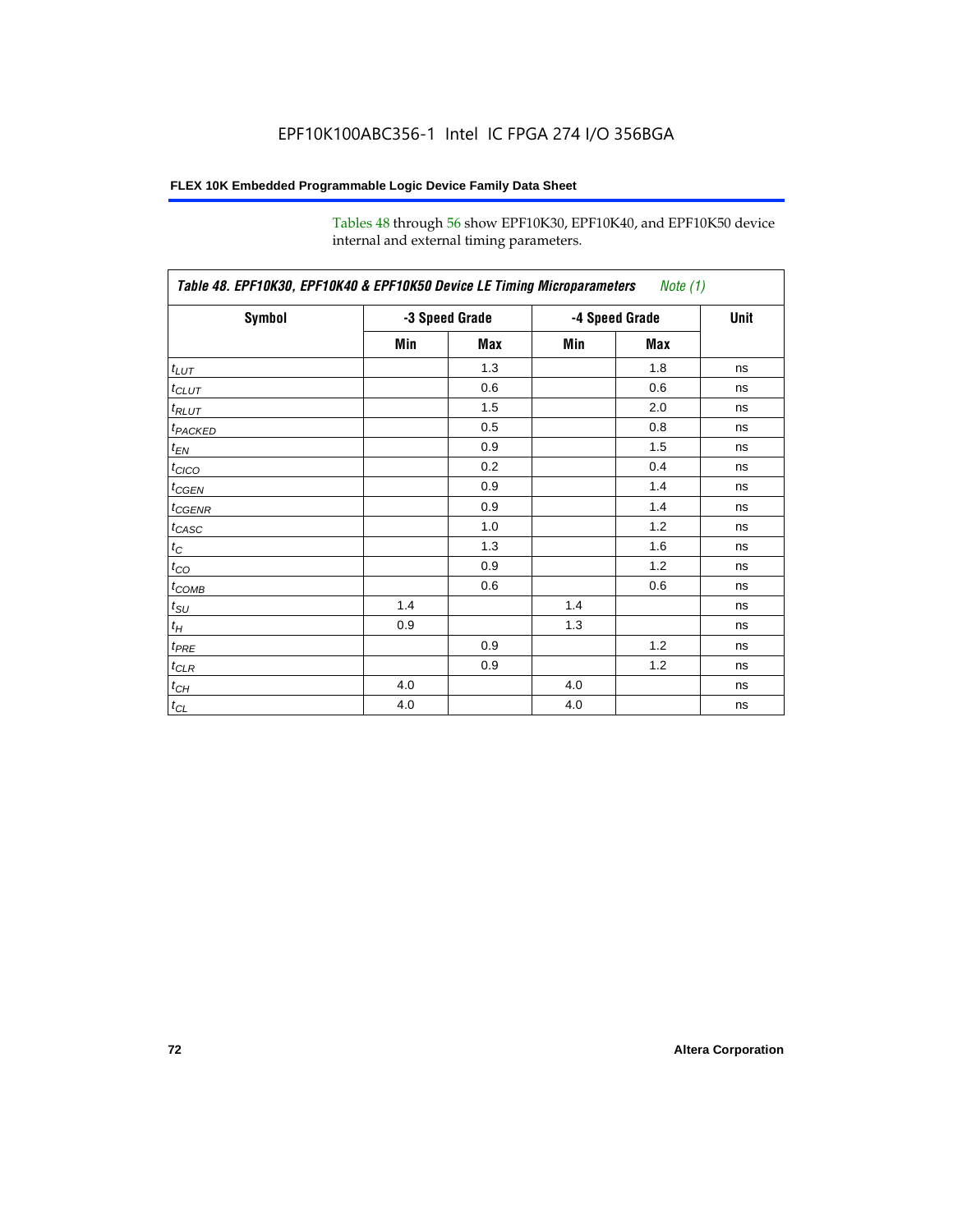| Table 49. EPF10K30, EPF10K40 & EPF10K50 Device IOE Timing Microparameters<br><i>Note</i> $(1)$ |     |                |                |             |    |  |  |  |
|------------------------------------------------------------------------------------------------|-----|----------------|----------------|-------------|----|--|--|--|
| <b>Symbol</b>                                                                                  |     | -3 Speed Grade | -4 Speed Grade | <b>Unit</b> |    |  |  |  |
|                                                                                                | Min | <b>Max</b>     | Min            | Max         |    |  |  |  |
| t <sub>IOD</sub>                                                                               |     | 0.4            |                | 0.6         | ns |  |  |  |
| $t_{\text{IOC}}$                                                                               |     | 0.5            |                | 0.9         | ns |  |  |  |
| $t_{IOCO}$                                                                                     |     | 0.4            |                | 0.5         | ns |  |  |  |
| $t_{IOCOMB}$                                                                                   |     | 0.0            |                | 0.0         | ns |  |  |  |
| $t_{IOSU}$                                                                                     | 3.1 |                | 3.5            |             | ns |  |  |  |
| $t_{IOH}$                                                                                      | 1.0 |                | 1.9            |             | ns |  |  |  |
| $t_{\text{IOCLR}}$                                                                             |     | 1.0            |                | 1.2         | ns |  |  |  |
| $t_{OD1}$                                                                                      |     | 3.3            |                | 3.6         | ns |  |  |  |
| $t_{OD2}$                                                                                      |     | 5.6            |                | 6.5         | ns |  |  |  |
| $t_{OD3}$                                                                                      |     | 7.0            |                | 8.3         | ns |  |  |  |
| $t_{\mathsf{XZ}}$                                                                              |     | 5.2            |                | 5.5         | ns |  |  |  |
| $t_{ZX1}$                                                                                      |     | 5.2            |                | 5.5         | ns |  |  |  |
| $t_{ZX2}$                                                                                      |     | 7.5            |                | 8.4         | ns |  |  |  |
| $t_{ZX3}$                                                                                      |     | 8.9            |                | 10.2        | ns |  |  |  |
| $t_{INREG}$                                                                                    |     | 7.7            |                | 10.0        | ns |  |  |  |
| $t_{IOFD}$                                                                                     |     | 3.3            |                | 4.0         | ns |  |  |  |
| $t_{INCOMB}$                                                                                   |     | 3.3            |                | 4.0         | ns |  |  |  |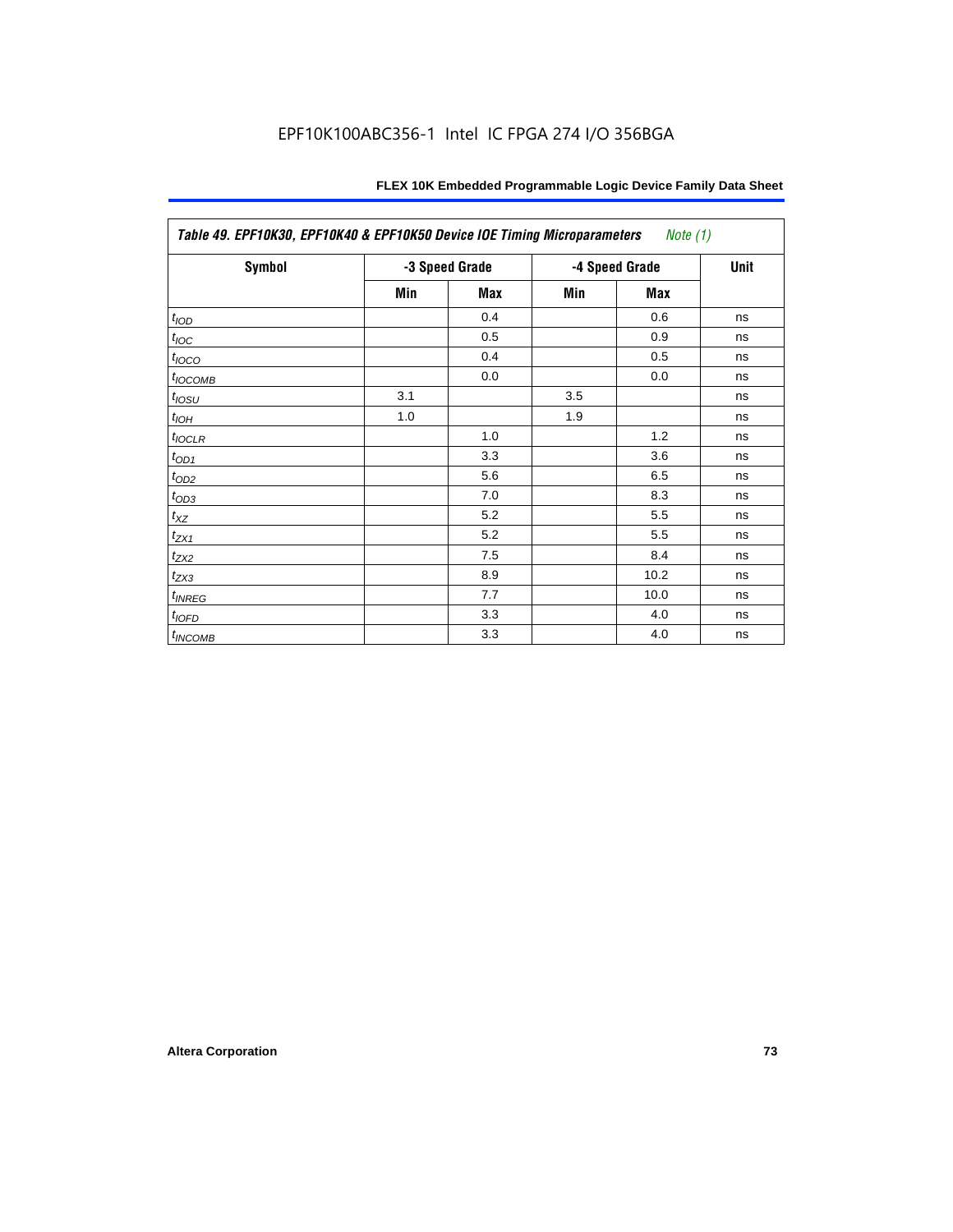| Symbol                   |     | -3 Speed Grade |     | -4 Speed Grade | <b>Unit</b> |
|--------------------------|-----|----------------|-----|----------------|-------------|
|                          | Min | <b>Max</b>     | Min | Max            |             |
| <sup>t</sup> EABDATA1    |     | 1.5            |     | 1.9            | ns          |
| t <sub>EABDATA2</sub>    |     | 4.8            |     | 6.0            | ns          |
| t <sub>EABWE1</sub>      |     | 1.0            |     | 1.2            | ns          |
| t <sub>EABWE2</sub>      |     | 5.0            |     | 6.2            | ns          |
| $t_{EABCLK}$             |     | 1.0            |     | 2.2            | ns          |
| $t_{EABCO}$              |     | 0.5            |     | 0.6            | ns          |
| <i><b>LEABBYPASS</b></i> |     | 1.5            |     | 1.9            | ns          |
| $t_{EABSU}$              | 1.5 |                | 1.8 |                | ns          |
| $t_{EABH}$               | 2.0 |                | 2.5 |                | ns          |
| $t_{AA}$                 |     | 8.7            |     | 10.7           | ns          |
| $t_{WP}$                 | 5.8 |                | 7.2 |                | ns          |
| $t_{WDSU}$               | 1.6 |                | 2.0 |                | ns          |
| $t_{WDH}$                | 0.3 |                | 0.4 |                | ns          |
| $t_{WASU}$               | 0.5 |                | 0.6 |                | ns          |
| $t_{WAH}$                | 1.0 |                | 1.2 |                | ns          |
| $t_{WO}$                 |     | 5.0            |     | 6.2            | ns          |
| $t_{DD}$                 |     | 5.0            |     | 6.2            | ns          |
| <sup>t</sup> EABOUT      |     | 0.5            |     | 0.6            | ns          |
| <sup>t</sup> ЕАВСН       | 4.0 |                | 4.0 |                | ns          |
| $t_{EABCL}$              | 5.8 |                | 7.2 |                | ns          |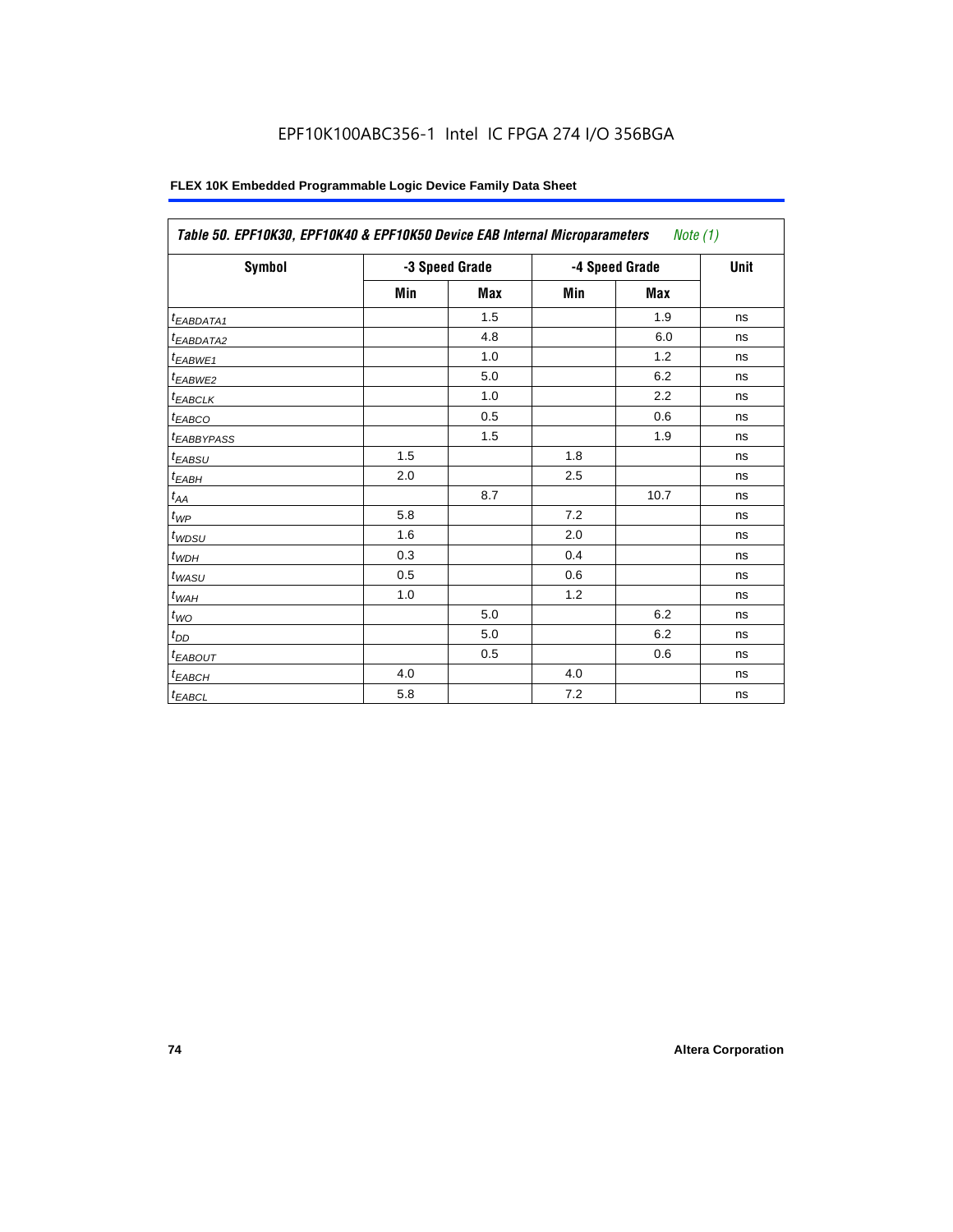| Table 51. EPF10K30, EPF10K40 & EPF10K50 Device EAB Internal Timing Macroparameters |      |                |      |                |             |  |  |
|------------------------------------------------------------------------------------|------|----------------|------|----------------|-------------|--|--|
| Symbol                                                                             |      | -3 Speed Grade |      | -4 Speed Grade | <b>Unit</b> |  |  |
|                                                                                    | Min  | <b>Max</b>     | Min  | Max            |             |  |  |
| $t_{EABA}$                                                                         |      | 13.7           |      | 17.0           | ns          |  |  |
| <b><i>EABRCCOMB</i></b>                                                            | 13.7 |                | 17.0 |                | ns          |  |  |
| <b><i>EABRCREG</i></b>                                                             | 9.7  |                | 11.9 |                | ns          |  |  |
| <sup>t</sup> EABWP                                                                 | 5.8  |                | 7.2  |                | ns          |  |  |
| <b><i>EABWCCOMB</i></b>                                                            | 7.3  |                | 9.0  |                | ns          |  |  |
| <b><i>EABWCREG</i></b>                                                             | 13.0 |                | 16.0 |                | ns          |  |  |
| <sup>t</sup> EABDD                                                                 |      | 10.0           |      | 12.5           | ns          |  |  |
| <i>EABDATACO</i>                                                                   |      | 2.0            |      | 3.4            | ns          |  |  |
| <sup>I</sup> EABDATASU                                                             | 5.3  |                | 5.6  |                | ns          |  |  |
| <sup>t</sup> EABDATAH                                                              | 0.0  |                | 0.0  |                | ns          |  |  |
| <b><i>EABWESU</i></b>                                                              | 5.5  |                | 5.8  |                | ns          |  |  |
| <sup>t</sup> EABWEH                                                                | 0.0  |                | 0.0  |                | ns          |  |  |
| <sup>t</sup> EABWDSU                                                               | 5.5  |                | 5.8  |                | ns          |  |  |
| <sup>t</sup> EABWDH                                                                | 0.0  |                | 0.0  |                | ns          |  |  |
| <sup>t</sup> EABWASU                                                               | 2.1  |                | 2.7  |                | ns          |  |  |
| <sup>t</sup> EABWAH                                                                | 0.0  |                | 0.0  |                | ns          |  |  |
| $t_{EABWO}$                                                                        |      | 9.5            |      | 11.8           | ns          |  |  |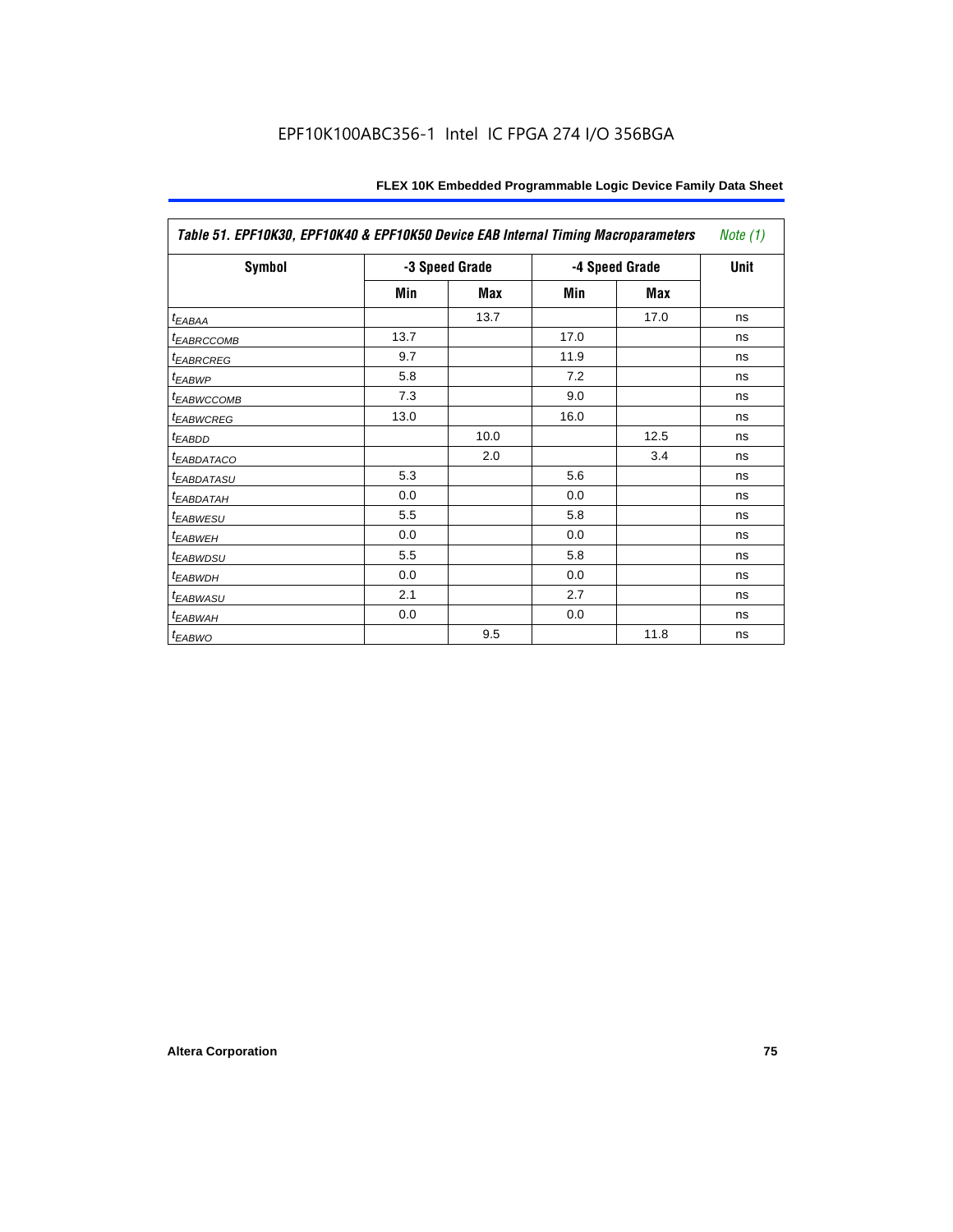| <b>Symbol</b>              |     | -3 Speed Grade |     | -4 Speed Grade | <b>Unit</b> |
|----------------------------|-----|----------------|-----|----------------|-------------|
|                            | Min | Max            | Min | <b>Max</b>     |             |
| t <sub>DIN2IOE</sub>       |     | 6.9            |     | 8.7            | ns          |
| $t_{DIN2LE}$               |     | 3.6            |     | 4.8            | ns          |
| <sup>t</sup> DIN2DATA      |     | 5.5            |     | 7.2            | ns          |
| <sup>t</sup> DCLK2IOE      |     | 4.6            |     | 6.2            | ns          |
| ${}^t$ DCLK2LE             |     | 3.6            |     | 4.8            | ns          |
| <sup>t</sup> SAMELAB       |     | 0.3            |     | 0.3            | ns          |
| <sup>t</sup> SAMEROW       |     | 3.3            |     | 3.7            | ns          |
| <sup>t</sup> SAMECOLUMN    |     | 2.5            |     | 2.7            | ns          |
| <i>t<sub>DIFFROW</sub></i> |     | 5.8            |     | 6.4            | ns          |
| <sup>t</sup> TWOROWS       |     | 9.1            |     | 10.1           | ns          |
| <sup>t</sup> LEPERIPH      |     | 6.2            |     | 7.1            | ns          |
| <sup>I</sup> LABCARRY      |     | 0.4            |     | 0.6            | ns          |
| <sup>t</sup> LABCASC       |     | 2.4            |     | 3.0            | ns          |

| Symbol                  |     | -3 Speed Grade |     | -4 Speed Grade | <b>Unit</b> |
|-------------------------|-----|----------------|-----|----------------|-------------|
|                         | Min | Max            | Min | Max            |             |
| <sup>t</sup> DIN2IOE    |     | 7.6            |     | 9.4            | ns          |
| <sup>t</sup> DIN2LE     |     | 3.6            |     | 4.8            | ns          |
| <sup>I</sup> DIN2DATA   |     | 5.5            |     | 7.2            | ns          |
| <sup>t</sup> DCLK2IOE   |     | 4.6            |     | 6.2            | ns          |
| <sup>t</sup> DCLK2LE    |     | 3.6            |     | 4.8            | ns          |
| <sup>t</sup> SAMELAB    |     | 0.3            |     | 0.3            | ns          |
| <sup>t</sup> SAMEROW    |     | 3.3            |     | 3.7            | ns          |
| <sup>t</sup> SAMECOLUMN |     | 3.1            |     | 3.2            | ns          |
| <sup>t</sup> DIFFROW    |     | 6.4            |     | 6.4            | ns          |
| <sup>t</sup> TWOROWS    |     | 9.7            |     | 10.6           | ns          |
| <sup>t</sup> LEPERIPH   |     | 6.4            |     | 7.1            | ns          |
| <sup>t</sup> LABCARRY   |     | 0.4            |     | 0.6            | ns          |
| <sup>t</sup> LABCASC    |     | 2.4            |     | 3.0            | ns          |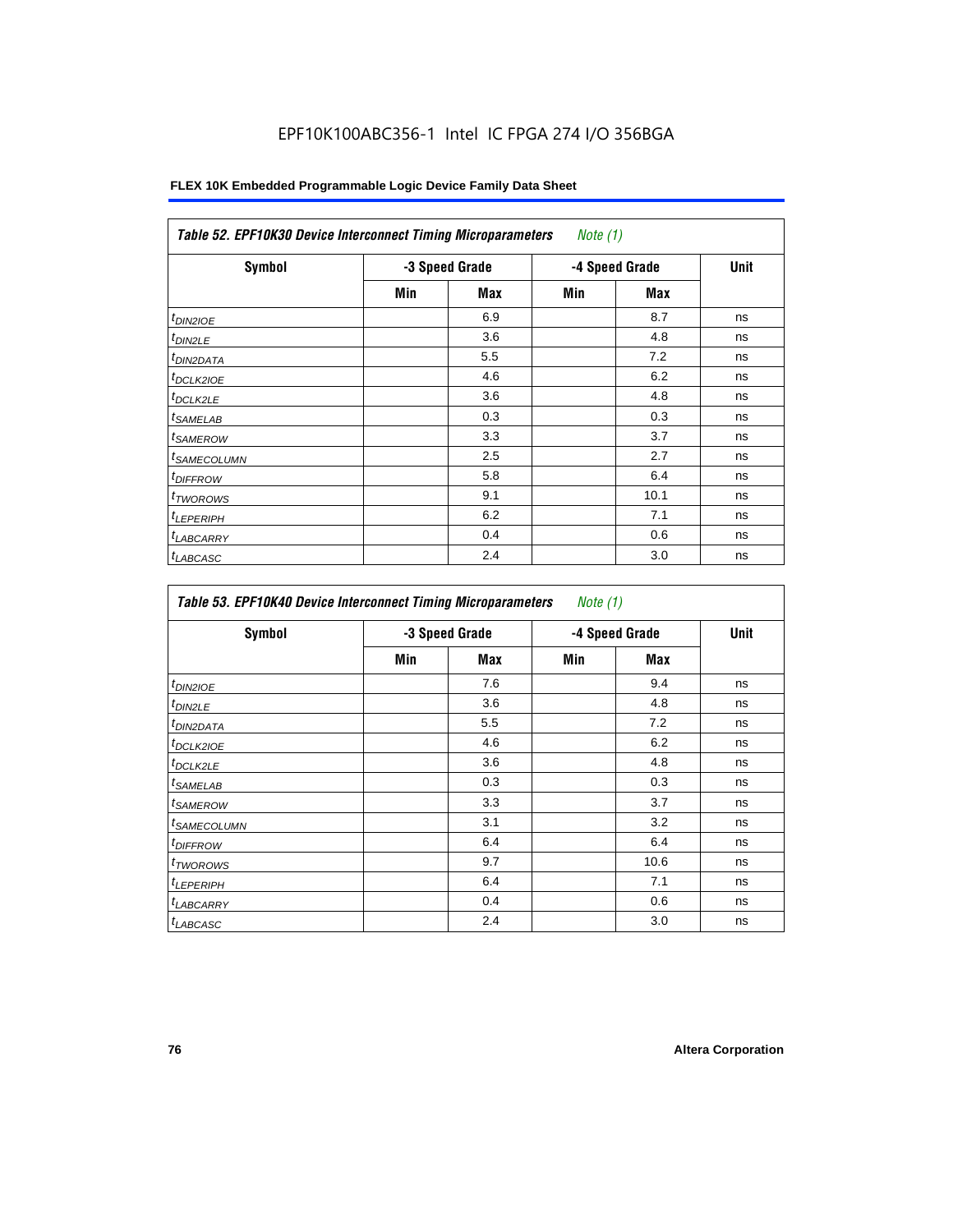| <b>Table 54. EPF10K50 Device Interconnect Timing Microparameters</b><br>Note $(1)$ |     |                |     |                |             |  |  |  |  |
|------------------------------------------------------------------------------------|-----|----------------|-----|----------------|-------------|--|--|--|--|
| <b>Symbol</b>                                                                      |     | -3 Speed Grade |     | -4 Speed Grade | <b>Unit</b> |  |  |  |  |
|                                                                                    | Min | Max            | Min | <b>Max</b>     |             |  |  |  |  |
| $t_{DIN2IOE}$                                                                      |     | 8.4            |     | 10.2           | ns          |  |  |  |  |
| t <sub>DIN2LE</sub>                                                                |     | 3.6            |     | 4.8            | ns          |  |  |  |  |
| <sup>t</sup> DIN2DATA                                                              |     | 5.5            |     | 7.2            | ns          |  |  |  |  |
| t <sub>DCLK210E</sub>                                                              |     | 4.6            |     | 6.2            | ns          |  |  |  |  |
| $t_{DCLK2LE}$                                                                      |     | 3.6            |     | 4.8            | ns          |  |  |  |  |
| <sup>t</sup> SAMELAB                                                               |     | 0.3            |     | 0.3            | ns          |  |  |  |  |
| <i>t</i> SAMEROW                                                                   |     | 3.3            |     | 3.7            | ns          |  |  |  |  |
| <i><b>ISAMECOLUMN</b></i>                                                          |     | 3.9            |     | 4.1            | ns          |  |  |  |  |
| <i>t<sub>DIFFROW</sub></i>                                                         |     | 7.2            |     | 7.8            | ns          |  |  |  |  |
| <sup>t</sup> TWOROWS                                                               |     | 10.5           |     | 11.5           | ns          |  |  |  |  |
| <sup>t</sup> LEPERIPH                                                              |     | 7.5            |     | 8.2            | ns          |  |  |  |  |
| <sup>t</sup> LABCARRY                                                              |     | 0.4            |     | 0.6            | ns          |  |  |  |  |
| <sup>t</sup> LABCASC                                                               |     | 2.4            |     | 3.0            | ns          |  |  |  |  |

| Table 55. EPF10K30, EPF10K40 & EPF10K50 Device External Timing Parameters<br>Note $(1)$ |                |      |                |      |    |  |  |  |
|-----------------------------------------------------------------------------------------|----------------|------|----------------|------|----|--|--|--|
| Symbol                                                                                  | -3 Speed Grade |      | -4 Speed Grade | Unit |    |  |  |  |
|                                                                                         | Min            | Max  | Min            | Max  |    |  |  |  |
| t <sub>DRR</sub>                                                                        |                | 17.2 |                | 21.1 | ns |  |  |  |
| $t_{INSU}$ (2), (3)                                                                     | 5.7            |      | 6.4            |      | ns |  |  |  |
| $t_{INH}$ (3)                                                                           | 0.0            |      | 0.0            |      | ns |  |  |  |
| $t_{\text{OUTCO}}(3)$                                                                   | 2.0            | 8.8  | 2.0            | 11.2 | ns |  |  |  |

| Table 56. EPF10K30, EPF10K40 & EPF10K50 Device External Bidirectional Timing Parameters<br>Note $(1)$ |                                  |      |     |             |    |  |  |  |  |
|-------------------------------------------------------------------------------------------------------|----------------------------------|------|-----|-------------|----|--|--|--|--|
| Symbol                                                                                                | -3 Speed Grade<br>-4 Speed Grade |      |     | <b>Unit</b> |    |  |  |  |  |
|                                                                                                       | Min                              | Max  | Min | Max         |    |  |  |  |  |
| <sup>t</sup> INSUBIDIR                                                                                | 4.1                              |      | 4.6 |             | ns |  |  |  |  |
| <sup>t</sup> INHBIDIR                                                                                 | 0.0                              |      | 0.0 |             | ns |  |  |  |  |
| t <sub>outcobidir</sub>                                                                               | 2.0                              | 8.8  | 2.0 | 11.2        | ns |  |  |  |  |
| <sup>t</sup> xzbidir                                                                                  |                                  | 12.3 |     | 15.0        | ns |  |  |  |  |
| <sup>t</sup> zxbidir                                                                                  |                                  | 12.3 |     | 15.0        | ns |  |  |  |  |

r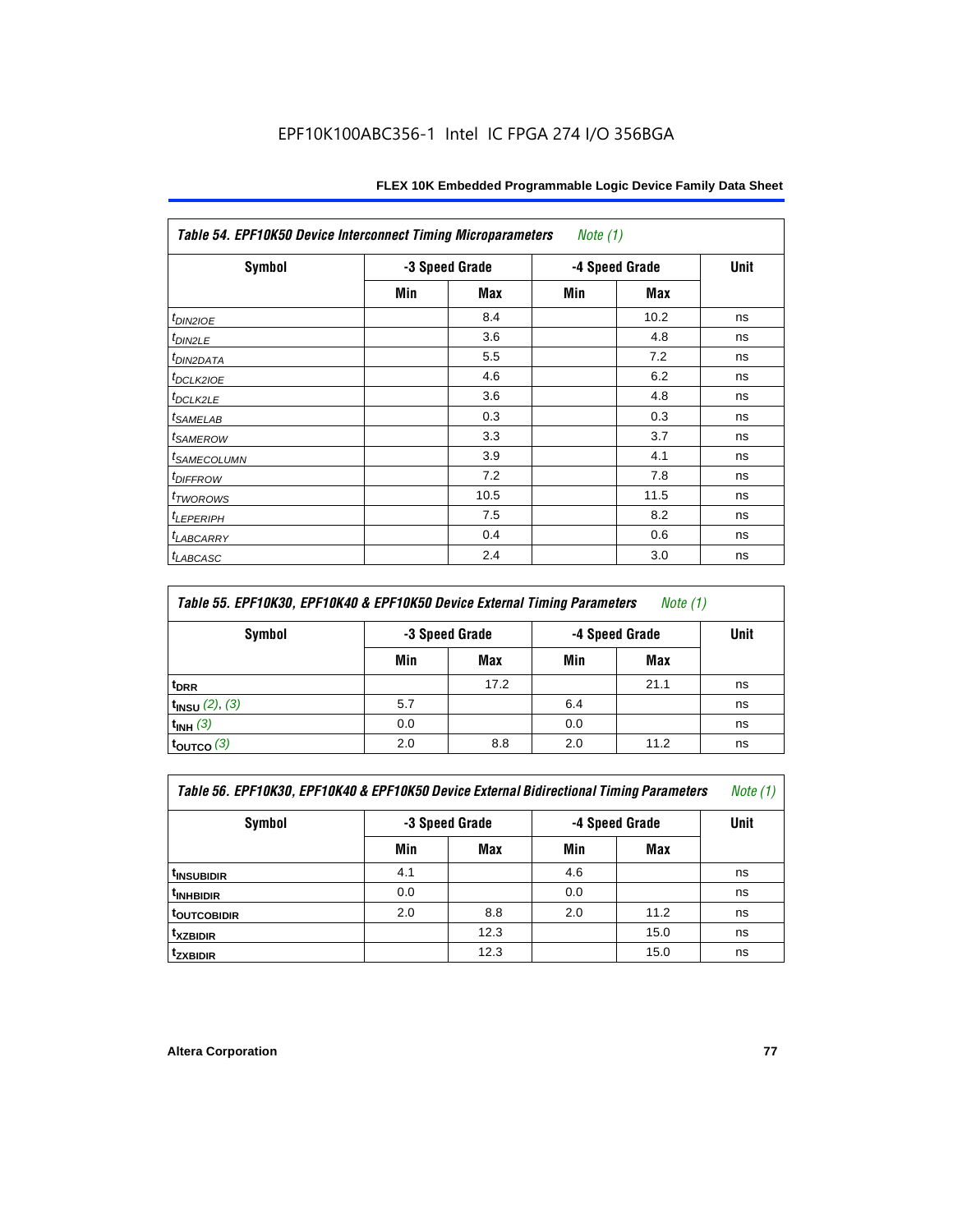#### *Notes to tables:*

- (1) All timing parameters are described in Tables 32 through 38 in this data sheet.
- (2) Using an LE to register the signal may provide a lower setup time.
- (3) This parameter is specified by characterization.

Tables 57 through 63 show EPF10K70 device internal and external timing parameters.

| <b>Table 57. EPF10K70 Device LE Timing Microparameters</b><br>Note (1) |     |                |     |                |     |                |    |  |
|------------------------------------------------------------------------|-----|----------------|-----|----------------|-----|----------------|----|--|
| <b>Symbol</b>                                                          |     | -2 Speed Grade |     | -3 Speed Grade |     | -4 Speed Grade |    |  |
|                                                                        | Min | Max            | Min | <b>Max</b>     | Min | <b>Max</b>     |    |  |
| $t_{LUT}$                                                              |     | 1.3            |     | 1.5            |     | 2.0            | ns |  |
| $t$ CLUT                                                               |     | 0.4            |     | 0.4            |     | 0.5            | ns |  |
| $t_{RLUT}$                                                             |     | 1.5            |     | 1.6            |     | 2.0            | ns |  |
| t <sub>PACKED</sub>                                                    |     | 0.8            |     | 0.9            |     | 1.3            | ns |  |
| $t_{EN}$                                                               |     | 0.8            |     | 0.9            |     | 1.2            | ns |  |
| $t_{CICO}$                                                             |     | 0.2            |     | 0.2            |     | 0.3            | ns |  |
| $t_{GEN}$                                                              |     | 1.0            |     | 1.1            |     | 1.4            | ns |  |
| $t_{\text{GENR}}$                                                      |     | 1.1            |     | 1.2            |     | 1.5            | ns |  |
| $t_{CASC}$                                                             |     | 1.0            |     | 1.1            |     | 1.3            | ns |  |
| $t_C$                                                                  |     | 0.7            |     | 0.8            |     | 1.0            | ns |  |
| $t_{CO}$                                                               |     | 0.9            |     | 1.0            |     | 1.4            | ns |  |
| $t_{COMB}$                                                             |     | 0.4            |     | 0.5            |     | 0.7            | ns |  |
| $t_{\text{SU}}$                                                        | 1.9 |                | 2.1 |                | 2.6 |                | ns |  |
| $t_H$                                                                  | 2.1 |                | 2.3 |                | 3.1 |                | ns |  |
| $t_{PRE}$                                                              |     | 0.9            |     | 1.0            |     | 1.4            | ns |  |
| $t_{CLR}$                                                              |     | 0.9            |     | 1.0            |     | 1.4            | ns |  |
| $t_{CH}$                                                               | 4.0 |                | 4.0 |                | 4.0 |                | ns |  |
| $t_{CL}$                                                               | 4.0 |                | 4.0 |                | 4.0 |                | ns |  |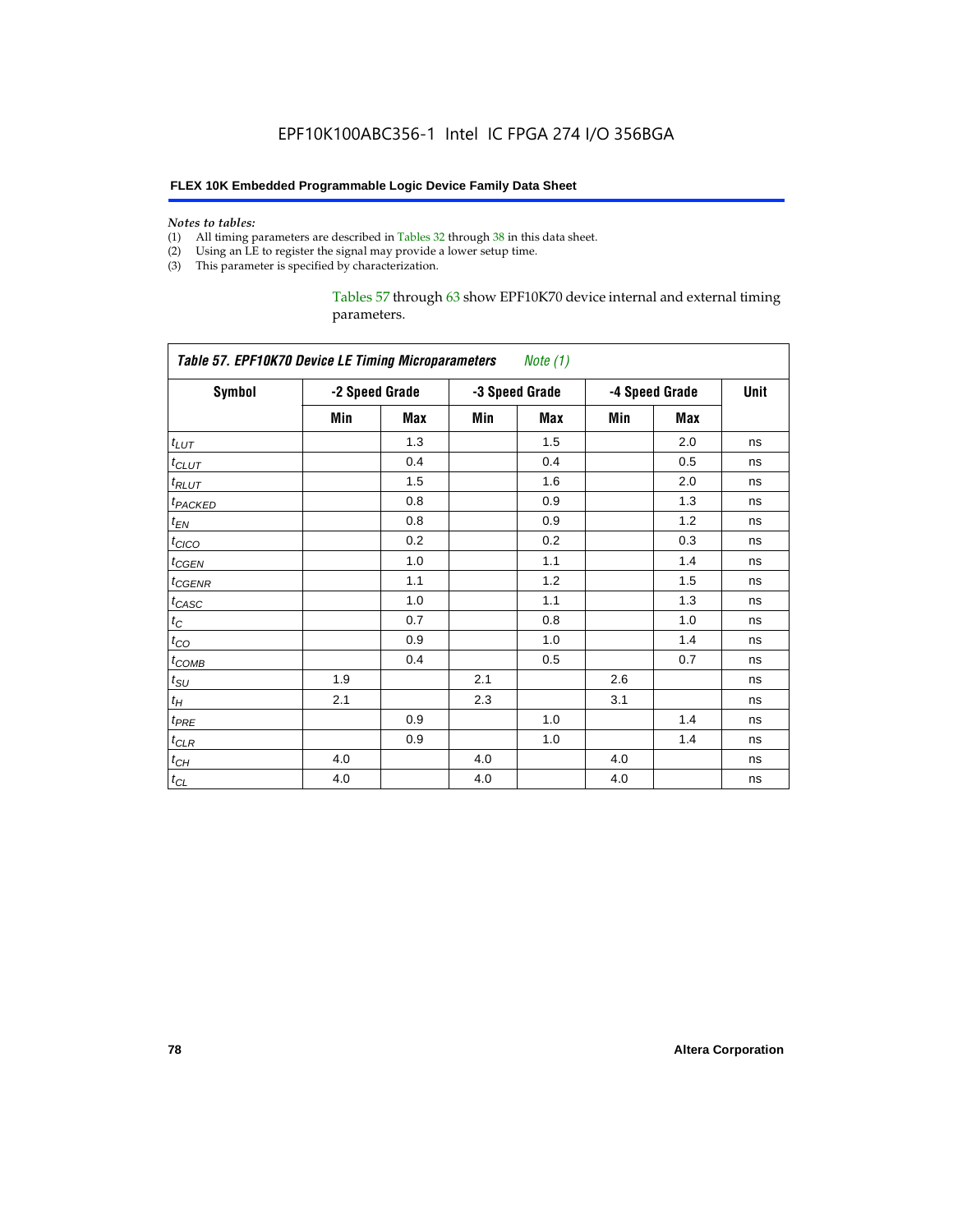| Table 58. EPF10K70 Device IOE Timing Microparameters<br><i>Note</i> $(1)$ |                |            |     |                |                |             |    |  |  |
|---------------------------------------------------------------------------|----------------|------------|-----|----------------|----------------|-------------|----|--|--|
| <b>Symbol</b>                                                             | -2 Speed Grade |            |     | -3 Speed Grade | -4 Speed Grade | <b>Unit</b> |    |  |  |
|                                                                           | Min            | <b>Max</b> | Min | <b>Max</b>     | Min            | <b>Max</b>  |    |  |  |
| t <sub>IOD</sub>                                                          |                | 0.0        |     | 0.0            |                | 0.0         | ns |  |  |
| $t_{\text{IOC}}$                                                          |                | 0.4        |     | 0.5            |                | 0.7         | ns |  |  |
| $t_{IOCO}$                                                                |                | 0.4        |     | 0.4            |                | 0.9         | ns |  |  |
| $t_{IOCOMB}$                                                              |                | 0.0        |     | 0.0            |                | 0.0         | ns |  |  |
| $t_{IOSU}$                                                                | 4.5            |            | 5.0 |                | 6.2            |             | ns |  |  |
| $t_{IOH}$                                                                 | 0.4            |            | 0.5 |                | 0.7            |             | ns |  |  |
| $t_{IOCLR}$                                                               |                | 0.6        |     | 0.7            |                | 1.6         | ns |  |  |
| $t_{OD1}$                                                                 |                | 3.6        |     | 4.0            |                | 5.0         | ns |  |  |
| $t_{OD2}$                                                                 |                | 5.6        |     | 6.3            |                | 7.3         | ns |  |  |
| $t_{OD3}$                                                                 |                | 6.9        |     | 7.7            |                | 8.7         | ns |  |  |
| $t_{\mathsf{XZ}}$                                                         |                | 5.5        |     | 6.2            |                | 6.8         | ns |  |  |
| $t_{ZX1}$                                                                 |                | 5.5        |     | 6.2            |                | 6.8         | ns |  |  |
| $t_{ZX2}$                                                                 |                | 7.5        |     | 8.5            |                | 9.1         | ns |  |  |
| $t_{ZX3}$                                                                 |                | 8.8        |     | 9.9            |                | 10.5        | ns |  |  |
| $t_{INREG}$                                                               |                | 8.0        |     | 9.0            |                | 10.2        | ns |  |  |
| $t_{IOFD}$                                                                |                | 7.2        |     | 8.1            |                | 10.3        | ns |  |  |
| $t_{INCOMB}$                                                              |                | 7.2        |     | 8.1            |                | 10.3        | ns |  |  |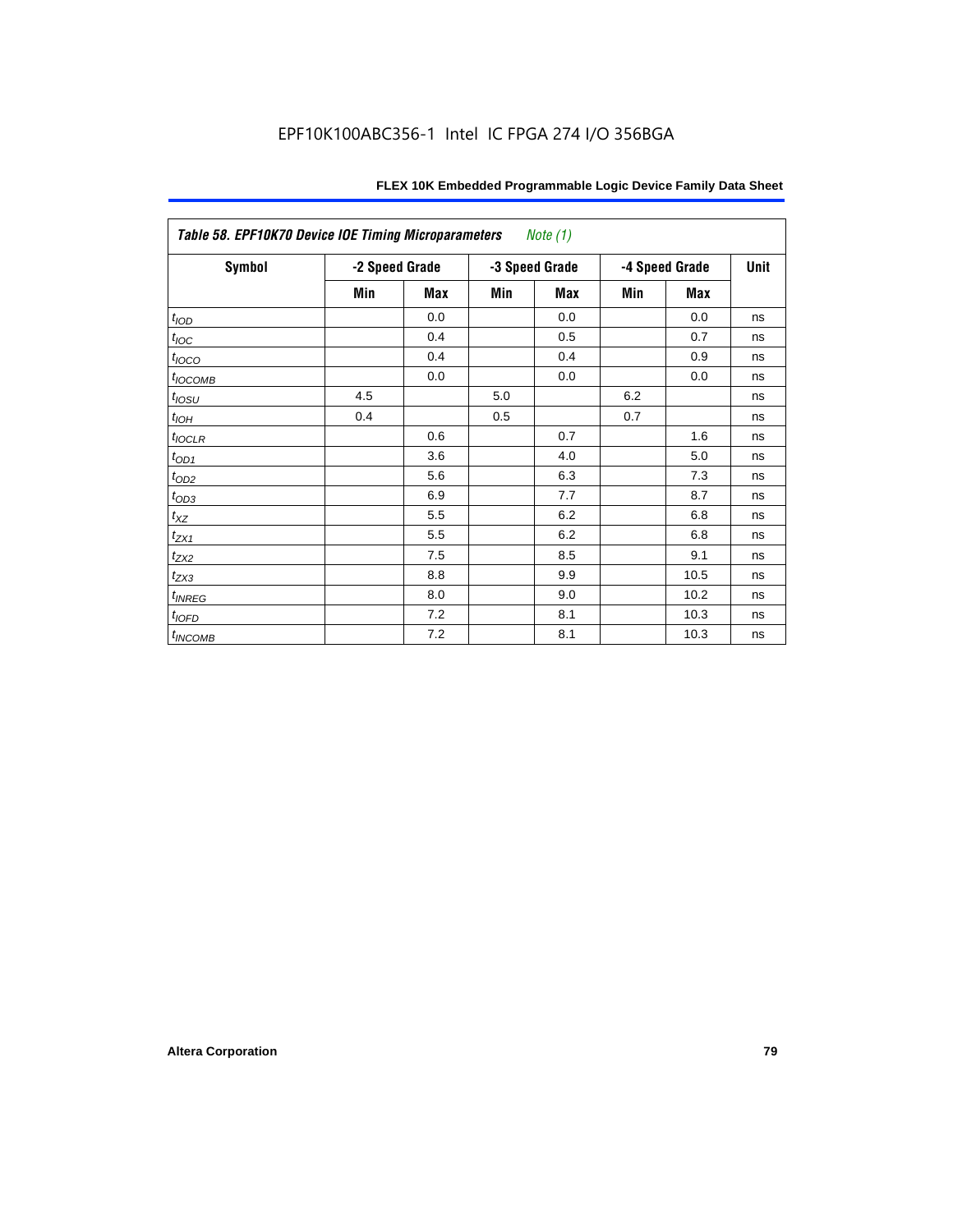# EPF10K100ABC356-1 Intel IC FPGA 274 I/O 356BGA

| FLEX 10K Embedded Programmable Logic Device Family Data Sheet |  |
|---------------------------------------------------------------|--|
|---------------------------------------------------------------|--|

| Table 59. EPF10K70 Device EAB Internal Microparameters<br>Note $(1)$ |                |            |     |                                  |     |            |             |  |  |
|----------------------------------------------------------------------|----------------|------------|-----|----------------------------------|-----|------------|-------------|--|--|
| Symbol                                                               | -2 Speed Grade |            |     | -4 Speed Grade<br>-3 Speed Grade |     |            | <b>Unit</b> |  |  |
|                                                                      | Min            | <b>Max</b> | Min | <b>Max</b>                       | Min | <b>Max</b> |             |  |  |
| $t_{EABDATA1}$                                                       |                | 1.3        |     | 1.5                              |     | 1.9        | ns          |  |  |
| $t_{EABDATA2}$                                                       |                | 4.3        |     | 4.8                              |     | 6.0        | ns          |  |  |
| t <sub>EABWE1</sub>                                                  |                | 0.9        |     | 1.0                              |     | 1.2        | ns          |  |  |
| t <sub>EABWE2</sub>                                                  |                | 4.5        |     | 5.0                              |     | 6.2        | ns          |  |  |
| $t_{EABCLK}$                                                         |                | 0.9        |     | 1.0                              |     | 2.2        | ns          |  |  |
| $t_{EABCO}$                                                          |                | 0.4        |     | 0.5                              |     | 0.6        | ns          |  |  |
| <b><i>EABBYPASS</i></b>                                              |                | 1.3        |     | 1.5                              |     | 1.9        | ns          |  |  |
| $t_{EABSU}$                                                          | 1.3            |            | 1.5 |                                  | 1.8 |            | ns          |  |  |
| $t_{EABH}$                                                           | 1.8            |            | 2.0 |                                  | 2.5 |            | ns          |  |  |
| $t_{AA}$                                                             |                | 7.8        |     | 8.7                              |     | 10.7       | ns          |  |  |
| $t_{\mathit{WP}}$                                                    | 5.2            |            | 5.8 |                                  | 7.2 |            | ns          |  |  |
| $t_{W\!D\!S\!U}$                                                     | 1.4            |            | 1.6 |                                  | 2.0 |            | ns          |  |  |
| $t_{WDH}$                                                            | 0.3            |            | 0.3 |                                  | 0.4 |            | ns          |  |  |
| $t_{WASU}$                                                           | 0.4            |            | 0.5 |                                  | 0.6 |            | ns          |  |  |
| $t_{W\!A H}$                                                         | 0.9            |            | 1.0 |                                  | 1.2 |            | ns          |  |  |
| $t_{WO}$                                                             |                | 4.5        |     | 5.0                              |     | 6.2        | ns          |  |  |
| $t_{DD}$                                                             |                | 4.5        |     | 5.0                              |     | 6.2        | ns          |  |  |
| <sup>t</sup> EABOUT                                                  |                | 0.4        |     | 0.5                              |     | 0.6        | ns          |  |  |
| $t_{EABCH}$                                                          | 4.0            |            | 4.0 |                                  | 4.0 |            | ns          |  |  |
| $t_{EABCL}$                                                          | 5.2            |            | 5.8 |                                  | 7.2 |            | ns          |  |  |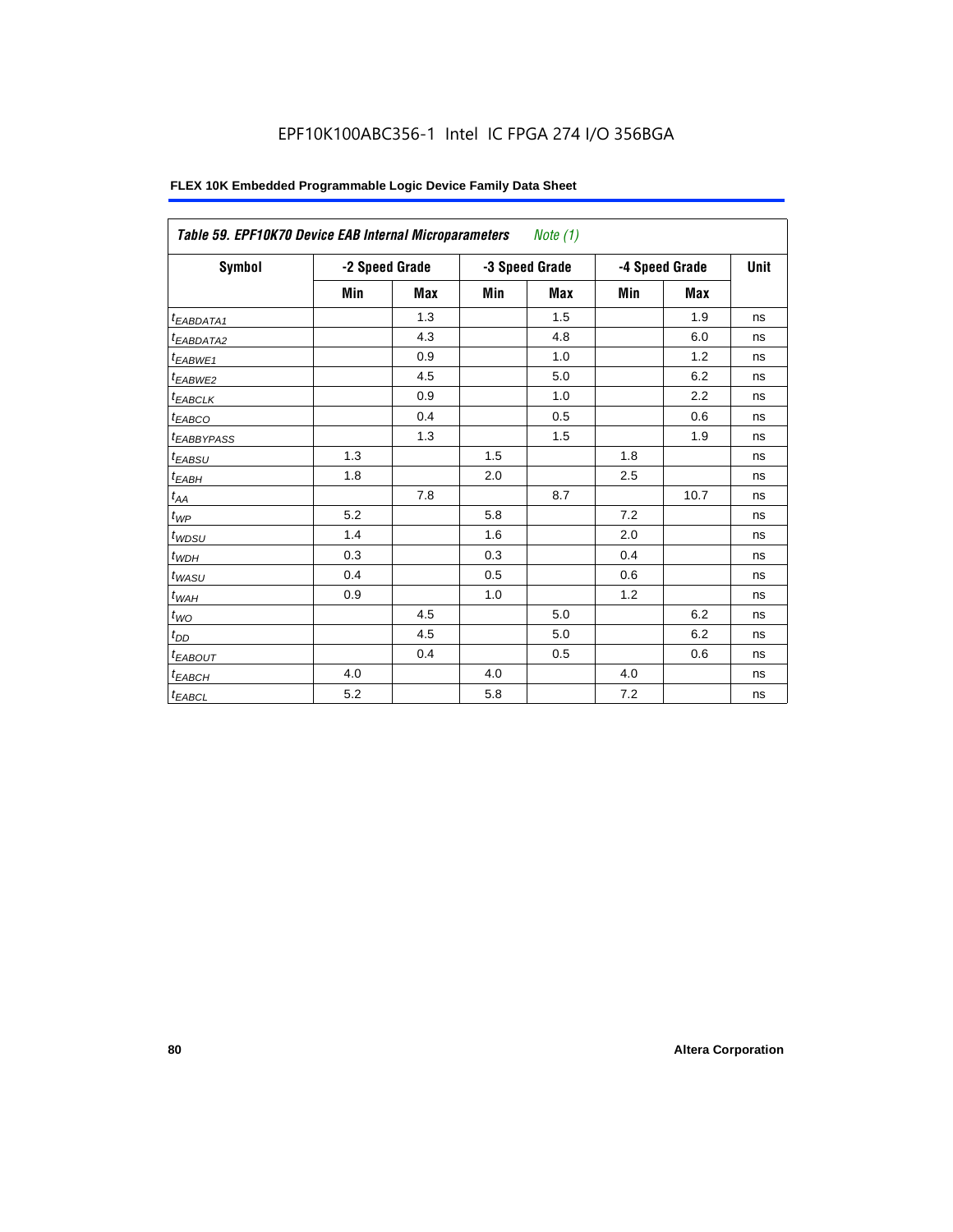| Table 60. EPF10K70 Device EAB Internal Timing Macroparameters<br><i>Note</i> $(1)$ |                |      |      |                |                |             |    |  |
|------------------------------------------------------------------------------------|----------------|------|------|----------------|----------------|-------------|----|--|
| Symbol                                                                             | -2 Speed Grade |      |      | -3 Speed Grade | -4 Speed Grade | <b>Unit</b> |    |  |
|                                                                                    | Min            | Max  | Min  | Max            | Min            | Max         |    |  |
| t <sub>EABAA</sub>                                                                 |                | 12.1 |      | 13.7           |                | 17.0        | ns |  |
| <sup>t</sup> EABRCCOMB                                                             | 12.1           |      | 13.7 |                | 17.0           |             | ns |  |
| <sup>t</sup> EABRCREG                                                              | 8.6            |      | 9.7  |                | 11.9           |             | ns |  |
| <sup>t</sup> EABWP                                                                 | 5.2            |      | 5.8  |                | 7.2            |             | ns |  |
| <sup>t</sup> EABWCCOMB                                                             | 6.5            |      | 7.3  |                | 9.0            |             | ns |  |
| <sup>t</sup> EABWCREG                                                              | 11.6           |      | 13.0 |                | 16.0           |             | ns |  |
| t <sub>EABDD</sub>                                                                 |                | 8.8  |      | 10.0           |                | 12.5        | ns |  |
| <sup>t</sup> EABDATACO                                                             |                | 1.7  |      | 2.0            |                | 3.4         | ns |  |
| <sup>t</sup> EABDATASU                                                             | 4.7            |      | 5.3  |                | 5.6            |             | ns |  |
| <sup>t</sup> EABDATAH                                                              | 0.0            |      | 0.0  |                | 0.0            |             | ns |  |
| <sup>t</sup> EABWESU                                                               | 4.9            |      | 5.5  |                | 5.8            |             | ns |  |
| <sup>t</sup> EABWEH                                                                | 0.0            |      | 0.0  |                | 0.0            |             | ns |  |
| <sup>t</sup> EABWDSU                                                               | 1.8            |      | 2.1  |                | 2.7            |             | ns |  |
| <sup>t</sup> EABWDH                                                                | 0.0            |      | 0.0  |                | 0.0            |             | ns |  |
| <sup>t</sup> EABWASU                                                               | 4.1            |      | 4.7  |                | 5.8            |             | ns |  |
| <sup>t</sup> EABWAH                                                                | 0.0            |      | 0.0  |                | 0.0            |             | ns |  |
| $t_{EABWO}$                                                                        |                | 8.4  |      | 9.5            |                | 11.8        | ns |  |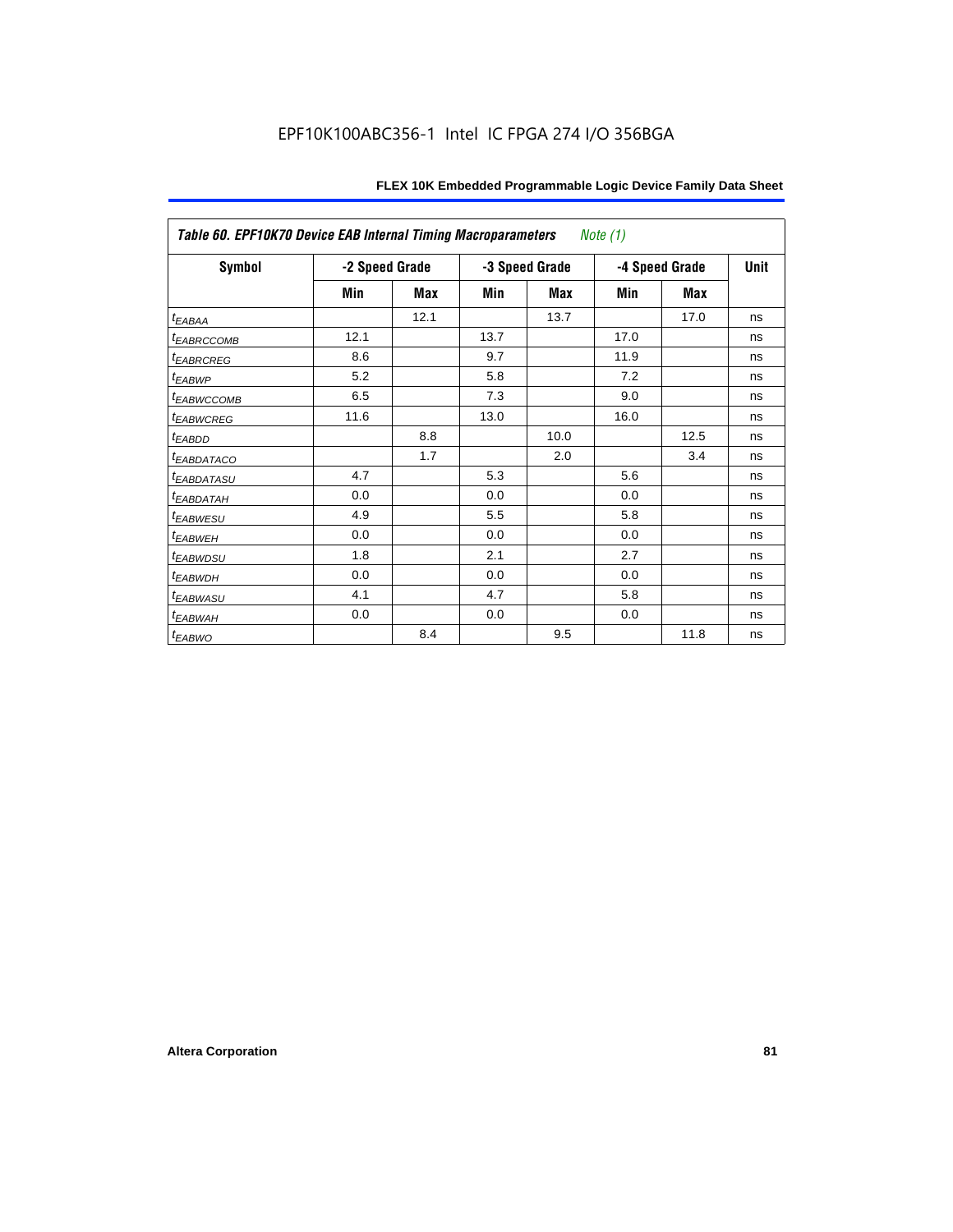| <b>Table 61. EPF10K70 Device Interconnect Timing Microparameters</b><br>Note $(1)$ |     |                |     |                |     |                |    |  |  |
|------------------------------------------------------------------------------------|-----|----------------|-----|----------------|-----|----------------|----|--|--|
| Symbol                                                                             |     | -2 Speed Grade |     | -3 Speed Grade |     | -4 Speed Grade |    |  |  |
|                                                                                    | Min | Max            | Min | Max            | Min | Max            |    |  |  |
| $t_{DINZIOE}$                                                                      |     | 6.6            |     | 7.3            |     | 8.8            | ns |  |  |
| $t_{DIN2LE}$                                                                       |     | 4.2            |     | 4.8            |     | 6.0            | ns |  |  |
| <sup>t</sup> DIN2DATA                                                              |     | 6.5            |     | 7.1            |     | 10.8           | ns |  |  |
| <sup>t</sup> DCLK2IOE                                                              |     | 5.5            |     | 6.2            |     | 7.7            | ns |  |  |
| <sup>t</sup> DCLK2LE                                                               |     | 4.2            |     | 4.8            |     | 6.0            | ns |  |  |
| <sup>t</sup> SAMELAB                                                               |     | 0.4            |     | 0.4            |     | 0.5            | ns |  |  |
| <sup>t</sup> SAMEROW                                                               |     | 4.8            |     | 4.9            |     | 5.5            | ns |  |  |
| <sup>t</sup> SAMECOLUMN                                                            |     | 3.3            |     | 3.4            |     | 3.7            | ns |  |  |
| <i><b>IDIFFROW</b></i>                                                             |     | 8.1            |     | 8.3            |     | 9.2            | ns |  |  |
| <sup>T</sup> TWOROWS                                                               |     | 12.9           |     | 13.2           |     | 14.7           | ns |  |  |
| <sup>t</sup> LEPERIPH                                                              |     | 5.5            |     | 5.7            |     | 6.5            | ns |  |  |
| <b>LABCARRY</b>                                                                    |     | 0.8            |     | 0.9            |     | 1.1            | ns |  |  |
| <sup>t</sup> LABCASC                                                               |     | 2.7            |     | 3.0            |     | 3.2            | ns |  |  |

| Table 62. EPF10K70 Device External Timing Parameters<br>Note $(1)$ |     |                |     |                |                |             |    |  |  |
|--------------------------------------------------------------------|-----|----------------|-----|----------------|----------------|-------------|----|--|--|
| Symbol                                                             |     | -2 Speed Grade |     | -3 Speed Grade | -4 Speed Grade | <b>Unit</b> |    |  |  |
|                                                                    | Min | Max            | Min | <b>Max</b>     | Min            | Max         |    |  |  |
| <sup>t</sup> DRR                                                   |     | 17.2           |     | 19.1           |                | 24.2        | ns |  |  |
| $t_{INSU}$ (2), (3)                                                | 6.6 |                | 7.3 |                | 8.0            |             | ns |  |  |
| $t_{INH}$ (3)                                                      | 0.0 |                | 0.0 |                | 0.0            |             | ns |  |  |
| $t_{\rm OUTCO}$ $(3)$                                              | 2.0 | 9.9            | 2.0 | 11.1           | 2.0            | 14.3        | ns |  |  |

*Table 63. EPF10K70 Device External Bidirectional Timing Parameters Note (1)*

| <b>Symbol</b>           | -2 Speed Grade |            |     | -3 Speed Grade | -4 Speed Grade | Unit       |    |
|-------------------------|----------------|------------|-----|----------------|----------------|------------|----|
|                         | Min            | <b>Max</b> | Min | <b>Max</b>     | Min            | <b>Max</b> |    |
| <sup>t</sup> INSUBIDIR  | 7.4            |            | 8.1 |                | 10.4           |            | ns |
| <sup>t</sup> INHBIDIR   | 0.0            |            | 0.0 |                | 0.0            |            | ns |
| <sup>t</sup> OUTCOBIDIR | 2.0            | 9.9        | 2.0 | 11.1           | 2.0            | 14.3       | ns |
| <sup>t</sup> xzbidir    |                | 13.7       |     | 15.4           |                | 18.5       | ns |
| <sup>t</sup> zxbidir    |                | 13.7       |     | 15.4           |                | 18.5       | ns |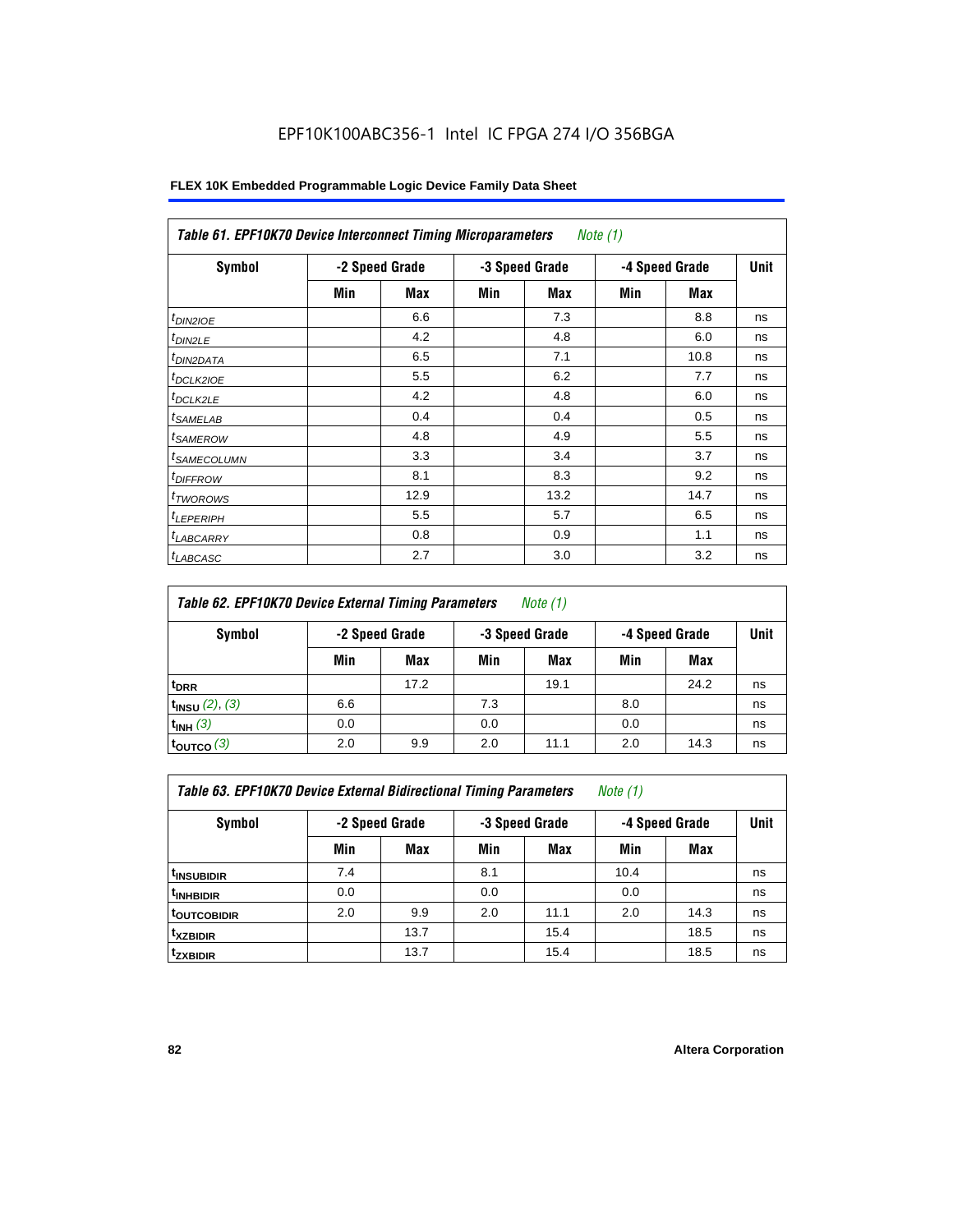#### *Notes to tables:*

- (1) All timing parameters are described in Tables 32 through 38 in this data sheet.
- (2) Using an LE to register the signal may provide a lower setup time.
- (3) This parameter is specified by characterization.

Tables 64 through 70 show EPF10K100 device internal and external timing parameters.

|                     |     |                  |     |                |     |                | Unit |
|---------------------|-----|------------------|-----|----------------|-----|----------------|------|
| <b>Symbol</b>       |     | -3DX Speed Grade |     | -3 Speed Grade |     | -4 Speed Grade |      |
|                     | Min | Max              | Min | Max            | Min | <b>Max</b>     |      |
| $t_{LUT}$           |     | 1.5              |     | 1.5            |     | 2.0            | ns   |
| $t_{CLUT}$          |     | 0.4              |     | 0.4            |     | 0.5            | ns   |
| $t_{RLUT}$          |     | 1.6              |     | 1.6            |     | 2.0            | ns   |
| t <sub>PACKED</sub> |     | 0.9              |     | 0.9            |     | 1.3            | ns   |
| $t_{EN}$            |     | 0.9              |     | 0.9            |     | 1.2            | ns   |
| $t_{CICO}$          |     | 0.2              |     | 0.2            |     | 0.3            | ns   |
| $t_{CGEN}$          |     | 1.1              |     | 1.1            |     | 1.4            | ns   |
| $t_{GENR}$          |     | 1.2              |     | 1.2            |     | 1.5            | ns   |
| $t_{CASC}$          |     | 1.1              |     | 1.1            |     | 1.3            | ns   |
| $t_C$               |     | 0.8              |     | 0.8            |     | 1.0            | ns   |
| $t_{CO}$            |     | 1.0              |     | 1.0            |     | 1.4            | ns   |
| $t_{COMB}$          |     | 0.5              |     | 0.5            |     | 0.7            | ns   |
| $t_{\text{SU}}$     | 2.1 |                  | 2.1 |                | 2.6 |                | ns   |
| $t_H$               | 2.3 |                  | 2.3 |                | 3.1 |                | ns   |
| $t_{PRE}$           |     | 1.0              |     | 1.0            |     | 1.4            | ns   |
| $t_{CLR}$           |     | 1.0              |     | 1.0            |     | 1.4            | ns   |
| $t_{CH}$            | 4.0 |                  | 4.0 |                | 4.0 |                | ns   |
| $t_{CL}$            | 4.0 |                  | 4.0 |                | 4.0 |                | ns   |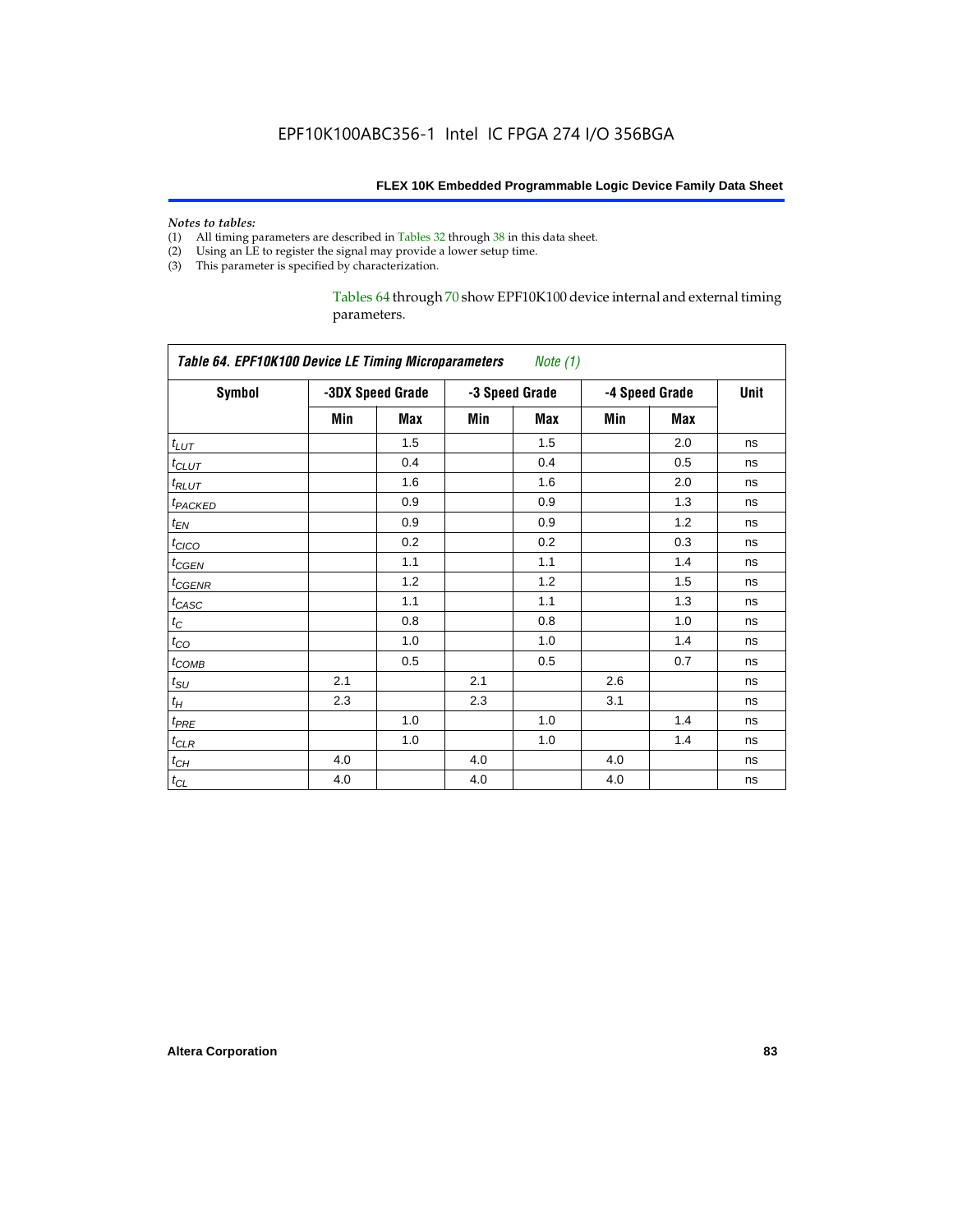# EPF10K100ABC356-1 Intel IC FPGA 274 I/O 356BGA

| <b>Symbol</b>                                                   |     | -3DX Speed Grade |     | -3 Speed Grade | -4 Speed Grade | Unit       |    |
|-----------------------------------------------------------------|-----|------------------|-----|----------------|----------------|------------|----|
|                                                                 | Min | <b>Max</b>       | Min | <b>Max</b>     | Min            | <b>Max</b> |    |
| t <sub>IOD</sub>                                                |     | 0.0              |     | 0.0            |                | 0.0        | ns |
| $t_{\text{IOC}}$                                                |     | 0.5              |     | 0.5            |                | 0.7        | ns |
| $t_{IOCO}$                                                      |     | 0.4              |     | 0.4            |                | 0.9        | ns |
| $t_{IOCOMB}$                                                    |     | 0.0              |     | 0.0            |                | 0.0        | ns |
| $t_{\underline{OSU}}$                                           | 5.5 |                  | 5.5 |                | 6.7            |            | ns |
| $t_{IOH}$                                                       | 0.5 |                  | 0.5 |                | 0.7            |            | ns |
| $t_{IOCLR}$                                                     |     | 0.7              |     | 0.7            |                | 1.6        | ns |
| $t_{OD1}$                                                       |     | 4.0              |     | 4.0            |                | 5.0        | ns |
| $t_{OD2}$                                                       |     | 6.3              |     | 6.3            |                | 7.3        | ns |
| $t_{0D3}$                                                       |     | 7.7              |     | 7.7            |                | 8.7        | ns |
| $t_{XZ}$                                                        |     | 6.2              |     | 6.2            |                | 6.8        | ns |
| $t_{ZX1}$                                                       |     | 6.2              |     | 6.2            |                | 6.8        | ns |
| t <sub>ZX2</sub>                                                |     | 8.5              |     | 8.5            |                | 9.1        | ns |
| $t_{ZX3}$                                                       |     | 9.9              |     | 9.9            |                | 10.5       | ns |
| t <sub>INREG</sub> without ClockLock or<br>ClockBoost circuitry |     | 9.0              |     | 9.0            |                | 10.5       | ns |
| t <sub>INREG</sub> with ClockLock or<br>ClockBoost circuitry    |     | 3.0              |     | -              |                |            | ns |
| $t_{IOFD}$                                                      |     | 8.1              |     | 8.1            |                | 10.3       | ns |
| $t_{INCOMB}$                                                    |     | 8.1              |     | 8.1            |                | 10.3       | ns |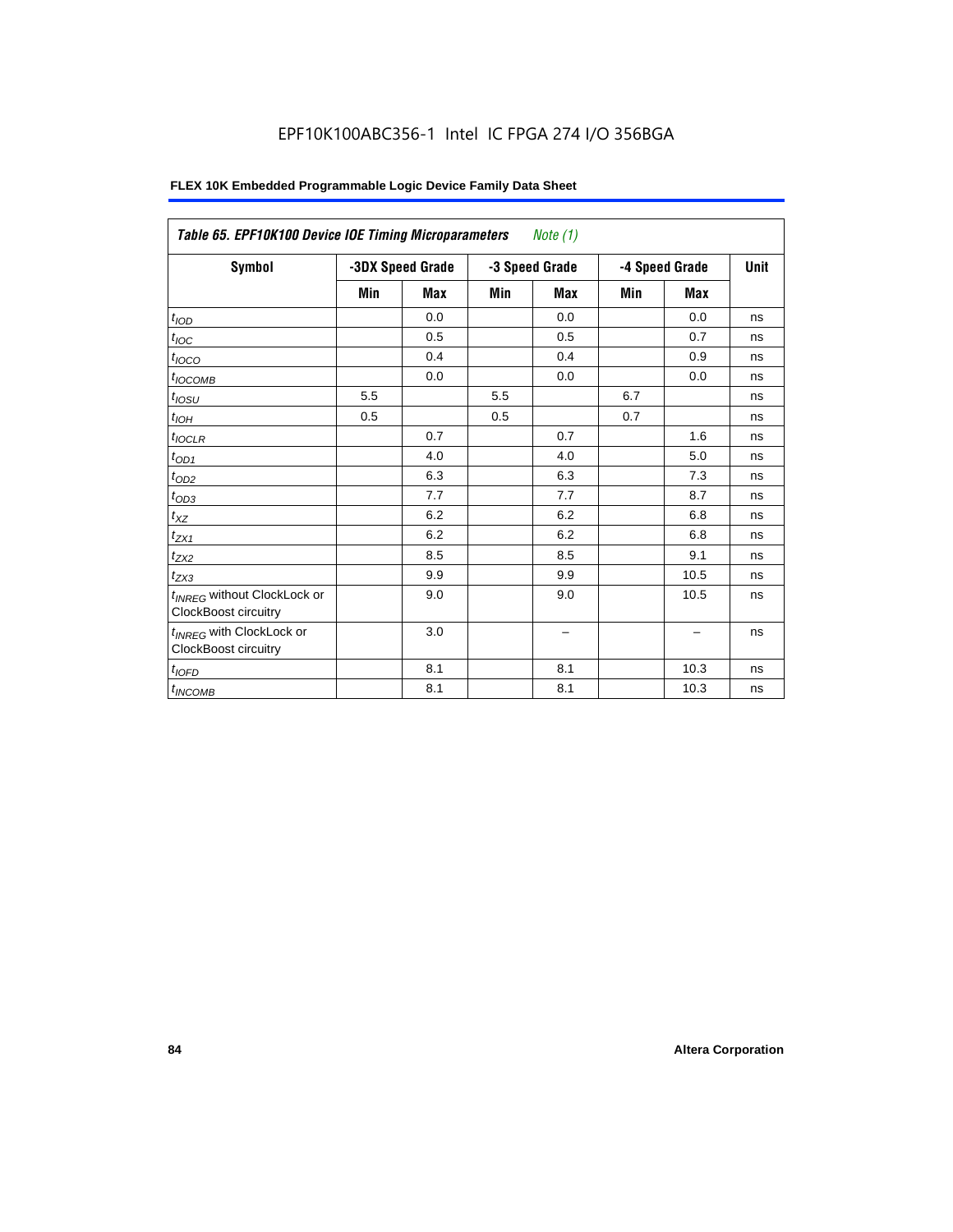| Table 66. EPF10K100 Device EAB Internal Microparameters Note (1) |     |                  |     |                |     |                |      |  |  |
|------------------------------------------------------------------|-----|------------------|-----|----------------|-----|----------------|------|--|--|
| Symbol                                                           |     | -3DX Speed Grade |     | -3 Speed Grade |     | -4 Speed Grade | Unit |  |  |
|                                                                  | Min | <b>Max</b>       | Min | <b>Max</b>     | Min | <b>Max</b>     |      |  |  |
| <i>EABDATA1</i>                                                  |     | 1.5              |     | 1.5            |     | 1.9            | ns   |  |  |
| t <sub>EABDATA2</sub>                                            |     | 4.8              |     | 4.8            |     | 6.0            | ns   |  |  |
| t <sub>EABWE1</sub>                                              |     | 1.0              |     | 1.0            |     | 1.2            | ns   |  |  |
| t <sub>EABWE2</sub>                                              |     | 5.0              |     | 5.0            |     | 6.2            | ns   |  |  |
| $t_{EABCLK}$                                                     |     | 1.0              |     | 1.0            |     | 2.2            | ns   |  |  |
| $t_{EABCO}$                                                      |     | 0.5              |     | 0.5            |     | 0.6            | ns   |  |  |
| <i><b>LEABBYPASS</b></i>                                         |     | 1.5              |     | 1.5            |     | 1.9            | ns   |  |  |
| $t_{EABSU}$                                                      | 1.5 |                  | 1.5 |                | 1.8 |                | ns   |  |  |
| $t_{EABH}$                                                       | 2.0 |                  | 2.0 |                | 2.5 |                | ns   |  |  |
| $t_{\mathit{AA}}$                                                |     | 8.7              |     | 8.7            |     | 10.7           | ns   |  |  |
| $t_{WP}$                                                         | 5.8 |                  | 5.8 |                | 7.2 |                | ns   |  |  |
| $t_{WDSU}$                                                       | 1.6 |                  | 1.6 |                | 2.0 |                | ns   |  |  |
| $t_{WDH}$                                                        | 0.3 |                  | 0.3 |                | 0.4 |                | ns   |  |  |
| $t_{WASU}$                                                       | 0.5 |                  | 0.5 |                | 0.6 |                | ns   |  |  |
| $t_{W\!AH}$                                                      | 1.0 |                  | 1.0 |                | 1.2 |                | ns   |  |  |
| $t_{WO}$                                                         |     | 5.0              |     | 5.0            |     | 6.2            | ns   |  |  |
| $t_{DD}$                                                         |     | 5.0              |     | 5.0            |     | 6.2            | ns   |  |  |
| $t_{EABOUT}$                                                     |     | 0.5              |     | 0.5            |     | 0.6            | ns   |  |  |
| $t_{EABCH}$                                                      | 4.0 |                  | 4.0 |                | 4.0 |                | ns   |  |  |
| $t_{EABCL}$                                                      | 5.8 |                  | 5.8 |                | 7.2 |                | ns   |  |  |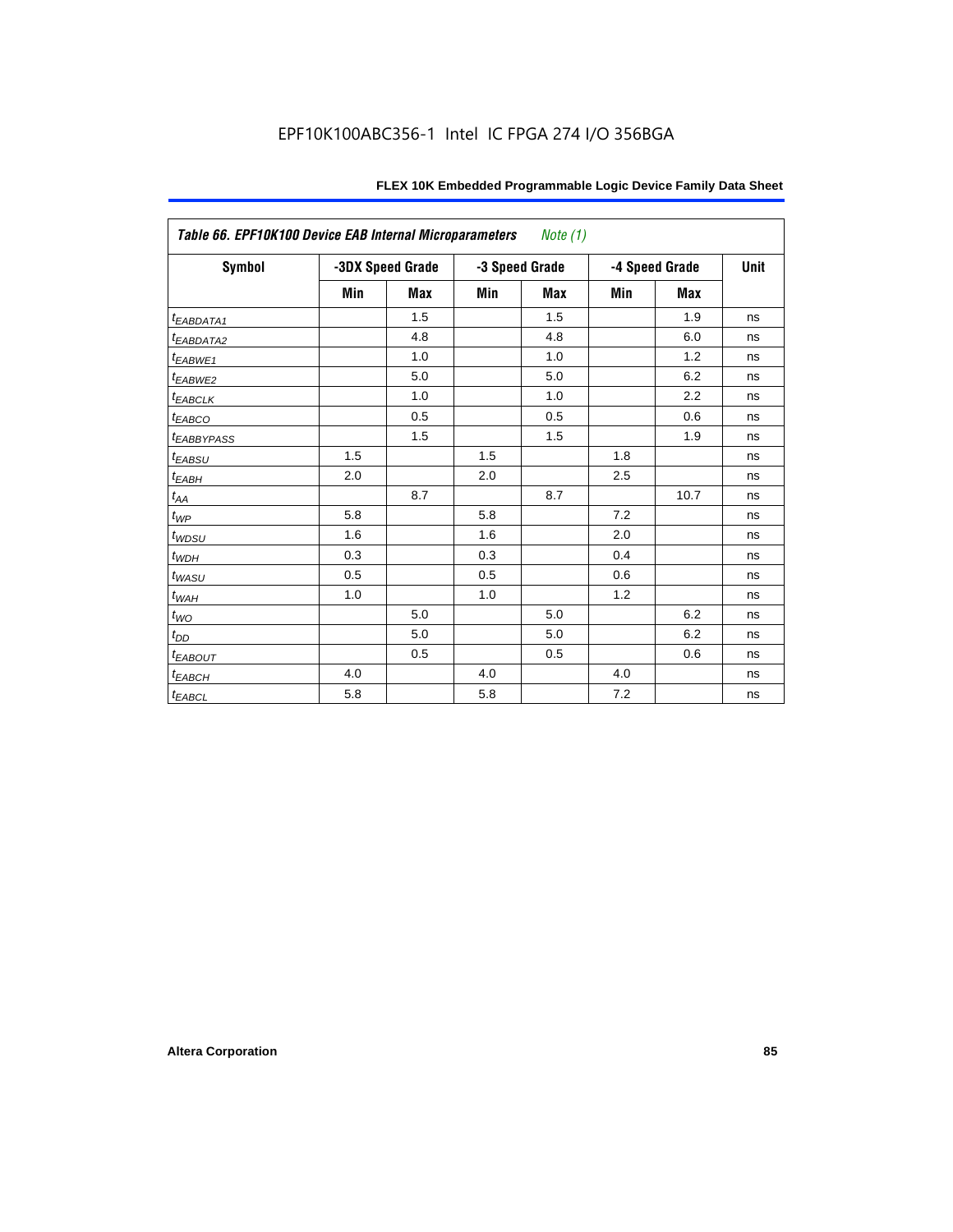| Table 67. EPF10K100 Device EAB Internal Timing Macroparameters<br>Note (1) |      |                  |      |                |                |             |    |  |  |
|----------------------------------------------------------------------------|------|------------------|------|----------------|----------------|-------------|----|--|--|
| Symbol                                                                     |      | -3DX Speed Grade |      | -3 Speed Grade | -4 Speed Grade | <b>Unit</b> |    |  |  |
|                                                                            | Min  | Max              | Min  | Max            | Min            | Max         |    |  |  |
| $t_{EABA}$                                                                 |      | 13.7             |      | 13.7           |                | 17.0        | ns |  |  |
| <sup>t</sup> EABRCCOMB                                                     | 13.7 |                  | 13.7 |                | 17.0           |             | ns |  |  |
| <sup>t</sup> EABRCREG                                                      | 9.7  |                  | 9.7  |                | 11.9           |             | ns |  |  |
| <sup>t</sup> EABWP                                                         | 5.8  |                  | 5.8  |                | 7.2            |             | ns |  |  |
| <sup>I</sup> EABWCCOMB                                                     | 7.3  |                  | 7.3  |                | 9.0            |             | ns |  |  |
| <sup>t</sup> EABWCREG                                                      | 13.0 |                  | 13.0 |                | 16.0           |             | ns |  |  |
| <sup>t</sup> EABDD                                                         |      | 10.0             |      | 10.0           |                | 12.5        | ns |  |  |
| <sup>t</sup> EABDATACO                                                     |      | 2.0              |      | 2.0            |                | 3.4         | ns |  |  |
| <sup>t</sup> EABDATASU                                                     | 5.3  |                  | 5.3  |                | 5.6            |             | ns |  |  |
| <sup>t</sup> EABDATAH                                                      | 0.0  |                  | 0.0  |                | 0.0            |             | ns |  |  |
| <sup>t</sup> EABWESU                                                       | 5.5  |                  | 5.5  |                | 5.8            |             | ns |  |  |
| <sup>t</sup> EABWEH                                                        | 0.0  |                  | 0.0  |                | 0.0            |             | ns |  |  |
| <sup>t</sup> EABWDSU                                                       | 5.5  |                  | 5.5  |                | 5.8            |             | ns |  |  |
| <sup>t</sup> EABWDH                                                        | 0.0  |                  | 0.0  |                | 0.0            |             | ns |  |  |
| <sup>t</sup> EABWASU                                                       | 2.1  |                  | 2.1  |                | 2.7            |             | ns |  |  |
| <sup>t</sup> EABWAH                                                        | 0.0  |                  | 0.0  |                | 0.0            |             | ns |  |  |
| t <sub>EABWO</sub>                                                         |      | 9.5              |      | 9.5            |                | 11.8        | ns |  |  |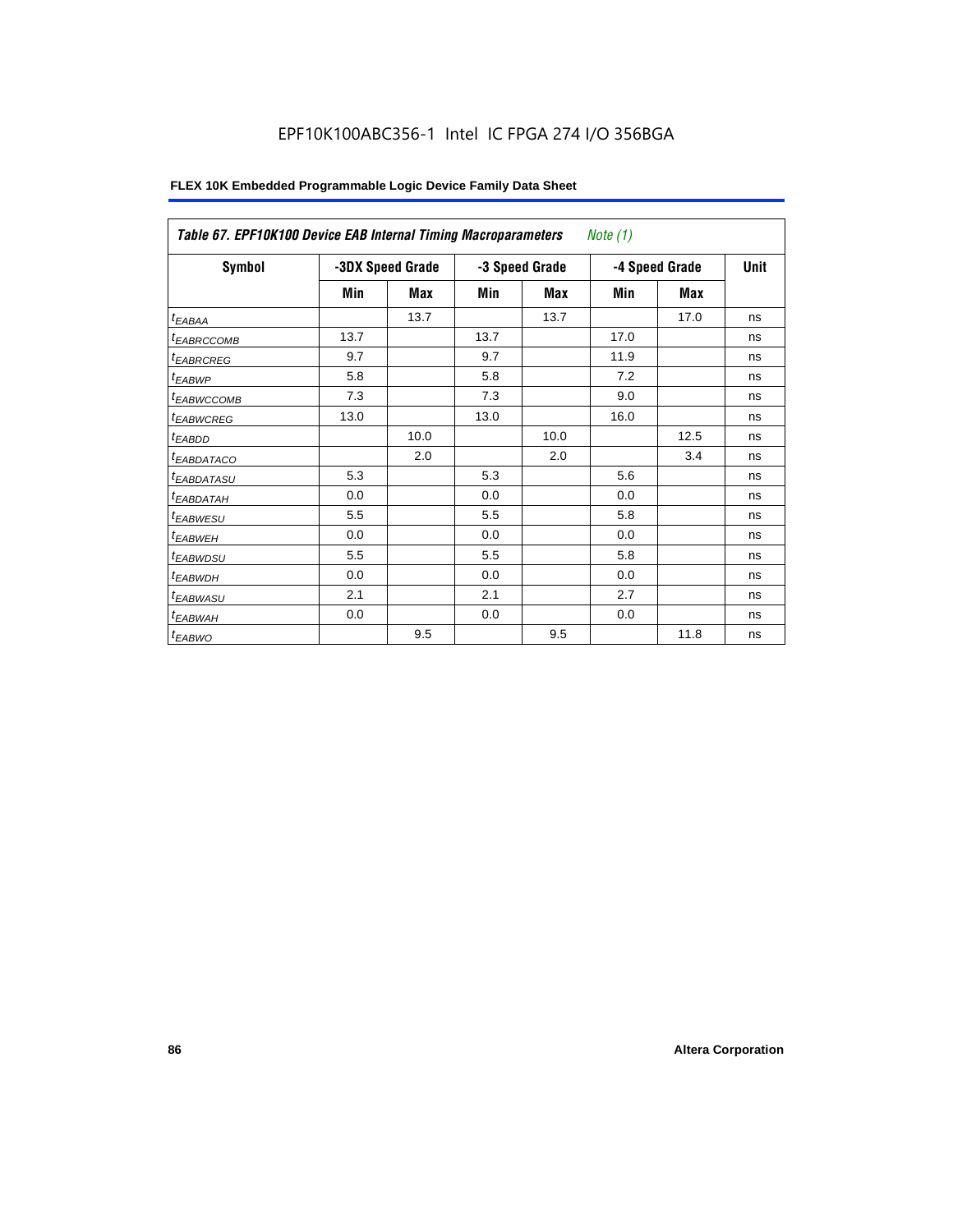| <b>Table 68. EPF10K100 Device Interconnect Timing Microparameters</b><br>Note (1) |     |                  |                |      |                |            |      |  |
|-----------------------------------------------------------------------------------|-----|------------------|----------------|------|----------------|------------|------|--|
| Symbol                                                                            |     | -3DX Speed Grade | -3 Speed Grade |      | -4 Speed Grade |            | Unit |  |
|                                                                                   | Min | Max              | Min            | Max  | Min            | <b>Max</b> |      |  |
| $t_{DINZIOE}$                                                                     |     | 10.3             |                | 10.3 |                | 12.2       | ns   |  |
| $t_{DIN2LE}$                                                                      |     | 4.8              |                | 4.8  |                | 6.0        | ns   |  |
| <sup>t</sup> DIN2DATA                                                             |     | 7.3              |                | 7.3  |                | 11.0       | ns   |  |
| t <sub>DCLK2IOE</sub> without ClockLock or<br>ClockBoost circuitry                |     | 6.2              |                | 6.2  |                | 7.7        | ns   |  |
| t <sub>DCLK2IOE</sub> with ClockLock or ClockBoost<br>circuitry                   |     | 2.3              |                |      |                |            | ns   |  |
| t <sub>DCLK2LE</sub> without ClockLock or<br><b>ClockBoost circuitry</b>          |     | 4.8              |                | 4.8  |                | 6.0        | ns   |  |
| t <sub>DCLK2LE</sub> with ClockLock or ClockBoost<br>circuitry                    |     | 2.3              |                |      |                |            | ns   |  |
| <sup>t</sup> SAMELAB                                                              |     | 0.4              |                | 0.4  |                | 0.5        | ns   |  |
| <i>t</i> SAMEROW                                                                  |     | 4.9              |                | 4.9  |                | 5.5        | ns   |  |
| <sup>t</sup> SAMECOLUMN                                                           |     | 5.1              |                | 5.1  |                | 5.4        | ns   |  |
| <i>t<sub>DIFFROW</sub></i>                                                        |     | 10.0             |                | 10.0 |                | 10.9       | ns   |  |
| <sup>t</sup> TWOROWS                                                              |     | 14.9             |                | 14.9 |                | 16.4       | ns   |  |
| <sup>t</sup> LEPERIPH                                                             |     | 6.9              |                | 6.9  |                | 8.1        | ns   |  |
| <sup>t</sup> LABCARRY                                                             |     | 0.9              |                | 0.9  |                | 1.1        | ns   |  |
| $t_{LABCASC}$                                                                     |     | 3.0              |                | 3.0  |                | 3.2        | ns   |  |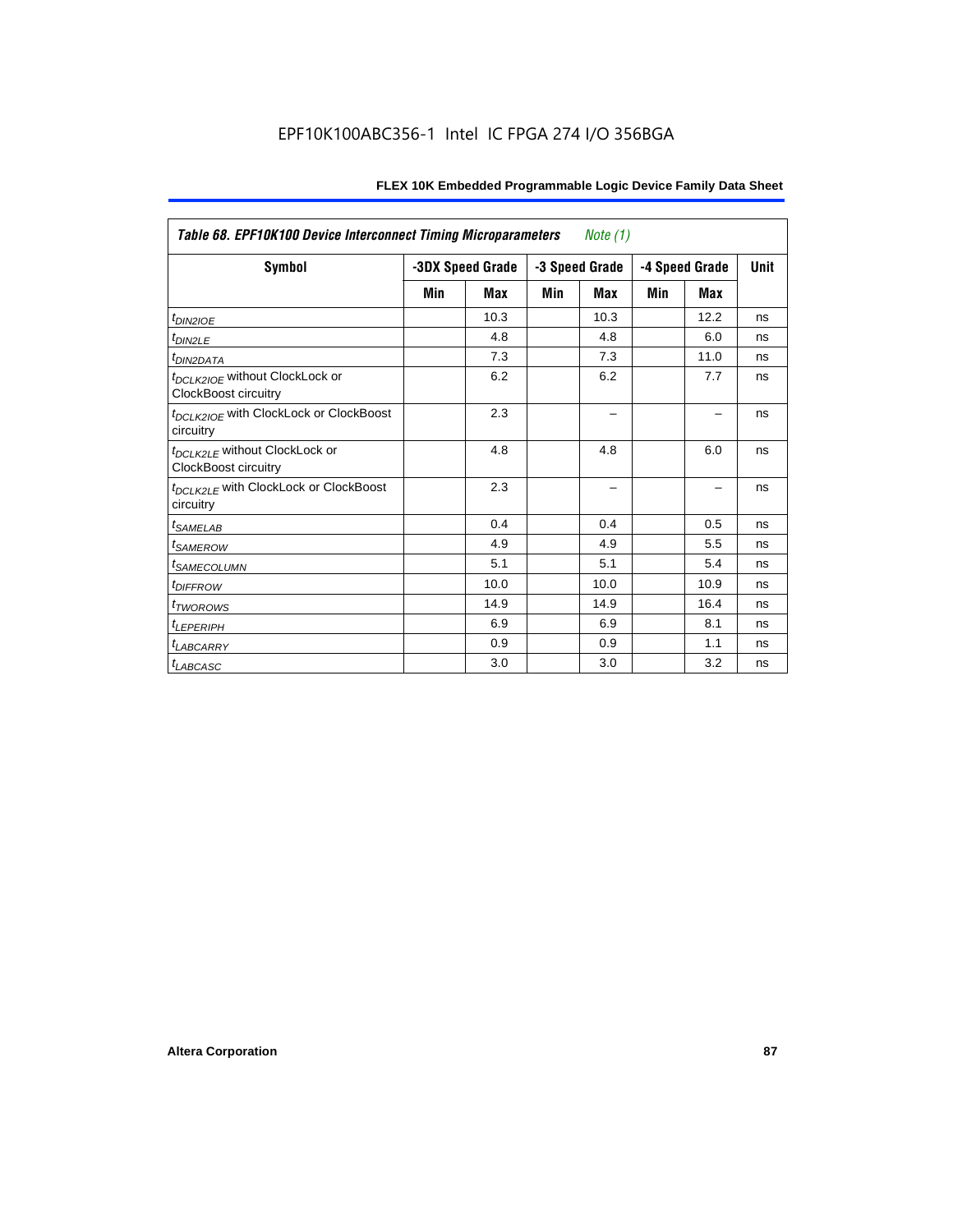| FLEX 10K Embedded Programmable Logic Device Family Data Sheet |  |
|---------------------------------------------------------------|--|
|---------------------------------------------------------------|--|

| Table 69. EPF10K100 Device External Timing Parameters<br>Note $(1)$ |     |                  |     |                |                |      |    |
|---------------------------------------------------------------------|-----|------------------|-----|----------------|----------------|------|----|
| Symbol                                                              |     | -3DX Speed Grade |     | -3 Speed Grade | -4 Speed Grade | Unit |    |
|                                                                     | Min | Max              | Min | Max            | Min            | Max  |    |
| t <sub>DRR</sub>                                                    |     | 19.1             |     | 19.1           |                | 24.2 | ns |
| $t_{INSU}$ (2), (3), (4)                                            | 7.8 |                  | 7.8 |                | 8.5            |      | ns |
| toutco $(3)$ , $(4)$                                                | 2.0 | 11.1             | 2.0 | 11.1           | 2.0            | 14.3 | ns |
| $t_{INH}$ (3)                                                       | 0.0 |                  | 0.0 |                | 0.0            |      | ns |
| $t_{INSU}$ (2), (3), (5)                                            | 6.2 |                  |     |                |                |      | ns |
| toutco $(3)$ , $(5)$                                                | 2.0 | 6.7              |     |                |                |      | ns |

| Table 70. EPF10K100 Device External Bidirectional Timing Parameters<br>Note $(1)$ |     |                  |     |                |                |             |    |
|-----------------------------------------------------------------------------------|-----|------------------|-----|----------------|----------------|-------------|----|
| Symbol                                                                            |     | -3DX Speed Grade |     | -3 Speed Grade | -4 Speed Grade | <b>Unit</b> |    |
|                                                                                   | Min | Max              | Min | Max            | Min            | <b>Max</b>  |    |
| t <sub>INSUBIDIR</sub> $(4)$                                                      | 8.1 |                  | 8.1 |                | 10.4           |             | ns |
| $t_{INHBIDIR}$ (4)                                                                | 0.0 |                  | 0.0 |                | 0.0            |             | ns |
| toutcobidir $(4)$                                                                 | 2.0 | 11.1             | 2.0 | 11.1           | 2.0            | 14.3        | ns |
| $t_{XZBIDIR}$ (4)                                                                 |     | 15.3             |     | 15.3           |                | 18.4        | ns |
| $t_{ZXBIDIR}$ (4)                                                                 |     | 15.3             |     | 15.3           |                | 18.4        | ns |
| $t_{INSUBIDIR}$ (5)                                                               | 9.1 |                  |     |                |                |             | ns |
| $t_{INHBIDIR}$ (5)                                                                | 0.0 |                  |     |                |                |             | ns |
| toutcobidir $(5)$                                                                 | 2.0 | 7.2              |     |                |                |             | ns |
| $t_{XZBIDIR}$ (5)                                                                 |     | 14.3             |     |                |                |             | ns |
| $t_{ZXBIDIR}$ (5)                                                                 |     | 14.3             |     |                |                |             | ns |

*Notes to tables:*

(1) All timing parameters are described in Tables 32 through 38 in this data sheet.

(2) Using an LE to register the signal may provide a lower setup time.

(3) This parameter is specified by characterization.

(4) This parameter is measured without the use of the ClockLock or ClockBoost circuits.

(5) This parameter is measured with the use of the ClockLock or ClockBoost circuits.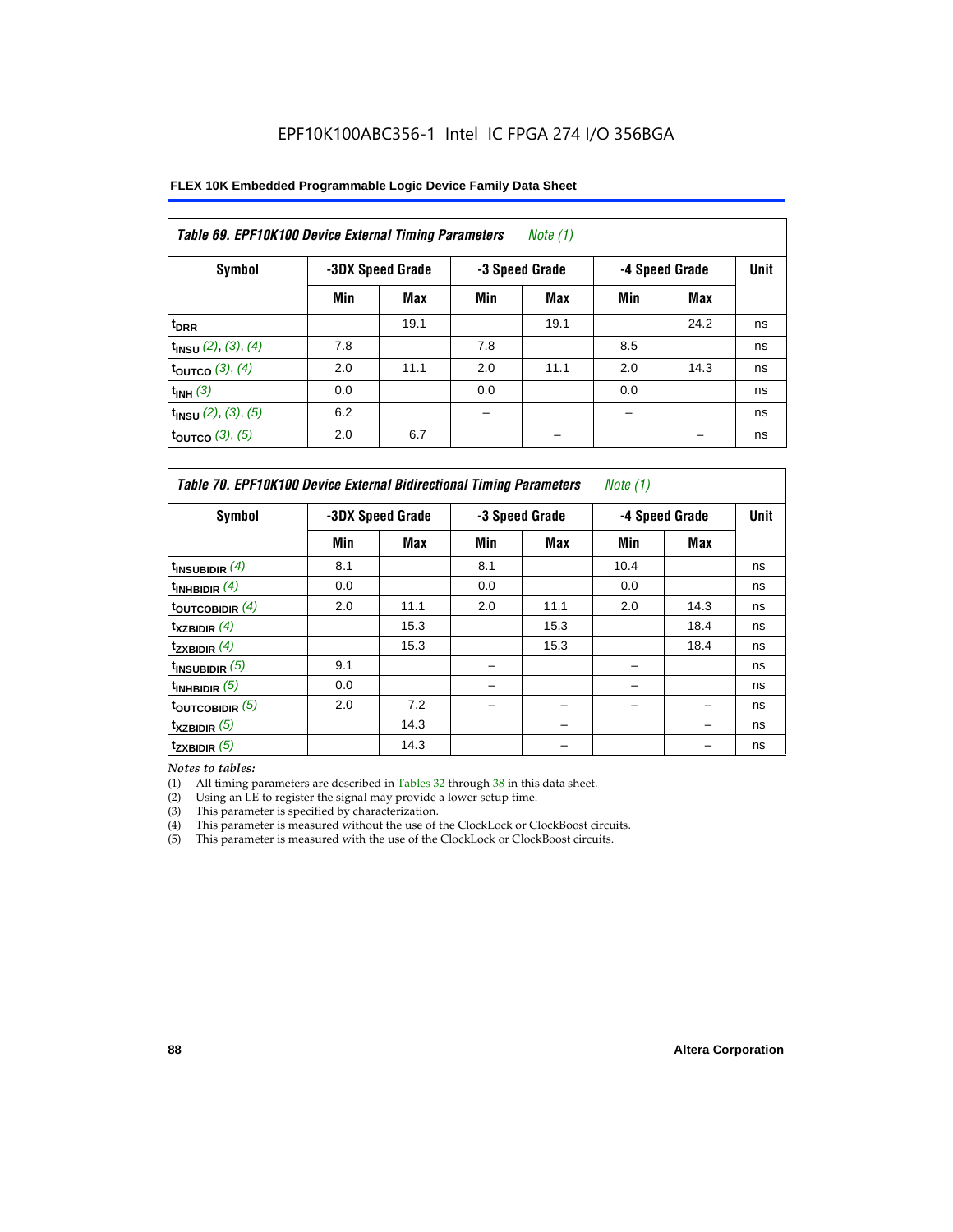Tables 71 through 77 show EPF10K50V device internal and external timing parameters.

|                     | Table 71. EPF10K50V Device LE Timing Microparameters Note (1) |                |     |                |     |                |     |                |             |
|---------------------|---------------------------------------------------------------|----------------|-----|----------------|-----|----------------|-----|----------------|-------------|
| Symbol              |                                                               | -1 Speed Grade |     | -2 Speed Grade |     | -3 Speed Grade |     | -4 Speed Grade | <b>Unit</b> |
|                     | Min                                                           | Max            | Min | Max            | Min | Max            | Min | Max            |             |
| $t_{LUT}$           |                                                               | 0.9            |     | 1.0            |     | 1.3            |     | 1.6            | ns          |
| $t_{CLUT}$          |                                                               | 0.1            |     | 0.5            |     | 0.6            |     | 0.6            | ns          |
| $t_{RLUT}$          |                                                               | 0.5            |     | 0.8            |     | 0.9            |     | 1.0            | ns          |
| t <sub>PACKED</sub> |                                                               | 0.4            |     | 0.4            |     | 0.5            |     | 0.7            | ns          |
| $t_{EN}$            |                                                               | 0.7            |     | 0.9            |     | 1.1            |     | 1.4            | ns          |
| t <sub>CICO</sub>   |                                                               | 0.2            |     | 0.2            |     | 0.2            |     | 0.3            | ns          |
| $t_{CGEN}$          |                                                               | 0.8            |     | 0.7            |     | 0.8            |     | 1.2            | ns          |
| $t_{\text{GENR}}$   |                                                               | 0.4            |     | 0.3            |     | 0.3            |     | 0.4            | ns          |
| $t_{CASC}$          |                                                               | 0.7            |     | 0.7            |     | 0.8            |     | 0.9            | ns          |
| $t_{\rm C}$         |                                                               | 0.3            |     | 1.0            |     | 1.3            |     | 1.5            | ns          |
| $t_{CO}$            |                                                               | 0.5            |     | 0.7            |     | 0.9            |     | 1.0            | ns          |
| $t_{COMB}$          |                                                               | 0.4            |     | 0.4            |     | 0.5            |     | 0.6            | ns          |
| $t_{\rm SU}$        | 0.8                                                           |                | 1.6 |                | 2.2 |                | 2.5 |                | ns          |
| $t_{\!H}$           | 0.5                                                           |                | 0.8 |                | 1.0 |                | 1.4 |                | ns          |
| $t_{PRE}$           |                                                               | 0.8            |     | 0.4            |     | 0.5            |     | 0.5            | ns          |
| $t_{CLR}$           |                                                               | 0.8            |     | 0.4            |     | 0.5            |     | 0.5            | ns          |
| $t_{\mathbb{C} H}$  | 2.0                                                           |                | 4.0 |                | 4.0 |                | 4.0 |                | ns          |
| $t_{CL}$            | 2.0                                                           |                | 4.0 |                | 4.0 |                | 4.0 |                | ns          |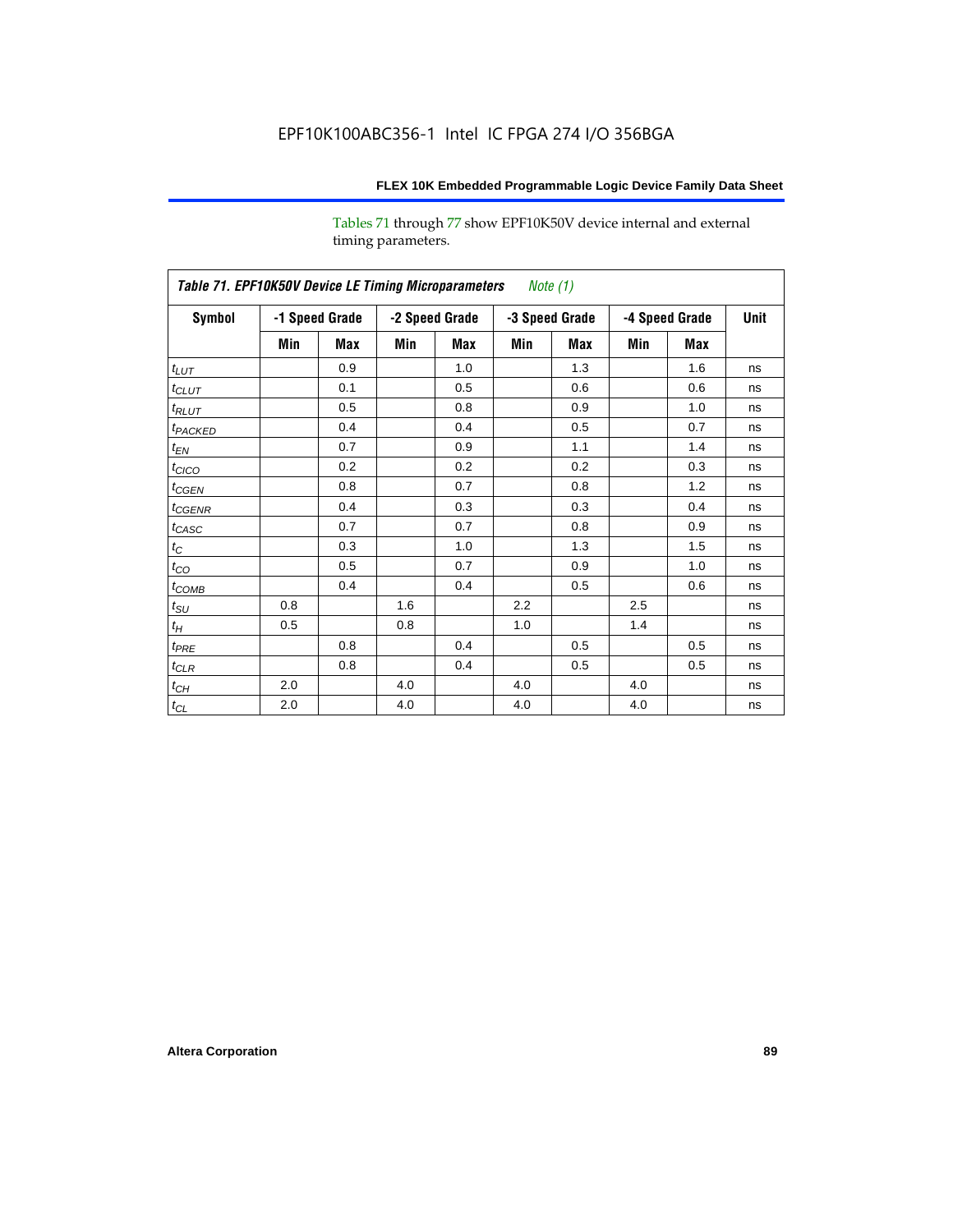# EPF10K100ABC356-1 Intel IC FPGA 274 I/O 356BGA

| Symbol           |     | -1 Speed Grade |     | -3 Speed Grade<br>-2 Speed Grade |     | -4 Speed Grade           |     | <b>Unit</b> |    |
|------------------|-----|----------------|-----|----------------------------------|-----|--------------------------|-----|-------------|----|
|                  | Min | Max            | Min | <b>Max</b>                       | Min | <b>Max</b>               | Min | <b>Max</b>  |    |
| t <sub>IOD</sub> |     | 1.2            |     | 1.6                              |     | 1.9                      |     | 2.1         | ns |
| $t_{\text{IOC}}$ |     | 0.3            |     | 0.4                              |     | 0.5                      |     | 0.5         | ns |
| $t_{IOCO}$       |     | 0.3            |     | 0.3                              |     | 0.4                      |     | 0.4         | ns |
| $t_{IOCOMB}$     |     | 0.0            |     | 0.0                              |     | 0.0                      |     | 0.0         | ns |
| $t_{IOSU}$       | 2.8 |                | 2.8 |                                  | 3.4 |                          | 3.9 |             | ns |
| $t_{IOH}$        | 0.7 |                | 0.8 |                                  | 1.0 |                          | 1.4 |             | ns |
| $t_{IOCLR}$      |     | 0.5            |     | 0.6                              |     | 0.7                      |     | 0.7         | ns |
| $t_{OD1}$        |     | 2.8            |     | 3.2                              |     | 3.9                      |     | 4.7         | ns |
| $t_{OD2}$        |     |                |     | $\overline{\phantom{0}}$         |     | $\overline{\phantom{0}}$ |     | -           | ns |
| $t_{OD3}$        |     | 6.5            |     | 6.9                              |     | 7.6                      |     | 8.4         | ns |
| $t_{XZ}$         |     | 2.8            |     | 3.1                              |     | 3.8                      |     | 4.6         | ns |
| $t_{ZX1}$        |     | 2.8            |     | 3.1                              |     | 3.8                      |     | 4.6         | ns |
| $t_{ZX2}$        |     |                |     |                                  |     | -                        |     |             | ns |
| $t_{ZX3}$        |     | 6.5            |     | 6.8                              |     | 7.5                      |     | 8.3         | ns |
| $t_{INREG}$      |     | 5.0            |     | 5.7                              |     | 7.0                      |     | 9.0         | ns |
| $t_{IOFD}$       |     | 1.5            |     | 1.9                              |     | 2.3                      |     | 2.7         | ns |
| $t_{INCOMB}$     |     | 1.5            |     | 1.9                              |     | 2.3                      |     | 2.7         | ns |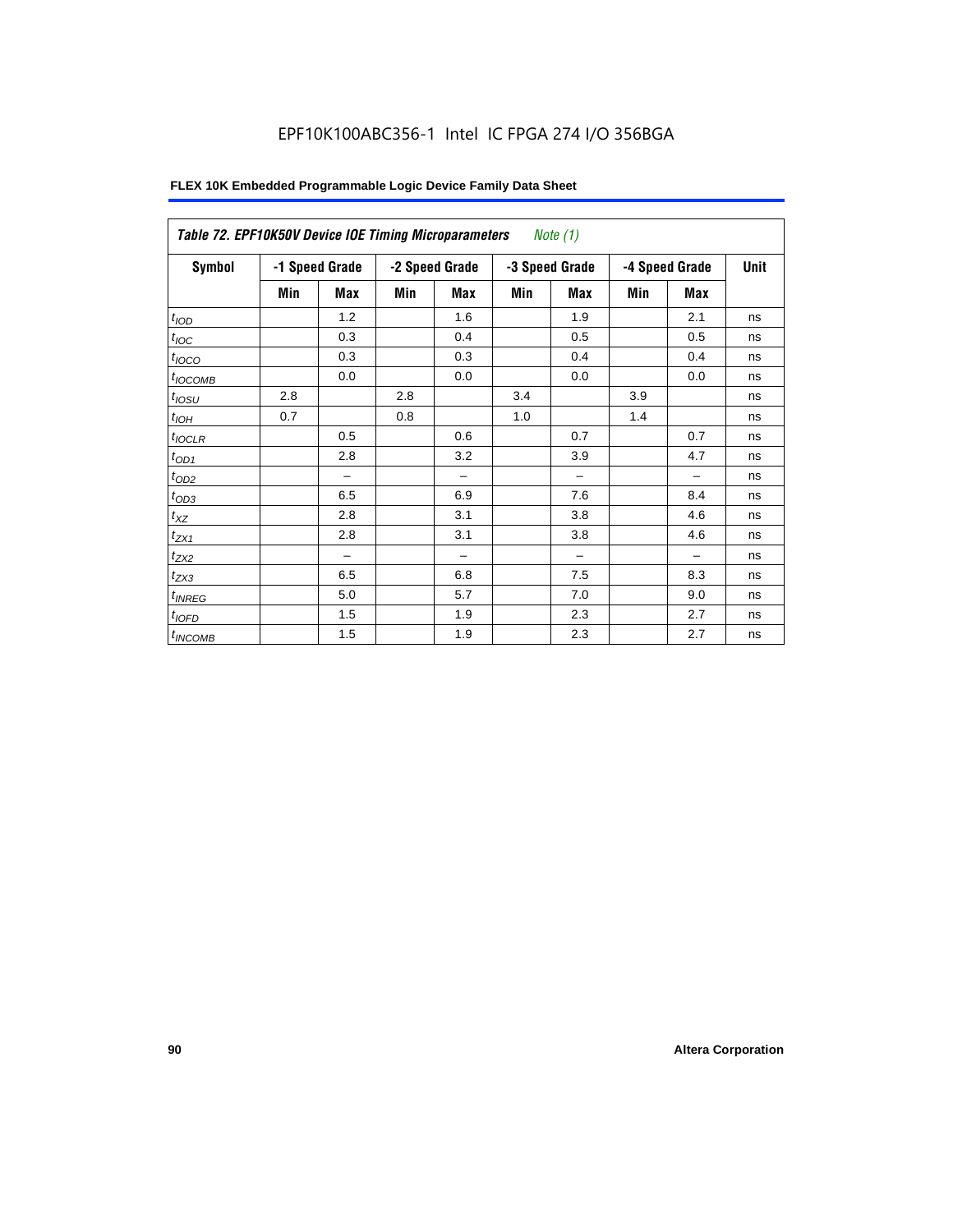|                         | Table 73. EPF10K50V Device EAB Internal Microparameters<br>Note $(1)$ |                |     |                |     |                |     |                |             |
|-------------------------|-----------------------------------------------------------------------|----------------|-----|----------------|-----|----------------|-----|----------------|-------------|
| Symbol                  |                                                                       | -1 Speed Grade |     | -2 Speed Grade |     | -3 Speed Grade |     | -4 Speed Grade | <b>Unit</b> |
|                         | Min                                                                   | <b>Max</b>     | Min | <b>Max</b>     | Min | <b>Max</b>     | Min | Max            |             |
| <i>EABDATA1</i>         |                                                                       | 1.7            |     | 2.8            |     | 3.4            |     | 4.6            | ns          |
| <sup>t</sup> EABDATA2   |                                                                       | 4.9            |     | 3.9            |     | 4.8            |     | 5.9            | ns          |
| t <sub>EABWE1</sub>     |                                                                       | 0.0            |     | 2.5            |     | 3.0            |     | 3.7            | ns          |
| t <sub>EABWE2</sub>     |                                                                       | 4.0            |     | 4.1            |     | 5.0            |     | 6.2            | ns          |
| $t_{EABCLK}$            |                                                                       | 0.4            |     | 0.8            |     | 1.0            |     | 1.2            | ns          |
| $t_{EABCO}$             |                                                                       | 0.1            |     | 0.2            |     | 0.3            |     | 0.4            | ns          |
| <i><b>EABBYPASS</b></i> |                                                                       | 0.9            |     | 1.1            |     | 1.3            |     | 1.6            | ns          |
| $t_{EABSU}$             | 0.8                                                                   |                | 1.5 |                | 1.8 |                | 2.2 |                | ns          |
| $t_{EABH}$              | 0.8                                                                   |                | 1.6 |                | 2.0 |                | 2.5 |                | ns          |
| $t_{AA}$                |                                                                       | 5.5            |     | 8.2            |     | 10.0           |     | 12.4           | ns          |
| $t_{WP}$                | 6.0                                                                   |                | 4.9 |                | 6.0 |                | 7.4 |                | ns          |
| $t_{WDSU}$              | 0.1                                                                   |                | 0.8 |                | 1.0 |                | 1.2 |                | ns          |
| $t_{WDH}$               | 0.1                                                                   |                | 0.2 |                | 0.3 |                | 0.4 |                | ns          |
| $t_{WASU}$              | 0.1                                                                   |                | 0.4 |                | 0.5 |                | 0.6 |                | ns          |
| $t_{WAH}$               | 0.1                                                                   |                | 0.8 |                | 1.0 |                | 1.2 |                | ns          |
| $t_{WQ}$                |                                                                       | 2.8            |     | 4.3            |     | 5.3            |     | 6.5            | ns          |
| $t_{DD}$                |                                                                       | 2.8            |     | 4.3            |     | 5.3            |     | 6.5            | ns          |
| $t_{EABOUT}$            |                                                                       | 0.5            |     | 0.4            |     | 0.5            |     | 0.6            | ns          |
| $t_{EABCH}$             | 2.0                                                                   |                | 4.0 |                | 4.0 |                | 4.0 |                | ns          |
| $t_{EABCL}$             | 6.0                                                                   |                | 4.9 |                | 6.0 |                | 7.4 |                | ns          |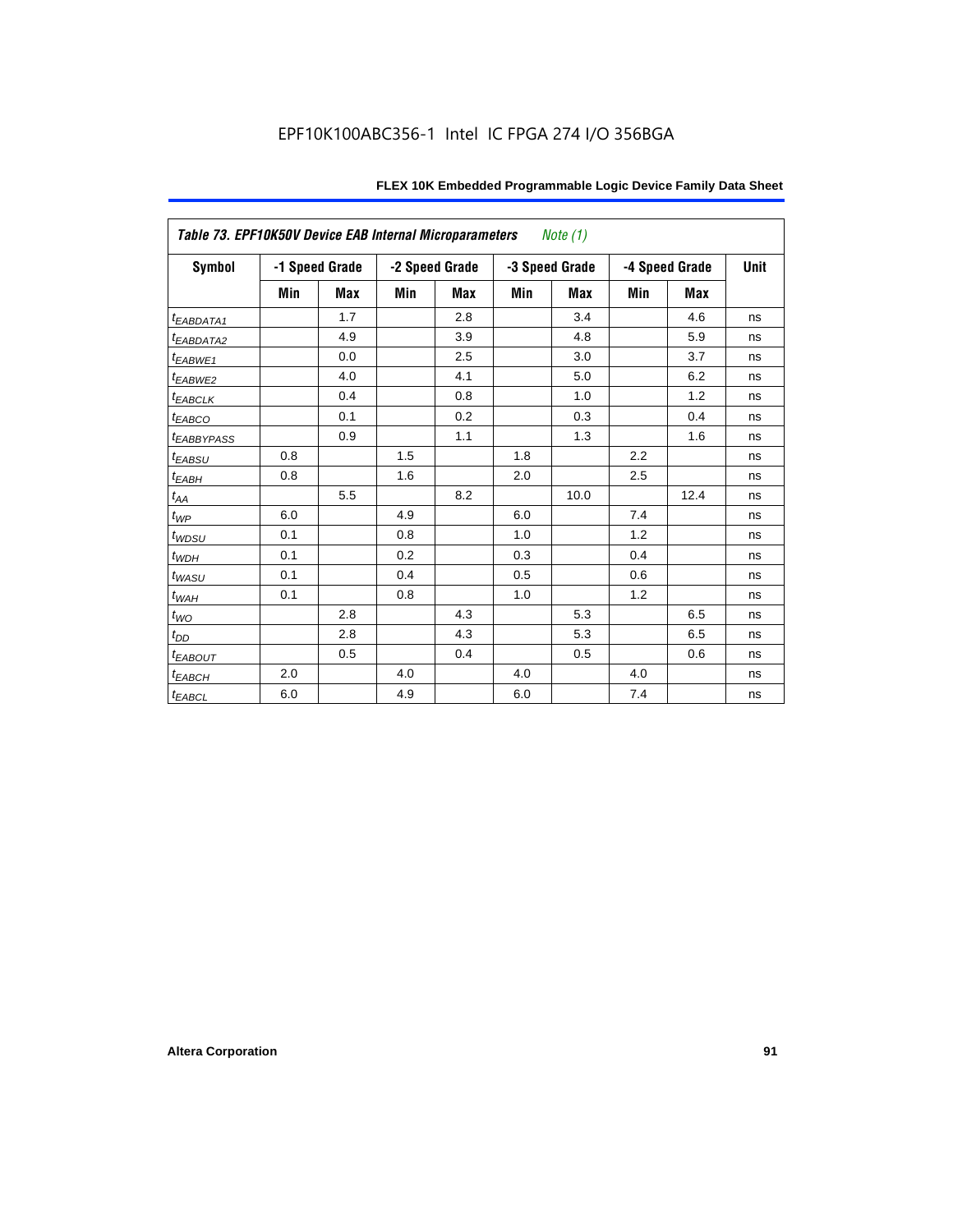| Table 74. EPF10K50V Device EAB Internal Timing Macroparameters |      |                |      |                |                | Note (1)   |                |      |             |
|----------------------------------------------------------------|------|----------------|------|----------------|----------------|------------|----------------|------|-------------|
| Symbol                                                         |      | -1 Speed Grade |      | -2 Speed Grade | -3 Speed Grade |            | -4 Speed Grade |      | <b>Unit</b> |
|                                                                | Min  | Max            | Min  | Max            | Min            | <b>Max</b> | Min            | Max  |             |
| $t_{EABA\underline{A}}$                                        |      | 9.5            |      | 13.6           |                | 16.5       |                | 20.8 | ns          |
| <sup>t</sup> EABRCCOMB                                         | 9.5  |                | 13.6 |                | 16.5           |            | 20.8           |      | ns          |
| <sup>t</sup> EABRCREG                                          | 6.1  |                | 8.8  |                | 10.8           |            | 13.4           |      | ns          |
| $t_{EABWP}$                                                    | 6.0  |                | 4.9  |                | 6.0            |            | 7.4            |      | ns          |
| <sup>t</sup> EABWCCOMB                                         | 6.2  |                | 6.1  |                | 7.5            |            | 9.2            |      | ns          |
| <sup>t</sup> EABWCREG                                          | 12.0 |                | 11.6 |                | 14.2           |            | 17.4           |      | ns          |
| $t_{EABDD}$                                                    |      | 6.8            |      | 9.7            |                | 11.8       |                | 14.9 | ns          |
| <sup>t</sup> EABDATACO                                         |      | 1.0            |      | 1.4            |                | 1.8        |                | 2.2  | ns          |
| <sup>t</sup> EABDATASU                                         | 5.3  |                | 4.6  |                | 5.6            |            | 6.9            |      | ns          |
| <sup>t</sup> EABDATAH                                          | 0.0  |                | 0.0  |                | 0.0            |            | 0.0            |      | ns          |
| <sup>t</sup> EABWESU                                           | 4.4  |                | 4.8  |                | 5.8            |            | 7.2            |      | ns          |
| <sup>t</sup> EABWEH                                            | 0.0  |                | 0.0  |                | 0.0            |            | 0.0            |      | ns          |
| <sup>t</sup> EABWDSU                                           | 1.8  |                | 1.1  |                | 1.4            |            | 2.1            |      | ns          |
| <sup>t</sup> EABWDH                                            | 0.0  |                | 0.0  |                | 0.0            |            | 0.0            |      | ns          |
| <sup>t</sup> EABWASU                                           | 4.5  |                | 4.6  |                | 5.6            |            | 7.4            |      | ns          |
| <sup>t</sup> EABWAH                                            | 0.0  |                | 0.0  |                | 0.0            |            | 0.0            |      | ns          |
| $t_{EABWO}$                                                    |      | 5.1            |      | 9.4            |                | 11.4       |                | 14.0 | ns          |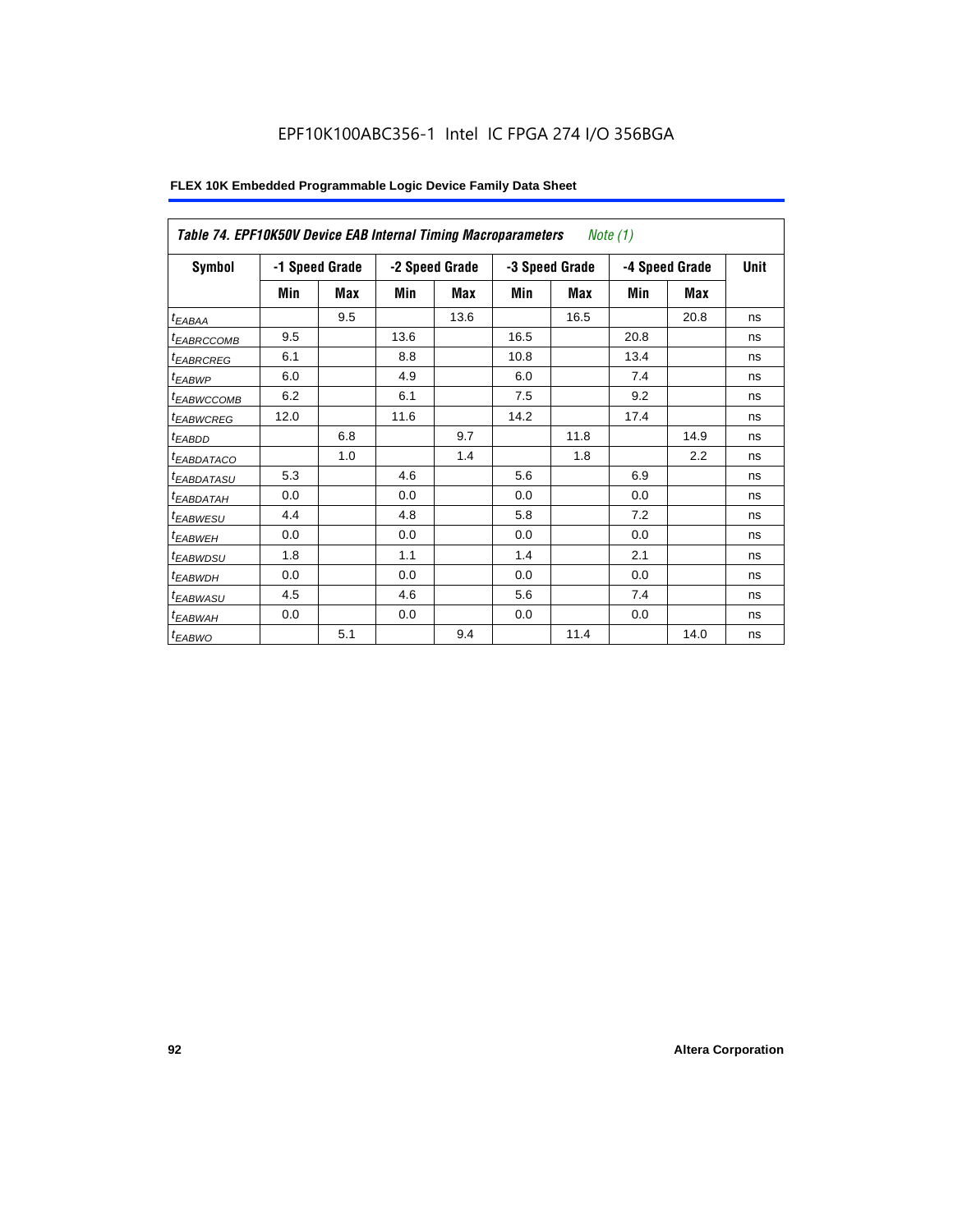|                            | <b>Table 75. EPF10K50V Device Interconnect Timing Microparameters</b><br>Note (1) |                |     |                |     |                |     |                |             |
|----------------------------|-----------------------------------------------------------------------------------|----------------|-----|----------------|-----|----------------|-----|----------------|-------------|
| Symbol                     |                                                                                   | -1 Speed Grade |     | -2 Speed Grade |     | -3 Speed Grade |     | -4 Speed Grade | <b>Unit</b> |
|                            | Min                                                                               | Max            | Min | Max            | Min | Max            | Min | Max            |             |
| $t_{DINZIOE}$              |                                                                                   | 4.7            |     | 6.0            |     | 7.1            |     | 8.2            | ns          |
| t <sub>DIN2LE</sub>        |                                                                                   | 2.5            |     | 2.6            |     | 3.1            |     | 3.9            | ns          |
| <sup>t</sup> DIN2DATA      |                                                                                   | 4.4            |     | 5.9            |     | 6.8            |     | 7.7            | ns          |
| t <sub>DCLK2IOE</sub>      |                                                                                   | 2.5            |     | 3.9            |     | 4.7            |     | 5.5            | ns          |
| t <sub>DCLK2LE</sub>       |                                                                                   | 2.5            |     | 2.6            |     | 3.1            |     | 3.9            | ns          |
| <sup>t</sup> SAMELAB       |                                                                                   | 0.2            |     | 0.2            |     | 0.3            |     | 0.3            | ns          |
| <i>t<sub>SAMEROW</sub></i> |                                                                                   | 2.8            |     | 3.0            |     | 3.2            |     | 3.4            | ns          |
| <sup>t</sup> SAMECOLUMN    |                                                                                   | 3.0            |     | 3.2            |     | 3.4            |     | 3.6            | ns          |
| <i>t<sub>DIFFROW</sub></i> |                                                                                   | 5.8            |     | 6.2            |     | 6.6            |     | 7.0            | ns          |
| t <sub>TWOROWS</sub>       |                                                                                   | 8.6            |     | 9.2            |     | 9.8            |     | 10.4           | ns          |
| $t_{LEPERIPH}$             |                                                                                   | 4.5            |     | 5.5            |     | 6.1            |     | 7.0            | ns          |
| t <sub>LABCARRY</sub>      |                                                                                   | 0.3            |     | 0.4            |     | 0.5            |     | 0.7            | ns          |
| <i>t<sub>LABCASC</sub></i> |                                                                                   | 0.0            |     | 1.3            |     | 1.6            |     | 2.0            | ns          |

# *Table 76. EPF10K50V Device External Timing Parameters Note (1)*

| Symbol                   |     | -1 Speed Grade | -2 Speed Grade |      | -3 Speed Grade |      | -4 Speed Grade |      | <b>Unit</b> |
|--------------------------|-----|----------------|----------------|------|----------------|------|----------------|------|-------------|
|                          | Min | Max            | Min            | Max  | Min            | Max  | Min            | Max  |             |
| t <sub>DRR</sub>         |     | 11.2           |                | 14.0 |                | 17.2 |                | 21.1 | ns          |
| $t_{INSU}$ (2), (3)      | 5.5 |                | 4.2            |      | 5.2            |      | 6.9            |      | ns          |
| $t_{INH}$ (3)            | 0.0 |                | 0.0            |      | 0.0            |      | 0.0            |      | ns          |
| $\tt_{\text{OUTCO}}$ (3) | 2.0 | 5.9            | 2.0            | 7.8  | 2.0            | 9.5  | 2.0            | 11.1 | ns          |

*Table 77. EPF10K50V Device External Bidirectional Timing Parameters Note (1)*

| Symbol                         |     | -1 Speed Grade |     | -2 Speed Grade |     | -3 Speed Grade |     | -4 Speed Grade |    |
|--------------------------------|-----|----------------|-----|----------------|-----|----------------|-----|----------------|----|
|                                | Min | Max            | Min | Max            | Min | Max            | Min | <b>Max</b>     |    |
| <sup>t</sup> INSUBIDIR         | 2.0 |                | 2.8 |                | 3.5 |                | 4.1 |                | ns |
| <sup>t</sup> INHBIDIR          | 0.0 |                | 0.0 |                | 0.0 |                | 0.0 |                | ns |
| t <sub>outco<u>bidir</u></sub> | 2.0 | 5.9            | 2.0 | 7.8            | 2.0 | 9.5            | 2.0 | 11.1           | ns |
| <sup>t</sup> xzbidir           |     | 8.0            |     | 9.8            |     | 11.8           |     | 14.3           | ns |
| <sup>t</sup> zxbidir           |     | 8.0            |     | 9.8            |     | 11.8           |     | 14.3           | ns |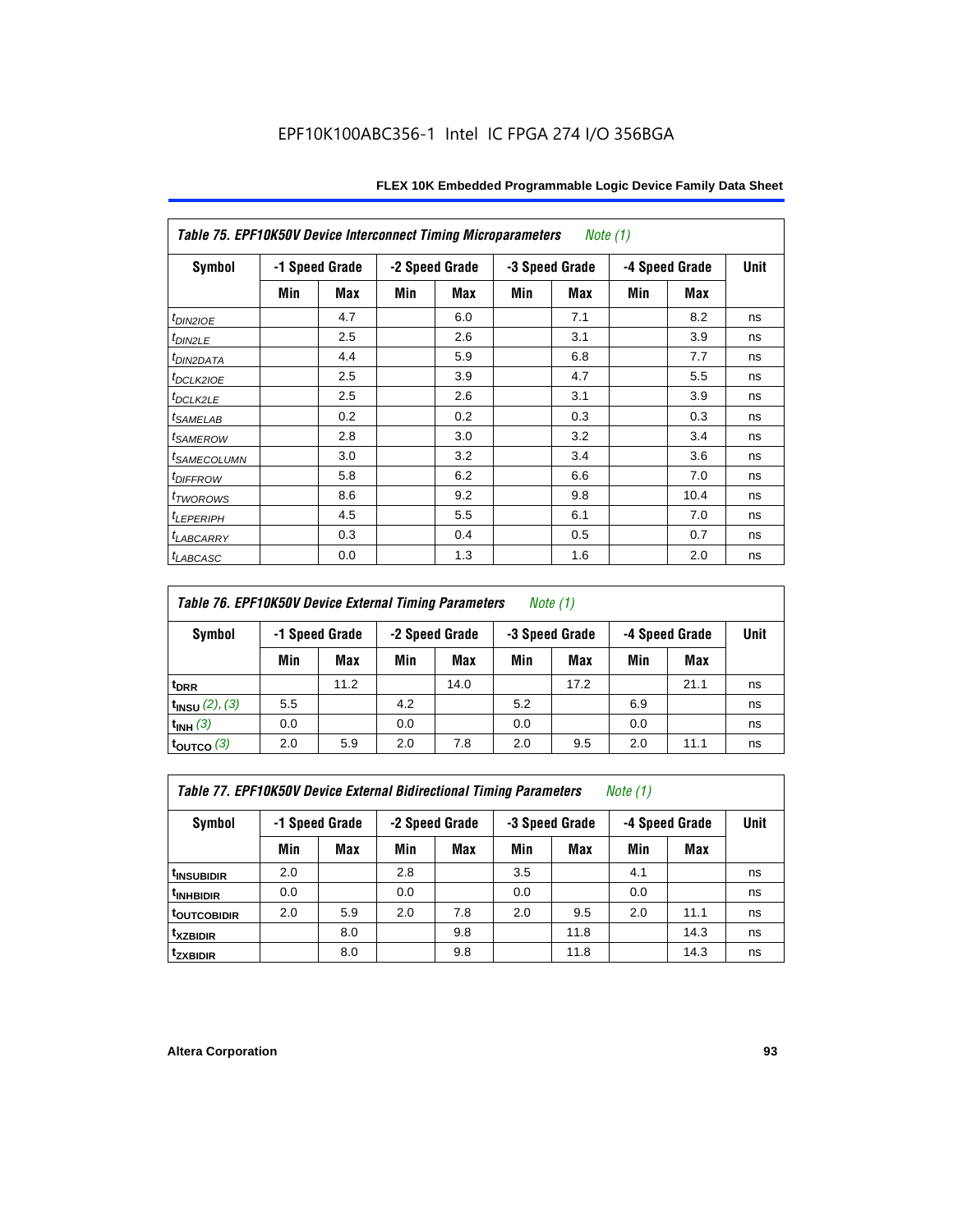#### *Notes to tables:*

- (1) All timing parameters are described in Tables 32 through 38 in this data sheet.
- (2) Using an LE to register the signal may provide a lower setup time.
- (3) This parameter is specified by characterization.

### Tables 78 through 84 show EPF10K130V device internal and external timing parameters.

|                     | Table 78. EPF10K130V Device LE Timing Microparameters Note (1) |                |     |                |     |                |      |  |
|---------------------|----------------------------------------------------------------|----------------|-----|----------------|-----|----------------|------|--|
| <b>Symbol</b>       |                                                                | -2 Speed Grade |     | -3 Speed Grade |     | -4 Speed Grade | Unit |  |
|                     | Min                                                            | Max            | Min | Max            | Min | Max            |      |  |
| $t_{LUT}$           |                                                                | 1.3            |     | 1.8            |     | 2.3            | ns   |  |
| $t_{CLUT}$          |                                                                | 0.5            |     | 0.7            |     | 0.9            | ns   |  |
| $t_{RLUT}$          |                                                                | 1.2            |     | 1.7            |     | 2.2            | ns   |  |
| t <sub>PACKED</sub> |                                                                | 0.5            |     | 0.6            |     | 0.7            | ns   |  |
| $t_{EN}$            |                                                                | 0.6            |     | 0.8            |     | 1.0            | ns   |  |
| $t_{CICO}$          |                                                                | 0.2            |     | 0.3            |     | 0.4            | ns   |  |
| $t_{GEN}$           |                                                                | 0.3            |     | 0.4            |     | 0.5            | ns   |  |
| t <sub>CGENR</sub>  |                                                                | 0.7            |     | 1.0            |     | 1.3            | ns   |  |
| $t_{CASC}$          |                                                                | 0.9            |     | 1.2            |     | 1.5            | ns   |  |
| $t_C$               |                                                                | 1.9            |     | 2.4            |     | 3.0            | ns   |  |
| $t_{CO}$            |                                                                | 0.6            |     | 0.9            |     | 1.1            | ns   |  |
| $t_{COMB}$          |                                                                | 0.5            |     | 0.7            |     | 0.9            | ns   |  |
| $t_{\rm SU}$        | 0.2                                                            |                | 0.2 |                | 0.3 |                | ns   |  |
| $t_H$               | 0.0                                                            |                | 0.0 |                | 0.0 |                | ns   |  |
| $t_{PRE}$           |                                                                | 2.4            |     | 3.1            |     | 3.9            | ns   |  |
| $t_{CLR}$           |                                                                | 2.4            |     | 3.1            |     | 3.9            | ns   |  |
| $t_{CH}$            | 4.0                                                            |                | 4.0 |                | 4.0 |                | ns   |  |
| $t_{CL}$            | 4.0                                                            |                | 4.0 |                | 4.0 |                | ns   |  |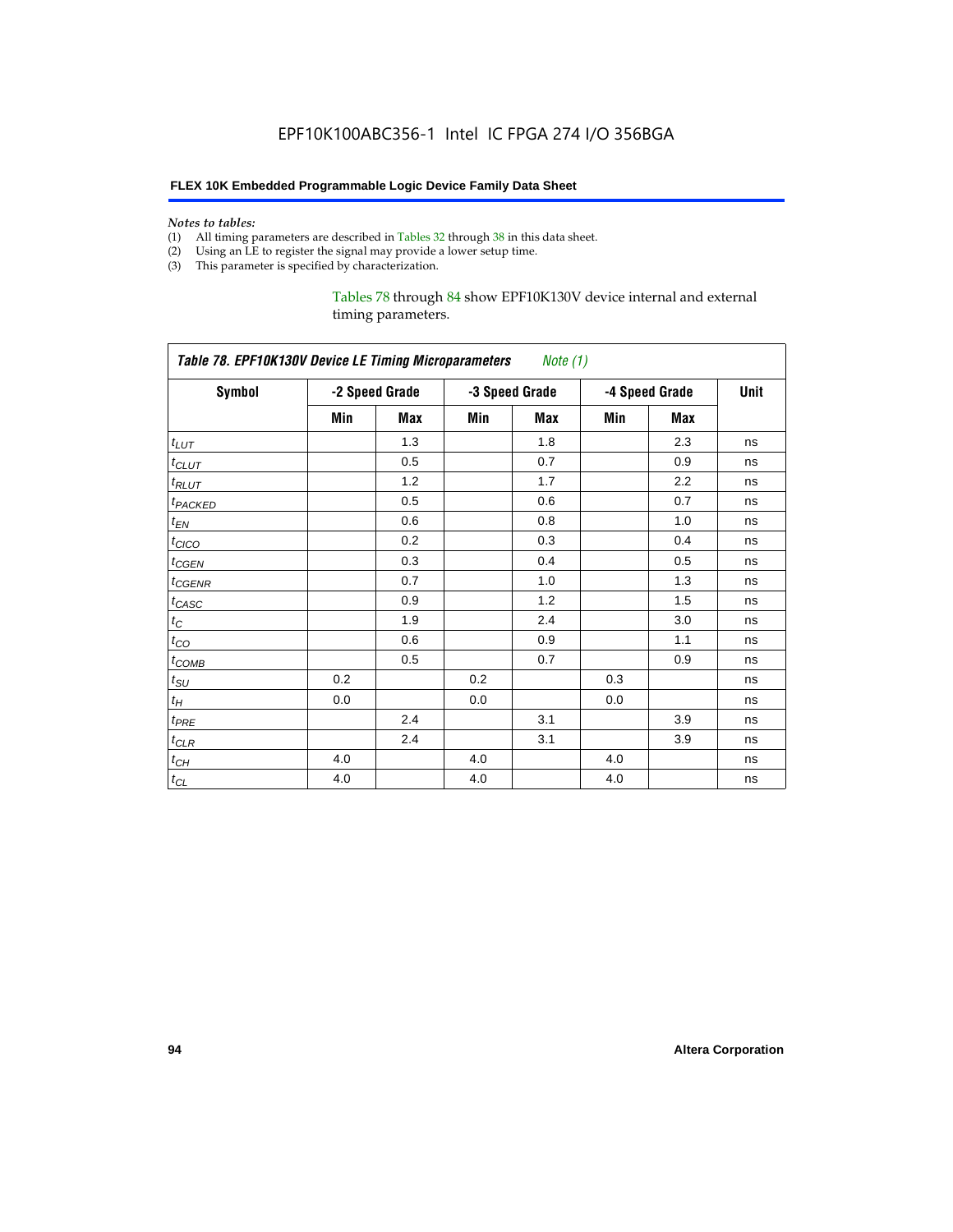| Table 79. EPF10K130V Device IOE Timing Microparameters<br><i>Note</i> $(1)$ |                |            |     |                |     |                |      |  |
|-----------------------------------------------------------------------------|----------------|------------|-----|----------------|-----|----------------|------|--|
| <b>Symbol</b>                                                               | -2 Speed Grade |            |     | -3 Speed Grade |     | -4 Speed Grade | Unit |  |
|                                                                             | Min            | <b>Max</b> | Min | <b>Max</b>     | Min | <b>Max</b>     |      |  |
| t <sub>IOD</sub>                                                            |                | 1.3        |     | 1.6            |     | 2.0            | ns   |  |
| $t_{\text{loc}}$                                                            |                | 0.4        |     | 0.5            |     | 0.7            | ns   |  |
| $t_{IOCO}$                                                                  |                | 0.3        |     | 0.4            |     | 0.5            | ns   |  |
| $t_{IOCOMB}$                                                                |                | 0.0        |     | 0.0            |     | 0.0            | ns   |  |
| $t_{IOSU}$                                                                  | 2.6            |            | 3.3 |                | 3.8 |                | ns   |  |
| $t_{IOH}$                                                                   | 0.0            |            | 0.0 |                | 0.0 |                | ns   |  |
| $t_{IOCLR}$                                                                 |                | 1.7        |     | 2.2            |     | 2.7            | ns   |  |
| $t_{OD1}$                                                                   |                | 3.5        |     | 4.4            |     | 5.0            | ns   |  |
| $t_{OD2}$                                                                   |                |            |     |                |     |                | ns   |  |
| $t_{OD3}$                                                                   |                | 8.2        |     | 8.1            |     | 9.7            | ns   |  |
| $t_{XZ}$                                                                    |                | 4.9        |     | 6.3            |     | 7.4            | ns   |  |
| $t_{ZX1}$                                                                   |                | 4.9        |     | 6.3            |     | 7.4            | ns   |  |
| $t_{ZX2}$                                                                   |                | -          |     |                |     |                | ns   |  |
| $t_{ZX3}$                                                                   |                | 9.6        |     | 10.0           |     | 12.1           | ns   |  |
| $t_{INREG}$                                                                 |                | 7.9        |     | 10.0           |     | 12.6           | ns   |  |
| $t_{IOFD}$                                                                  |                | 6.2        |     | 7.9            |     | 9.9            | ns   |  |
| $t_{INCOMB}$                                                                |                | 6.2        |     | 7.9            |     | 9.9            | ns   |  |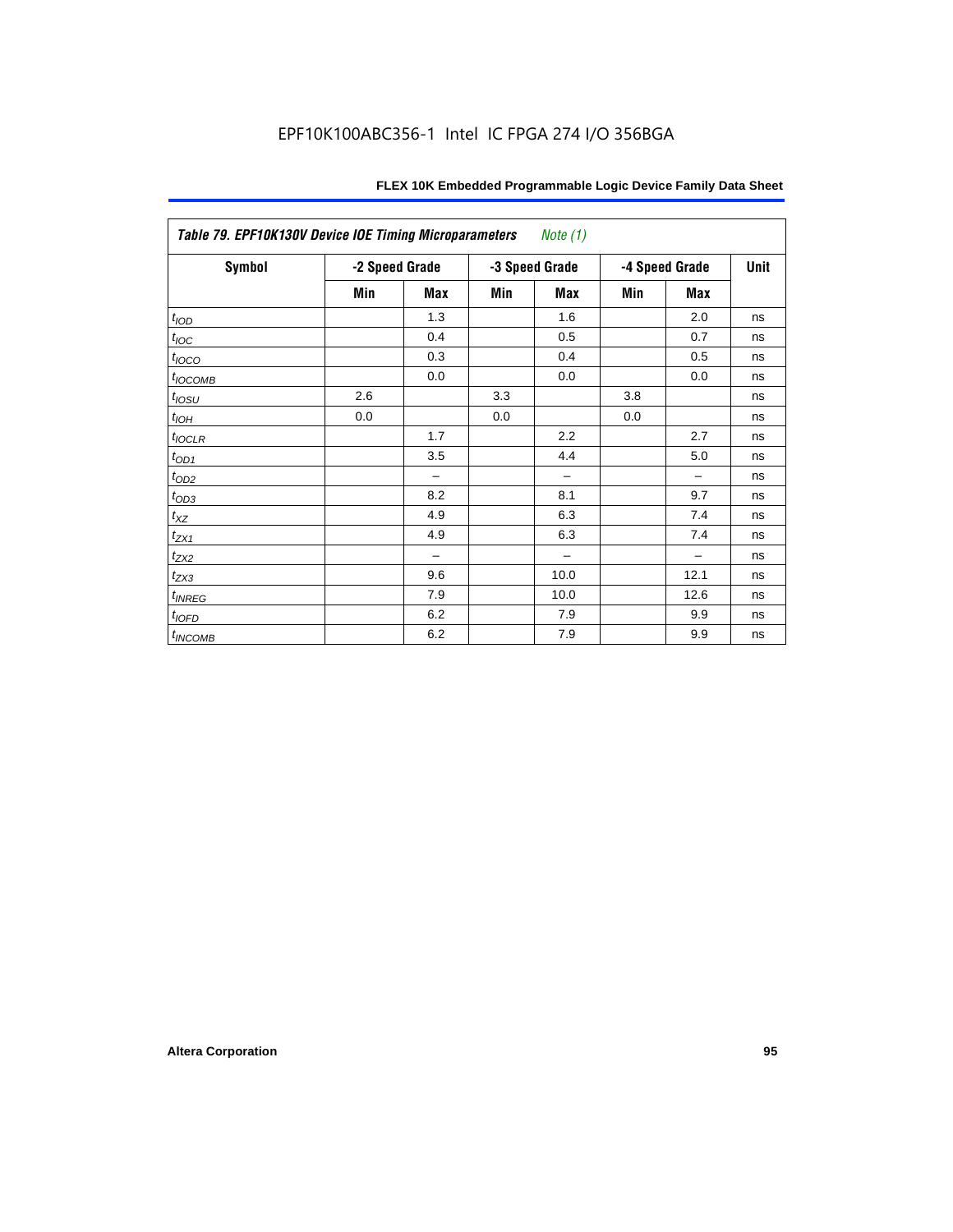# EPF10K100ABC356-1 Intel IC FPGA 274 I/O 356BGA

| FLEX 10K Embedded Programmable Logic Device Family Data Sheet |  |
|---------------------------------------------------------------|--|
|---------------------------------------------------------------|--|

|                        | Note $(1)$<br>Table 80. EPF10K130V Device EAB Internal Microparameters |                |                |     |                |     |             |  |  |
|------------------------|------------------------------------------------------------------------|----------------|----------------|-----|----------------|-----|-------------|--|--|
| Symbol                 |                                                                        | -2 Speed Grade | -3 Speed Grade |     | -4 Speed Grade |     | <b>Unit</b> |  |  |
|                        | Min                                                                    | <b>Max</b>     | Min            | Max | Min            | Max |             |  |  |
| t <sub>EABDATA1</sub>  |                                                                        | 1.9            |                | 2.4 |                | 2.4 | ns          |  |  |
| t <sub>EABDATA2</sub>  |                                                                        | 3.7            |                | 4.7 |                | 4.7 | ns          |  |  |
| $t_{EABWE1}$           |                                                                        | 1.9            |                | 2.4 |                | 2.4 | ns          |  |  |
| t <sub>EABWE2</sub>    |                                                                        | 3.7            |                | 4.7 |                | 4.7 | ns          |  |  |
| <sup>t</sup> EABCLK    |                                                                        | 0.7            |                | 0.9 |                | 0.9 | ns          |  |  |
| t <sub>EABCO</sub>     |                                                                        | 0.5            |                | 0.6 |                | 0.6 | ns          |  |  |
| <sup>t</sup> EABBYPASS |                                                                        | 0.6            |                | 0.8 |                | 0.8 | ns          |  |  |
| t <sub>EABSU</sub>     | 1.4                                                                    |                | 1.8            |     | 1.8            |     | ns          |  |  |
| t <sub>ЕАВН</sub>      | 0.0                                                                    |                | 0.0            |     | 0.0            |     | ns          |  |  |
| $t_{AA}$               |                                                                        | 5.6            |                | 7.1 |                | 7.1 | ns          |  |  |
| $t_{WP}$               | 3.7                                                                    |                | 4.7            |     | 4.7            |     | ns          |  |  |
| $t_{WDSU}$             | 4.6                                                                    |                | 5.9            |     | 5.9            |     | ns          |  |  |
| $t_{WDH}$              | 0.0                                                                    |                | 0.0            |     | 0.0            |     | ns          |  |  |
| $t_{WASU}$             | 3.9                                                                    |                | 5.0            |     | 5.0            |     | ns          |  |  |
| $t_{\sf WAH}$          | 0.0                                                                    |                | 0.0            |     | 0.0            |     | ns          |  |  |
| $t_{WO}$               |                                                                        | 5.6            |                | 7.1 |                | 7.1 | ns          |  |  |
| $t_{DD}$               |                                                                        | 5.6            |                | 7.1 |                | 7.1 | ns          |  |  |
| <b><i>EABOUT</i></b>   |                                                                        | 2.4            |                | 3.1 |                | 3.1 | ns          |  |  |
| $t_{EABCH}$            | 4.0                                                                    |                | 4.0            |     | 4.0            |     | ns          |  |  |
| $t_{EABCL}$            | 4.0                                                                    |                | 4.7            |     | 4.7            |     | ns          |  |  |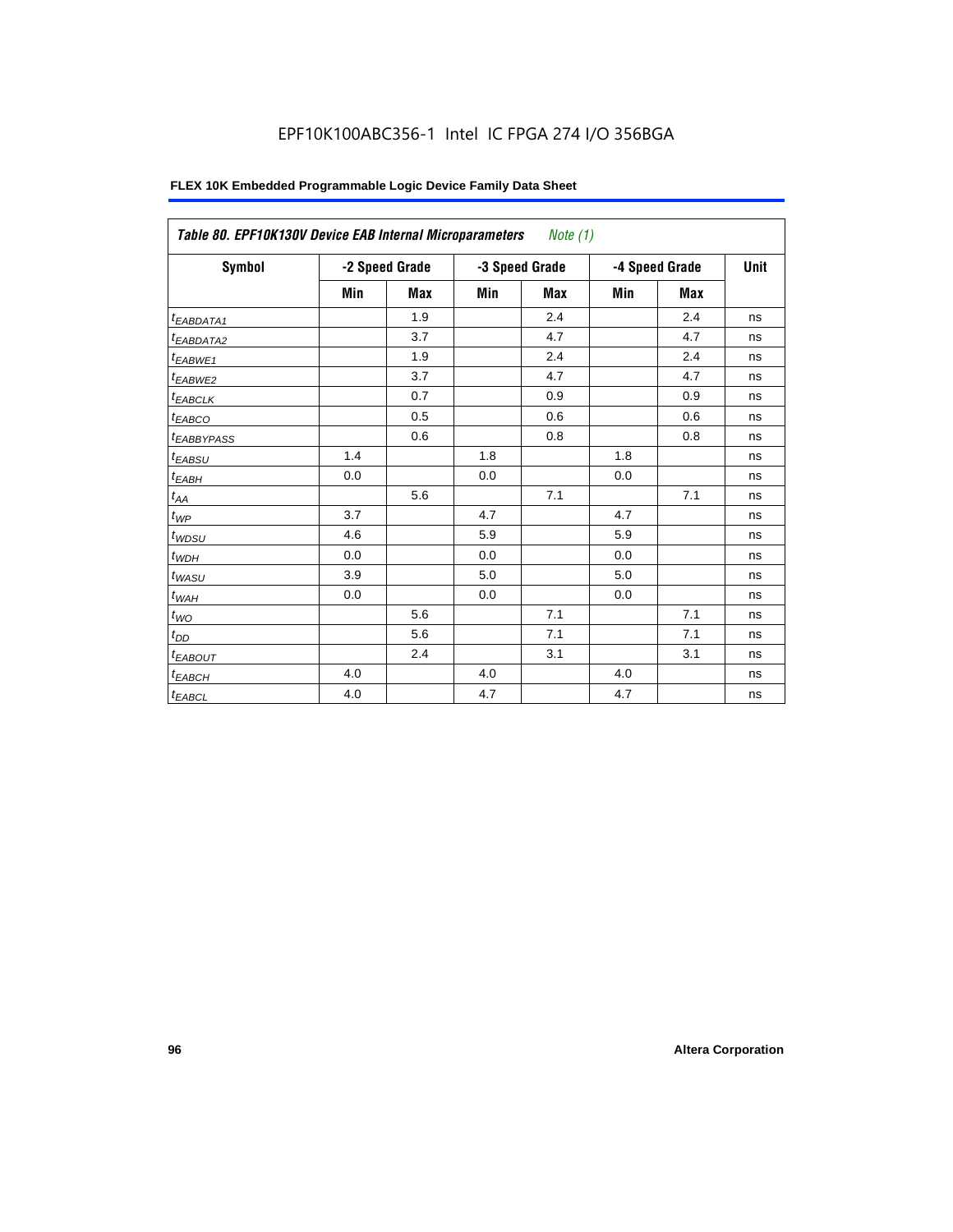|                        | Table 81. EPF10K130V Device EAB Internal Timing Macroparameters<br>Note $(1)$ |                |      |                |      |                |    |  |  |  |
|------------------------|-------------------------------------------------------------------------------|----------------|------|----------------|------|----------------|----|--|--|--|
| <b>Symbol</b>          |                                                                               | -2 Speed Grade |      | -3 Speed Grade |      | -4 Speed Grade |    |  |  |  |
|                        | Min                                                                           | Max            | Min  | Max            | Min  | Max            |    |  |  |  |
| t <sub>EABAA</sub>     |                                                                               | 11.2           |      | 14.2           |      | 14.2           | ns |  |  |  |
| <sup>t</sup> EABRCCOMB | 11.1                                                                          |                | 14.2 |                | 14.2 |                | ns |  |  |  |
| <b><i>EABRCREG</i></b> | 8.5                                                                           |                | 10.8 |                | 10.8 |                | ns |  |  |  |
| <sup>t</sup> EABWP     | 3.7                                                                           |                | 4.7  |                | 4.7  |                | ns |  |  |  |
| <sup>t</sup> EABWCCOMB | 7.6                                                                           |                | 9.7  |                | 9.7  |                | ns |  |  |  |
| <sup>t</sup> EABWCREG  | 14.0                                                                          |                | 17.8 |                | 17.8 |                | ns |  |  |  |
| <sup>t</sup> EABDD     |                                                                               | 11.1           |      | 14.2           |      | 14.2           | ns |  |  |  |
| <sup>t</sup> EABDATACO |                                                                               | 3.6            |      | 4.6            |      | 4.6            | ns |  |  |  |
| <sup>t</sup> EABDATASU | 4.4                                                                           |                | 5.6  |                | 5.6  |                | ns |  |  |  |
| <sup>t</sup> EABDATAH  | 0.0                                                                           |                | 0.0  |                | 0.0  |                | ns |  |  |  |
| <sup>t</sup> EABWESU   | 4.4                                                                           |                | 5.6  |                | 5.6  |                | ns |  |  |  |
| <sup>t</sup> EABWEH    | 0.0                                                                           |                | 0.0  |                | 0.0  |                | ns |  |  |  |
| <sup>t</sup> EABWDSU   | 4.6                                                                           |                | 5.9  |                | 5.9  |                | ns |  |  |  |
| <sup>t</sup> EABWDH    | 0.0                                                                           |                | 0.0  |                | 0.0  |                | ns |  |  |  |
| <sup>t</sup> EABWASU   | 3.9                                                                           |                | 5.0  |                | 5.0  |                | ns |  |  |  |
| <sup>t</sup> EABWAH    | 0.0                                                                           |                | 0.0  |                | 0.0  |                | ns |  |  |  |
| <sup>t</sup> EABWO     |                                                                               | 11.1           |      | 14.2           |      | 14.2           | ns |  |  |  |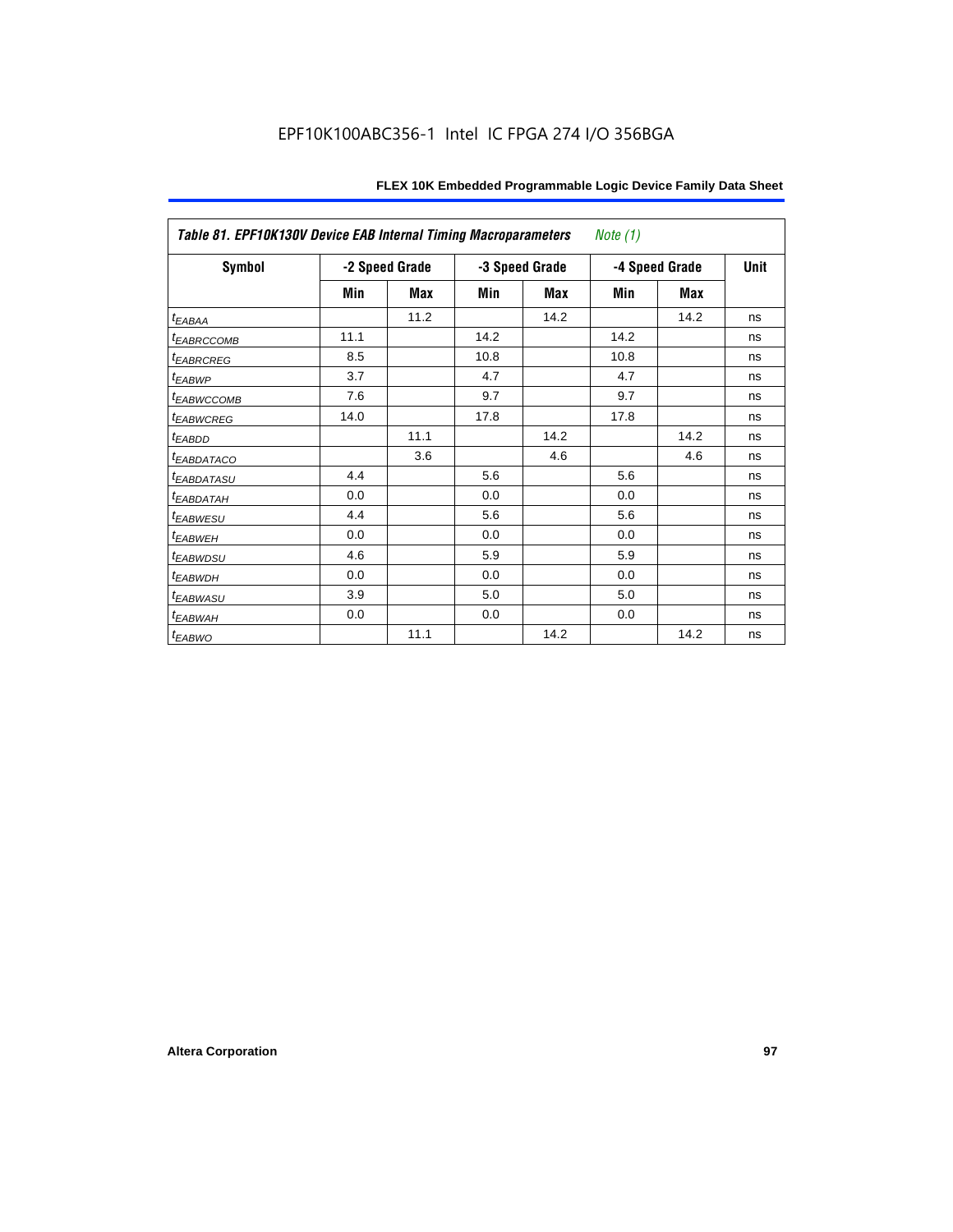| Symbol                  |     | -2 Speed Grade |     | -3 Speed Grade |     | -4 Speed Grade | <b>Unit</b> |  |
|-------------------------|-----|----------------|-----|----------------|-----|----------------|-------------|--|
|                         | Min | Max            | Min | Max            | Min | Max            |             |  |
| $t_{DINZIOE}$           |     | 8.0            |     | 9.0            |     | 9.5            | ns          |  |
| t <sub>DIN2LE</sub>     |     | 2.4            |     | 3.0            |     | 3.1            | ns          |  |
| <sup>t</sup> DIN2DATA   |     | 5.0            |     | 6.3            |     | 7.4            | ns          |  |
| <sup>t</sup> DCLK2IOE   |     | 3.6            |     | 4.6            |     | 5.1            | ns          |  |
| $t_{DCLK2LE}$           |     | 2.4            |     | 3.0            |     | 3.1            | ns          |  |
| <sup>t</sup> SAMELAB    |     | 0.4            |     | 0.6            |     | 0.8            | ns          |  |
| <sup>t</sup> SAMEROW    |     | 4.5            |     | 5.3            |     | 6.5            | ns          |  |
| <sup>t</sup> SAMECOLUMN |     | 9.0            |     | 9.5            |     | 9.7            | ns          |  |
| <sup>t</sup> DIFFROW    |     | 13.5           |     | 14.8           |     | 16.2           | ns          |  |
| <sup>t</sup> TWOROWS    |     | 18.0           |     | 20.1           |     | 22.7           | ns          |  |
| <sup>t</sup> LEPERIPH   |     | 8.1            |     | 8.6            |     | 9.5            | ns          |  |
| <sup>I</sup> LABCARRY   |     | 0.6            |     | 0.8            |     | 1.0            | ns          |  |
| <sup>t</sup> LABCASC    |     | 0.8            |     | 1.0            |     | 1.2            | ns          |  |

| Table 83. EPF10K130V Device External Timing Parameters | Note (1) |
|--------------------------------------------------------|----------|
|--------------------------------------------------------|----------|

| Symbol                 | -2 Speed Grade |      | -3 Speed Grade |      | -4 Speed Grade |      | Unit |
|------------------------|----------------|------|----------------|------|----------------|------|------|
|                        | Min            | Max  | Min            | Max  | Min            | Max  |      |
| t <sub>DRR</sub>       |                | 15.0 |                | 19.1 |                | 24.2 | ns   |
| $t_{INSU}$ (2), (3)    | 6.9            |      | 8.6            |      | 11.0           |      | ns   |
| $t_{INH}$ (3)          | 0.0            |      | 0.0            |      | 0.0            |      | ns   |
| $t_{\text{OUTCO}}$ (3) | 2.0            | 7.8  | 2.0            | 9.9  | 2.0            | 11.3 | ns   |

| <b>Table 84. EPF10K130V Device External Bidirectional Timing Parameters</b> | Note (1) |  |
|-----------------------------------------------------------------------------|----------|--|
|-----------------------------------------------------------------------------|----------|--|

| Symbol                    | -2 Speed Grade |      |     | -3 Speed Grade |      | -4 Speed Grade |    |
|---------------------------|----------------|------|-----|----------------|------|----------------|----|
|                           | Min            | Max  | Min | <b>Max</b>     | Min  | <b>Max</b>     |    |
| <sup>t</sup> INSUBIDIR    | 6.7            |      | 8.5 |                | 10.8 |                | ns |
| <sup>t</sup> INHBIDIR     | 0.0            |      | 0.0 |                | 0.0  |                | ns |
| <sup>I t</sup> outcobidir | 2.0            | 6.9  | 2.0 | 8.8            | 2.0  | 10.2           | ns |
| <sup>t</sup> xzbidir      |                | 12.9 |     | 16.4           |      | 19.3           | ns |
| tzxbidir                  |                | 12.9 |     | 16.4           |      | 19.3           | ns |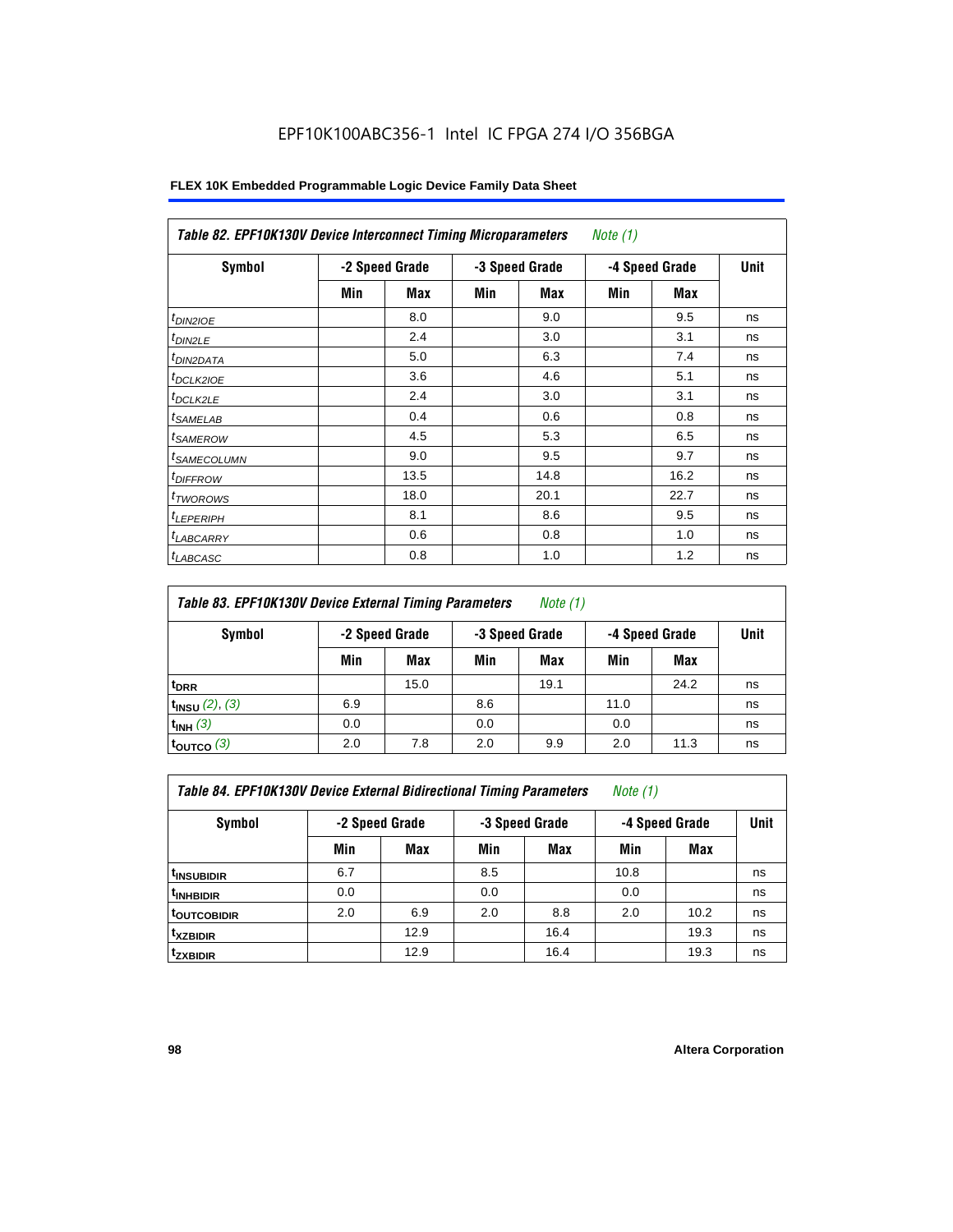# *Notes to tables:*<br>(1) All timing p

- All timing parameters are described in Tables 32 through 38 in this data sheet.
- (2) Using an LE to register the signal may provide a lower setup time.
- (3) This parameter is specified by characterization.

### Tables 85 through 91 show EPF10K10A device internal and external timing parameters.

|                     | Table 85. EPF10K10A Device LE Timing Microparameters Note (1) |                |     |                |     |                |    |  |  |  |
|---------------------|---------------------------------------------------------------|----------------|-----|----------------|-----|----------------|----|--|--|--|
| <b>Symbol</b>       |                                                               | -1 Speed Grade |     | -2 Speed Grade |     | -3 Speed Grade |    |  |  |  |
|                     | Min                                                           | Max            | Min | Max            | Min | Max            |    |  |  |  |
| $t_{LUT}$           |                                                               | 0.9            |     | 1.2            |     | 1.6            | ns |  |  |  |
| $t_{CLUT}$          |                                                               | 1.2            |     | 1.4            |     | 1.9            | ns |  |  |  |
| $t_{RLUT}$          |                                                               | 1.9            |     | 2.3            |     | 3.0            | ns |  |  |  |
| t <sub>PACKED</sub> |                                                               | 0.6            |     | 0.7            |     | 0.9            | ns |  |  |  |
| $t_{EN}$            |                                                               | 0.5            |     | 0.6            |     | 0.8            | ns |  |  |  |
| $t_{CICO}$          |                                                               | 02             |     | 0.3            |     | 0.4            | ns |  |  |  |
| $t_{CGEN}$          |                                                               | 0.7            |     | 0.9            |     | 1.1            | ns |  |  |  |
| $t_{GENR}$          |                                                               | 0.7            |     | 0.9            |     | 1.1            | ns |  |  |  |
| $t_{CASC}$          |                                                               | 1.0            |     | 1.2            |     | 1.7            | ns |  |  |  |
| $t_{\rm C}$         |                                                               | 1.2            |     | 1.4            |     | 1.9            | ns |  |  |  |
| $t_{CO}$            |                                                               | 0.5            |     | 0.6            |     | 0.8            | ns |  |  |  |
| $t_{\text{COMB}}$   |                                                               | 0.5            |     | 0.6            |     | 0.8            | ns |  |  |  |
| $t_{\text{SU}}$     | 1.1                                                           |                | 1.3 |                | 1.7 |                | ns |  |  |  |
| $t_{\!H}$           | 0.6                                                           |                | 0.7 |                | 0.9 |                | ns |  |  |  |
| $t_{PRE}$           |                                                               | 0.5            |     | 0.6            |     | 0.9            | ns |  |  |  |
| $t_{CLR}$           |                                                               | 0.5            |     | 0.6            |     | 0.9            | ns |  |  |  |
| $t_{\mathit{CH}}$   | 3.0                                                           |                | 3.5 |                | 4.0 |                | ns |  |  |  |
| $t_{CL}$            | 3.0                                                           |                | 3.5 |                | 4.0 |                | ns |  |  |  |

| <b>Table 86. EPF10K10A Device IOE Timing Microparameters</b> | Note (1) (Part 1 of 2) |
|--------------------------------------------------------------|------------------------|
|--------------------------------------------------------------|------------------------|

| Symbol            |     |     | -2 Speed Grade<br>-1 Speed Grade |     | -3 Speed Grade |            |    |
|-------------------|-----|-----|----------------------------------|-----|----------------|------------|----|
|                   | Min | Max | Min                              | Max | Min            | <b>Max</b> |    |
|                   |     | 1.3 |                                  | 1.5 |                | 2.0        | ns |
| $t_{\text{IOC}}$  |     | 0.2 |                                  | 0.3 |                | 0.3        | ns |
| $t_{IOCO}$        |     | 0.2 |                                  | 0.3 |                | 0.4        | ns |
| $t_{IOCOMB}$      |     | 0.6 |                                  | 0.7 |                | 0.9        | ns |
| t <sub>IOSU</sub> | 0.8 |     | 1.0                              |     | 1.3            |            | ns |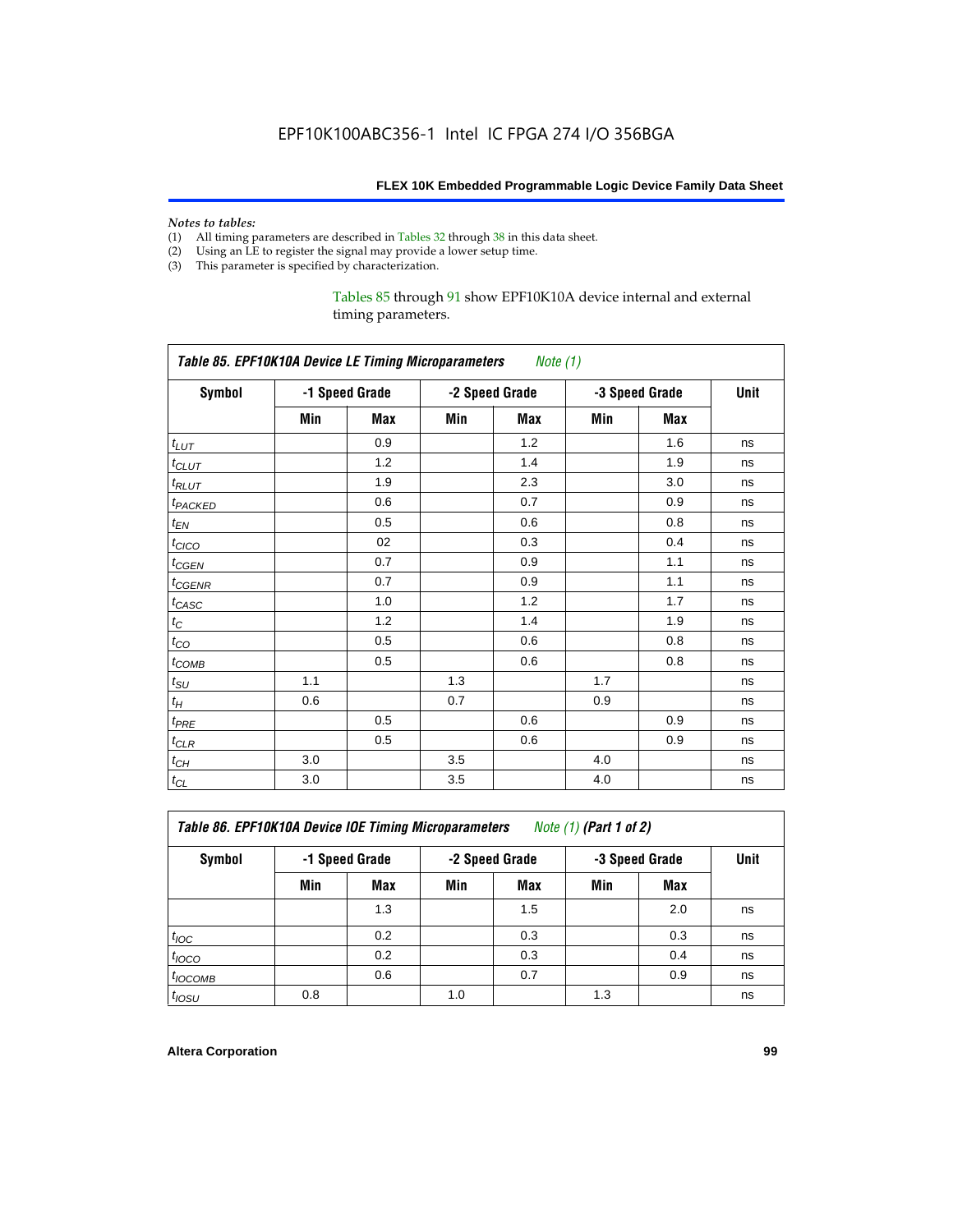# EPF10K100ABC356-1 Intel IC FPGA 274 I/O 356BGA

| Symbol             |     | -1 Speed Grade |     | -2 Speed Grade |     | -3 Speed Grade | <b>Unit</b> |
|--------------------|-----|----------------|-----|----------------|-----|----------------|-------------|
|                    | Min | Max            | Min | Max            | Min | Max            |             |
| $t_{IOH}$          | 0.8 |                | 1.0 |                | 1.3 |                | ns          |
| $t_{IOCLR}$        |     | 1.2            |     | 1.4            |     | 1.9            | ns          |
| $t_{OD1}$          |     | 1.2            |     | 1.4            |     | 1.9            | ns          |
| $t_{OD2}$          |     | 2.9            |     | 3.5            |     | 4.7            | ns          |
| $t_{OD3}$          |     | 6.6            |     | 7.8            |     | 10.5           | ns          |
| $t_{XZ}$           |     | 1.2            |     | 1.4            |     | 1.9            | ns          |
| $t_{ZX1}$          |     | 1.2            |     | 1.4            |     | 1.9            | ns          |
| $t_{ZX2}$          |     | 2.9            |     | 3.5            |     | 4.7            | ns          |
| $t_{ZX3}$          |     | 6.6            |     | 7.8            |     | 10.5           | ns          |
| <sup>t</sup> INREG |     | 5.2            |     | 6.3            |     | 8.4            | ns          |
| $t_{IOFD}$         |     | 3.1            |     | 3.8            |     | 5.0            | ns          |
| $t_{INCOMB}$       |     | 3.1            |     | 3.8            |     | 5.0            | ns          |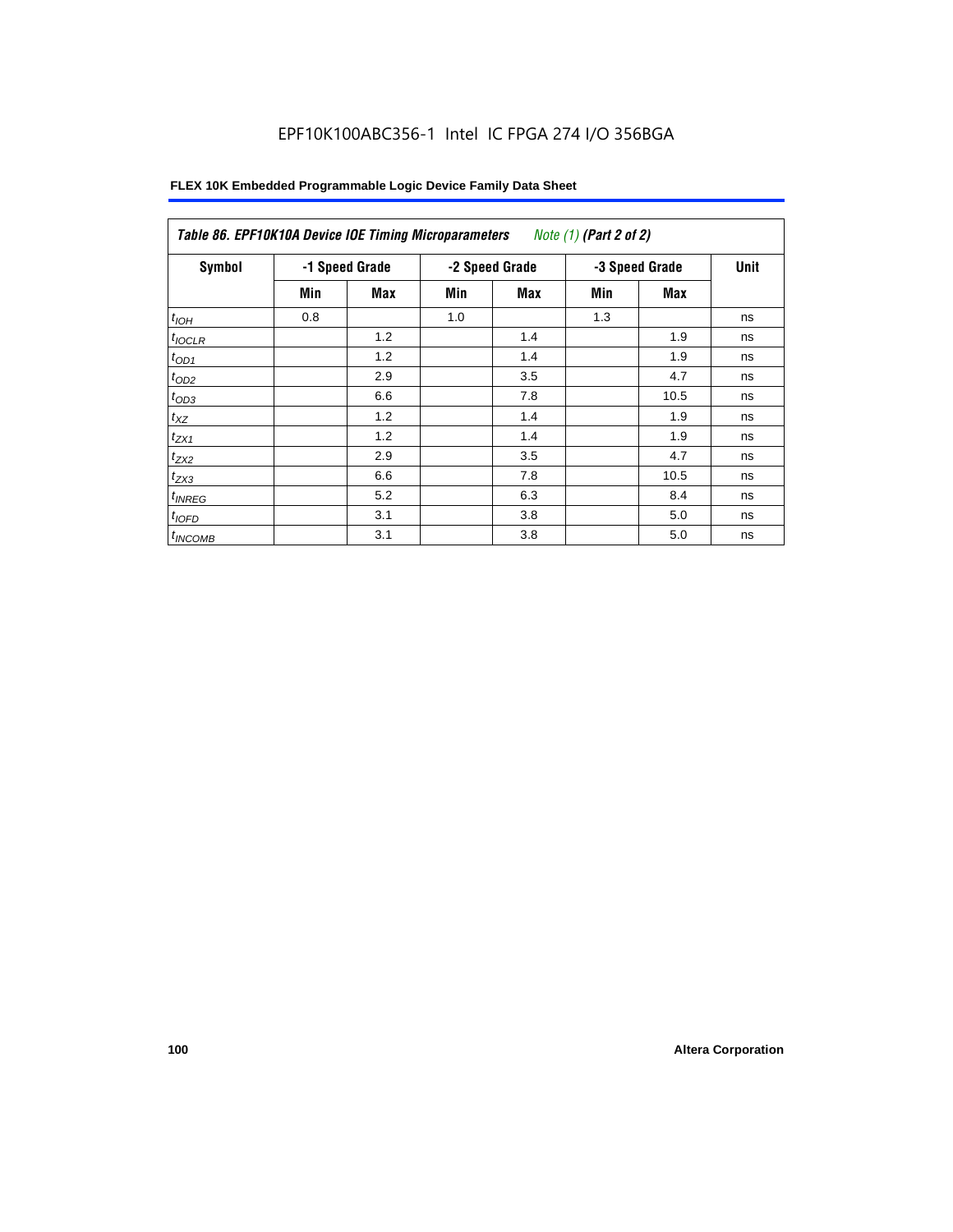|                         | Table 87. EPF10K10A Device EAB Internal Microparameters<br>Note (1) |            |                |            |                |            |      |  |  |
|-------------------------|---------------------------------------------------------------------|------------|----------------|------------|----------------|------------|------|--|--|
| <b>Symbol</b>           | -1 Speed Grade                                                      |            | -2 Speed Grade |            | -3 Speed Grade |            | Unit |  |  |
|                         | Min                                                                 | <b>Max</b> | Min            | <b>Max</b> | Min            | <b>Max</b> |      |  |  |
| t <sub>EABDATA1</sub>   |                                                                     | 3.3        |                | 3.9        |                | 5.2        | ns   |  |  |
| t <sub>EABDATA2</sub>   |                                                                     | 1.0        |                | 1.3        |                | 1.7        | ns   |  |  |
| $t_{EABWE1}$            |                                                                     | 2.6        |                | 3.1        |                | 4.1        | ns   |  |  |
| $t_{EABWE2}$            |                                                                     | 2.7        |                | 3.2        |                | 4.3        | ns   |  |  |
| $t_{EABCLK}$            |                                                                     | 0.0        |                | 0.0        |                | 0.0        | ns   |  |  |
| $t_{EABCO}$             |                                                                     | 1.2        |                | 1.4        |                | 1.8        | ns   |  |  |
| <b><i>EABBYPASS</i></b> |                                                                     | 0.1        |                | 0.2        |                | 0.2        | ns   |  |  |
| $t_{EABSU}$             | 1.4                                                                 |            | 1.7            |            | 2.2            |            | ns   |  |  |
| $t_{EABH}$              | 0.1                                                                 |            | 0.1            |            | 0.1            |            | ns   |  |  |
| $t_{AA}$                |                                                                     | 4.5        |                | 5.4        |                | 7.3        | ns   |  |  |
| $t_{\mathit{WP}}$       | 2.0                                                                 |            | 2.4            |            | 3.2            |            | ns   |  |  |
| $t_{W\!D\!S\!U}$        | 0.7                                                                 |            | 0.8            |            | 1.1            |            | ns   |  |  |
| $t_{WDH}$               | 0.5                                                                 |            | 0.6            |            | 0.7            |            | ns   |  |  |
| t <sub>WASU</sub>       | 0.6                                                                 |            | 0.7            |            | 0.9            |            | ns   |  |  |
| $t_{WAH}$               | 0.9                                                                 |            | 1.1            |            | 1.5            |            | ns   |  |  |
| $t_{WO}$                |                                                                     | 3.3        |                | 3.9        |                | 5.2        | ns   |  |  |
| $t_{DD}$                |                                                                     | 3.3        |                | 3.9        |                | 5.2        | ns   |  |  |
| $t_{EABOUT}$            |                                                                     | 0.1        |                | 0.1        |                | 0.2        | ns   |  |  |
| $t_{EABCH}$             | 3.0                                                                 |            | 3.5            |            | 4.0            |            | ns   |  |  |
| $t_{EABCL}$             | 3.03                                                                |            | 3.5            |            | 4.0            |            | ns   |  |  |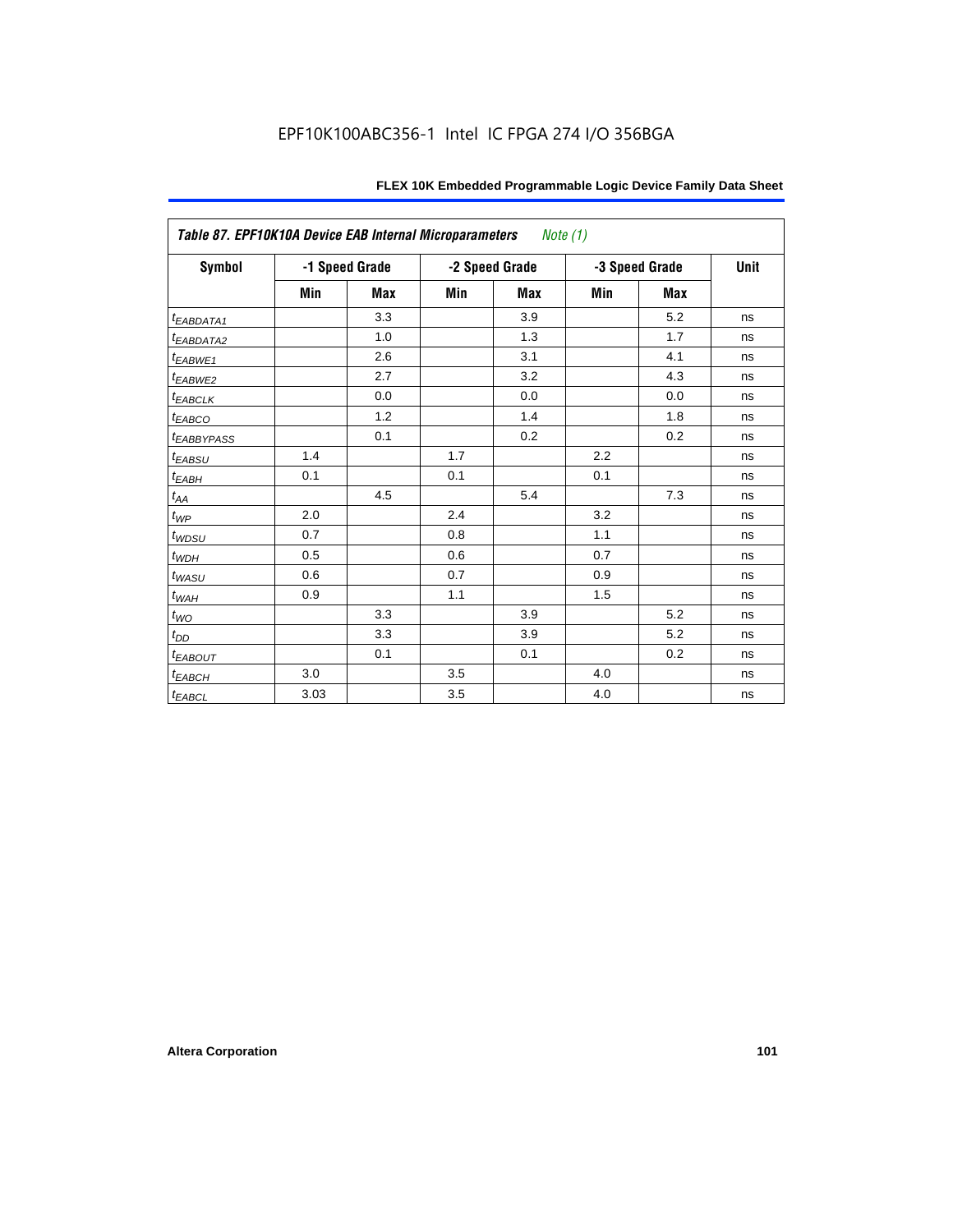| Table 88. EPF10K10A Device EAB Internal Timing Macroparameters<br>Note $(1)$ |     |                |                |     |                |      |             |  |  |  |
|------------------------------------------------------------------------------|-----|----------------|----------------|-----|----------------|------|-------------|--|--|--|
| Symbol                                                                       |     | -1 Speed Grade | -2 Speed Grade |     | -3 Speed Grade |      | <b>Unit</b> |  |  |  |
|                                                                              | Min | Max            | Min            | Max | Min            | Max  |             |  |  |  |
| $t_{EABA}$                                                                   |     | 8.1            |                | 9.8 |                | 13.1 | ns          |  |  |  |
| <sup>t</sup> EABRCCOMB                                                       | 8.1 |                | 9.8            |     | 13.1           |      | ns          |  |  |  |
| <sup>t</sup> EABRCREG                                                        | 5.8 |                | 6.9            |     | 9.3            |      | ns          |  |  |  |
| <sup>t</sup> EABWP                                                           | 2.0 |                | 2.4            |     | 3.2            |      | ns          |  |  |  |
| <sup>t</sup> EABWCCOMB                                                       | 3.5 |                | 4.2            |     | 5.6            |      | ns          |  |  |  |
| <sup>t</sup> EABWCREG                                                        | 9.4 |                | 11.2           |     | 14.8           |      | ns          |  |  |  |
| <sup>t</sup> EABDD                                                           |     | 6.9            |                | 8.3 |                | 11.0 | ns          |  |  |  |
| <sup>t</sup> EABDATACO                                                       |     | 1.3            |                | 1.5 |                | 2.0  | ns          |  |  |  |
| <sup>t</sup> EABDATASU                                                       | 2.4 |                | 3.0            |     | 3.9            |      | ns          |  |  |  |
| <sup>I</sup> EABDATAH                                                        | 0.0 |                | 0.0            |     | 0.0            |      | ns          |  |  |  |
| <sup>t</sup> EABWESU                                                         | 4.1 |                | 4.9            |     | 6.5            |      | ns          |  |  |  |
| <sup>t</sup> EABWEH                                                          | 0.0 |                | 0.0            |     | 0.0            |      | ns          |  |  |  |
| <sup>t</sup> EABWDSU                                                         | 1.4 |                | 1.6            |     | 2.2            |      | ns          |  |  |  |
| <sup>t</sup> EABWDH                                                          | 0.0 |                | 0.0            |     | 0.0            |      | ns          |  |  |  |
| <sup>t</sup> EABWASU                                                         | 2.5 |                | 3.0            |     | 4.1            |      | ns          |  |  |  |
| <sup>t</sup> EABWAH                                                          | 0.0 |                | 0.0            |     | 0.0            |      | ns          |  |  |  |
| <sup>t</sup> EABWO                                                           |     | 6.2            |                | 7.5 |                | 9.9  | ns          |  |  |  |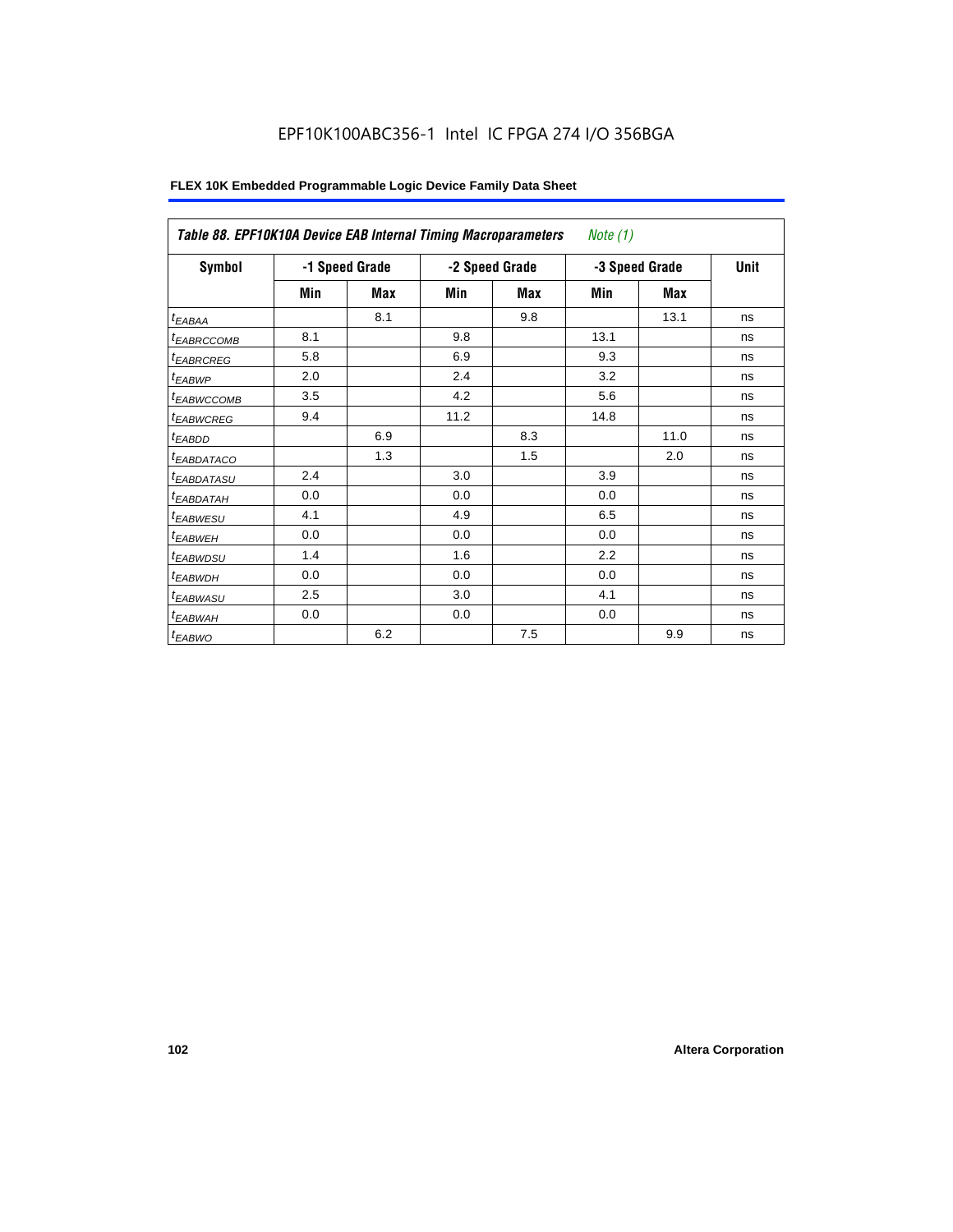| Table 89. EPF10K10A Device Interconnect Timing Microparameters<br>Note $(1)$ |     |                |                |            |                |            |      |  |  |  |  |
|------------------------------------------------------------------------------|-----|----------------|----------------|------------|----------------|------------|------|--|--|--|--|
| <b>Symbol</b>                                                                |     | -1 Speed Grade | -2 Speed Grade |            | -3 Speed Grade |            | Unit |  |  |  |  |
|                                                                              | Min | Max            | Min            | <b>Max</b> | Min            | <b>Max</b> |      |  |  |  |  |
| $t_{DINZIOE}$                                                                |     | 4.2            |                | 5.0        |                | 6.5        | ns   |  |  |  |  |
| t <sub>DIN2LE</sub>                                                          |     | 2.2            |                | 2.6        |                | 3.4        | ns   |  |  |  |  |
| <sup>t</sup> DIN2DATA                                                        |     | 4.3            |                | 5.2        |                | 7.1        | ns   |  |  |  |  |
| t <sub>DCLK210E</sub>                                                        |     | 4.2            |                | 4.9        |                | 6.6        | ns   |  |  |  |  |
| t <sub>DCLK2LE</sub>                                                         |     | 2.2            |                | 2.6        |                | 3.4        | ns   |  |  |  |  |
| <i>t</i> SAMELAB                                                             |     | 0.1            |                | 0.1        |                | 0.2        | ns   |  |  |  |  |
| <i>t</i> SAMEROW                                                             |     | 2.2            |                | 2.4        |                | 2.9        | ns   |  |  |  |  |
| <sup>t</sup> SAMECOLUMN                                                      |     | 0.8            |                | 1.0        |                | 1.4        | ns   |  |  |  |  |
| <i>t<sub>DIFFROW</sub></i>                                                   |     | 3.0            |                | 3.4        |                | 4.3        | ns   |  |  |  |  |
| t <sub>TWOROWS</sub>                                                         |     | 5.2            |                | 5.8        |                | 7.2        | ns   |  |  |  |  |
| <sup>t</sup> LEPERIPH                                                        |     | 1.8            |                | 2.2        |                | 2.8        | ns   |  |  |  |  |
| <sup>t</sup> LABCARRY                                                        |     | 0.5            |                | 0.5        |                | 0.7        | ns   |  |  |  |  |
| <sup>t</sup> LABCASC                                                         |     | 0.9            |                | 1.0        |                | 1.5        | ns   |  |  |  |  |

| Table 90. EPF10K10A External Reference Timing Parameters | Note (1) |
|----------------------------------------------------------|----------|
|----------------------------------------------------------|----------|

| Symbol                 | -1 Speed Grade |      | -2 Speed Grade |      | -3 Speed Grade | Unit |    |
|------------------------|----------------|------|----------------|------|----------------|------|----|
|                        | Min            | Max  | Min            | Max  | Min            | Max  |    |
| t <sub>DRR</sub>       |                | 10.0 |                | 12.0 |                | 16.0 | ns |
| $t_{INSU} (2), (3)$    | 1.6            |      | 2.1            |      | 2.8            |      | ns |
| $t_{INH}$ (3)          | 0.0            |      | 0.0            |      | 0.0            |      | ns |
| $t_{\text{OUTCO}}$ (3) | 2.0            | 5.8  | 2.0            | 6.9  | 2.0            | 9.2  | ns |

*Table 91. EPF10K10A Device External Bidirectional Timing Parameters Note (1)*

| Symbol                  | -2 Speed Grade |     |     | -3 Speed Grade | -4 Speed Grade | Unit       |    |
|-------------------------|----------------|-----|-----|----------------|----------------|------------|----|
|                         | Min            | Max | Min | <b>Max</b>     | Min            | <b>Max</b> |    |
| <sup>t</sup> insubidir  | 2.4            |     | 3.3 |                | 4.5            |            | ns |
| <sup>T</sup> INHBIDIR   | 0.0            |     | 0.0 |                | 0.0            |            | ns |
| <sup>t</sup> OUTCOBIDIR | 2.0            | 5.8 | 2.0 | 6.9            | 2.0            | 9.2        | ns |
| <sup>t</sup> xzbidir    |                | 6.3 |     | 7.5            |                | 9.9        | ns |
| <sup>t</sup> zxbidir    |                | 6.3 |     | 7.5            |                | 9.9        | ns |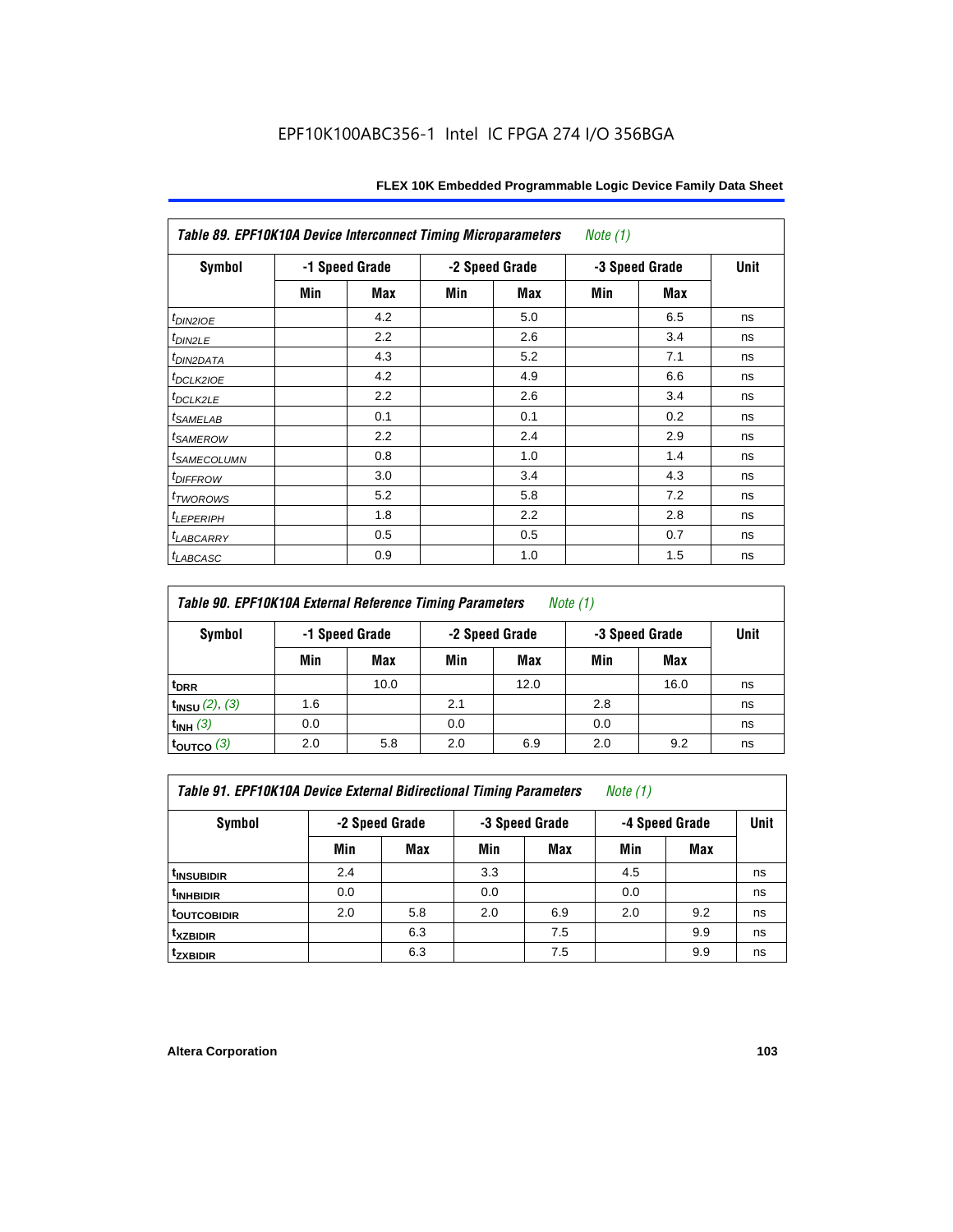#### *Notes to tables:*

- (1) All timing parameters are described in Tables 32 through 38 in this data sheet.
- (2) Using an LE to register the signal may provide a lower setup time.
- (3) This parameter is specified by characterization.

Tables 92 through 98 show EPF10K30A device internal and external timing parameters.

| Table 92. EPF10K30A Device LE Timing Microparameters Note (1) |                |     |                |     |                |      |    |  |  |  |
|---------------------------------------------------------------|----------------|-----|----------------|-----|----------------|------|----|--|--|--|
| <b>Symbol</b>                                                 | -1 Speed Grade |     | -2 Speed Grade |     | -3 Speed Grade | Unit |    |  |  |  |
|                                                               | Min            | Max | Min            | Max | Min            | Max  |    |  |  |  |
| $t_{LUT}$                                                     |                | 0.8 |                | 1.1 |                | 1.5  | ns |  |  |  |
| $t_{CLUT}$                                                    |                | 0.6 |                | 0.7 |                | 1.0  | ns |  |  |  |
| $t_{RLUT}$                                                    |                | 1.2 |                | 1.5 |                | 2.0  | ns |  |  |  |
| <b><i>t<sub>PACKED</sub></i></b>                              |                | 0.6 |                | 0.6 |                | 1.0  | ns |  |  |  |
| $t_{EN}$                                                      |                | 1.3 |                | 1.5 |                | 2.0  | ns |  |  |  |
| $t_{CICO}$                                                    |                | 0.2 |                | 0.3 |                | 0.4  | ns |  |  |  |
| $t_{\text{GEN}}$                                              |                | 0.8 |                | 1.0 |                | 1.3  | ns |  |  |  |
| t <sub>CGENR</sub>                                            |                | 0.6 |                | 0.8 |                | 1.0  | ns |  |  |  |
| $t_{CASC}$                                                    |                | 0.9 |                | 1.1 |                | 1.4  | ns |  |  |  |
| $t_C$                                                         |                | 1.1 |                | 1.3 |                | 1.7  | ns |  |  |  |
| $t_{CO}$                                                      |                | 0.4 |                | 0.6 |                | 0.7  | ns |  |  |  |
| $t_{\text{COMB}}$                                             |                | 0.6 |                | 0.7 |                | 0.9  | ns |  |  |  |
| $t_{\rm SU}$                                                  | 0.9            |     | 0.9            |     | 1.4            |      | ns |  |  |  |
| $t_H$                                                         | 1.1            |     | 1.3            |     | 1.7            |      | ns |  |  |  |
| $t_{PRE}$                                                     |                | 0.5 |                | 0.6 |                | 0.8  | ns |  |  |  |
| $t_{CLR}$                                                     |                | 0.5 |                | 0.6 |                | 0.8  | ns |  |  |  |
| $t_{CH}$                                                      | 3.0            |     | 3.5            |     | 4.0            |      | ns |  |  |  |
| $t_{CL}$                                                      | 3.0            |     | 3.5            |     | 4.0            |      | ns |  |  |  |

*Table 93. EPF10K30A Device IOE Timing Microparameters Note (1) (Part 1 of 2)*

| Symbol            | -1 Speed Grade |     | -2 Speed Grade |            | -3 Speed Grade |            | <b>Unit</b> |  |  |  |  |  |
|-------------------|----------------|-----|----------------|------------|----------------|------------|-------------|--|--|--|--|--|
|                   | Min            | Max | Min            | <b>Max</b> | Min            | <b>Max</b> |             |  |  |  |  |  |
| t <sub>IOD</sub>  |                | 2.2 |                | 2.6        |                | 3.4        | ns          |  |  |  |  |  |
| $t_{\text{IOC}}$  |                | 0.3 |                | 0.3        |                | 0.5        | ns          |  |  |  |  |  |
| $t_{IOCO}$        |                | 0.2 |                | 0.2        |                | 0.3        | ns          |  |  |  |  |  |
| $t_{IOCOMB}$      |                | 0.5 |                | 0.6        |                | 0.8        | ns          |  |  |  |  |  |
| t <sub>IOSU</sub> | 1.4            |     | 1.7            |            | 2.2            |            | ns          |  |  |  |  |  |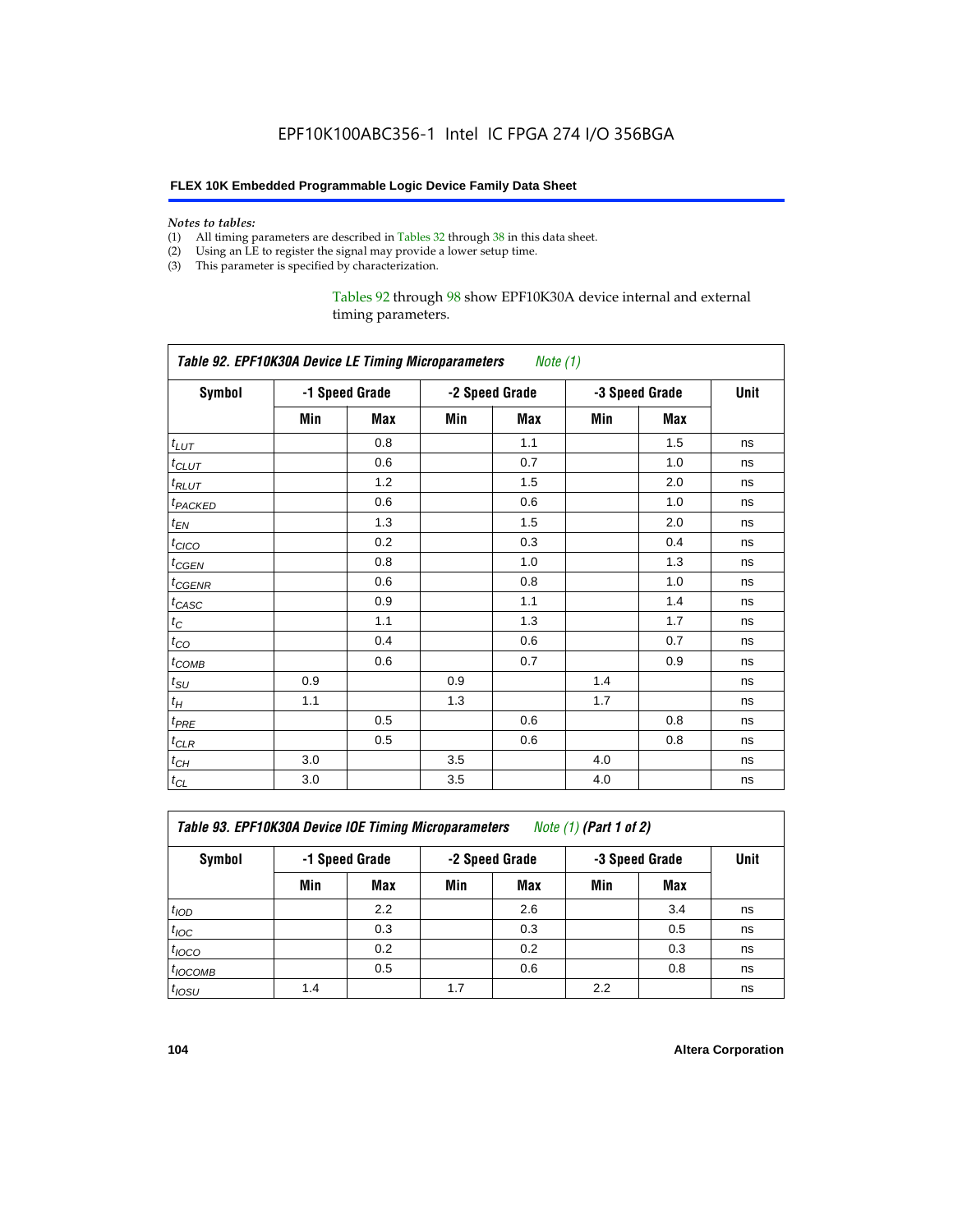| Table 93. EPF10K30A Device IOE Timing Microparameters<br>Note (1) (Part 2 of 2) |     |                |     |                |     |                |    |  |  |  |  |
|---------------------------------------------------------------------------------|-----|----------------|-----|----------------|-----|----------------|----|--|--|--|--|
| Symbol                                                                          |     | -1 Speed Grade |     | -2 Speed Grade |     | -3 Speed Grade |    |  |  |  |  |
|                                                                                 | Min | Max            | Min | Max            | Min | Max            |    |  |  |  |  |
| $t_{IOH}$                                                                       | 0.9 |                | 1.1 |                | 1.4 |                | ns |  |  |  |  |
| $t_{IOCLR}$                                                                     |     | 0.7            |     | 0.8            |     | 1.0            | ns |  |  |  |  |
| $t_{OD1}$                                                                       |     | 1.9            |     | 2.2            |     | 2.9            | ns |  |  |  |  |
| $t_{OD2}$                                                                       |     | 4.8            |     | 5.6            |     | 7.3            | ns |  |  |  |  |
| $t_{\rm OD3}$                                                                   |     | 7.0            |     | 8.2            |     | 10.8           | ns |  |  |  |  |
| $t_{XZ}$                                                                        |     | 2.2            |     | 2.6            |     | 3.4            | ns |  |  |  |  |
| $t_{ZX1}$                                                                       |     | 2.2            |     | 2.6            |     | 3.4            | ns |  |  |  |  |
| $t_{ZX2}$                                                                       |     | 5.1            |     | 6.0            |     | 7.8            | ns |  |  |  |  |
| $t_{ZX3}$                                                                       |     | 7.3            |     | 8.6            |     | 11.3           | ns |  |  |  |  |
| $t_{INREG}$                                                                     |     | 4.4            |     | 5.2            |     | 6.8            | ns |  |  |  |  |
| t <sub>IOFD</sub>                                                               |     | 3.8            |     | 4.5            |     | 5.9            | ns |  |  |  |  |
| $t_{INCOMB}$                                                                    |     | 3.8            |     | 4.5            |     | 5.9            | ns |  |  |  |  |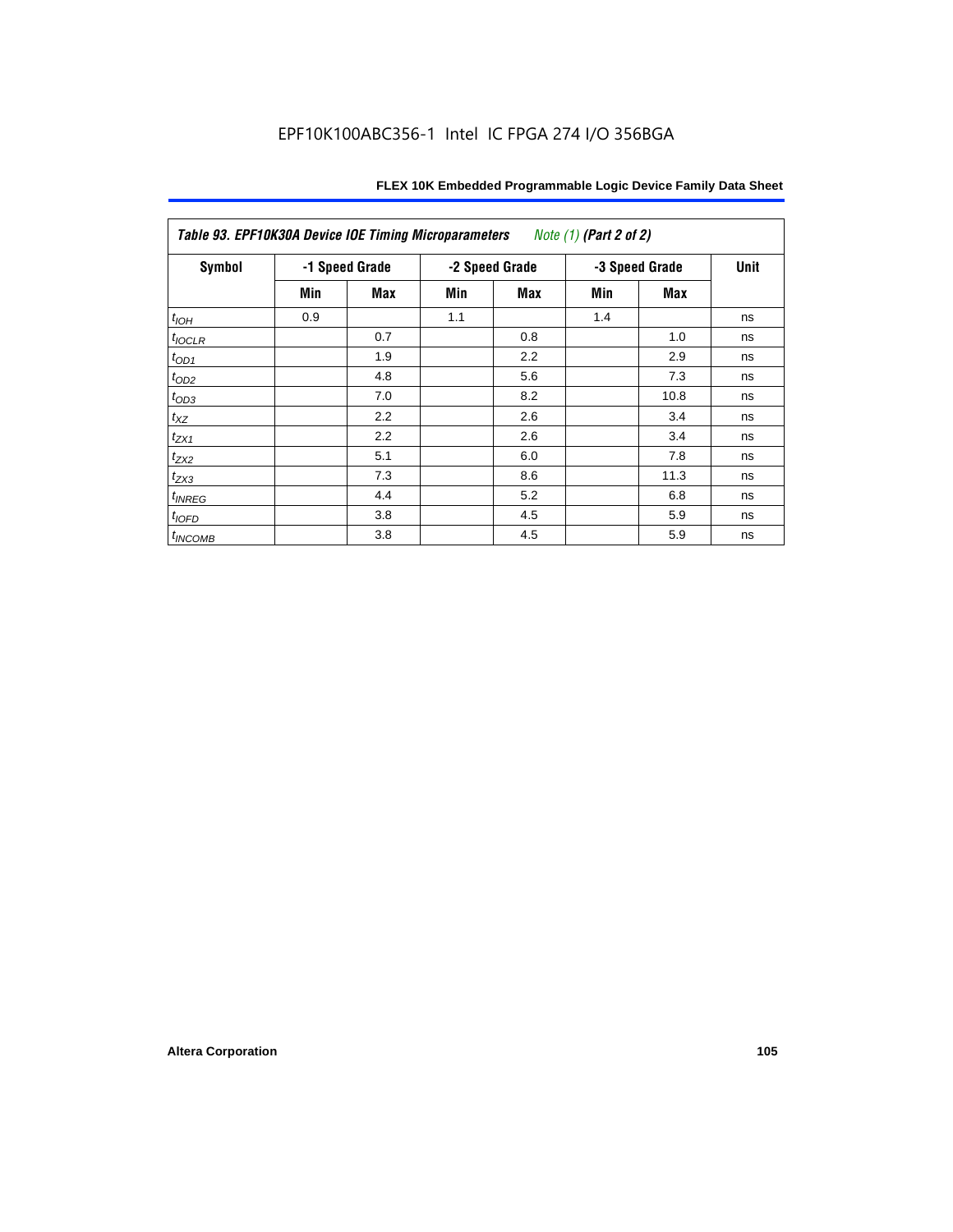# EPF10K100ABC356-1 Intel IC FPGA 274 I/O 356BGA

| Symbol                 |         | -1 Speed Grade |     | -2 Speed Grade |     | -3 Speed Grade | <b>Unit</b> |
|------------------------|---------|----------------|-----|----------------|-----|----------------|-------------|
|                        | Min     | <b>Max</b>     | Min | Max            | Min | <b>Max</b>     |             |
| <sup>t</sup> EABDATA1  |         | 5.5            |     | 6.5            |     | 8.5            | ns          |
| <sup>t</sup> EABDATA2  |         | 1.1            |     | 1.3            |     | 1.8            | ns          |
| <sup>t</sup> EABWE1    |         | 2.4            |     | 2.8            |     | 3.7            | ns          |
| <sup>t</sup> EABWE2    |         | 2.1            |     | 2.5            |     | 3.2            | ns          |
| <sup>t</sup> EABCLK    |         | 0.0            |     | 0.0            |     | 0.2            | ns          |
| <sup>t</sup> EABCO     |         | 1.7            |     | 2.0            |     | 2.6            | ns          |
| <sup>t</sup> EABBYPASS |         | 0.0            |     | 0.0            |     | 0.3            | ns          |
| t <sub>EABSU</sub>     | 1.2     |                | 1.4 |                | 1.9 |                | ns          |
| <sup>t</sup> ЕАВН      | 0.1     |                | 0.1 |                | 0.3 |                | ns          |
| $t_{AA}$               |         | 4.2            |     | 5.0            |     | 6.5            | ns          |
| $t_{\mathcal{WP}}$     | 3.8     |                | 4.5 |                | 5.9 |                | ns          |
| t <sub>WDSU</sub>      | 0.1     |                | 0.1 |                | 0.2 |                | ns          |
| $t_{WDH}$              | 0.1     |                | 0.1 |                | 0.2 |                | ns          |
| $t_{WASU}$             | 0.1     |                | 0.1 |                | 0.2 |                | ns          |
| $t_{W{\!A} H}$         | 0.1     |                | 0.1 |                | 0.2 |                | ns          |
| $t_{WO}$               |         | 3.7            |     | 4.4            |     | 6.4            | ns          |
| $t_{DD}$               |         | 3.7            |     | 4.4            |     | 6.4            | ns          |
| <sup>t</sup> EABOUT    |         | 0.0            |     | 0.1            |     | 0.6            | ns          |
| $t_{EABCH}$            | 3.0     |                | 3.5 |                | 4.0 |                | ns          |
| $t_{EABCL}$            | $3.8\,$ |                | 4.5 |                | 5.9 |                | ns          |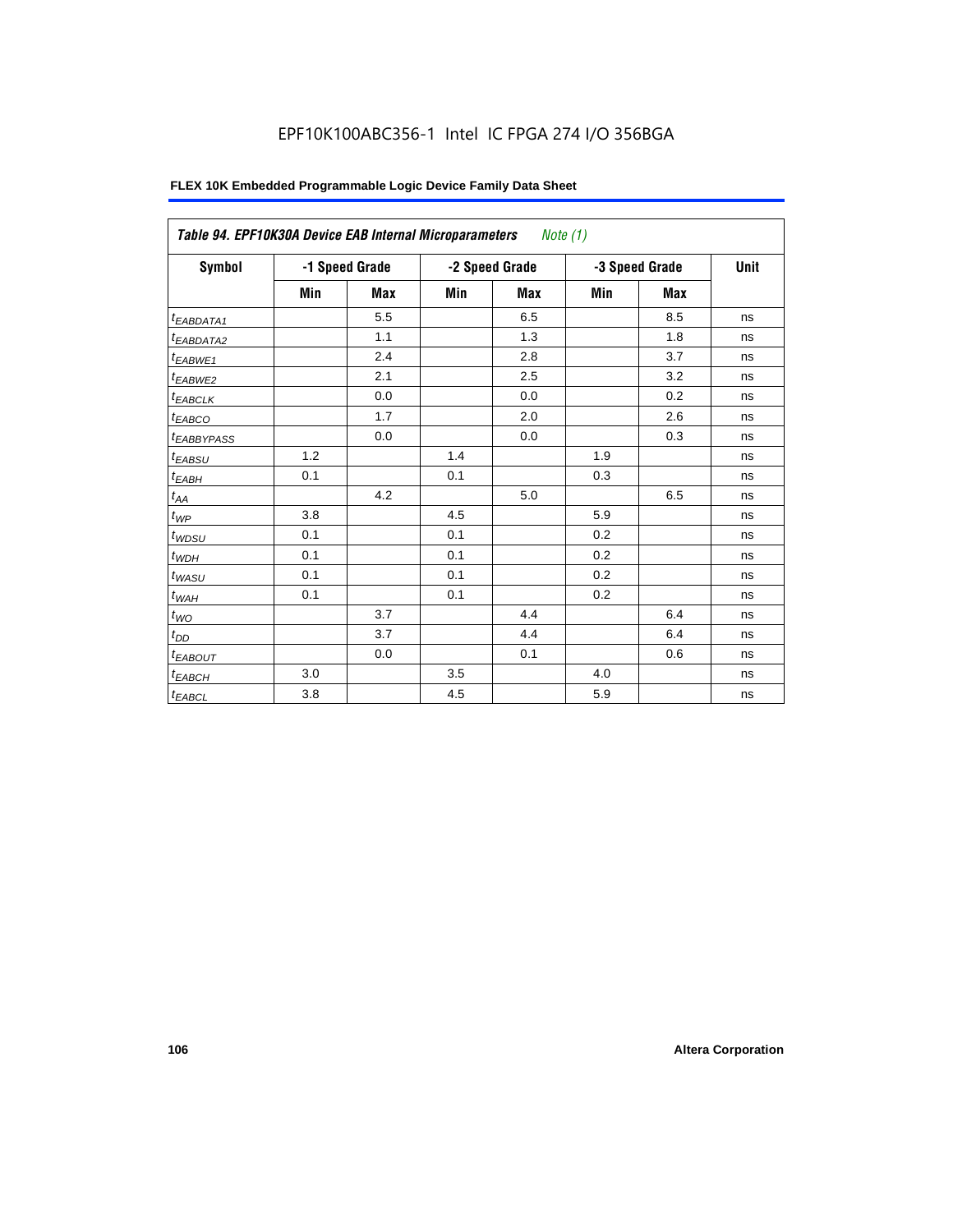| Table 95. EPF10K30A Device EAB Internal Timing Macroparameters<br>Note $(1)$ |                |     |                |            |                |             |    |  |  |  |  |
|------------------------------------------------------------------------------|----------------|-----|----------------|------------|----------------|-------------|----|--|--|--|--|
| Symbol                                                                       | -1 Speed Grade |     | -2 Speed Grade |            | -3 Speed Grade | <b>Unit</b> |    |  |  |  |  |
|                                                                              | Min            | Max | Min            | <b>Max</b> | Min            | Max         |    |  |  |  |  |
| $t_{EABA}$                                                                   |                | 9.7 |                | 11.6       |                | 16.2        | ns |  |  |  |  |
| <sup>t</sup> EABRCCOMB                                                       | 9.7            |     | 11.6           |            | 16.2           |             | ns |  |  |  |  |
| <i><b>EABRCREG</b></i>                                                       | 5.9            |     | 7.1            |            | 9.7            |             | ns |  |  |  |  |
| t <sub>EABWP</sub>                                                           | 3.8            |     | 4.5            |            | 5.9            |             | ns |  |  |  |  |
| <sup>t</sup> ЕАВWССОМВ                                                       | 4.0            |     | 4.7            |            | 6.3            |             | ns |  |  |  |  |
| <sup>t</sup> EABWCREG                                                        | 9.8            |     | 11.6           |            | 16.6           |             | ns |  |  |  |  |
| $t_{EABDD}$                                                                  |                | 9.2 |                | 11.0       |                | 16.1        | ns |  |  |  |  |
| t <sub>EABDATACO</sub>                                                       |                | 1.7 |                | 2.1        |                | 3.4         | ns |  |  |  |  |
| <sup>t</sup> EABDATASU                                                       | 2.3            |     | 2.7            |            | 3.5            |             | ns |  |  |  |  |
| t <sub>EABDATAH</sub>                                                        | 0.0            |     | 0.0            |            | 0.0            |             | ns |  |  |  |  |
| <sup>t</sup> EABWESU                                                         | 3.3            |     | 3.9            |            | 4.9            |             | ns |  |  |  |  |
| <sup>t</sup> EABWEH                                                          | 0.0            |     | 0.0            |            | 0.0            |             | ns |  |  |  |  |
| <sup>t</sup> EABWDSU                                                         | 3.2            |     | 3.8            |            | 5.0            |             | ns |  |  |  |  |
| t <sub>EABWDH</sub>                                                          | 0.0            |     | 0.0            |            | 0.0            |             | ns |  |  |  |  |
| t <sub>EABWASU</sub>                                                         | 3.7            |     | 4.4            |            | 5.1            |             | ns |  |  |  |  |
| t <sub>EABWAH</sub>                                                          | 0.0            |     | 0.0            |            | 0.0            |             | ns |  |  |  |  |
| $t_{EABWO}$                                                                  |                | 6.1 |                | 7.3        |                | 11.3        | ns |  |  |  |  |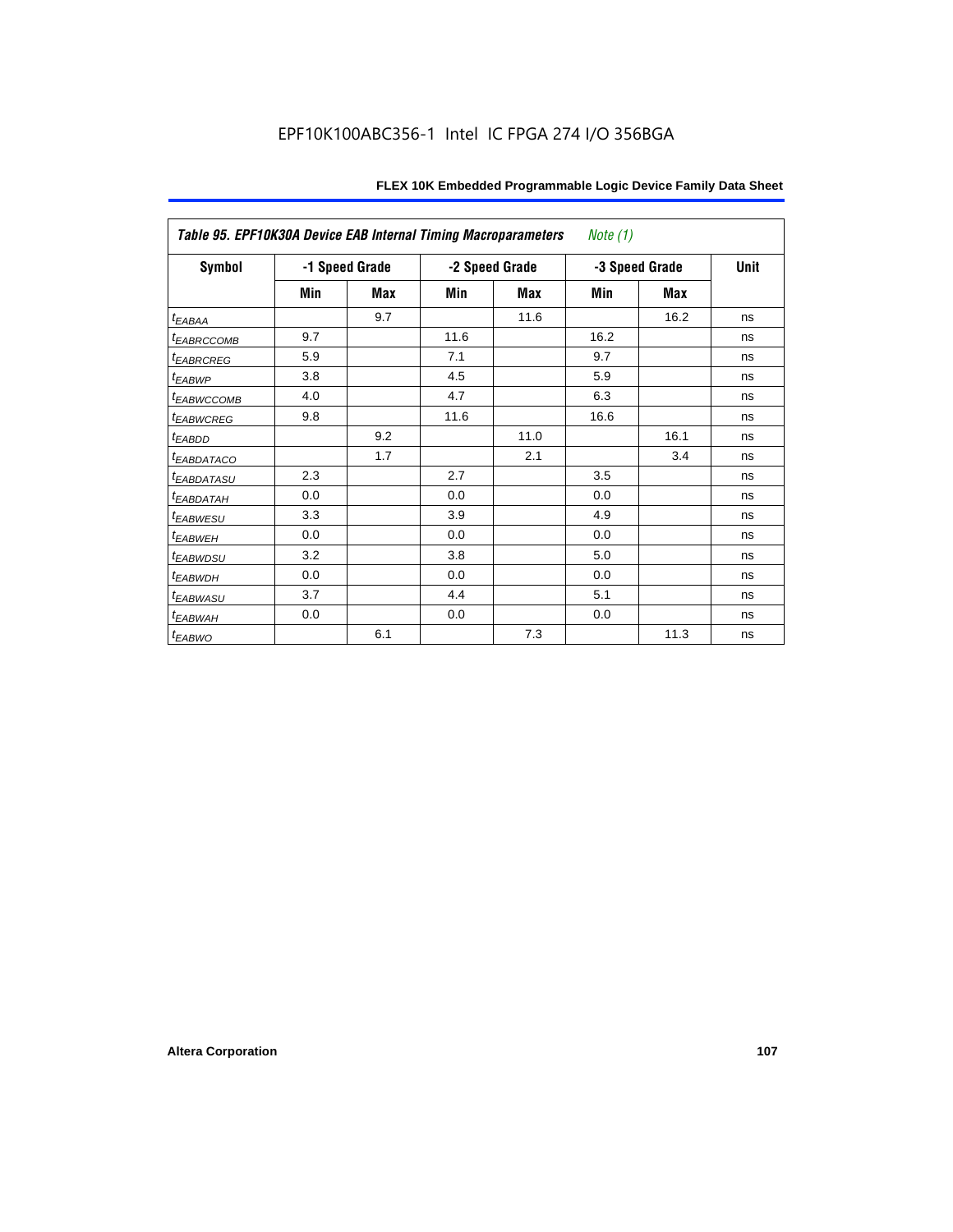# EPF10K100ABC356-1 Intel IC FPGA 274 I/O 356BGA

| Symbol                     |     | -1 Speed Grade |     | -2 Speed Grade | -3 Speed Grade | Unit       |    |
|----------------------------|-----|----------------|-----|----------------|----------------|------------|----|
|                            | Min | <b>Max</b>     | Min | Max            | Min            | <b>Max</b> |    |
| t <sub>DIN2IOE</sub>       |     | 3.9            |     | 4.4            |                | 5.1        | ns |
| t <sub>DIN2LE</sub>        |     | 1.2            |     | 1.5            |                | 1.9        | ns |
| <sup>t</sup> DIN2DATA      |     | 3.2            |     | 3.6            |                | 4.5        | ns |
| <sup>t</sup> DCLK2IOE      |     | 3.0            |     | 3.5            |                | 4.6        | ns |
| <sup>t</sup> DCLK2LE       |     | 1.2            |     | 1.5            |                | 1.9        | ns |
| <sup>t</sup> SAMELAB       |     | 0.1            |     | 0.1            |                | 0.2        | ns |
| <sup>t</sup> SAMEROW       |     | 2.3            |     | 2.4            |                | 2.7        | ns |
| <sup>t</sup> SAMECOLUMN    |     | 1.3            |     | 1.4            |                | 1.9        | ns |
| <i>t<sub>DIFFROW</sub></i> |     | 3.6            |     | 3.8            |                | 4.6        | ns |
| <sup>t</sup> TWOROWS       |     | 5.9            |     | 6.2            |                | 7.3        | ns |
| <sup>t</sup> LEPERIPH      |     | 3.5            |     | 3.8            |                | 4.1        | ns |
| <sup>I</sup> LABCARRY      |     | 0.3            |     | 0.4            |                | 0.5        | ns |
| <sup>t</sup> LABCASC       |     | 0.9            |     | 1.1            |                | 1.4        | ns |

# **FLEX 10K Embedded Programmable Logic Device Family Data Sheet**

| Table 97. EPF10K30A External Reference Timing Parameters<br><i>Note</i> $(1)$ |     |                |     |                |     |                |    |  |  |  |
|-------------------------------------------------------------------------------|-----|----------------|-----|----------------|-----|----------------|----|--|--|--|
| Symbol                                                                        |     | -1 Speed Grade |     | -2 Speed Grade |     | -3 Speed Grade |    |  |  |  |
|                                                                               | Min | Max            | Min | Max            | Min | Max            |    |  |  |  |
| t <sub>DRR</sub>                                                              |     | 11.0           |     | 13.0           |     | 17.0           | ns |  |  |  |
| $t_{INSU}$ (2), (3)                                                           | 2.5 |                | 3.1 |                | 3.9 |                | ns |  |  |  |
| $t_{INH}$ (3)                                                                 | 0.0 |                | 0.0 |                | 0.0 |                | ns |  |  |  |
| $t_{\text{OUTCO}}$ $(3)$                                                      | 2.0 | 5.4            | 2.0 | 6.2            | 2.0 | 8.3            | ns |  |  |  |

*Table 98. EPF10K30A Device External Bidirectional Timing Parameters Note (1)*

| Symbol                 |     | -1 Speed Grade |     | -2 Speed Grade |     | -3 Speed Grade |    |  |
|------------------------|-----|----------------|-----|----------------|-----|----------------|----|--|
|                        | Min | <b>Max</b>     | Min | <b>Max</b>     | Min | <b>Max</b>     |    |  |
| <sup>t</sup> INSUBIDIR | 4.2 |                | 4.9 |                | 6.8 |                | ns |  |
| <sup>t</sup> INHBIDIR  | 0.0 |                | 0.0 |                | 0.0 |                | ns |  |
| <b>toutcobidir</b>     | 2.0 | 5.4            | 2.0 | 6.2            | 2.0 | 8.3            | ns |  |
| <sup>t</sup> xzbidir   |     | 6.2            |     | 7.5            |     | 9.8            | ns |  |
| <i>t</i> zxbidir       |     | 6.2            |     | 7.5            |     | 9.8            | ns |  |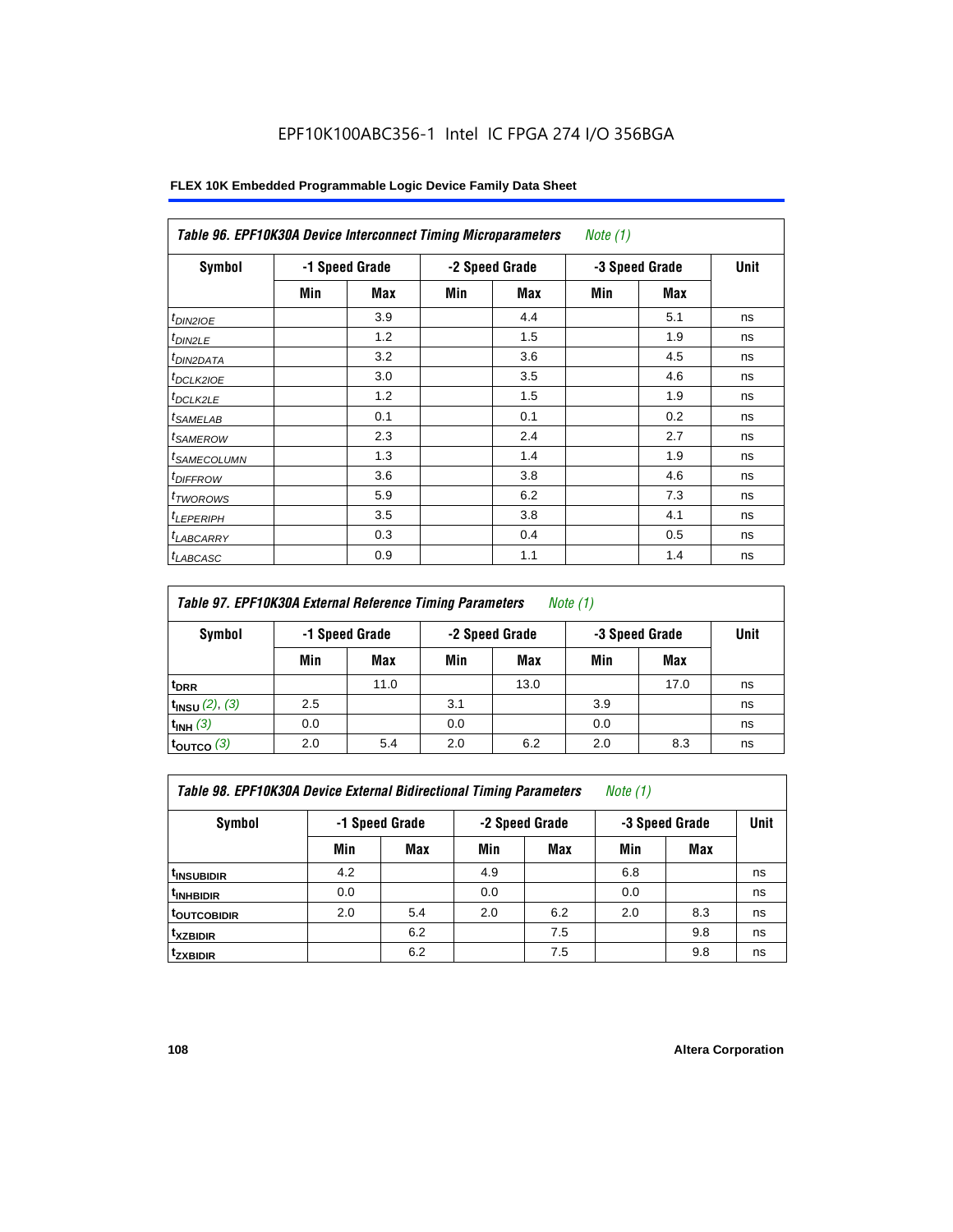#### *Notes to tables:*

- (1) All timing parameters are described in Tables 32 through 38 in this data sheet.
- (2) Using an LE to register the signal may provide a lower setup time.
- (3) This parameter is specified by characterization.

Tables 99 through 105 show EPF10K100A device internal and external timing parameters.

| Table 99. EPF10K100A Device LE Timing Microparameters Note (1) |     |                |     |                |     |                |      |  |  |
|----------------------------------------------------------------|-----|----------------|-----|----------------|-----|----------------|------|--|--|
| <b>Symbol</b>                                                  |     | -1 Speed Grade |     | -2 Speed Grade |     | -3 Speed Grade | Unit |  |  |
|                                                                | Min | Max            | Min | Max            | Min | Max            |      |  |  |
| $t_{LUT}$                                                      |     | 1.0            |     | 1.2            |     | 1.4            | ns   |  |  |
| $t_{CLUT}$                                                     |     | 0.8            |     | 0.9            |     | 1.1            | ns   |  |  |
| $t_{RLUT}$                                                     |     | 1.4            |     | 1.6            |     | 1.9            | ns   |  |  |
| t <sub>PACKED</sub>                                            |     | 0.4            |     | 0.5            |     | 0.5            | ns   |  |  |
| $t_{EN}$                                                       |     | 0.6            |     | 0.7            |     | 0.8            | ns   |  |  |
| $t_{CICO}$                                                     |     | 0.2            |     | 0.2            |     | 0.3            | ns   |  |  |
| $t_{CGEN}$                                                     |     | 0.4            |     | 0.4            |     | 0.6            | ns   |  |  |
| $t_{\text{GENR}}$                                              |     | 0.6            |     | 0.7            |     | 0.8            | ns   |  |  |
| t <sub>CASC</sub>                                              |     | 0.7            |     | 0.9            |     | 1.0            | ns   |  |  |
| $t_{\rm C}$                                                    |     | 0.9            |     | 1.0            |     | 1.2            | ns   |  |  |
| $t_{CO}$                                                       |     | 0.2            |     | 0.3            |     | 0.3            | ns   |  |  |
| $t_{COMB}$                                                     |     | 0.6            |     | 0.7            |     | 0.8            | ns   |  |  |
| $t_{\rm SU}$                                                   | 0.8 |                | 1.0 |                | 1.2 |                | ns   |  |  |
| $t_H\,$                                                        | 0.3 |                | 0.5 |                | 0.5 |                | ns   |  |  |
| $t_{PRE}$                                                      |     | 0.3            |     | 0.3            |     | 0.4            | ns   |  |  |
| $t_{CLR}$                                                      |     | 0.3            |     | 0.3            |     | 0.4            | ns   |  |  |
| $t_{CH}$                                                       | 2.5 |                | 3.5 |                | 4.0 |                | ns   |  |  |
| $t_{CL}$                                                       | 2.5 |                | 3.5 |                | 4.0 |                | ns   |  |  |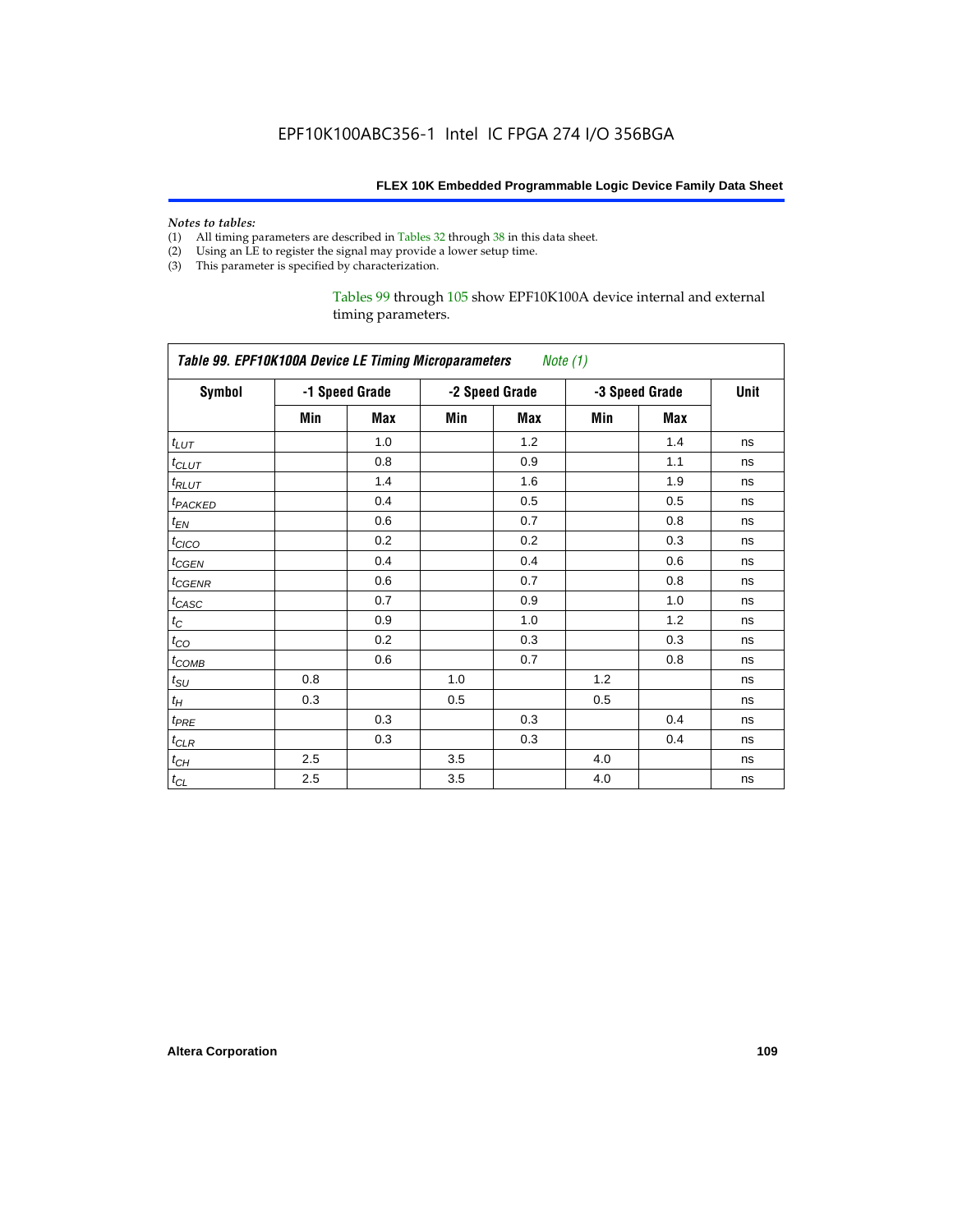# EPF10K100ABC356-1 Intel IC FPGA 274 I/O 356BGA

| Symbol              | -1 Speed Grade |     |     | -2 Speed Grade | -3 Speed Grade | Unit |    |
|---------------------|----------------|-----|-----|----------------|----------------|------|----|
|                     | Min            | Max | Min | Max            | Min            | Max  |    |
| t <sub>IOD</sub>    |                | 2.5 |     | 2.9            |                | 3.4  | ns |
| $t_{\text{IOC}}$    |                | 0.3 |     | 0.3            |                | 0.4  | ns |
| $t_{IOCO}$          |                | 0.2 |     | 0.2            |                | 0.3  | ns |
| t <sub>IOCOMB</sub> |                | 0.5 |     | 0.6            |                | 0.7  | ns |
| t <sub>iosu</sub>   | 1.3            |     | 1.7 |                | 1.8            |      | ns |
| $t_{IOH}$           | 0.2            |     | 0.2 |                | 0.3            |      | ns |
| $t_{IOCLR}$         |                | 1.0 |     | 1.2            |                | 1.4  | ns |
| $t_{OD1}$           |                | 2.2 |     | 2.6            |                | 3.0  | ns |
| $t_{OD2}$           |                | 4.5 |     | 5.3            |                | 6.1  | ns |
| $t_{OD3}$           |                | 6.8 |     | 7.9            |                | 9.3  | ns |
| $t_{XZ}$            |                | 2.7 |     | 3.1            |                | 3.7  | ns |
| $t_{ZX1}$           |                | 2.7 |     | 3.1            |                | 3.7  | ns |
| $t_{ZX2}$           |                | 5.0 |     | 5.8            |                | 6.8  | ns |
| $t_{ZX3}$           |                | 7.3 |     | 8.4            |                | 10.0 | ns |
| $t_{INREG}$         |                | 5.3 |     | 6.1            |                | 7.2  | ns |
| $t_{IOED}$          |                | 4.7 |     | 5.5            |                | 6.4  | ns |
| <sup>t</sup> INCOMB |                | 4.7 |     | 5.5            |                | 6.4  | ns |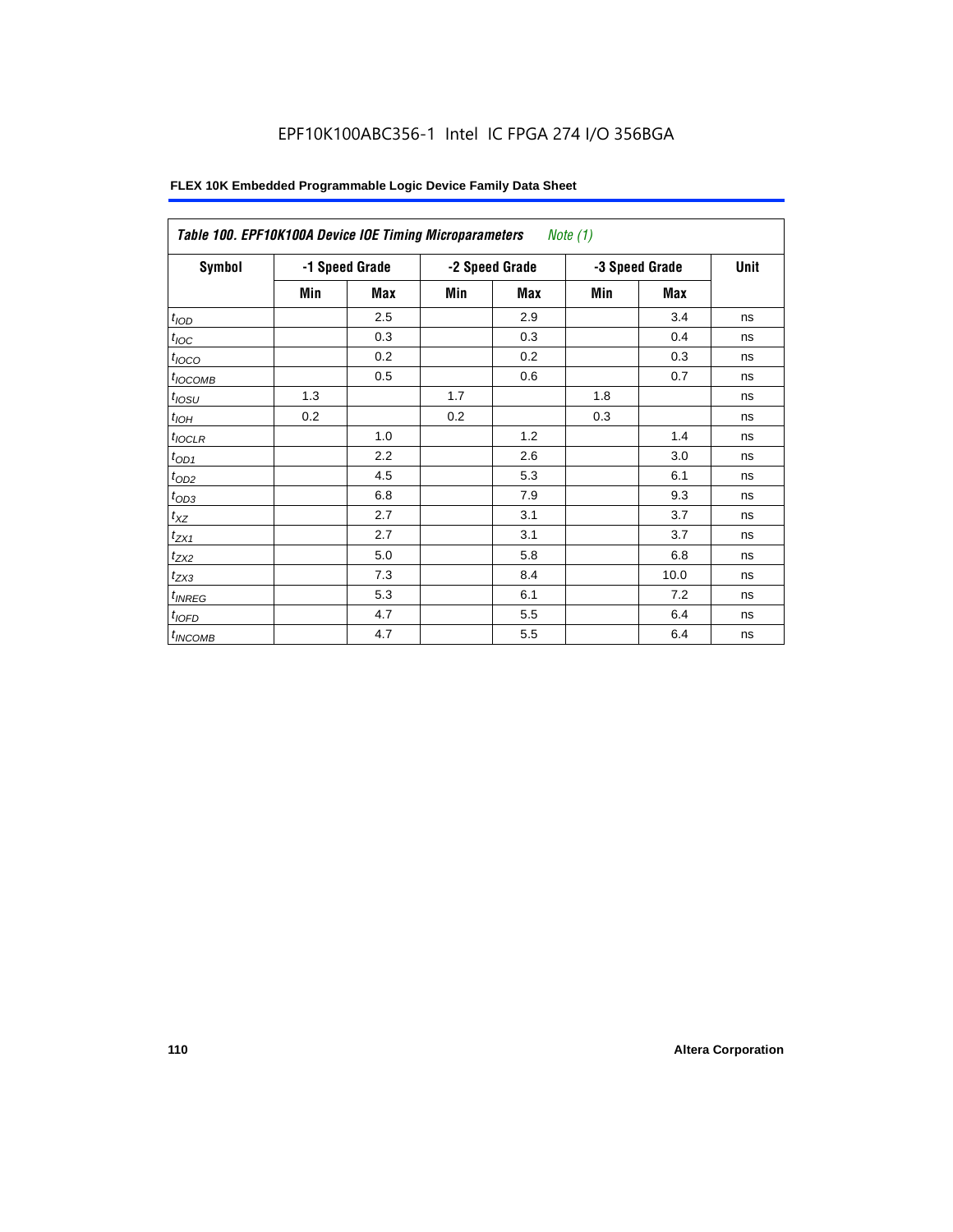| Table 101. EPF10K100A Device EAB Internal Microparameters |     |                |     |                | Note (1) |                |      |
|-----------------------------------------------------------|-----|----------------|-----|----------------|----------|----------------|------|
| <b>Symbol</b>                                             |     | -1 Speed Grade |     | -2 Speed Grade |          | -3 Speed Grade | Unit |
|                                                           | Min | <b>Max</b>     | Min | <b>Max</b>     | Min      | <b>Max</b>     |      |
| t <sub>EABDATA1</sub>                                     |     | 1.8            |     | 2.1            |          | 2.4            | ns   |
| t <sub>EABDATA2</sub>                                     |     | 3.2            |     | 3.7            |          | 4.4            | ns   |
| t <sub>EABWE1</sub>                                       |     | 0.8            |     | 0.9            |          | 1.1            | ns   |
| t <sub>EABWE2</sub>                                       |     | 2.3            |     | 2.7            |          | 3.1            | ns   |
| $t_{EABCLK}$                                              |     | 0.8            |     | 0.9            |          | 1.1            | ns   |
| $t_{EABCO}$                                               |     | 1.0            |     | 1.1            |          | 1.4            | ns   |
| <b><i>EABBYPASS</i></b>                                   |     | 0.3            |     | 0.3            |          | 0.4            | ns   |
| $t_{EABSU}$                                               | 1.3 |                | 1.5 |                | 1.8      |                | ns   |
| $t_{EABH}$                                                | 0.4 |                | 0.5 |                | 0.5      |                | ns   |
| $t_{\mathit{AA}}$                                         |     | 4.1            |     | 4.8            |          | 5.6            | ns   |
| $t_{\mathit{WP}}$                                         | 3.2 |                | 3.7 |                | 4.4      |                | ns   |
| $t_{WDSU}$                                                | 2.4 |                | 2.8 |                | 3.3      |                | ns   |
| $t_{WDH}$                                                 | 0.2 |                | 0.2 |                | 0.3      |                | ns   |
| $t_{WASU}$                                                | 0.2 |                | 0.2 |                | 0.3      |                | ns   |
| $t_{WAH}$                                                 | 0.0 |                | 0.0 |                | 0.0      |                | ns   |
| $t_{WO}$                                                  |     | 3.4            |     | 3.9            |          | 4.6            | ns   |
| $t_{DD}$                                                  |     | 3.4            |     | 3.9            |          | 4.6            | ns   |
| $t_{EABOUT}$                                              |     | 0.3            |     | 0.3            |          | 0.4            | ns   |
| $t_{EABCH}$                                               | 2.5 |                | 3.5 |                | 4.0      |                | ns   |
| $t_{EABCL}$                                               | 3.2 |                | 3.7 |                | 4.4      |                | ns   |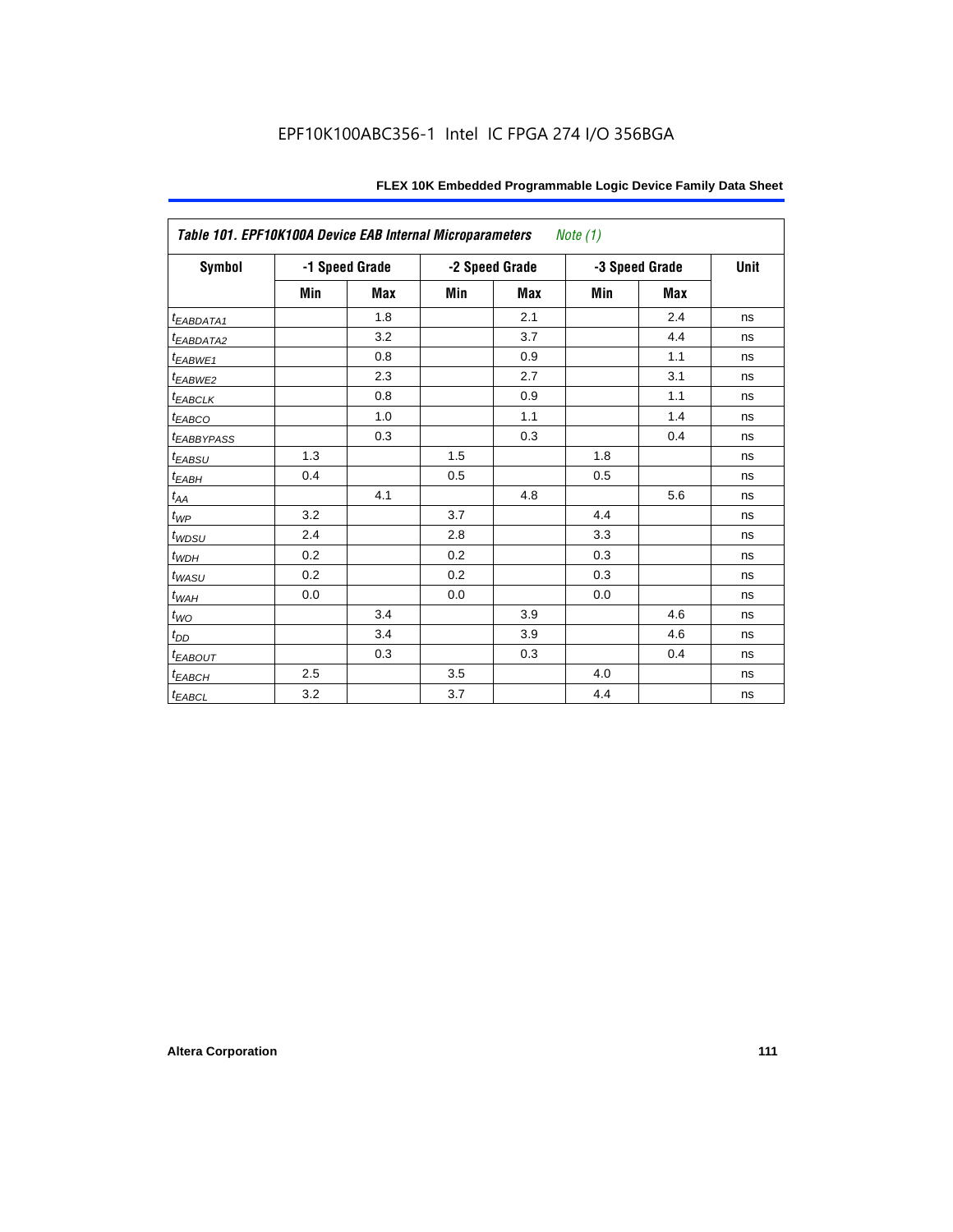| Table 102. EPF10K100A Device EAB Internal Timing Macroparameters |     |                |      |                | <i>Note</i> $(1)$ |             |    |
|------------------------------------------------------------------|-----|----------------|------|----------------|-------------------|-------------|----|
| Symbol                                                           |     | -1 Speed Grade |      | -2 Speed Grade | -3 Speed Grade    | <b>Unit</b> |    |
|                                                                  | Min | Max            | Min  | Max            | Min               | Max         |    |
| $t_{EABA}$                                                       |     | 6.8            |      | 7.8            |                   | 9.2         | ns |
| <sup>t</sup> EABRCCOMB                                           | 6.8 |                | 7.8  |                | 9.2               |             | ns |
| <i><b>EABRCREG</b></i>                                           | 5.4 |                | 6.2  |                | 7.4               |             | ns |
| <sup>t</sup> EABWP                                               | 3.2 |                | 3.7  |                | 4.4               |             | ns |
| <sup>t</sup> ЕАВWССОМВ                                           | 3.4 |                | 3.9  |                | 4.7               |             | ns |
| <sup>t</sup> EABWCREG                                            | 9.4 |                | 10.8 |                | 12.8              |             | ns |
| <sup>t</sup> EABDD                                               |     | 6.1            |      | 6.9            |                   | 8.2         | ns |
| <sup>t</sup> EABDATACO                                           |     | 2.1            |      | 2.3            |                   | 2.9         | ns |
| <sup>t</sup> EABDATASU                                           | 3.7 |                | 4.3  |                | 5.1               |             | ns |
| <sup>t</sup> EABDATAH                                            | 0.0 |                | 0.0  |                | 0.0               |             | ns |
| <i>t<sub>EABWESU</sub></i>                                       | 2.8 |                | 3.3  |                | 3.8               |             | ns |
| <sup>t</sup> EABWEH                                              | 0.0 |                | 0.0  |                | 0.0               |             | ns |
| <sup>t</sup> EABWDSU                                             | 3.4 |                | 4.0  |                | 4.6               |             | ns |
| $t_{EABWDH}$                                                     | 0.0 |                | 0.0  |                | 0.0               |             | ns |
| t <sub>EABWASU</sub>                                             | 1.9 |                | 2.3  |                | 2.6               |             | ns |
| t <sub>EABWAH</sub>                                              | 0.0 |                | 0.0  |                | 0.0               |             | ns |
| $t_{EABWO}$                                                      |     | 5.1            |      | 5.7            |                   | 6.9         | ns |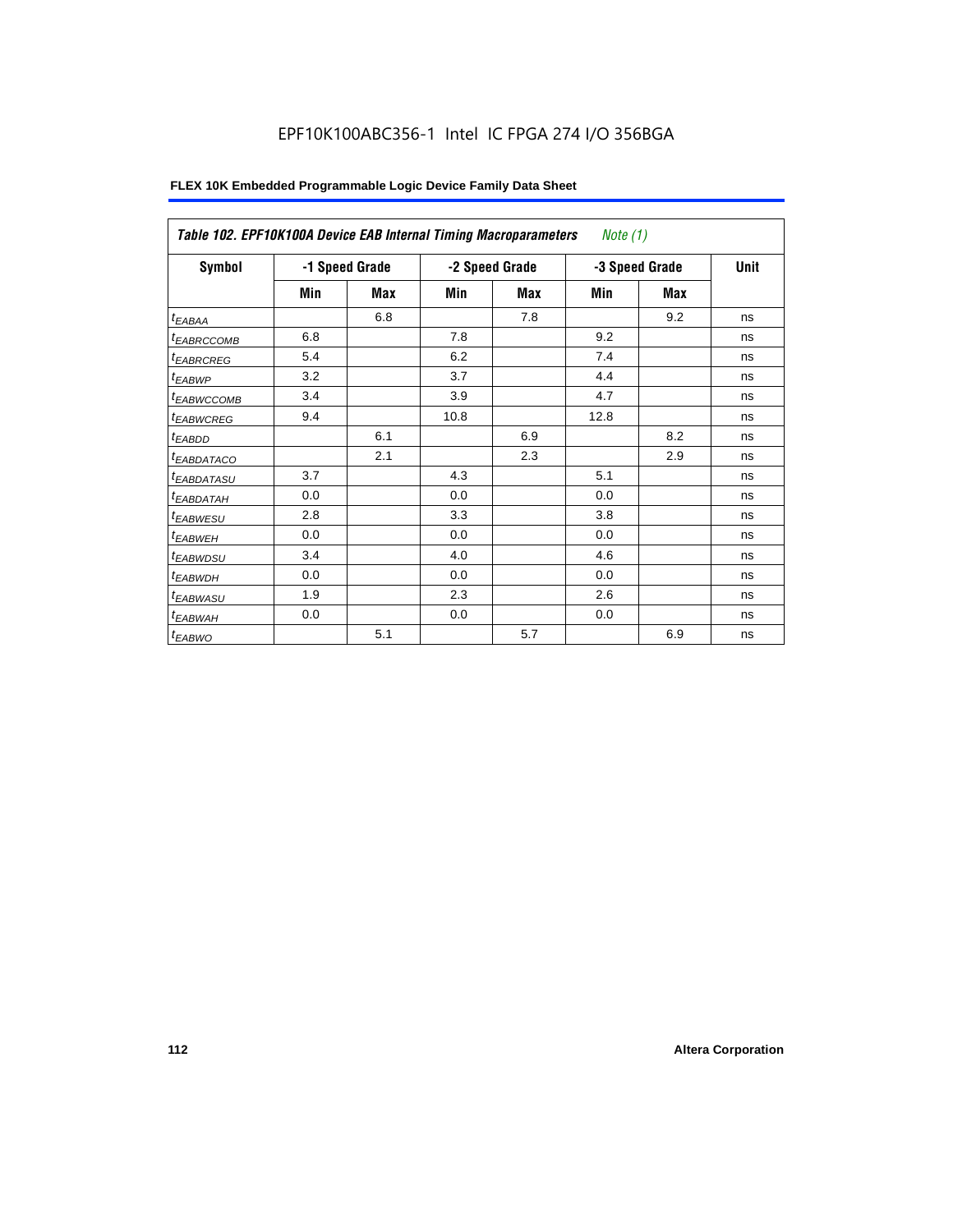| Table 103. EPF10K100A Device Interconnect Timing Microparameters<br>Note $(1)$ |                |     |     |                |                |      |    |  |  |
|--------------------------------------------------------------------------------|----------------|-----|-----|----------------|----------------|------|----|--|--|
| Symbol                                                                         | -1 Speed Grade |     |     | -2 Speed Grade | -3 Speed Grade | Unit |    |  |  |
|                                                                                | Min            | Max | Min | Max            | Min            | Max  |    |  |  |
| $t_{DINZIOE}$                                                                  |                | 4.8 |     | 5.4            |                | 6.0  | ns |  |  |
| t <sub>DIN2LE</sub>                                                            |                | 2.0 |     | 2.4            |                | 2.7  | ns |  |  |
| <sup>t</sup> DIN2DATA                                                          |                | 2.4 |     | 2.7            |                | 2.9  | ns |  |  |
| t <sub>DCLK210E</sub>                                                          |                | 2.6 |     | 3.0            |                | 3.5  | ns |  |  |
| t <sub>DCLK2LE</sub>                                                           |                | 2.0 |     | 2.4            |                | 2.7  | ns |  |  |
| <i>t</i> SAMELAB                                                               |                | 0.1 |     | 0.1            |                | 0.1  | ns |  |  |
| <i>t</i> SAMEROW                                                               |                | 1.5 |     | 1.7            |                | 1.9  | ns |  |  |
| <i>t<sub>SAMECOLUMN</sub></i>                                                  |                | 5.5 |     | 6.5            |                | 7.4  | ns |  |  |
| <i>t<sub>DIFFROW</sub></i>                                                     |                | 7.0 |     | 8.2            |                | 9.3  | ns |  |  |
| <sup>t</sup> TWOROWS                                                           |                | 8.5 |     | 9.9            |                | 11.2 | ns |  |  |
| <sup>t</sup> LEPERIPH                                                          |                | 3.9 |     | 4.2            |                | 4.5  | ns |  |  |
| <b>LABCARRY</b>                                                                |                | 0.2 |     | 0.2            |                | 0.3  | ns |  |  |
| <sup>t</sup> LABCASC                                                           |                | 0.4 |     | 0.5            |                | 0.6  | ns |  |  |

| Table 104. EPF10K100A Device External Timing Parameters | Note (1) |
|---------------------------------------------------------|----------|
|---------------------------------------------------------|----------|

| Symbol                 | -1 Speed Grade |      |     | -2 Speed Grade |     | -3 Speed Grade |    |  |
|------------------------|----------------|------|-----|----------------|-----|----------------|----|--|
|                        | Min            | Max  | Min | Max            | Min | <b>Max</b>     |    |  |
| t <sub>DRR</sub>       |                | 12.5 |     | 14.5           |     | 17.0           | ns |  |
| $t_{INSU}$ (2), (3)    | 3.7            |      | 4.5 |                | 5.1 |                | ns |  |
| $t_{INH}$ (3)          | 0.0            |      | 0.0 |                | 0.0 |                | ns |  |
| $t_{\text{OUTCO}}$ (3) | 2.0            | 5.3  | 2.0 | 6.1            | 2.0 | 7.2            | ns |  |

| Table 105. EPF10K100A Device External Bidirectional Timing Parameters | Note (1) |  |  |
|-----------------------------------------------------------------------|----------|--|--|
|-----------------------------------------------------------------------|----------|--|--|

| Symbol                  | -1 Speed Grade |     |     | -2 Speed Grade | -3 Speed Grade | <b>Unit</b> |    |
|-------------------------|----------------|-----|-----|----------------|----------------|-------------|----|
|                         | Min            | Max | Min | <b>Max</b>     | Min            | Max         |    |
| <sup>t</sup> INSUBIDIR  | 4.9            |     | 5.8 |                | 6.8            |             | ns |
| <sup>t</sup> inhbidir   | 0.0            |     | 0.0 |                | 0.0            |             | ns |
| <sup>t</sup> OUTCOBIDIR | 2.0            | 5.3 | 2.0 | 6.1            | 2.0            | 7.2         | ns |
| <sup>t</sup> xzbidir    |                | 7.4 |     | 8.6            |                | 10.1        | ns |
| <sup>t</sup> zxbidir    |                | 7.4 |     | 8.6            |                | 10.1        | ns |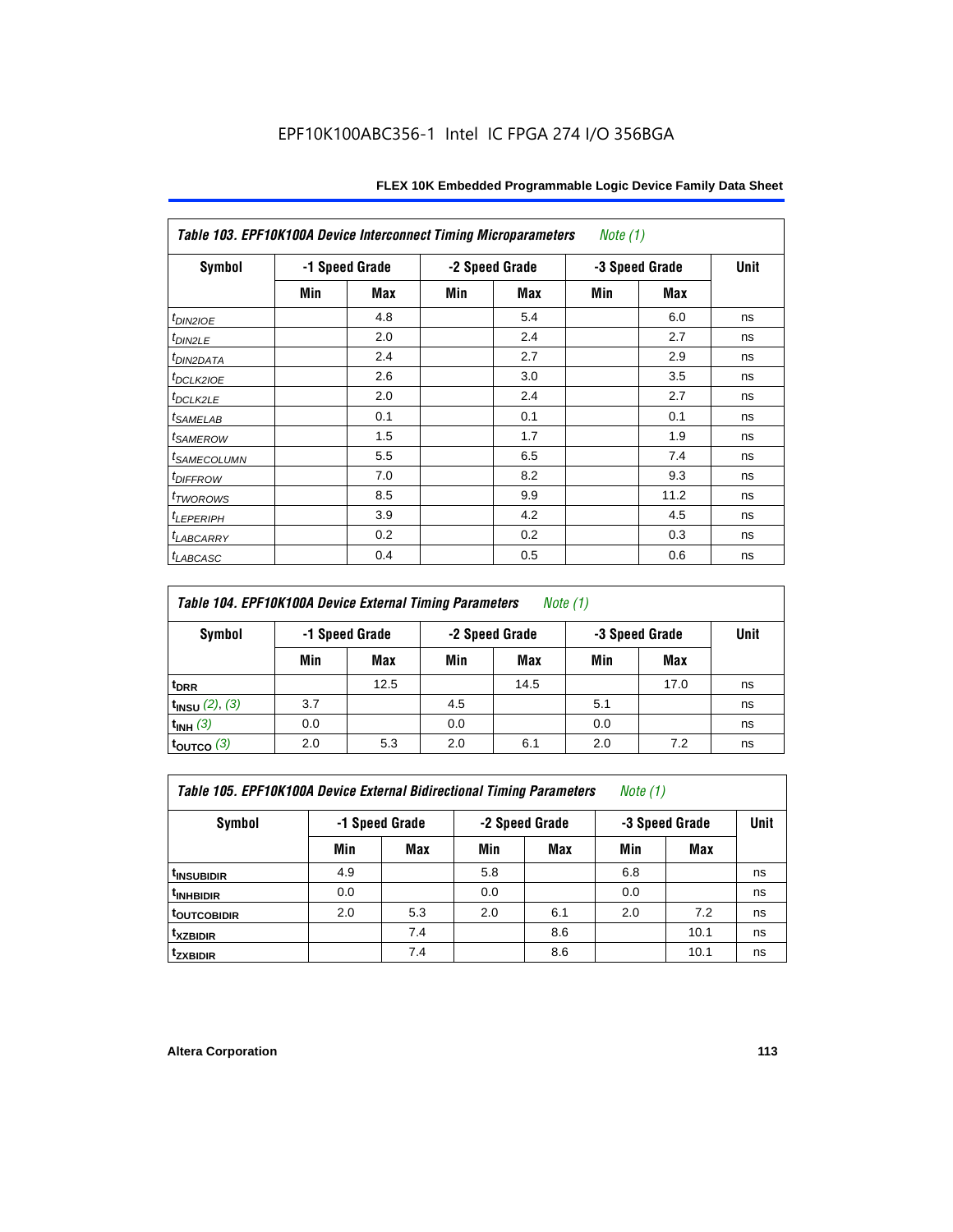#### *Notes to tables:*

- (1) All timing parameters are described in Tables 32 through 38 in this data sheet.
- (2) Using an LE to register the signal may provide a lower setup time.
- (3) This parameter is specified by characterization.

## Tables 106 through 112 show EPF10K250A device internal and external timing parameters.

| Table 106. EPF10K250A Device LE Timing Microparameters<br>Note (1) |     |                |     |                |                |            |    |  |
|--------------------------------------------------------------------|-----|----------------|-----|----------------|----------------|------------|----|--|
| <b>Symbol</b>                                                      |     | -1 Speed Grade |     | -2 Speed Grade | -3 Speed Grade | Unit       |    |  |
|                                                                    | Min | Max            | Min | <b>Max</b>     | Min            | <b>Max</b> |    |  |
| $t_{LUT}$                                                          |     | 0.9            |     | 1.0            |                | 1.4        | ns |  |
| $t_{CLUT}$                                                         |     | 1.2            |     | 1.3            |                | 1.6        | ns |  |
| $t_{RLUT}$                                                         |     | 2.0            |     | 2.3            |                | 2.7        | ns |  |
| <b><i>t<sub>PACKED</sub></i></b>                                   |     | 0.4            |     | 0.4            |                | 0.5        | ns |  |
| $t_{EN}$                                                           |     | 1.4            |     | 1.6            |                | 1.9        | ns |  |
| $t_{CICO}$                                                         |     | 0.2            |     | 0.3            |                | 0.3        | ns |  |
| $t_{CGEN}$                                                         |     | 0.4            |     | 0.6            |                | 0.6        | ns |  |
| $t_{\text{GENR}}$                                                  |     | 0.8            |     | 1.0            |                | 1.1        | ns |  |
| $t_{CASC}$                                                         |     | 0.7            |     | 0.8            |                | 1.0        | ns |  |
| $t_{\rm C}$                                                        |     | 1.2            |     | 1.3            |                | 1.6        | ns |  |
| $t_{CO}$                                                           |     | 0.6            |     | 0.7            |                | 0.9        | ns |  |
| $t_{COMB}$                                                         |     | 0.5            |     | 0.6            |                | 0.7        | ns |  |
| $t_{\text{SU}}$                                                    | 1.2 |                | 1.4 |                | 1.7            |            | ns |  |
| $t_H\,$                                                            | 1.2 |                | 1.3 |                | 1.6            |            | ns |  |
| $t_{PRE}$                                                          |     | 0.7            |     | 0.8            |                | 0.9        | ns |  |
| $t_{CLR}$                                                          |     | 0.7            |     | 0.8            |                | 0.9        | ns |  |
| $t_{CH}$                                                           | 2.5 |                | 3.0 |                | 3.5            |            | ns |  |
| $t_{CL}$                                                           | 2.5 |                | 3.0 |                | 3.5            |            | ns |  |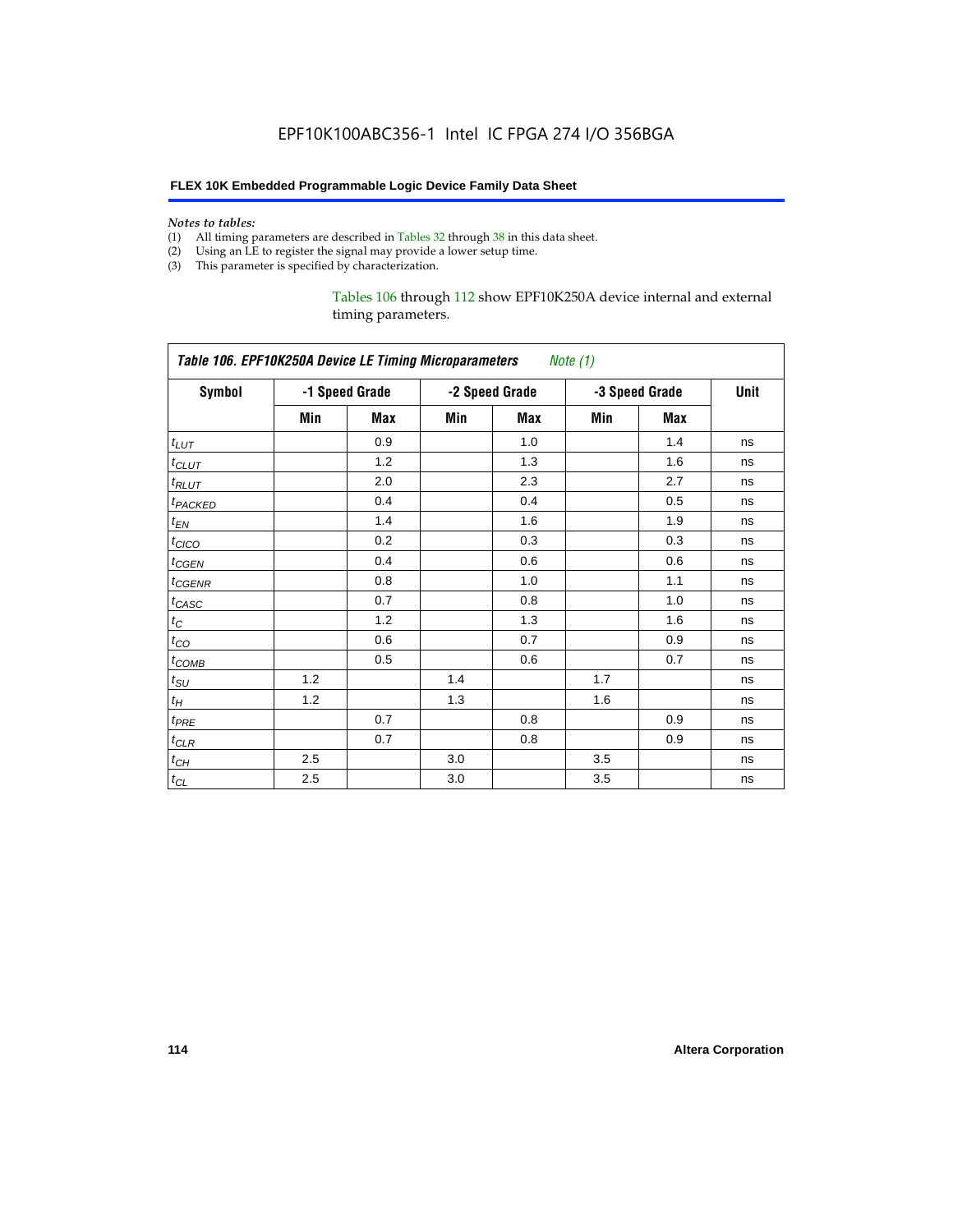| Table 107. EPF10K250A Device IOE Timing Microparameters<br><i>Note</i> $(1)$ |     |                |     |                |     |                |    |  |
|------------------------------------------------------------------------------|-----|----------------|-----|----------------|-----|----------------|----|--|
| Symbol                                                                       |     | -1 Speed Grade |     | -2 Speed Grade |     | -3 Speed Grade |    |  |
|                                                                              | Min | <b>Max</b>     | Min | Max            | Min | Max            |    |  |
| t <sub>IOD</sub>                                                             |     | 1.2            |     | 1.3            |     | 1.6            | ns |  |
| $t_{\text{loc}}$                                                             |     | 0.4            |     | 0.4            |     | 0.5            | ns |  |
| t <sub>IOCO</sub>                                                            |     | 0.8            |     | 0.9            |     | 1.1            | ns |  |
| $t_{IOCOMB}$                                                                 |     | 0.7            |     | 0.7            |     | 0.8            | ns |  |
| $t_{IOSU}$                                                                   | 2.7 |                | 3.1 |                | 3.6 |                | ns |  |
| $t_{IOH}$                                                                    | 0.2 |                | 0.3 |                | 0.3 |                | ns |  |
| $t_{IOCLR}$                                                                  |     | 1.2            |     | 1.3            |     | 1.6            | ns |  |
| $t_{OD1}$                                                                    |     | 3.2            |     | 3.6            |     | 4.2            | ns |  |
| $t_{OD2}$                                                                    |     | 5.9            |     | 6.7            |     | 7.8            | ns |  |
| $t_{OD3}$                                                                    |     | 8.7            |     | 9.8            |     | 11.5           | ns |  |
| $t_{XZ}$                                                                     |     | 3.8            |     | 4.3            |     | 5.0            | ns |  |
| $t_{ZX1}$                                                                    |     | 3.8            |     | 4.3            |     | 5.0            | ns |  |
| $t_{ZX2}$                                                                    |     | 6.5            |     | 7.4            |     | 8.6            | ns |  |
| $t_{ZX3}$                                                                    |     | 9.3            |     | 10.5           |     | 12.3           | ns |  |
| $t_{\sf INREG}$                                                              |     | 8.2            |     | 9.3            |     | 10.9           | ns |  |
| $t_{IOED}$                                                                   |     | 9.0            |     | 10.2           |     | 12.0           | ns |  |
| $t_{INCOMB}$                                                                 |     | 9.0            |     | 10.2           |     | 12.0           | ns |  |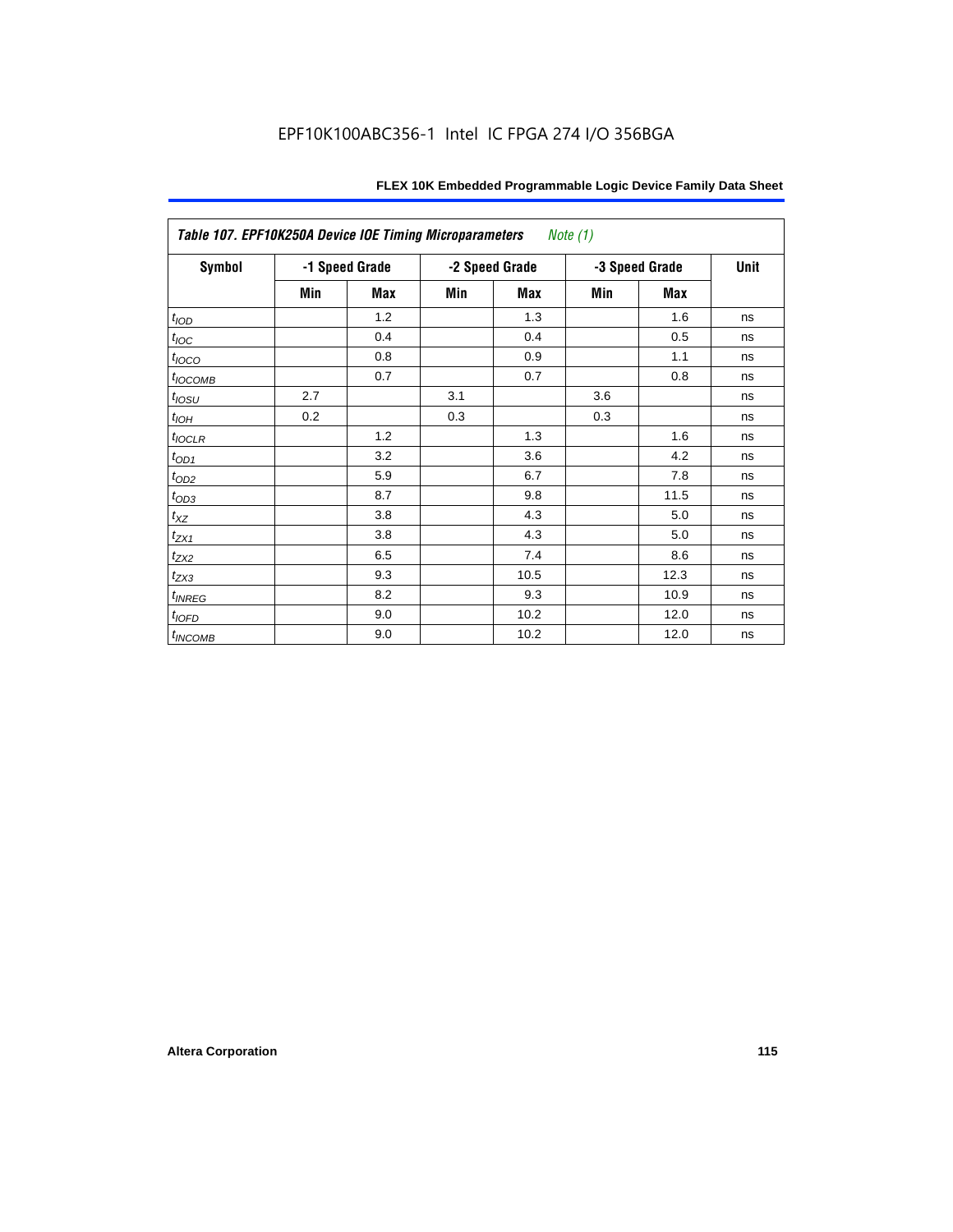# EPF10K100ABC356-1 Intel IC FPGA 274 I/O 356BGA

| <b>Symbol</b>                |     | -1 Speed Grade |     | -2 Speed Grade |     | -3 Speed Grade | Unit |
|------------------------------|-----|----------------|-----|----------------|-----|----------------|------|
|                              | Min | <b>Max</b>     | Min | <b>Max</b>     | Min | <b>Max</b>     |      |
| <sup>t</sup> EABDATA1        |     | 1.3            |     | 1.5            |     | 1.7            | ns   |
| <sup>t</sup> EABDATA2        |     | 1.3            |     | 1.5            |     | 1.7            | ns   |
| <sup>t</sup> EABWE1          |     | 0.9            |     | 1.1            |     | 1.3            | ns   |
| <sup>t</sup> EABWE2          |     | 5.0            |     | 5.7            |     | 6.7            | ns   |
| <sup>t</sup> EABCLK          |     | 0.6            |     | 0.7            |     | 0.8            | ns   |
| t <sub>EABCO</sub>           |     | 0.0            |     | 0.0            |     | 0.0            | ns   |
| <sup>t</sup> EABBYPASS       |     | 0.1            |     | 0.1            |     | 0.2            | ns   |
| <sup>t</sup> EABSU           | 3.8 |                | 4.3 |                | 5.0 |                | ns   |
| $t_{EABH}$                   | 0.7 |                | 0.8 |                | 0.9 |                | ns   |
| $t_{\mathcal{A}\mathcal{A}}$ |     | 4.5            |     | 5.0            |     | 5.9            | ns   |
| $t_{\mathcal{WP}}$           | 5.6 |                | 6.4 |                | 7.5 |                | ns   |
| $t_{WDSU}$                   | 1.3 |                | 1.4 |                | 1.7 |                | ns   |
| $t_{WDH}$                    | 0.1 |                | 0.1 |                | 0.2 |                | ns   |
| $t_{WASU}$                   | 0.1 |                | 0.1 |                | 0.2 |                | ns   |
| $t_{WAH}$                    | 0.1 |                | 0.1 |                | 0.2 |                | ns   |
| $t_{WO}$                     |     | 4.1            |     | 4.6            |     | 5.5            | ns   |
| $t_{DD}$                     |     | 4.1            |     | 4.6            |     | 5.5            | ns   |
| <sup>t</sup> EABOUT          |     | 0.1            |     | 0.1            |     | 0.2            | ns   |
| t <sub>EABCH</sub>           | 2.5 |                | 3.0 |                | 3.5 |                | ns   |
| $t_{EABCL}$                  | 5.6 |                | 6.4 |                | 7.5 |                | ns   |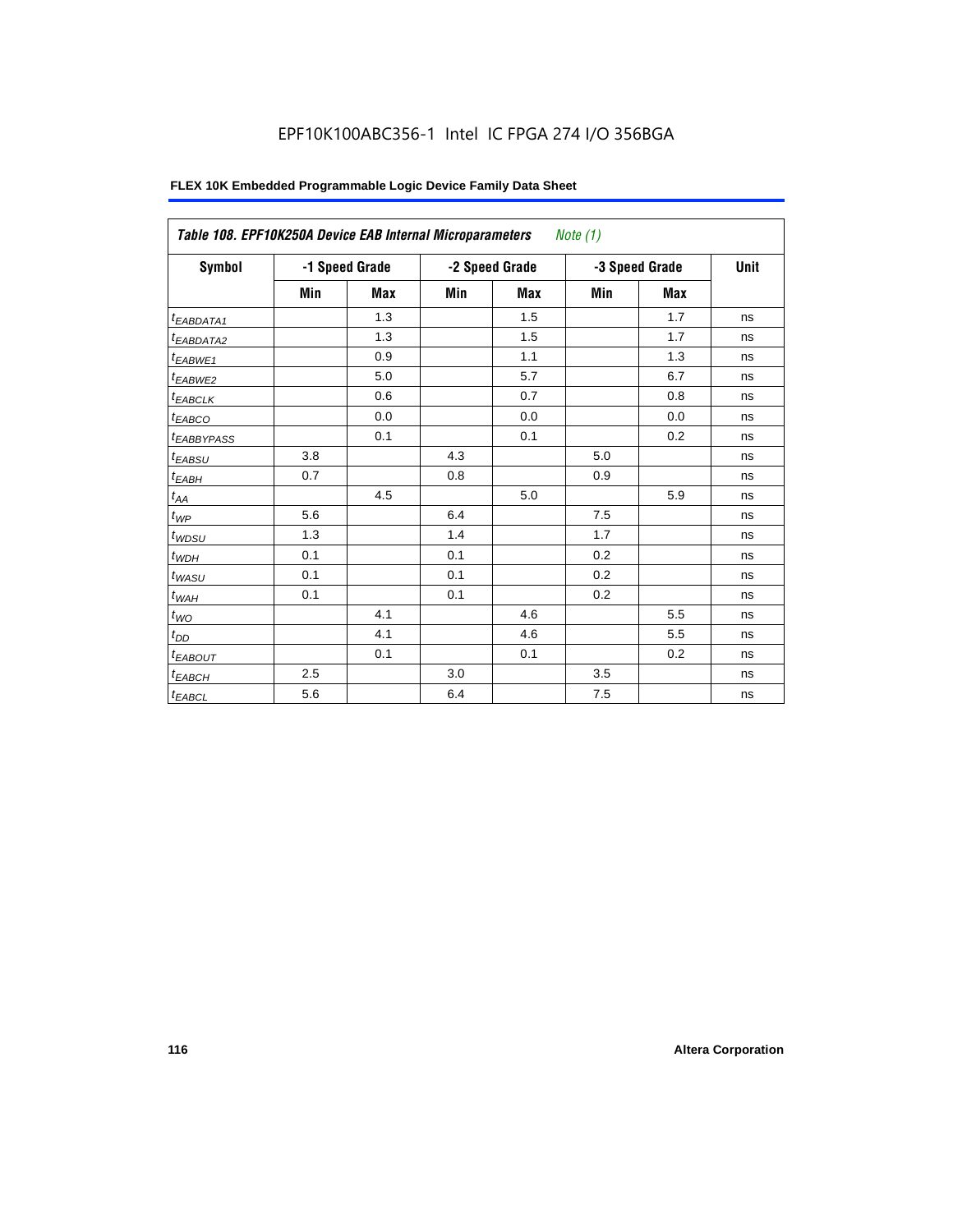| Table 109. EPF10K250A Device EAB Internal Timing Macroparameters<br><i>Note</i> $(1)$ |      |                |                |     |      |                |             |  |
|---------------------------------------------------------------------------------------|------|----------------|----------------|-----|------|----------------|-------------|--|
| Symbol                                                                                |      | -1 Speed Grade | -2 Speed Grade |     |      | -3 Speed Grade | <b>Unit</b> |  |
|                                                                                       | Min  | Max            | Min            | Max | Min  | <b>Max</b>     |             |  |
| $t_{EABA}$                                                                            |      | 6.1            |                | 6.8 |      | 8.2            | ns          |  |
| <sup>t</sup> EABRCCOMB                                                                | 6.1  |                | 6.8            |     | 8.2  |                | ns          |  |
| <i><b>EABRCREG</b></i>                                                                | 4.6  |                | 5.1            |     | 6.1  |                | ns          |  |
| t <sub>EABWP</sub>                                                                    | 5.6  |                | 6.4            |     | 7.5  |                | ns          |  |
| <sup>t</sup> ЕАВWССОМВ                                                                | 5.8  |                | 6.6            |     | 7.9  |                | ns          |  |
| <sup>t</sup> EABWCREG                                                                 | 15.8 |                | 17.8           |     | 21.0 |                | ns          |  |
| $t_{EABDD}$                                                                           |      | 5.7            |                | 6.4 |      | 7.8            | ns          |  |
| t <sub>EABDATACO</sub>                                                                |      | 0.7            |                | 0.8 |      | 1.0            | ns          |  |
| <sup>t</sup> EABDATASU                                                                | 4.5  |                | 5.1            |     | 5.9  |                | ns          |  |
| t <sub>EABDATAH</sub>                                                                 | 0.0  |                | 0.0            |     | 0.0  |                | ns          |  |
| <sup>t</sup> EABWESU                                                                  | 8.2  |                | 9.3            |     | 10.9 |                | ns          |  |
| <sup>t</sup> EABWEH                                                                   | 0.0  |                | 0.0            |     | 0.0  |                | ns          |  |
| <sup>t</sup> EABWDSU                                                                  | 1.7  |                | 1.8            |     | 2.1  |                | ns          |  |
| t <sub>EABWDH</sub>                                                                   | 0.0  |                | 0.0            |     | 0.0  |                | ns          |  |
| t <sub>EABWASU</sub>                                                                  | 0.9  |                | 0.9            |     | 1.0  |                | ns          |  |
| t <sub>EABWAH</sub>                                                                   | 0.0  |                | 0.0            |     | 0.0  |                | ns          |  |
| $t_{EABWO}$                                                                           |      | 5.3            |                | 6.0 |      | 7.4            | ns          |  |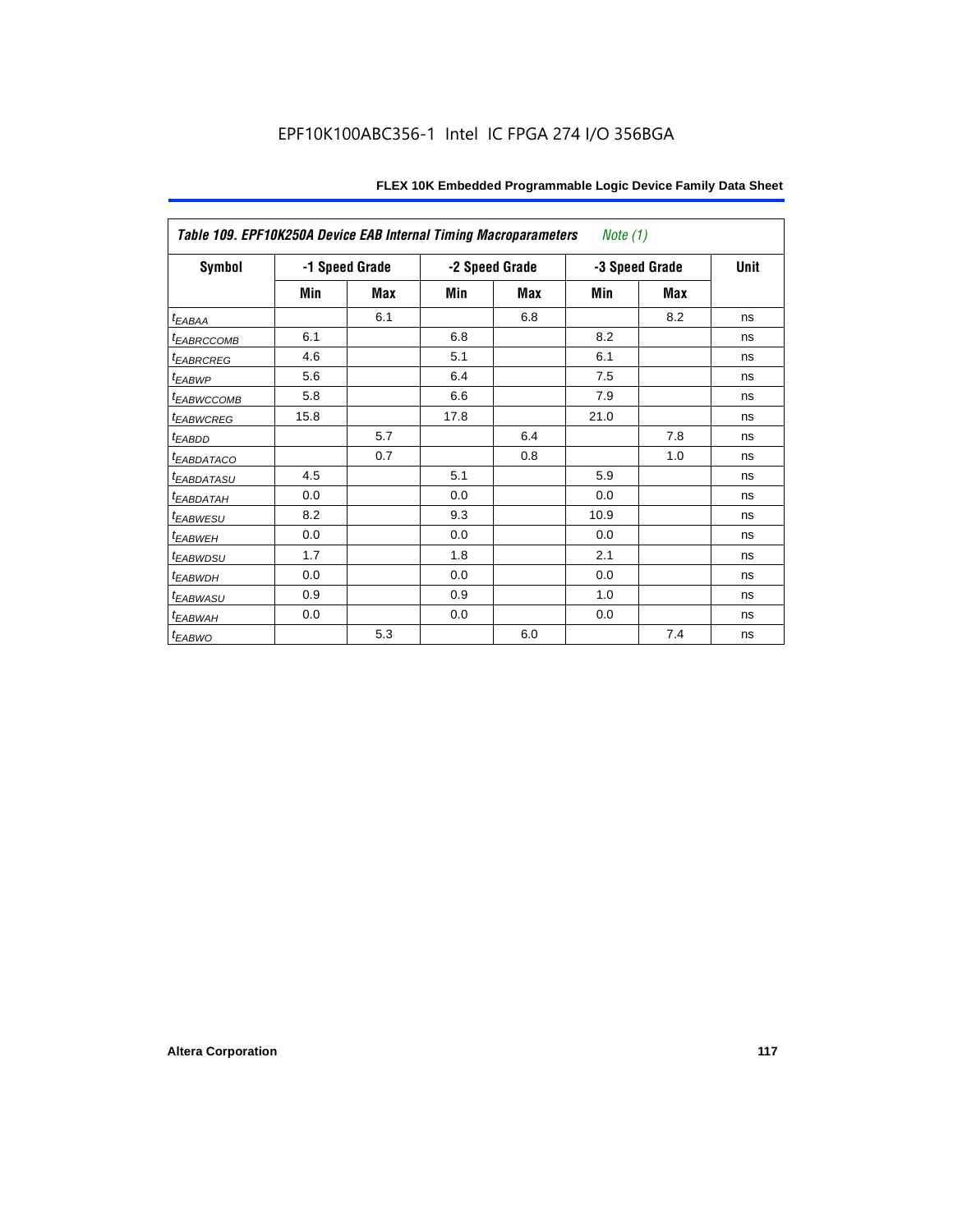# EPF10K100ABC356-1 Intel IC FPGA 274 I/O 356BGA

| <b>Symbol</b>              |     | -1 Speed Grade |     | -2 Speed Grade |     | -3 Speed Grade | <b>Unit</b> |
|----------------------------|-----|----------------|-----|----------------|-----|----------------|-------------|
|                            | Min | Max            | Min | Max            | Min | Max            |             |
| $t_{DINZIOE}$              |     | 7.8            |     | 8.5            |     | 9.4            | ns          |
| $t_{DIN2LE}$               |     | 2.7            |     | 3.1            |     | 3.5            | ns          |
| <sup>t</sup> DIN2DATA      |     | 1.6            |     | 1.6            |     | 1.7            | ns          |
| <sup>t</sup> DCLK2IOE      |     | 3.6            |     | 4.0            |     | 4.6            | ns          |
| <sup>t</sup> DCLK2LE       |     | 2.7            |     | 3.1            |     | 3.5            | ns          |
| <sup>t</sup> SAMELAB       |     | 0.2            |     | 0.3            |     | 0.3            | ns          |
| <sup>t</sup> SAMEROW       |     | 6.7            |     | 7.3            |     | 8.2            | ns          |
| <sup>t</sup> SAMECOLUMN    |     | 2.5            |     | 2.7            |     | 3.0            | ns          |
| <i>t<sub>DIFFROW</sub></i> |     | 9.2            |     | 10.0           |     | 11.2           | ns          |
| <sup>t</sup> TWOROWS       |     | 15.9           |     | 17.3           |     | 19.4           | ns          |
| <sup>t</sup> LEPERIPH      |     | 7.5            |     | 8.1            |     | 8.9            | ns          |
| <sup>I</sup> LABCARRY      |     | 0.3            |     | 0.4            |     | 0.5            | ns          |
| <sup>t</sup> LABCASC       |     | 0.4            |     | 0.4            |     | 0.5            | ns          |

| Table 111. EPF10K250A Device External Reference Timing Parameters<br><i>Note</i> $(1)$ |                                                    |      |     |      |     |            |             |  |  |
|----------------------------------------------------------------------------------------|----------------------------------------------------|------|-----|------|-----|------------|-------------|--|--|
| Symbol                                                                                 | -2 Speed Grade<br>-3 Speed Grade<br>-1 Speed Grade |      |     |      |     |            | <b>Unit</b> |  |  |
|                                                                                        | Min                                                | Max  | Min | Max  | Min | <b>Max</b> |             |  |  |
| <sup>t</sup> DRR                                                                       |                                                    | 15.0 |     | 17.0 |     | 20.0       | ns          |  |  |
| $t_{INSU} (2) (3)$                                                                     | 6.9                                                |      | 8.0 |      | 9.4 |            | ns          |  |  |
| $t_{INH}$ (3)                                                                          | 0.0                                                |      | 0.0 |      | 0.0 |            | ns          |  |  |
| $t_{\rm OUTCO}$ (3)                                                                    | 2.0                                                | 8.0  | 2.0 | 8.9  | 2.0 | 10.4       | ns          |  |  |

| Table 112. EPF10K250A Device External Bidirectional Timing Parameters |  | Note (1) |
|-----------------------------------------------------------------------|--|----------|
|-----------------------------------------------------------------------|--|----------|

| Symbol                  | -1 Speed Grade |      |      | -2 Speed Grade | -3 Speed Grade | Unit |    |
|-------------------------|----------------|------|------|----------------|----------------|------|----|
|                         | Min            | Max  | Min  | <b>Max</b>     | Min            | Max  |    |
| <sup>t</sup> INSUBIDIR  | 9.3            |      | 10.6 |                | 12.7           |      | ns |
| <sup>t</sup> INHBIDIR   | 0.0            |      | 0.0  |                | 0.0            |      | ns |
| <sup>t</sup> OUTCOBIDIR | 2.0            | 8.0  | 2.0  | 8.9            | 2.0            | 10.4 | ns |
| <sup>t</sup> xzbidir    |                | 10.8 |      | 12.2           |                | 14.2 | ns |
| <sup>t</sup> zxbidir    |                | 10.8 |      | 12.2           |                | 14.2 | ns |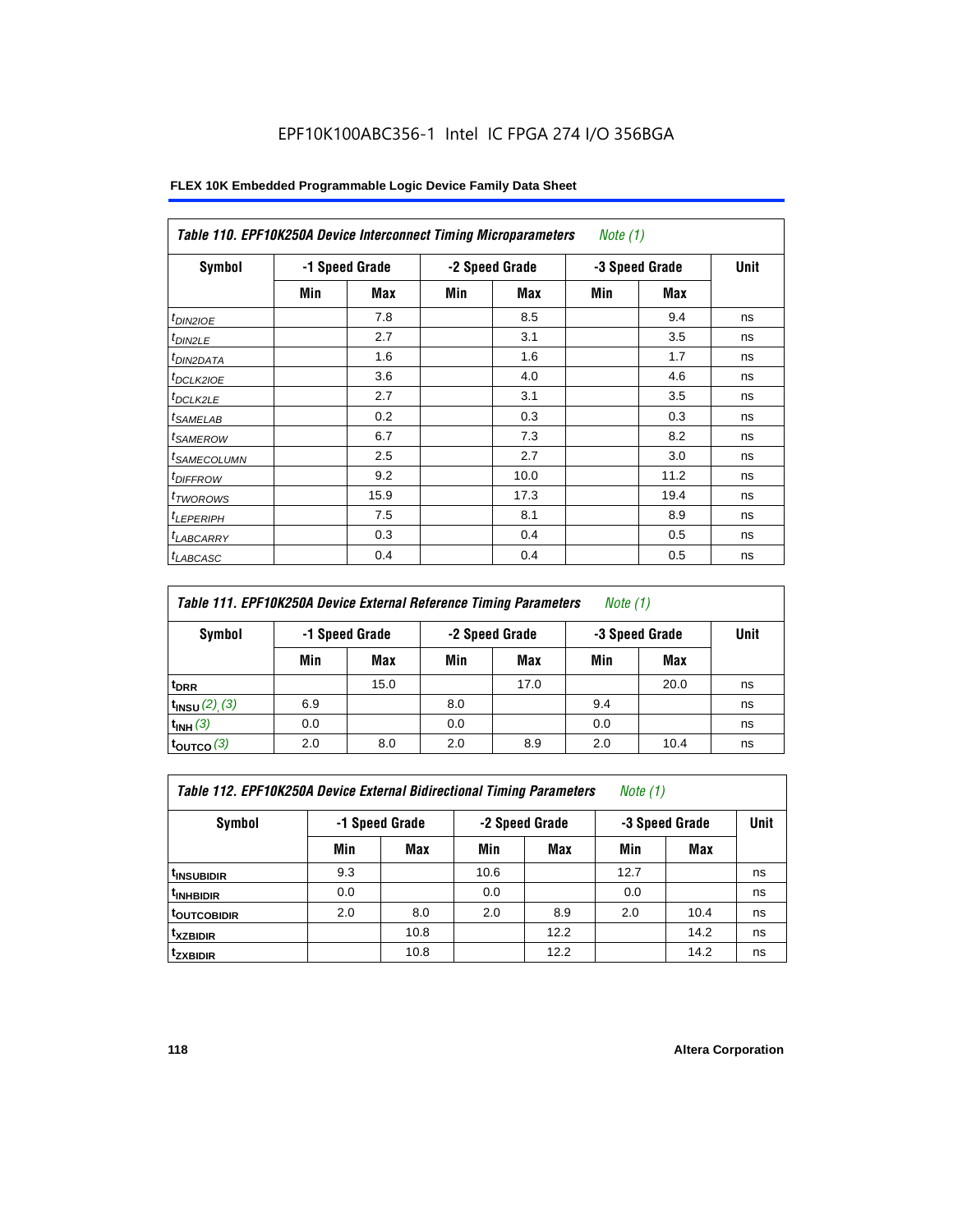#### *Notes to tables:*

- (1) All timing parameters are described in Tables  $32$  through  $37$  in this data sheet.<br>(2) Using an LE to register the signal may provide a lower setup time.
- (2) Using an LE to register the signal may provide a lower setup time.<br>(3) This parameter is specified by characterization.
- This parameter is specified by characterization.

# **ClockLock & ClockBoost Timing Parameters**

For the ClockLock and ClockBoost circuitry to function properly, the incoming clock must meet certain requirements. If these specifications are not met, the circuitry may not lock onto the incoming clock, which generates an erroneous clock within the device. The clock generated by the ClockLock and ClockBoost circuitry must also meet certain specifications. If the incoming clock meets these requirements during configuration, the ClockLock and ClockBoost circuitry will lock onto the clock during configuration. The circuit will be ready for use immediately after configuration. Figure 31 illustrates the incoming and generated clock specifications.

### *Figure 31. Specifications for the Incoming & Generated Clocks*

The  $t_i$  parameter refers to the nominal input clock period; the  $t_0$  parameter refers to the *nominal output clock period.*



#### Table 113 summarizes the ClockLock and ClockBoost parameters.

|              | Table 113. ClockLock & ClockBoost Parameters<br>(Part 1 of 2)           |      |     |                |            |  |  |  |  |
|--------------|-------------------------------------------------------------------------|------|-----|----------------|------------|--|--|--|--|
| Symbol       | <b>Parameter</b>                                                        | Min  | Typ | Max            | Unit       |  |  |  |  |
| $t_{R}$      | Input rise time                                                         |      |     | $\overline{2}$ | ns         |  |  |  |  |
| $t_F$        | Input fall time                                                         |      |     | 2              | ns         |  |  |  |  |
| $t_{INDUTY}$ | Input duty cycle                                                        | 45   |     | 55             | $\%$       |  |  |  |  |
| $f_{CLK1}$   | Input clock frequency (ClockBoost clock multiplication factor equals 1) | 30   |     | 80             | <b>MHz</b> |  |  |  |  |
| $t$ CLK1     | Input clock period (ClockBoost clock multiplication factor equals 1)    | 12.5 |     | 33.3           | ns         |  |  |  |  |
| $f_{CLK2}$   | Input clock frequency (ClockBoost clock multiplication factor equals 2) | 16   |     | 50             | <b>MHz</b> |  |  |  |  |
| $t_{CLK2}$   | Input clock period (ClockBoost clock multiplication factor equals 2)    | 20   |     | 62.5           | ns         |  |  |  |  |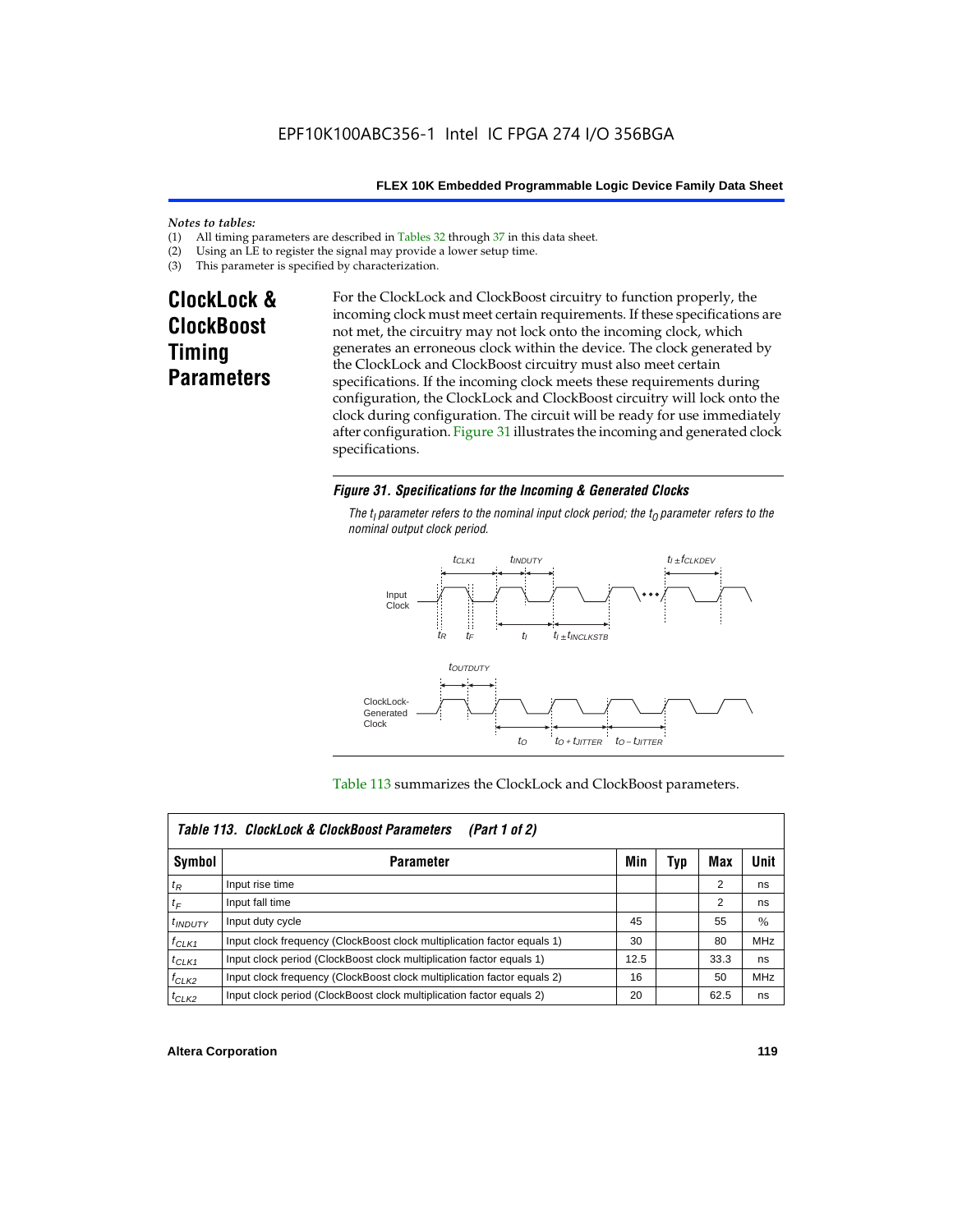|                       | Table 113. ClockLock & ClockBoost Parameters<br>(Part 2 of 2)                                                   |     |     |           |            |  |  |  |  |  |
|-----------------------|-----------------------------------------------------------------------------------------------------------------|-----|-----|-----------|------------|--|--|--|--|--|
| Symbol                | <b>Parameter</b>                                                                                                | Min | Typ | Max       | Unit       |  |  |  |  |  |
| f <sub>CLKDEV1</sub>  | Input deviation from user specification in MAX+PLUS II (ClockBoost clock<br>multiplication factor equals 1) (1) |     |     | $+1$      | <b>MHz</b> |  |  |  |  |  |
| <sup>f</sup> CLKDEV2  | Input deviation from user specification in MAX+PLUS II (ClockBoost clock<br>multiplication factor equals 2) (1) |     |     | $\pm 0.5$ | MHz        |  |  |  |  |  |
| <sup>t</sup> INCLKSTB | Input clock stability (measured between adjacent clocks)                                                        |     |     | 100       | ps         |  |  |  |  |  |
| $t_{LOCK}$            | Time required for ClockLock or ClockBoost to acquire lock (2)                                                   |     |     | 10        | μs         |  |  |  |  |  |
| $t_{JITTER}$          | Jitter on ClockLock or ClockBoost-generated clock (3)                                                           |     |     |           | ns         |  |  |  |  |  |
| <i>toutbuty</i>       | Duty cycle for ClockLock or ClockBoost-generated clock                                                          | 40  | 50  | 60        | %          |  |  |  |  |  |

*Notes:*

(1) To implement the ClockLock and ClockBoost circuitry with the MAX+PLUS II software, designers must specify the input frequency. The MAX+PLUS II software tunes the PLL in the ClockLock and ClockBoost circuitry to this frequency. The *fCLKDEV* parameter specifies how much the incoming clock can differ from the specified frequency during device operation. Simulation does not reflect this parameter.

(2) During device configuration, the ClockLock and ClockBoost circuitry is configured before the rest of the device. If the incoming clock is supplied during configuration, the ClockLock and ClockBoost circuitry locks during configuration, because the  $t_{LOCK}$  value is less than the time required for configuration.

(3) The *t<sub>IITTER</sub>* specification is measured under long-term observation.

# **Power Consumption**

The supply power (P) for FLEX 10K devices can be calculated with the following equation:

 $P = P_{INT} + P_{IO} = (I_{CCSTANDBY} + I_{CCACTIVE}) \times V_{CC} + P_{IO}$ 

Typical  $I_{CCSTANDBY}$  values are shown as  $I_{CC0}$  in the FLEX 10K device DC operating conditions tables on pages 46, 49, and 52 of this data sheet. The  $I_{\text{CCACTIVE}}$  value depends on the switching frequency and the application logic. This value is calculated based on the amount of current that each LE typically consumes. The  $P_{IO}$  value, which depends on the device output load characteristics and switching frequency, can be calculated using the guidelines given in *Application Note 74 (Evaluating Power for Altera Devices)*.

 $\Box$  Compared to the rest of the device, the embedded array consumes a negligible amount of power. Therefore, the embedded array can be ignored when calculating supply current.

The  $I_{\text{CCACTIVE}}$  value is calculated with the following equation:

$$
I_{\text{CCACTIVE}} = K \times f_{\text{MAX}} \times N \times \text{tog}_{\text{LC}} \times \frac{\mu A}{\text{MHz} \times \text{LE}}
$$

The parameters in this equation are shown below: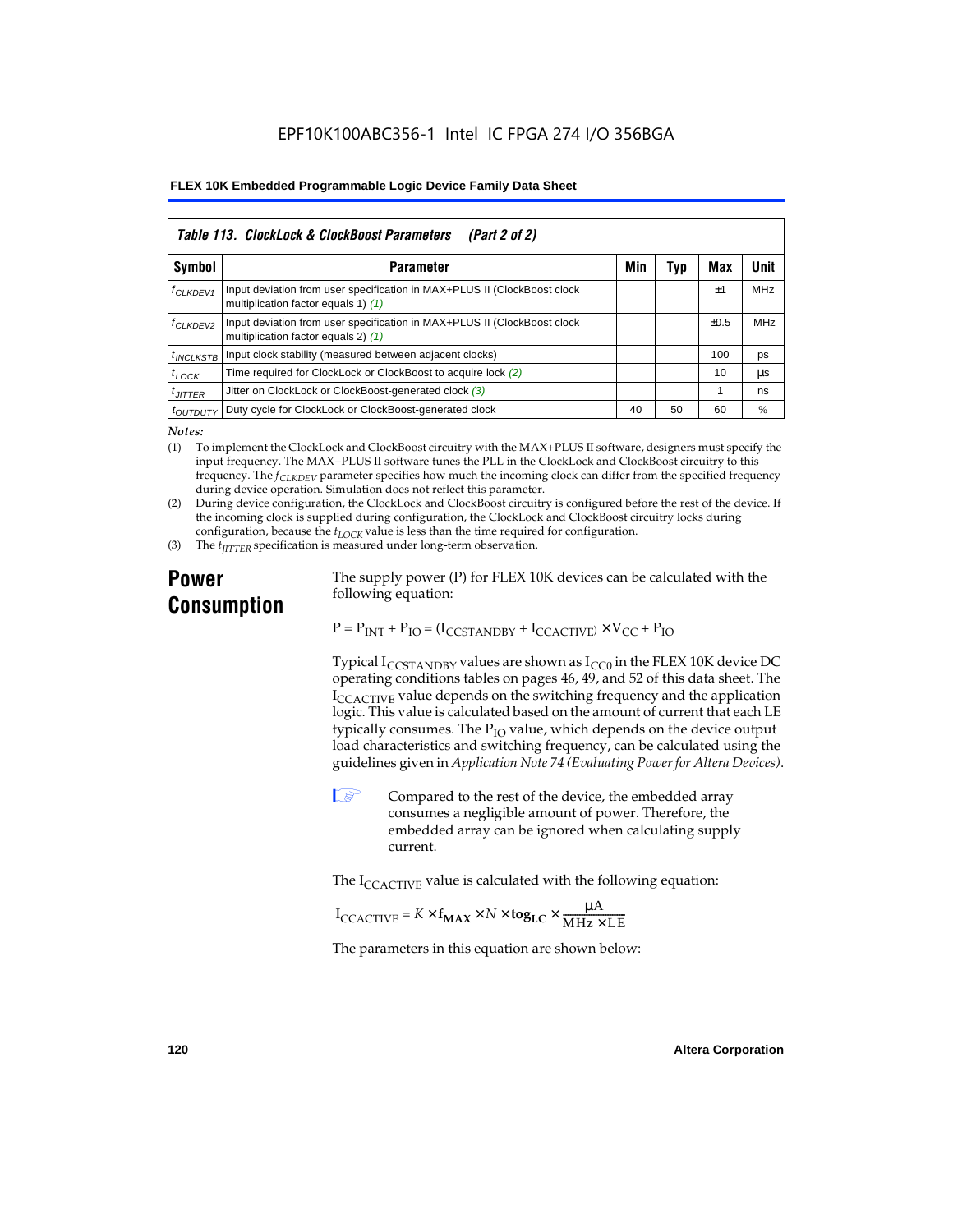| $f_{MAX}$   | $=$ | Maximum operating frequency in MHz                    |
|-------------|-----|-------------------------------------------------------|
| N           |     | Total number of logic cells used in the device        |
| $\log_{LC}$ | $=$ | Average percent of logic cells toggling at each clock |
|             |     | (typically 12.5%)                                     |
| K           | $=$ | Constant, shown in Tables 114 and 115                 |

| Table 114. FLEX 10K K Constant Values |                |  |  |  |  |
|---------------------------------------|----------------|--|--|--|--|
| <b>Device</b>                         | <b>K</b> Value |  |  |  |  |
| EPF10K10                              | 82             |  |  |  |  |
| EPF10K20                              | 89             |  |  |  |  |
| EPF10K30                              | 88             |  |  |  |  |
| EPF10K40                              | 92             |  |  |  |  |
| EPF10K50                              | 95             |  |  |  |  |
| EPF10K70                              | 85             |  |  |  |  |
| EPF10K100                             | 88             |  |  |  |  |

| Table 115. FLEX 10KA K Constant Values |                |
|----------------------------------------|----------------|
| <b>Device</b>                          | <b>K</b> Value |
| <b>EPF10K10A</b>                       | 17             |
| EPF10K30A                              | 17             |
| EPF10K50V                              | 19             |
| EPF10K100A                             | 19             |
| EPF10K130V                             | 22             |
| EPF10K250A                             | 23             |

This calculation provides an  $I_{CC}$  estimate based on typical conditions with no output load. The actual  $I_{CC}$  should be verified during operation because this measurement is sensitive to the actual pattern in the device and the environmental operating conditions.

To better reflect actual designs, the power model (and the constant *K* in the power calculation equations) for continuous interconnect FLEX devices assumes that logic cells drive FastTrack Interconnect channels. In contrast, the power model of segmented FPGAs assumes that all logic cells drive only one short interconnect segment. This assumption may lead to inaccurate results, compared to measured power consumption for an actual design in a segmented interconnect FPGA.

Figure 32 shows the relationship between the current and operating frequency of FLEX 10K devices.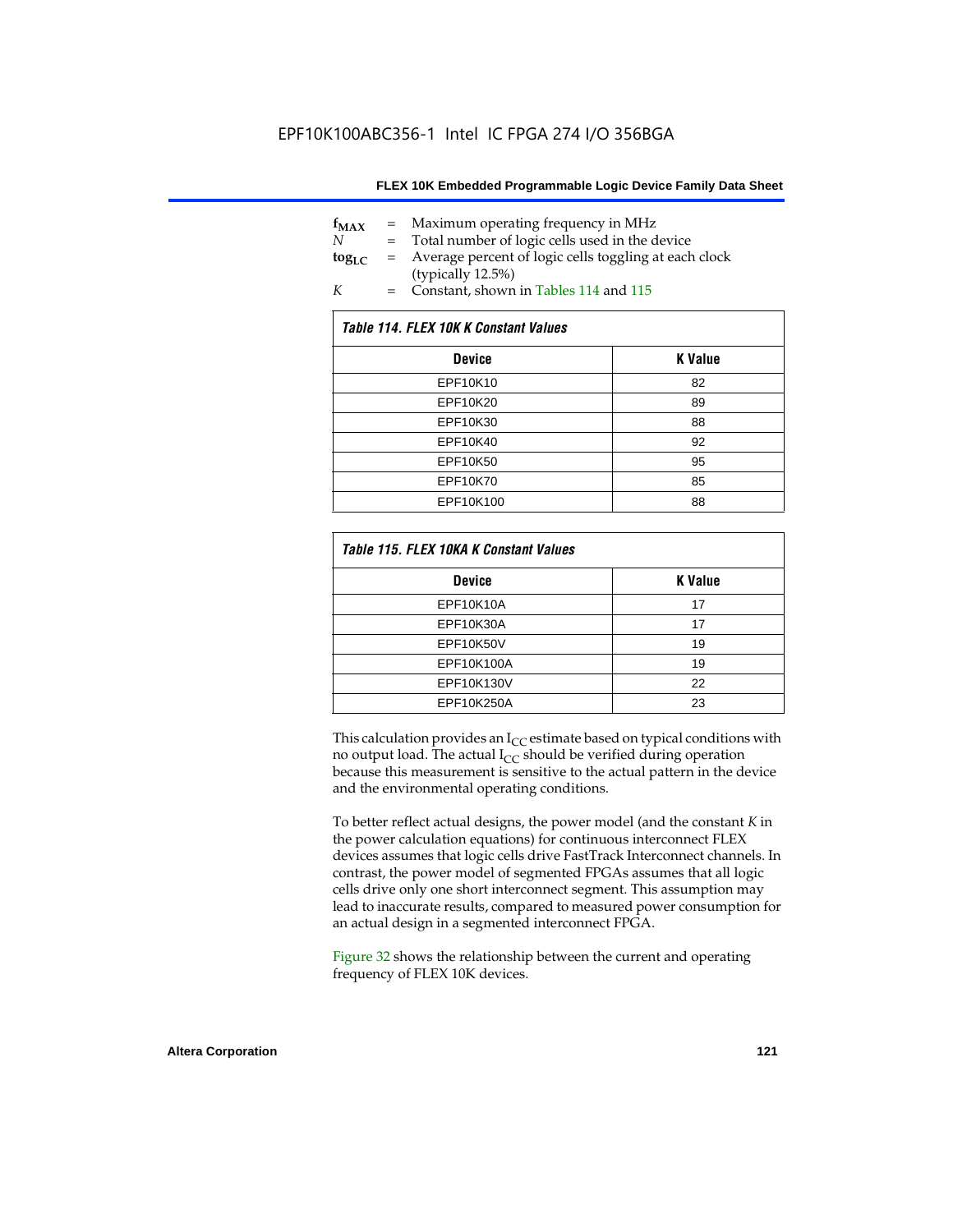# *Figure 32. ICCACTIVE vs. Operating Frequency (Part 1 of 3)*

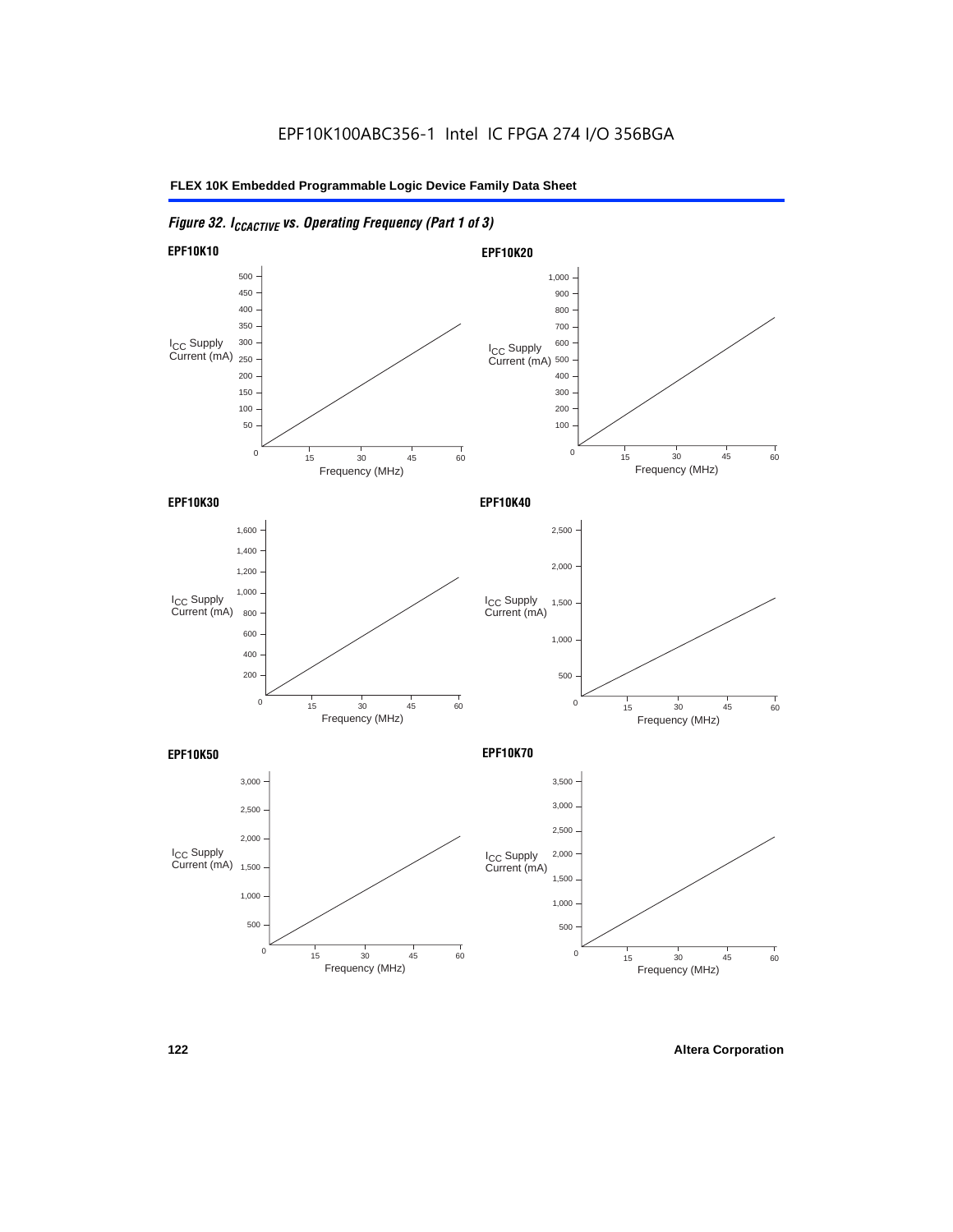

*Figure 32. ICCACTIVE vs. Operating Frequency (Part 2 of 3)*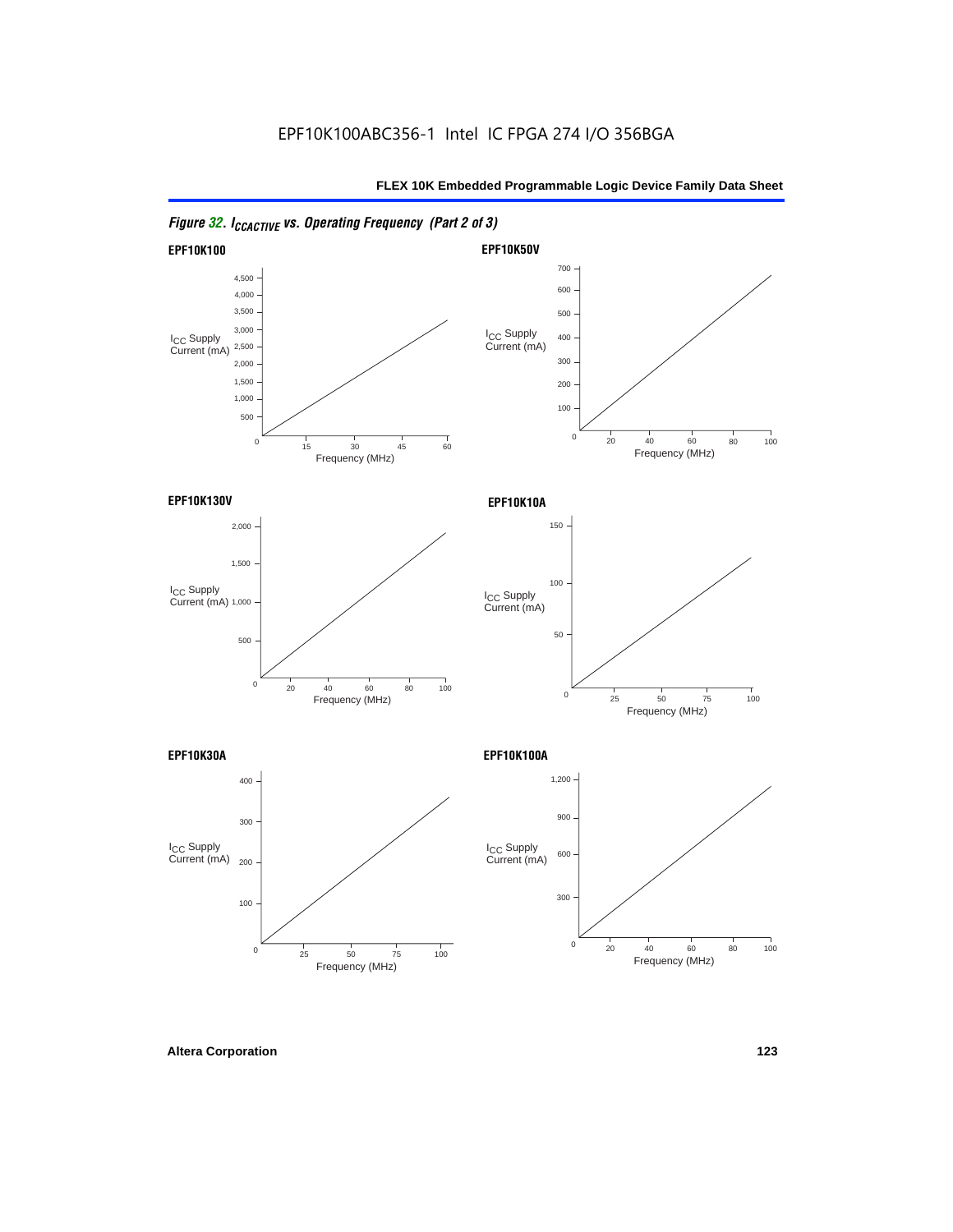

# **Configuration & Operation**

The FLEX 10K architecture supports several configuration schemes. This section summarizes the device operating modes and available device configuration schemes.

f See *Application Note 116 (Configuring APEX 20K, FLEX 10K & FLEX 6000 Devices)* for detailed descriptions of device configuration options, device configuration pins, and for information on configuring FLEX 10K devices, including sample schematics, timing diagrams, and configuration parameters.

# **Operating Modes**

The FLEX 10K architecture uses SRAM configuration elements that require configuration data to be loaded every time the circuit powers up. The process of physically loading the SRAM data into the device is called *configuration*. Before configuration, as VCC rises, the device initiates a Power-On Reset (POR). This POR event clears the device and prepares it for configuration. The FLEX 10K POR time does not exceed 50 µs.

During initialization, which occurs immediately after configuration, the device resets registers, enables I/O pins, and begins to operate as a logic device. The I/O pins are tri-stated during power-up, and before and during configuration. Together, the configuration and initialization processes are called *command mode*; normal device operation is called *user mode*.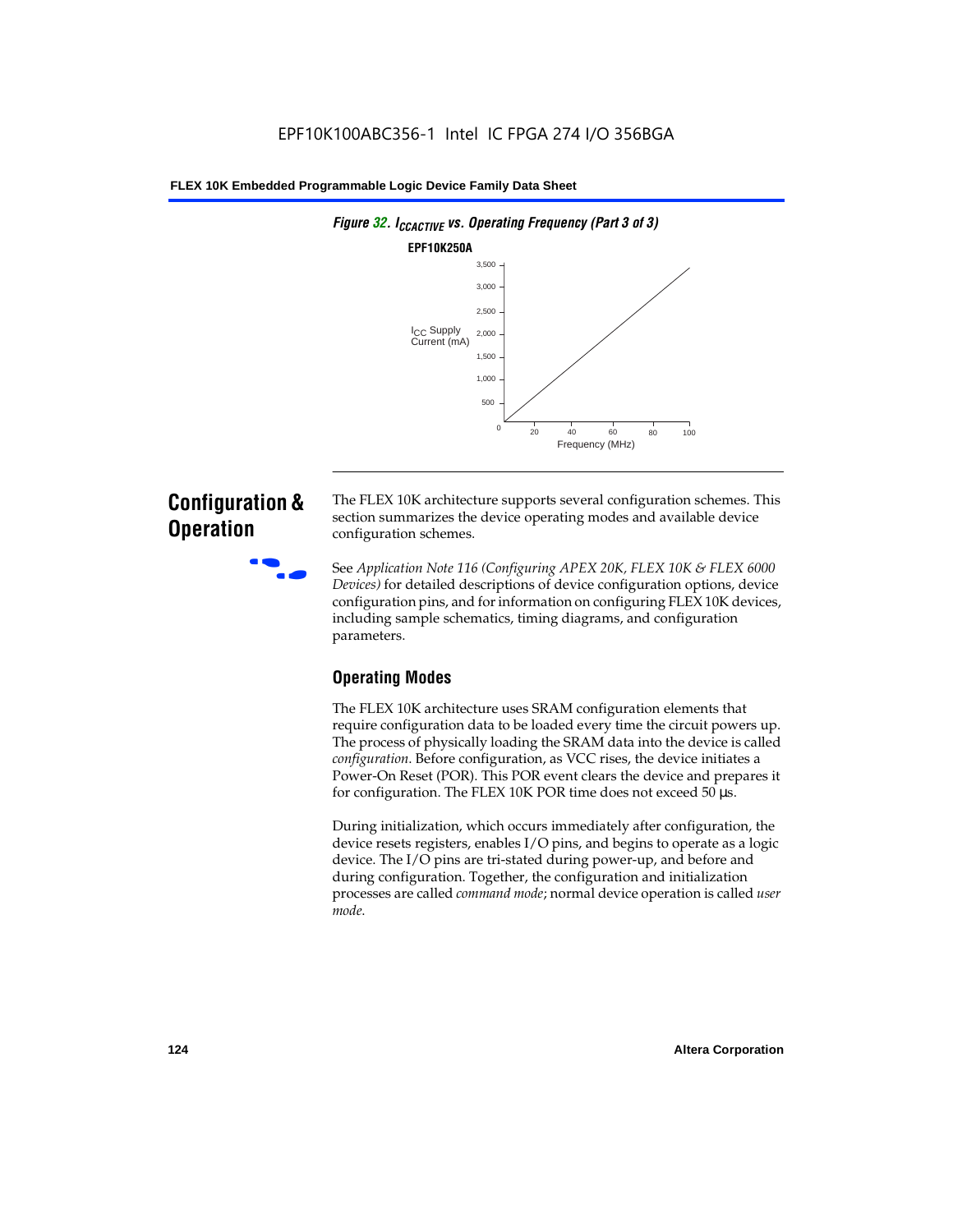SRAM configuration elements allow FLEX 10K devices to be reconfigured in-circuit by loading new configuration data into the device. Real-time reconfiguration is performed by forcing the device into command mode with a device pin, loading different configuration data, reinitializing the device, and resuming user-mode operation.

The entire reconfiguration process may be completed in less than 320 ms using an EPF10K250A device with a DCLK frequency of 10 MHz. This process can be used to reconfigure an entire system dynamically. In-field upgrades can be performed by distributing new configuration files.

 $\Box$  Refer to the configuration device data sheet to obtain the POR delay when using a configuration device method.

## **Programming Files**

Despite being function- and pin-compatible, FLEX 10KA and FLEX 10KE devices are not programming- or configuration-file compatible with FLEX 10K devices. A design should be recompiled before it is transferred from a FLEX 10K device to an equivalent FLEX 10KA or FLEX 10KE device. This recompilation should be performed to create a new programming or configuration file and to check design timing on the faster FLEX 10KA or FLEX 10KE device. The programming or configuration files for EPF10K50 devices can program or configure an EPF10K50V device. However, Altera recommends recompiling a design for the EPF10K50V device when transferring it from the EPF10K50 device.

### **Configuration Schemes**

The configuration data for a FLEX 10K device can be loaded with one of five configuration schemes (see Table 116), chosen on the basis of the target application. An EPC1, EPC2, EPC16, or EPC1441 configuration device, intelligent controller, or the JTAG port can be used to control the configuration of a FLEX 10K device, allowing automatic configuration on system power-up.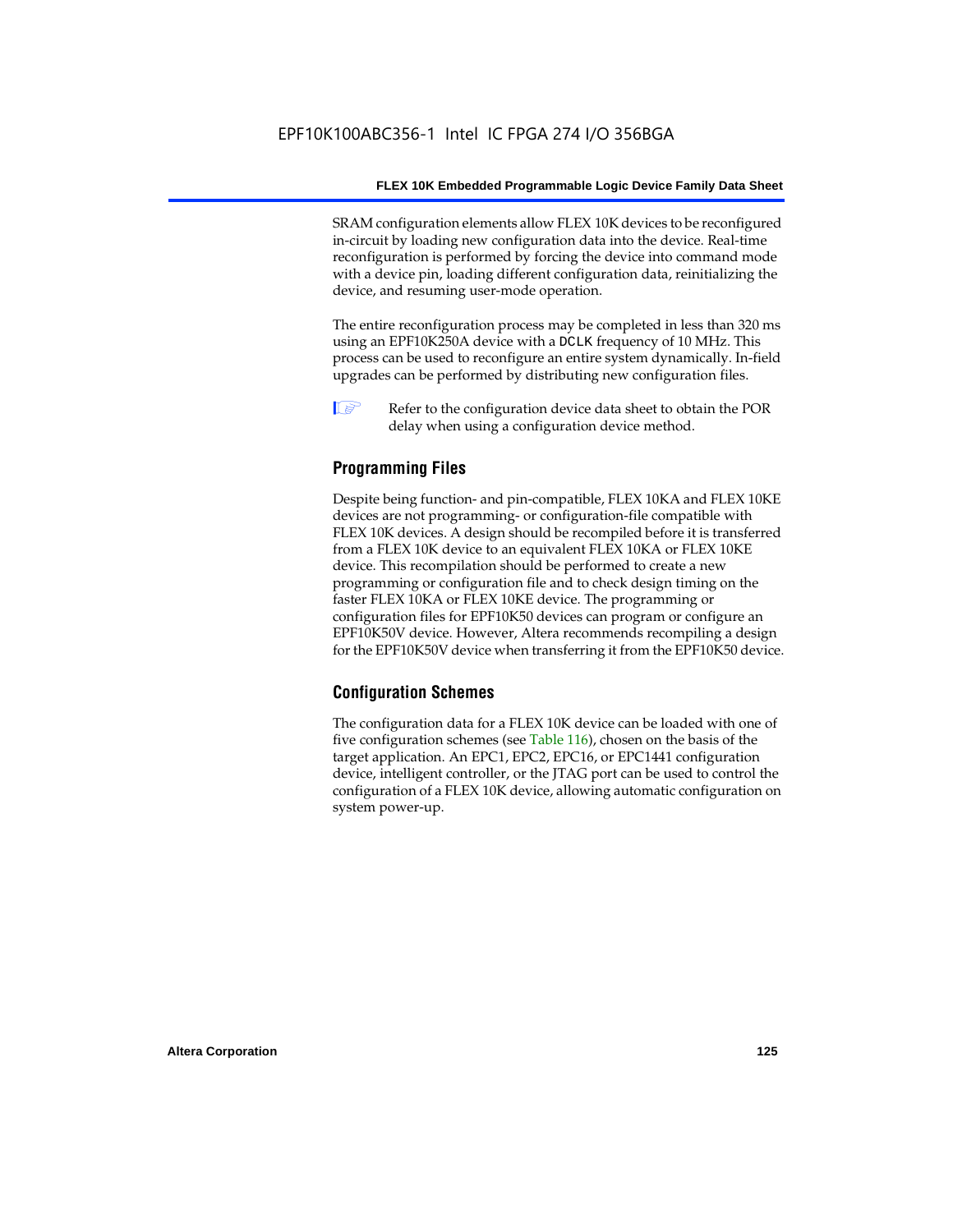Multiple FLEX 10K devices can be configured in any of the five configuration schemes by connecting the configuration enable (nCE) and configuration enable output (nCEO) pins on each device.

| <b>Table 116. Data Sources for Configuration</b> |                                                                                                                            |  |
|--------------------------------------------------|----------------------------------------------------------------------------------------------------------------------------|--|
| <b>Configuration Scheme</b>                      | Data Source                                                                                                                |  |
| Configuration device                             | EPC1, EPC2, EPC16, or EPC1441 configuration device                                                                         |  |
| Passive serial (PS)                              | BitBlaster, MasterBlaster, or ByteBlasterMV download cable, or<br>serial data source                                       |  |
| Passive parallel asynchronous (PPA)              | Parallel data source                                                                                                       |  |
| Passive parallel synchronous (PPS)               | Parallel data source                                                                                                       |  |
| <b>JTAG</b>                                      | BitBlaster, MasterBlaster, or ByteBlasterMV download cable, or<br>microprocessor with Jam STAPL file or Jam Byte-Code file |  |

# **Device Pin-Outs**

# **Revision History**

The information contained in the *FLEX 10K Embedded Programmable Logic Device Family Data Sheet* version 4.2 supersedes information published in

See the Altera web site (**http://www.altera.com**) or the Altera Digital

# **Version 4.2 Changes**

previous versions.

Library for pin-out information.

The following change was made to version 4.2 of the *FLEX 10K Embedded Programmable Logic Device Family Data Sheet*: updated Figure 13.

# **Version 4.1 Changes**

The following changes were made to version 4.1 of the *FLEX 10K Embedded Programmable Logic Device Family Data Sheet*.

- Updated General Description section
- Updated I/O Element section
- Updated SameFrame Pin-Outs section
- Updated Figure 16
- Updated Tables 13 and 116
- Added Note 9 to Table 19
- Added Note 10 to Table 24
- Added Note 10 to Table 28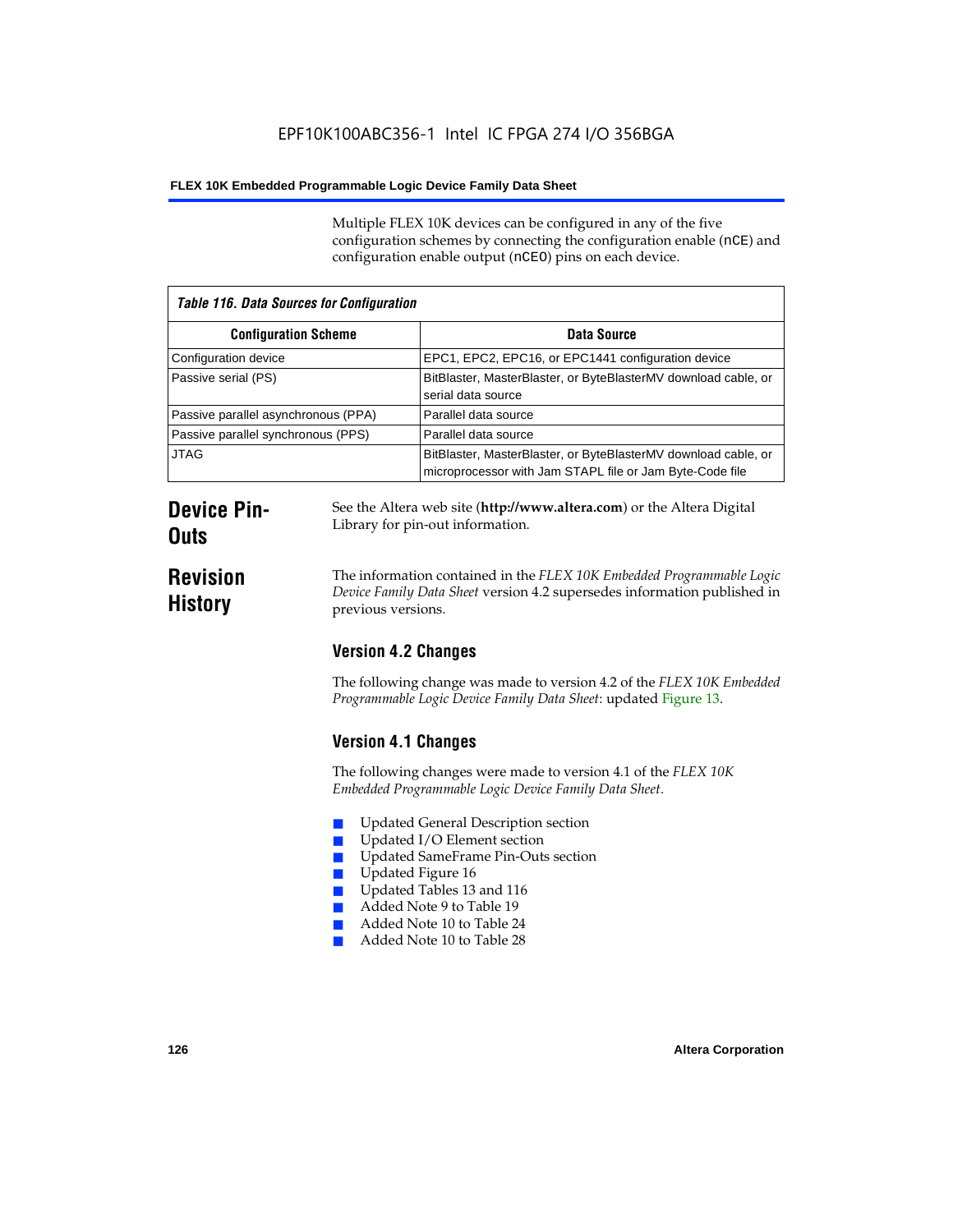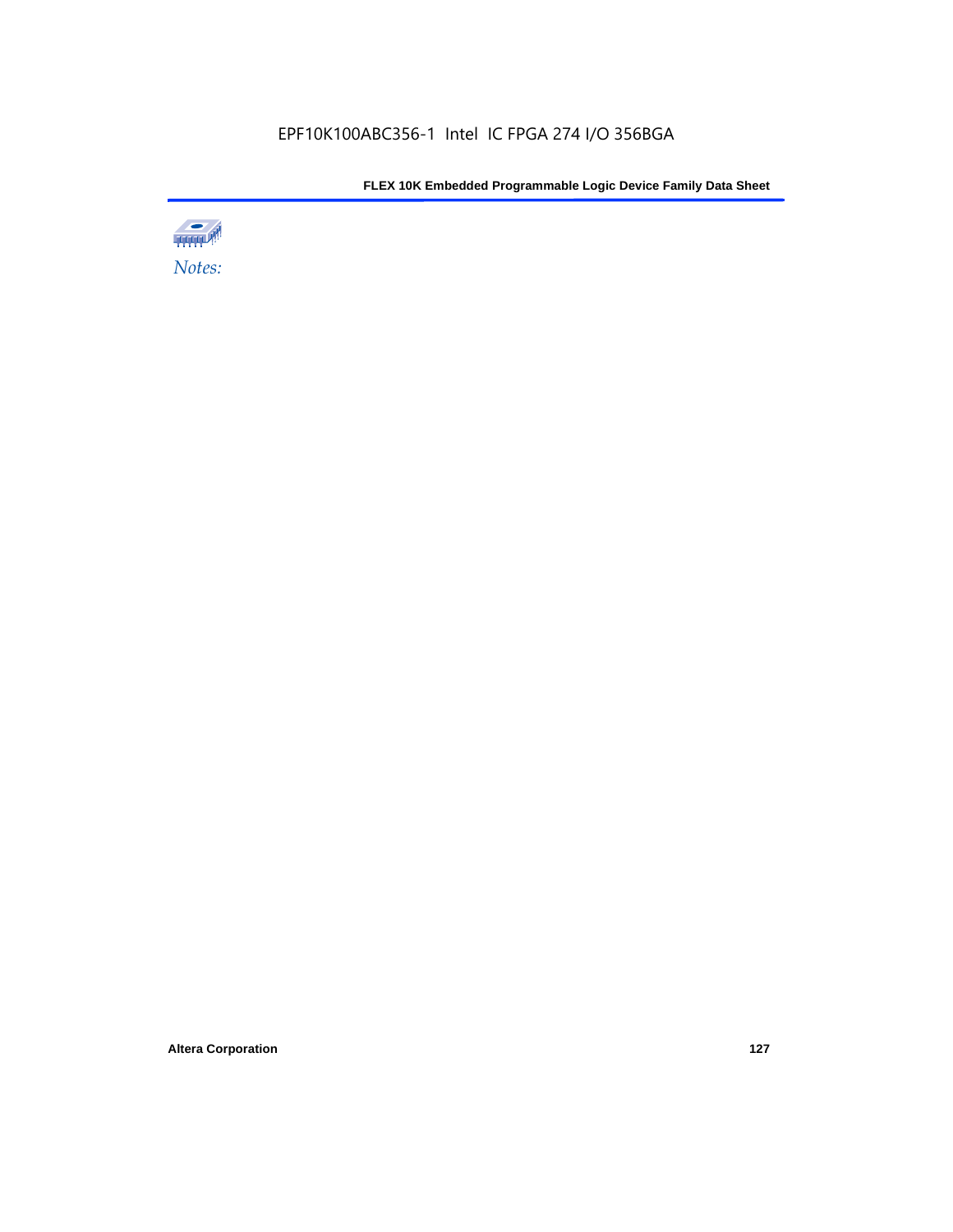

101 Innovation Drive San Jose, CA 95134 (408) 544-7000 http://www.altera.com Applications Hotline: (800) 800-EPLD Customer Marketing: (408) 544-7104 Literature Services: lit\_req@altera.com

Copyright © 2003 Altera Corporation. All rights reserved. Altera, The Programmable Solutions Company, the stylized Altera logo, specific device designations, and all other words and logos that are identified as trademarks and/or service marks are, unless noted otherwise, the trademarks and service marks of Altera Corporation in the U.S. and other countries. All other product or service names are the property of their respective holders. Altera products are protected under numerous U.S. and foreign patents and pending applications, maskwork rights, and copyrights. Altera warrants performance of its semiconductor products to

current specifications in accordance with Altera's standard warranty, but reserves the right to make changes to any products and services at any time without notice. Altera assumes no responsibility or liability arising out of the application or use of any information, product, or service described herein except as expressly agreed to in writing by Altera Corporation. Altera customers are advised to obtain the latest version of device specifications before relying on any published information and before placing orders for products or services.



**128 Altera Corporation**